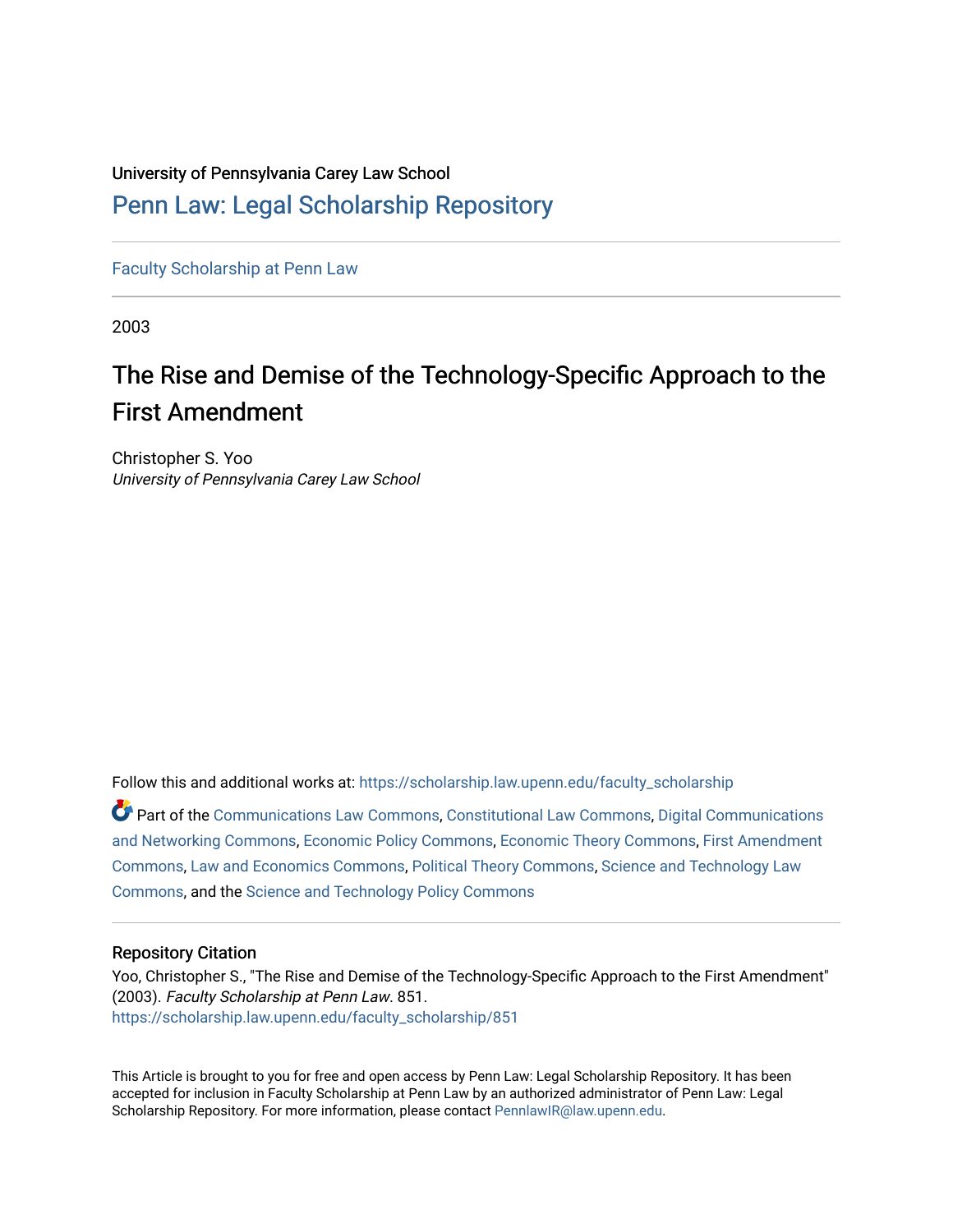# **Articles**

# **The Rise and Demise of the Technology-Specific Approach to the First Amendment**

|    |                | CHRISTOPHER S. YOO*                                                                       |     |
|----|----------------|-------------------------------------------------------------------------------------------|-----|
|    |                |                                                                                           | 247 |
| L  |                | THE PRIMARY FEATURES AND RATIONALES UNDERLYING THE<br>BROADCAST MODEL                     | 254 |
|    | A.             | LICENSING OF BROADCAST STATIONS                                                           | 255 |
|    | <b>B.</b>      | NEGATIVE CONTENT RESTRICTIONS                                                             | 260 |
|    | $C_{\bullet}$  | AFFIRMATIVE PROGRAMMING OBLIGATIONS                                                       | 263 |
| H. |                | THE RISE AND (IMPLICIT) DEMISE OF THE SCARCITY DOCTRINE                                   | 266 |
|    | A <sub>1</sub> | "AN INSIGHT MORE FUNDAMENTAL THAN WE CAN USE": THE<br>ANALYTICAL CRITIQUE OF SCARCITY     | 267 |
|    |                | The Analytical Emptiness of Scarcity<br>1.                                                | 267 |
|    |                | Existing Regulations as a Constitutional Baseline<br>2.                                   | 269 |
|    |                | The Amount of Spectrum Allocated to Broadcasting.<br>$\mathfrak{a}.$                      | 272 |
|    |                | The Allocation of Stations to Particular<br>b.<br>Communities                             | 275 |
|    |                | The Allocation of Individual Stations to Particular<br>$\overline{c}$ .                   | 278 |
|    | <b>B.</b>      | "SCARCITY IS NOT ENTIRELY A THING OF THE PAST": THE<br>TECHNOLOGICAL CRITIQUE OF SCARCITY | 279 |

<sup>\*</sup> Associate Professor of Law, Vanderbilt University Law School. This article benefited from workshops conducted at the 2001 Annual Meeting of the Law and Society Association, the Vanderbilt University Law School, and the Washington and Lee School of Law. I would like to thank Ed Baker, Mark Brandon, Rebecca Brown, Jim Chen, Allison Danner, Neal Devins, John Goldberg, Steve Heyman, Ron Krotoszynski, Lili Levi, Tom McCoy, David McGowan, Blake Morant, Bob Rasmussen, and Marty Redish for their input on earlier drafts of this article, as well as Rob Mahini, Geni Phipps, Rob Schmoll, and Paul Werner for their expert research assistance. I should also disclose that I served as a law clerk for the courts that decided *Arkansas Educational Television Commission v. Forbes*, 523 U.S. 666 (1998); *National Endowment for the Arts v. Finley*, 524 U.S. 569 (1998); and *Time Warner Entertainment Co. v. FCC*, 93 F.3d 957 (D.C. Cir. 1996). The views contained in this Article are my own, as are any errors.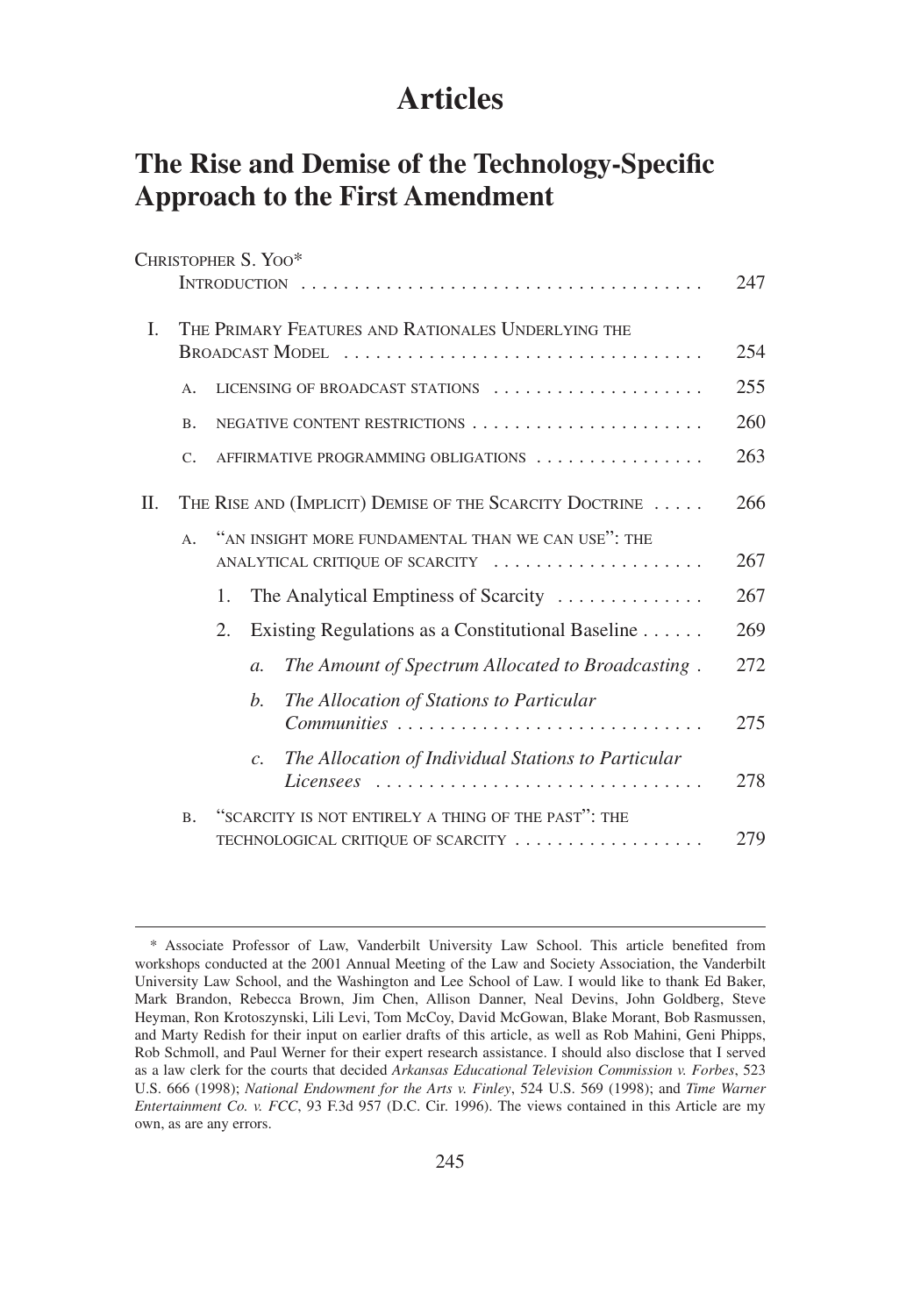|     | C.                                                   |          | WITH A WHIMPER, NOT A BANG: THE DOCTRINAL COLLAPSE OF THE                                                                                                | 283 |  |  |  |  |
|-----|------------------------------------------------------|----------|----------------------------------------------------------------------------------------------------------------------------------------------------------|-----|--|--|--|--|
|     |                                                      | 1.       | A False Start in the Abandonment of Scarcity: From<br>League of Women Voters to Metro Broadcasting                                                       | 284 |  |  |  |  |
|     |                                                      | 2.       | Scarcity after Metro Broadcasting                                                                                                                        | 288 |  |  |  |  |
|     |                                                      |          | The Refusal to Extend Scarcity to Other Media<br>$\mathfrak{a}.$                                                                                         | 288 |  |  |  |  |
|     |                                                      |          | $\mathfrak{b}.$<br>The Tacit Abandonment of Scarcity with Respect to<br>$Broadcasting \dots \dots \dots \dots \dots \dots \dots \dots \dots \dots \dots$ | 290 |  |  |  |  |
| Ш.  | PERVASIVENESS AND ACCESSIBILITY: NEW RATIONALES FROM |          |                                                                                                                                                          |     |  |  |  |  |
|     |                                                      | PACIFICA |                                                                                                                                                          | 292 |  |  |  |  |
|     | A.                                                   |          |                                                                                                                                                          | 293 |  |  |  |  |
|     | <b>B.</b>                                            |          | THE DOCTRINAL REJECTION OF PACIFICA                                                                                                                      | 298 |  |  |  |  |
|     |                                                      | 1.       | The Refusal to Extend Pacifica to Other Media                                                                                                            | 298 |  |  |  |  |
|     |                                                      | 2.       | <i>Pacifica's</i> Questionable Vitality with Respect to                                                                                                  | 301 |  |  |  |  |
|     | C.                                                   |          | THE TECHNOLOGICAL EVISCERATION OF PACIFICA                                                                                                               | 303 |  |  |  |  |
|     |                                                      |          |                                                                                                                                                          |     |  |  |  |  |
| IV. |                                                      |          | BEYOND SCARCITY AND PACIFICA: THE TURN TO CIVIC<br>REPUBLICANISM                                                                                         | 306 |  |  |  |  |
|     | A.                                                   |          | CRITIQUES FROM OUTSIDE THE MODEL: THE ROLE OF AUTONOMY .                                                                                                 | 311 |  |  |  |  |
|     |                                                      | 1.       | Theories of Autonomy                                                                                                                                     | 312 |  |  |  |  |
|     |                                                      |          | Deontological Theories of Autonomy<br>$a$ .                                                                                                              | 312 |  |  |  |  |
|     |                                                      |          | b.<br>Democratic Theories of Autonomy                                                                                                                    | 313 |  |  |  |  |
|     |                                                      |          | Hybrid Theories of Autonomy<br>$\mathcal{C}$ .                                                                                                           | 314 |  |  |  |  |
|     |                                                      | 2.       | Fiss on Autonomy                                                                                                                                         | 316 |  |  |  |  |
|     |                                                      | 3.       | Sunstein on Autonomy                                                                                                                                     | 318 |  |  |  |  |
|     |                                                      |          |                                                                                                                                                          | 319 |  |  |  |  |
|     |                                                      |          | The Role of History $\ldots \ldots \ldots \ldots \ldots \ldots \ldots$<br>a.                                                                             |     |  |  |  |  |
|     |                                                      |          | The Turn to Communitarianism<br>b.                                                                                                                       | 320 |  |  |  |  |
|     |                                                      |          | The Appeal to Practical Reason $\ldots \ldots \ldots \ldots$<br>$\mathcal{C}$ .                                                                          | 322 |  |  |  |  |
|     |                                                      |          | The Assault on Preferences<br>d.                                                                                                                         | 322 |  |  |  |  |
|     | <b>B.</b>                                            |          | CRITIQUES FROM INSIDE THE MODEL: TURNING THEORY INTO                                                                                                     | 324 |  |  |  |  |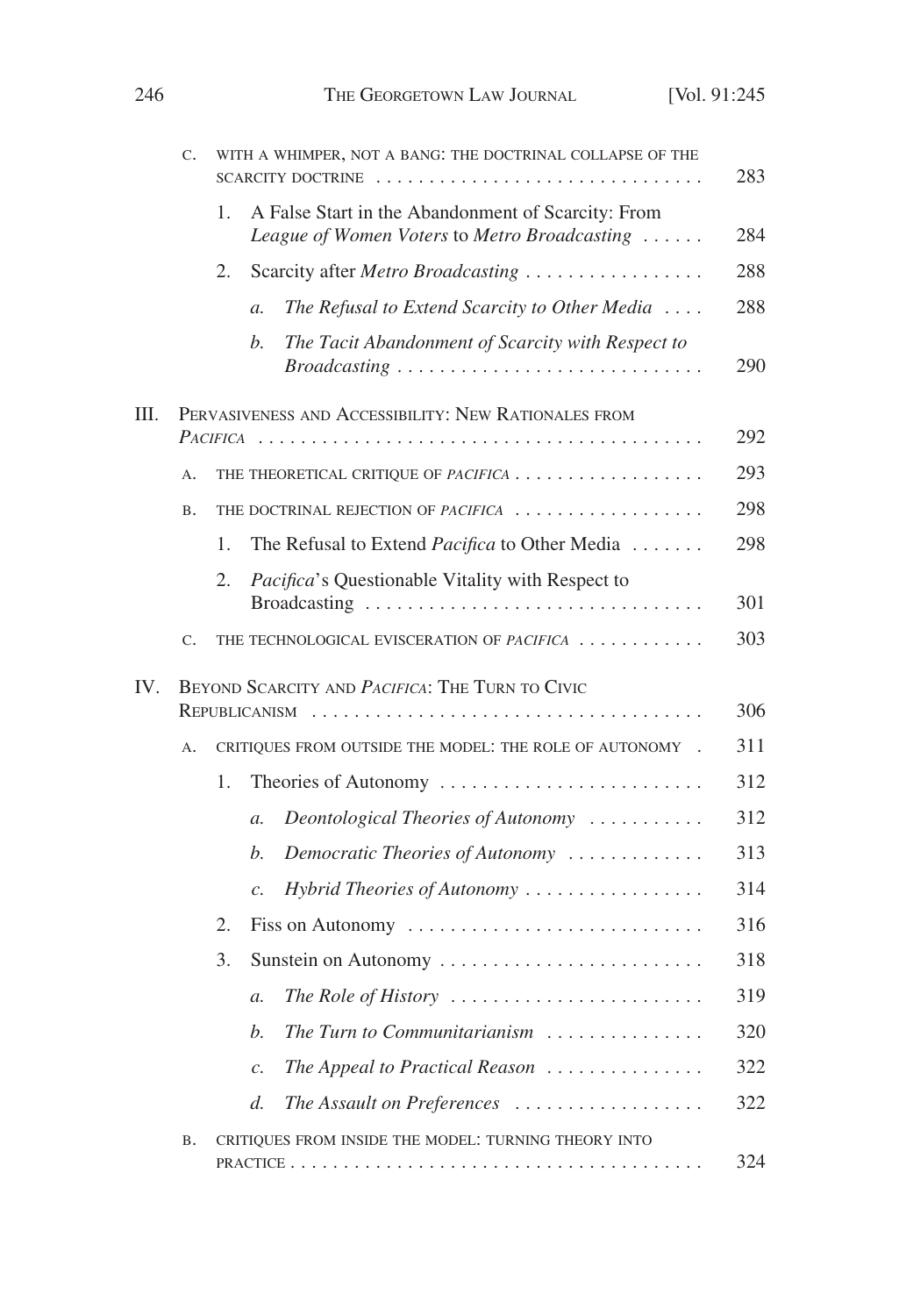| 2003]       | THE TECHNOLOGY-SPECIFIC FIRST AMENDMENT                                                | 247 |
|-------------|----------------------------------------------------------------------------------------|-----|
|             | Implementation of the Fiss-Sunstein Approach<br>1.                                     | 325 |
|             | Affirmative Programming Obligations<br>$\mathfrak{a}.$                                 | 326 |
|             | The Distinction Between Political and Nonpolitical<br>$b$ .<br><b>Speech</b>           | 329 |
|             | State Action Doctrine<br>$\overline{c}$ .                                              | 331 |
|             | Institutional Guideposts<br>2.                                                         | 334 |
|             | Democratic Process as Artifact: The Metaphor of<br>$\mathfrak{a}.$<br>the Town Meeting | 334 |
|             | Jeffersonian Democracy as a Baseline<br>b.                                             | 336 |
|             | Institutional Faith in the FCC<br>$\mathcal{C}$ .                                      | 337 |
| $C_{\star}$ | CRITIQUES OF FISS'S AND SUNSTEIN'S EMPIRICAL AND<br>TECHNOLOGICAL FOUNDATIONS          | 342 |
|             | Empirical Assumptions About Television's Role in<br>1.<br>Democracy                    | 342 |
|             | Technological Change and the Limits of Civic<br>2.                                     | 344 |
| V.          | POSSIBLE EXPLANATIONS FOR THE PERSISTENCE OF                                           |     |
|             | BROADCAST-STYLE REGULATION                                                             | 346 |
| A.          | THE NASCENT STATE OF FIRST AMENDMENT DOCTRINE                                          | 346 |
| <b>B.</b>   | THE EMERGENCE OF THE ECONOMICS OF PROPERTY RIGHTS                                      | 348 |
| C.          | PROGRESSIVE FAITH IN AGENCY EXPERTISE                                                  | 349 |
| D.          |                                                                                        | 351 |
| Ε.          | PUBLIC CHOICE THEORY                                                                   | 352 |
|             |                                                                                        | 355 |

#### **INTRODUCTION**

Congress and the Federal Communications Commission (FCC) have historically relied on models of media regulation that were shaped by the distinct physical and economic characteristics of the communications media governed by the Communications Act of 1934.<sup>1</sup> Originally, person-to-person communications were available only through wire-based technologies, which were character-

<sup>1.</sup> *See* Christopher S. Yoo, *Vertical Integration and Media Regulation in the New Economy*, 19 YALE J. ON REG. 171, 178 n.23, 286–90 (2002).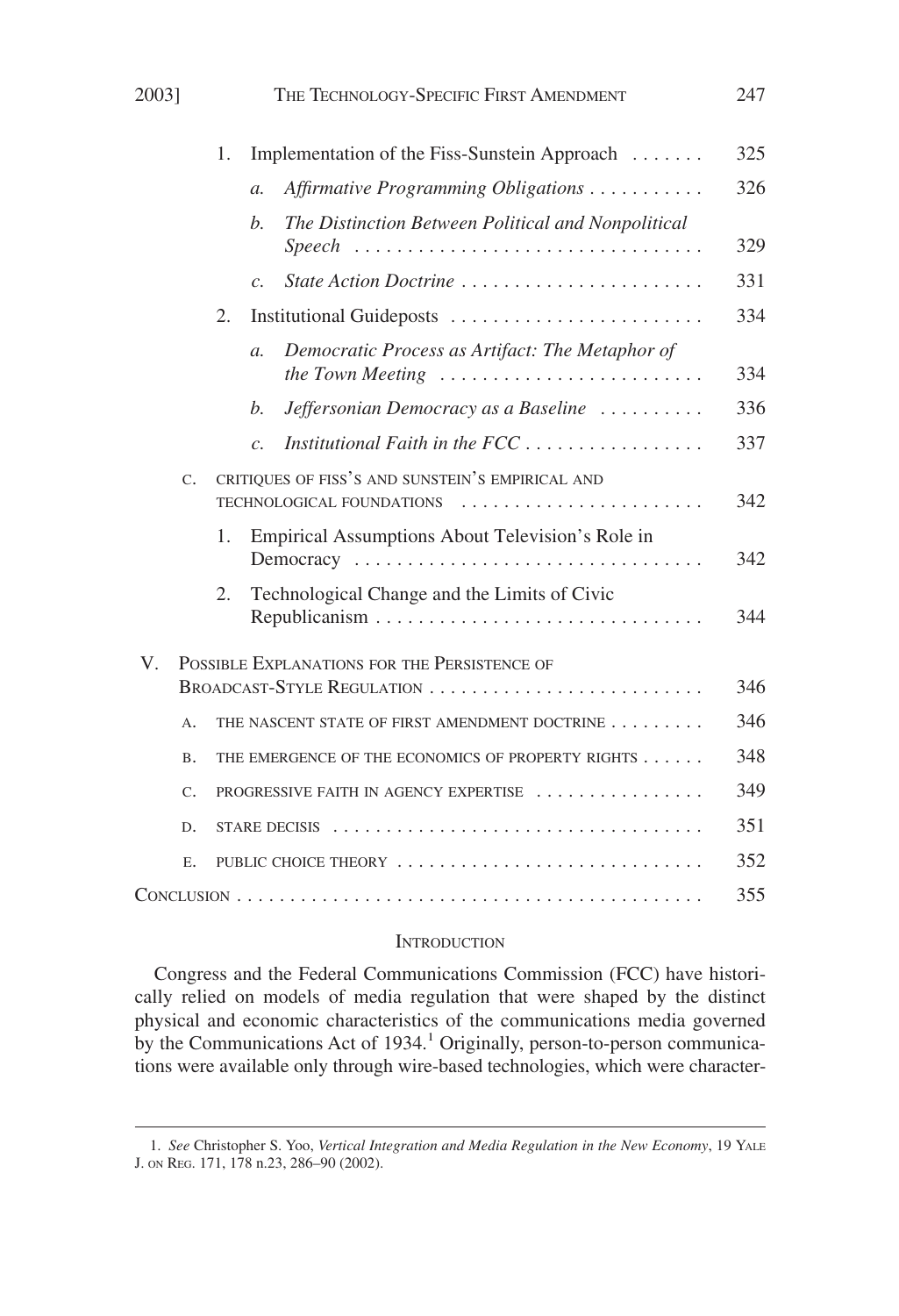ized by the high fixed costs that have traditionally been associated with natural monopolies. As a result, such communications were governed by the "Telephone Model," which incorporates the system of common carriage obligations and rate regulation that has represented the traditional regulatory response to natural monopoly. Mass communications, by contrast, originally employed the electromagnetic spectrum as its sole means of transmission. As a result, regulatory authorities relied on what they perceived to be the unique physical qualities of spectrum-based communications in developing the system of administrative licensing, content restrictions, and affirmative programming obligations associated with the "Broadcast Model" of regulation.<sup>2</sup>

This technologically balkanized approach to regulation remained coherent only so long as each type of communications was available solely through a distinct means of transmission. The emergence of cable television, however, began to cause this tidy regulatory division to unravel because it allowed mass programming to reach consumers via wire-based technologies previously dedicated to person-to-person communications. The arrival of wireless telephony completed the collapse of this scheme by making it possible to receive person-toperson communications over the spectrum. Furthermore, the impending shift of all networks to packet switched technologies promises to cause all of the distinctions based on the means of conveyance and the type of speech conveyed to collapse entirely. Indeed, the FCC has spent much of the last half-century struggling with the policy implications of technological convergence.

At the same time that Congress and the FCC were developing their technologyspecific approach to telecommunications policy, the courts were engaging in the parallel process of developing a technology-specific approach to the First Amendment. Expanding on the sentiment reflected in Justice Robert Jackson's declaration in *Kovacs v. Cooper*<sup>3</sup> that each means of communications represents a "law unto itself,"<sup>4</sup> the Supreme Court suggested that the First Amendment might apply differently to each communications medium.<sup>5</sup> Although one might

4. *Id.* at 97 (Jackson, J., concurring).

<sup>2.</sup> *See infra* notes 60–67, 80–89, 104–07 and accompanying text (detailing the relevant regulatory provisions governing broadcasting). A third model focuses on the problems associated with vertical integration in media-related industries. Unlike the Telephone and Broadcast Models, the problems that represented the focus of this regulatory approach were not unique to any particular transmission technology. On the contrary, regulators have long expressed concern about vertical integration when regulating the structure of both the broadcast and telephone industries. *See generally* United States v. Am. Tel. & Tel. Co., 552 F. Supp. 131 (D.D.C. 1982), *aff'd*, 460 U.S. 1001 (1983); FEDERAL COMMUNICATIONS COMMISSION, REPORT ON CHAIN BROADCASTING (1941). The most distinctive feature of this model, however, is the increasing reliance on access requirements as a remedy to the problems of vertical integration. Because these access requirements were primarily developed in the context of cable regulation, it seems appropriate to refer to this approach as the "Cable Model." 47 U.S.C. §§ 532, 534, 548(c)(2)(B) (2000).

<sup>3. 336</sup> U.S. 77 (1949).

<sup>5.</sup> *E.g.*, FCC v. League of Women Voters, 468 U.S. 367, 377 (1984) ("[W]e have recognized that 'differences in the characteristics of new media justify differences in the First Amendment standards applied to them.'" (quoting Red Lion Broad. Co. v. FCC, 395 U.S. 367, 386 (1969))); S.E. Promotions, Ltd. v. Conrad, 420 U.S. 546, 557 (1975) ("Each medium of expression . . . must be assessed for First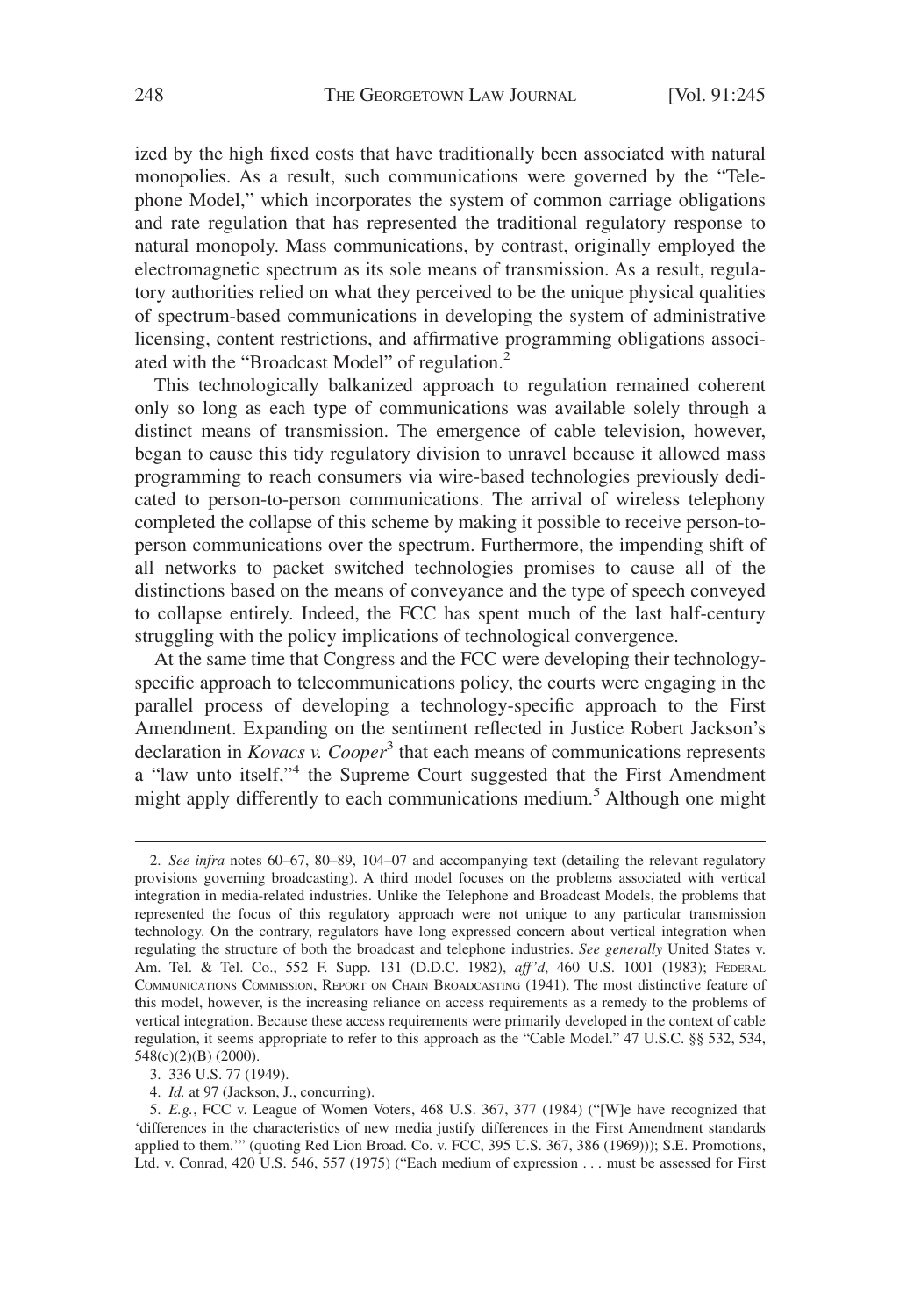have expected a plethora of technology-specific First Amendment standards to emerge, in actuality the Court restricted itself to two. The first, most strongly associated with newspapers and other forms of print, accords an almost prohibitive degree of protection against governmental interference.<sup>6</sup> The second, developed in the context of broadcasting, has been more permissive of governmental regulation. In a series of decisions highlighted by *NBC v. United States*<sup>7</sup> and Red Lion Broadcasting Co. v. FCC,<sup>8</sup> the Court announced that the physical scarcity of the electromagnetic spectrum justified according broadcasters a lesser degree of First Amendment protection. The Court has relied on this so-called scarcity doctrine to uphold a wide range of structural and content regulations. The Court's subsequent decision in *FCC v. Pacifica Foundation*<sup>9</sup> held that the unique pervasiveness and accessibility of broadcasting provided a further basis for subjecting broadcast regulations to a lower level of First Amendment scrutiny.<sup>10</sup> The scheme that has emerged has been aptly dubbed a "virtual celebration of public regulation"<sup>11</sup> that has largely obscured the extent to which the current regulatory approach to broadcasting represents a constitutional anomaly. Had the Court failed to recognize these two grounds for upholding more intrusive regulation of broadcasting, it is almost certain that the principal features of the broadcasting model would not have withstood constitutional scrutiny.<sup>12</sup>

The possibility of variable First Amendment standards has had a dramatic impact on other media as well. Until courts resolved whether a new form of communications was more like broadcasting or more like traditional media (such as print), private parties and regulators could do little more than speculate about the constitutional propriety of any particular regulatory provision. The Supreme Court's continuing struggle with the proper First Amendment standard to be applied to cable television nearly fifty years after its emergence underscores the significance of the costs associated with such uncertainty.<sup>13</sup>

Amendment purposes by standards suited to it. . . ."); *see also* Reno v. ACLU, 521 U.S. 844, 868 (1997) ("[E]ach medium of expression . . . may present its own problems."); Metromedia, Inc. v. City of San Diego, 453 U.S. 490, 501 (1981) (same); FCC v. Pacifica Found., 438 U.S. 726, 748 (1978) ("We have long recognized that each medium of expression presents special First Amendment problems."); Erzoznik v. City of Jacksonville, 422 U.S. 205, 220 (1975) (same). Many courts cite *Joseph Burstyn, Inc. v. Wilson*, 343 U.S. 495, 503 (1952), for the proposition that "[e]ach method tends to present its own peculiar problems." As then-Chief Judge Harry Edwards has pointed out, such citations ignore that in the next sentence the *Burstyn* Court emphasized, "[b]ut the basic principles of freedom of speech and the press, like the First Amendment's command, do not vary." *Id.*; *see also* Action for Children's Television v. FCC, 58 F.3d 654, 673 n.7 (D.C. Cir. 1995) (en banc) (Edwards, C.J., dissenting) (quoting the same phrase).

<sup>6.</sup> *See, e.g.*, Miami Herald Publ'g Co. v. Tornillo, 418 U.S. 241 (1974).

<sup>7. 319</sup> U.S. 190 (1943).

<sup>8. 395</sup> U.S. 367 (1969).

<sup>9. 438</sup> U.S. 726 (1978).

<sup>10.</sup> *Id*. at 748.

<sup>11.</sup> LEE C. BOLLINGER, IMAGES OF A FREE PRESS 71 (1991).

<sup>12.</sup> For a detailed review of these decisions, see *infra* notes 35–36, 41–59, 68–72, 90–98 and accompanying text.

<sup>13.</sup> The unsettled nature of the First Amendment standard to be applied to cable is well illustrated by the composition of recent Supreme Court decisions. *See, e.g*., Playboy Entm't Group v. FCC, 529 U.S.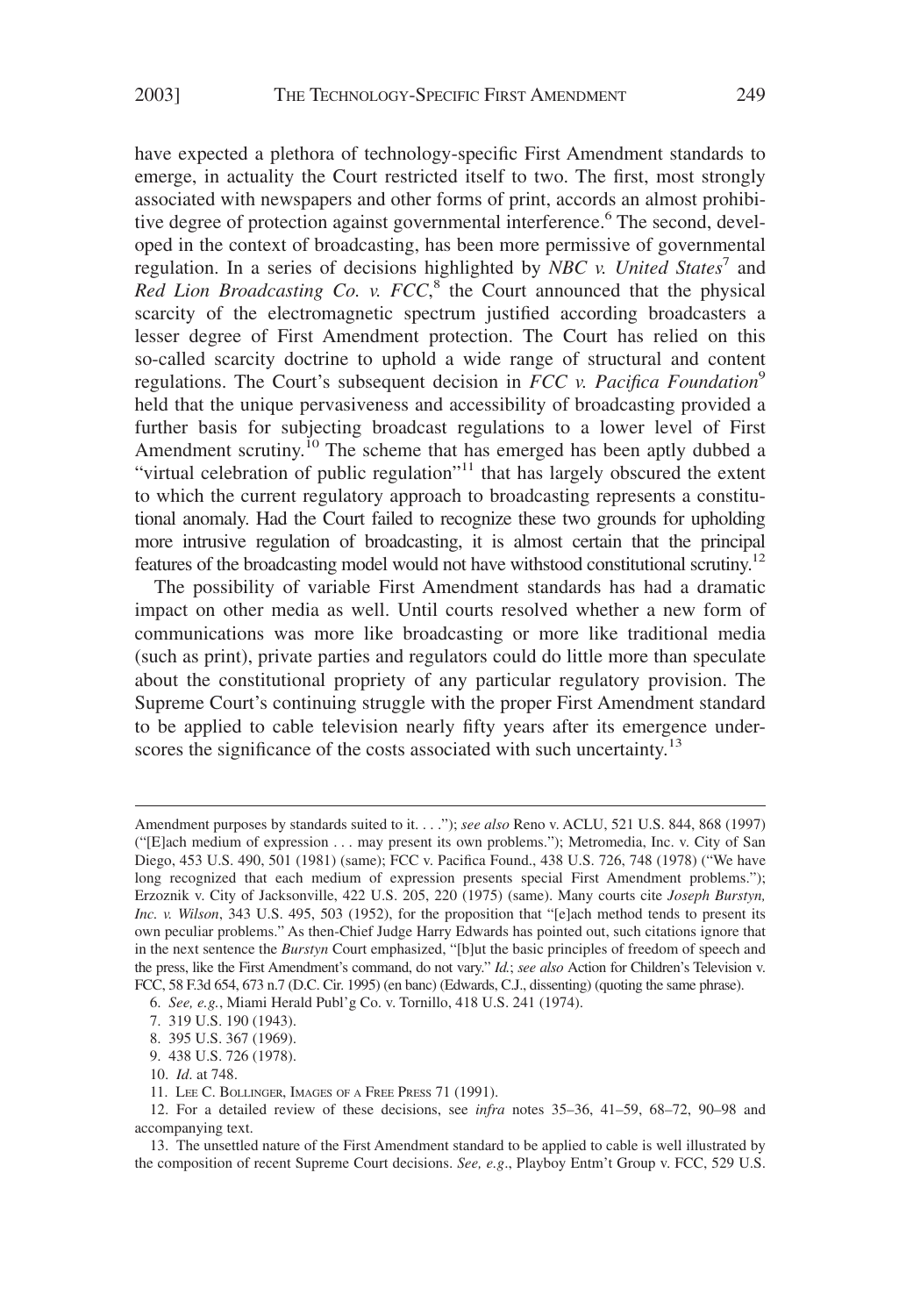Similar problems have threatened to impede the ongoing transition to digital television technologies. As the conversion of the music industry from analogformat vinyl albums to digital-format compact discs demonstrates, digital technologies allow for far more efficient storage and transmission of information. They also allow content to be copied without any material signal degradation. As a result, the conversion to digital technology promises to revolutionize the quantity, quality, and variety of television services available to the typical American consumer. Although many do not realize it, the conversion to digital television is already well underway. FCC regulations required that all television stations supplement their current analog signal with a digital signal by May 1,  $2002<sup>14</sup>$ . The governing statute also calls for all stations to cease transmitting analog signals altogether and to broadcast solely in digital by December 31,  $2006<sup>15</sup>$  Although compliance has been less than perfect,<sup>16</sup> it is clear that digital television is in the process of becoming a reality.

Despite the ongoing deployment of digital television, little progress has been made in determining whether and how digital broadcasting should be regulated. The first concrete step was the appointment of the President's Advisory Committee on Public Interest Obligations of Digital Television Broadcasters (commonly known as the "Gore Commission"), which issued its Final Report in December 1998.<sup>17</sup> The FCC has initiated regulatory proceedings based largely on the Report's recommendations,<sup>18</sup> but as of yet, none of those proceedings has reached completion. Moreover, FCC resolution of the regulatory scheme to be applied to digital television will represent only the first round in what is almost

Our First Amendment distinctions between media . . . placed cable in a doctrinal wasteland in which regulators and cable operators alike could not be sure whether cable was entitled to the substantial First Amendment protections afforded the print media or was subject to the more onerous obligations shouldered by the broadcast media.

*Denver Area Educ. Telecomms. Consortium*, 518 U.S. at 813–14 (Thomas, J., concurring in the judgment in part and dissenting in part).

16. *See* FCC, Remedial Steps for Failure to Comply with Digital Television Constr. Schedule, Order and Notice of Proposed Rulemaking, 17 F.C.C.R. 9962 (2002).

17. ADVISORY COMMITTEE ON PUBLIC INTEREST OBLIGATIONS OF DIGITAL TELEVISION BROADCASTERS, CHARTING THE DIGITAL BROADCASTING FUTURE (1998) [hereinafter GORE COMMISSION REPORT].

18. *See* Children's Television Obligations of Digital Television Broadcasters, Notice of Proposed Rulemaking, 15 F.C.C.R. 22946 (2000); Pub. Interest Obligations of TV Broad. Licensees, Notice of Inquiry, 14 F.C.C.R. 21663 (1999); FEDERAL COMMUNICATIONS COMMISSION, REPORT TO CONGRESS ON THE PUBLIC INTEREST OBLIGATIONS OF TELEVISION BROADCASTERS AS THEY TRANSITION TO DIGITAL TELEVISION (2001) [hereinafter REPORT TO CONGRESS], *available at* http://www.fcc.gov/Speeches/Kennard/Statements/ 2001/stwek106.doc.

<sup>803 (2000) (5-4</sup> decision); Turner Broad. Sys. v. FCC, 520 U.S. 1890 (1997) [hereinafter *Turner II*] (5-4 decision); Denver Area Educ. Telecomms. Consortium v. FCC, 518 U.S. 727 (1996) (fragmented decision producing six largely mutually inconsistent opinions). As Justice Thomas eloquently put it:

<sup>14.</sup> Annual Assessment of Status of Competition in Mkt. for Delivery of Video Programming, Eighth Annual Report, 17 F.C.C.R. 1244, 1283 ¶ 82 (2002).

<sup>15. 47</sup> U.S.C. § 309(j)(14)(A) (2000). The Act does contain an escape clause that will permit stations to retain both channels if 85% of the households in their broadcast area have not purchased digital receivers by that time. *Id.*  $\S$  309(j)(14)(B)(iii).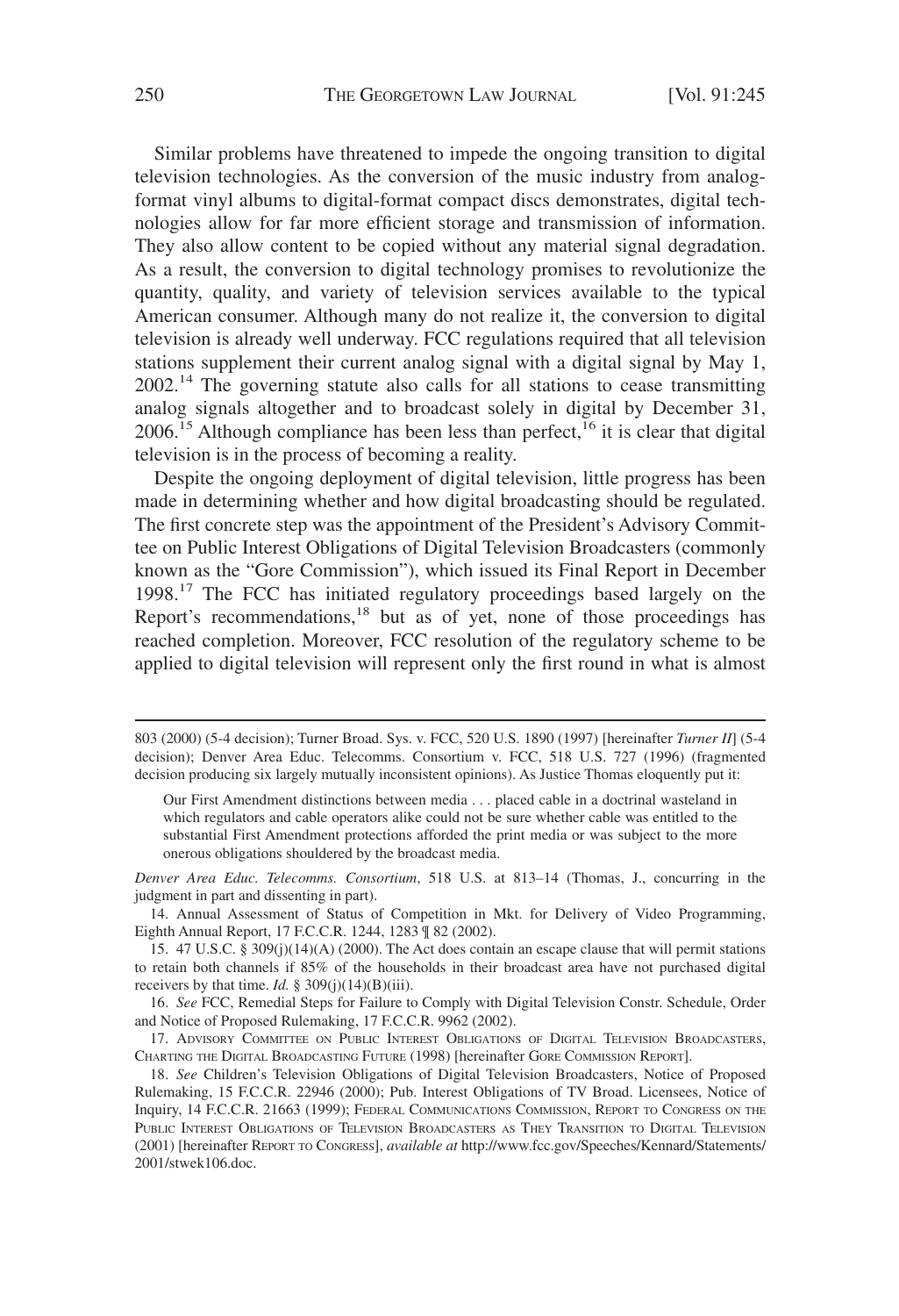certain to be a somewhat protracted legal battle. Under the technology-specific approach to the First Amendment, the constitutionality of digital television regulations cannot finally be resolved until the courts address the constitutional standard that will be applied to this medium. Until that occurs, lingering questions about the proper scope of regulation threaten the reliance interests of broadcasters, programmers, and viewers alike in ways that can forestall the realization of the new technology's potential benefits. Similar uncertainty is likely to surround the deployment of other spectrum-based technologies that are waiting in the wings, such as third-generation wireless (3G), which promises to bring the power of the Internet into handheld devices, and an associated series of fixed wireless technologies.<sup>19</sup>

In addition to these instrumental considerations, the Court's technologyspecific approach to the First Amendment suffers from certain debilitating conceptual, technological, and doctrinal shortcomings, only some of which have been recognized by commentators. In particular, I argue that courts and policymakers have yet to recognize the manner in which the scarcity doctrine sustains and is sustained by the overriding culture of regulation that surrounds broadcasting. Put simply, because the amount of spectrum available at any moment is itself a product of regulation, any reliance on spectrum scarcity in effect allows regulation to serve as the constitutional justification for other regulations.<sup>20</sup>

The impending arrival of a wide range of new broadcast technologies, such as digital transmission, improved filtering, program storage, video-on-demand, spread spectrum, and packet switching, promises to alter the underlying constitutional analysis in fundamental ways. $21$  Finally, courts and commentators have largely overlooked how the Supreme Court has been distancing itself from the key decisions that serve as the foundation for the technology-specific approach to the First Amendment. Although the Court has stopped short of repudiating these precedents outright, it appears increasingly reluctant to extend these principles to other media or to continue applying them to broadcasting itself.<sup>22</sup>

Given the ongoing collapse of the rationales for treating media differently under the First Amendment, supporters of the Broadcast Model have begun to turn to alternative justifications for upholding its constitutionality. Most notably, a group of scholars led by Cass Sunstein<sup>23</sup> and Owen Fiss<sup>24</sup> have drawn on the

<sup>19.</sup> The emerging fixed wireless technologies include multipoint distribution services (MDS), instructional television fixed services (ITFS), and Interactive Video Data Services (IVDS).

<sup>20.</sup> *See infra* subsection II.A.2.

<sup>21.</sup> *See infra* sections II.B, III.C.

<sup>22.</sup> *See infra* sections II.C, III.B.

<sup>23.</sup> *See, e.g*., CASS R. SUNSTEIN, DEMOCRACY AND THE PROBLEM OF FREE SPEECH (paperback ed. 1995) [hereinafter SUNSTEIN, DEMOCRACY AND FREE SPEECH]; CASS R. SUNSTEIN, THE PARTIAL CONSTITUTION (1993) [hereinafter SUNSTEIN, PARTIAL CONSTITUTION]; Cass R. Sunstein, *Television and the Public Interest*, 88 CAL. L. REV. 499 (2000).

<sup>24.</sup> *See, e.g*., OWEN M. FISS, LIBERALISM DIVIDED (1996) [hereinafter FISS, LIBERALISM DIVIDED]; OWEN M. FISS, THE IRONY OF FREE SPEECH (1996) [hereinafter FISS, IRONY OF FREE SPEECH]; Owen M. Fiss, *The Censorship of Television*, 93 NW. U. L. REV. 1215 (1999).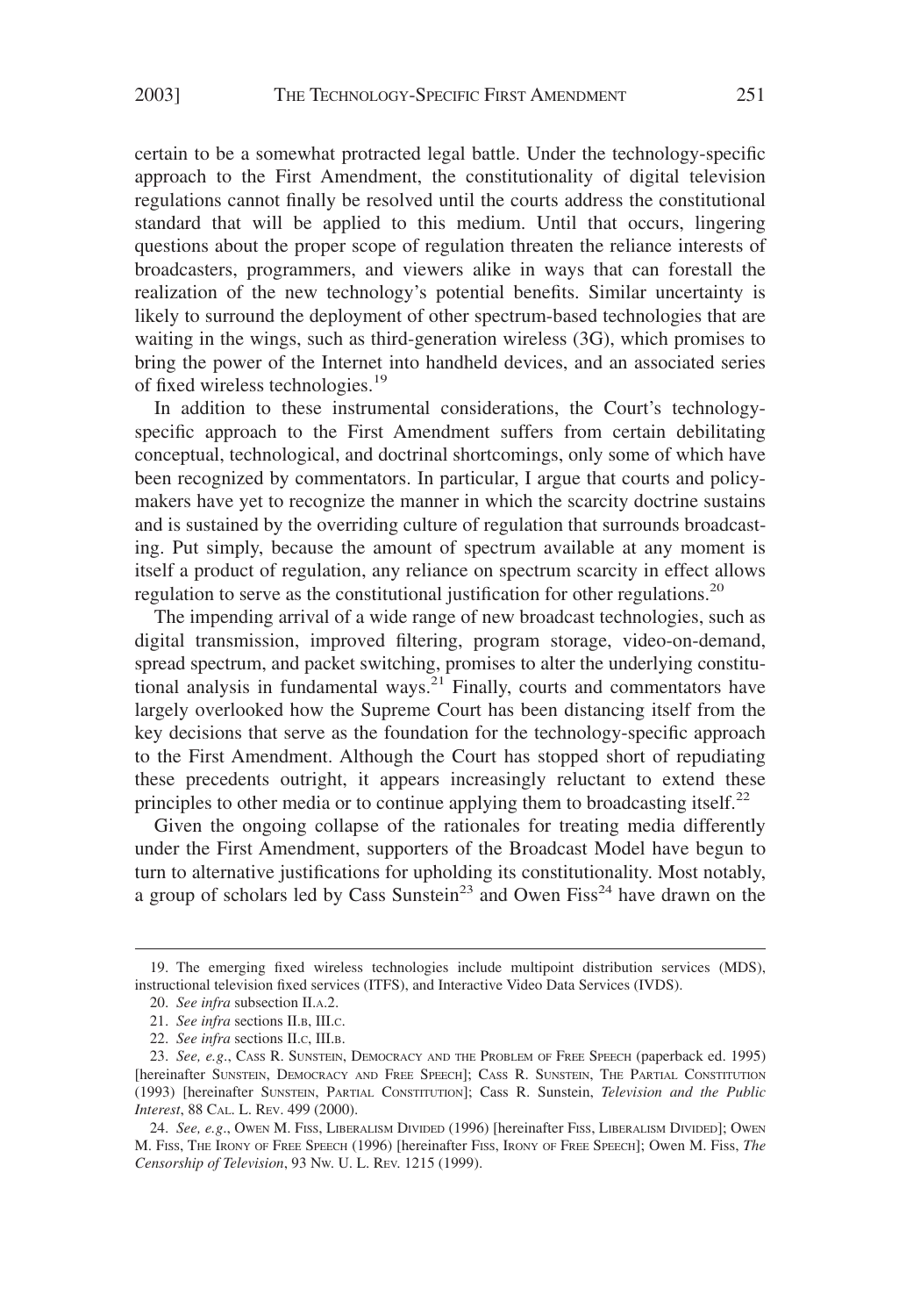language in *Red Lion*, opining that "[i]t is the right of the viewers and listeners, not the right of the broadcasters, which is paramount,"<sup>25</sup> to elaborate a new, largely instrumental basis rooted in the principles of civic republicanism for upholding the constitutionality of the existing regime of broadcast regulation.<sup>26</sup> At some points, their theories offer a sweeping reconceptualization of the First Amendment regarding all media rather than an attempt to rationalize regulatory intervention concerning broadcasting in particular.<sup>27</sup> In other words, their solution to the impending collapse of the distinction between broadcasting and other media is not to fight it, but rather to argue that such a reunification should center on the broadcast precedents rather than the precedents following the print tradition. The more recent statements of their theories retreat from this notion and instead suggest that the unique role that television plays in the public discourse justifies differential treatment under the Constitution.<sup>28</sup>

These myriad developments suggest the need for a critical reexamination of the historical and contemporary justifications underlying the Court's technologyspecific approach to the First Amendment. Part I describes three distinguishing features of the Broadcast Model and analyzes the largely overlooked fact that were it not for the different constitutional standard applied to broadcast regulation, each would represent an archetypical violation of conventional First

<sup>25.</sup> Red Lion Broad. Co. v. FCC, 395 U.S. 367, 390 (1969).

<sup>26.</sup> For other proposals invoking democratic principles to justify the existing regime of broadcast regulation, see Charles W. Logan, Jr., *Getting Beyond Scarcity: A New Paradigm for Assessing the Constitutionality of Broadcast Regulation*, 85 CAL. L. REV. 1687, 1718–25 (1997); Jonathan Weinberg, *Broadcasting and Speech*, 81 CAL. L. REV. 1101, 1193–1203 (1993); *see also* Ashutosh Bhagwat, *Of Markets and Media: The First Amendment, the New Mass Media, and the Political Components of Culture*, 74 N.C. L. REV. 141, 176–93 (1995) (arguing that democratic principles do not justify the type of content-based regulation traditionally associated with the Broadcast Model, but provide support for structural regulation); Ronald J. Krotoszynski, Jr. & A. Richard M. Blaiklock, *Enhancing the Spectrum: Media Power, Democracy, and the Marketplace of Ideas*, 2000 U. ILL. L. REV. 813, 863–64 (same). Other scholars have employed similar arguments as support for proposals to reform our copyright system. *See, e.g.*, Yochai Benkler, *Free as the Air to Common Use: First Amendment Constraints on Enclosure of the Public Domain*, 74 N.Y.U. L. REV. 354 (1999); Neil Weinstock Netanel, *Copyright and a Democratic Civil Society*, 106 YALE L.J. 283 (1996). For my response, see Christopher S. Yoo, *Copyright and Democracy: A Cautionary Note*, 53 VAND. L. REV. 1933 (2000).

<sup>27.</sup> *See* FISS, LIBERALISM DIVIDED, *supra* note 24, at 18, 149–50; SUNSTEIN, DEMOCRACY AND FREE SPEECH, *supra* note 23, at 107–14.

<sup>28.</sup> *See* Fiss, *supra* note 24, at 1217; Sunstein, *supra* note 23, at 527–31. Because this Article is organized around the primary rationales upon which the FCC and the courts relied, I omit discussion of other theories that attempt to justify upholding the Broadcast Model of regulation. Most notably, I do not discuss attempts to reconceptualize broadcast regulation as a quid pro quo for using the spectrum free of charge. For examples of such attempts, see Reed Hundt & Karen Kornbluh, *Renewing the Deal Between Broadcasters and the Public: Requiring Clear Rules for Children's Educational Television*, 9 HARV. J.L. & TECH. 11, 17 (1996); Logan, *supra* note 26, at 1725–45; Gretchen Craft Rubin, *Quid Pro Quo: What Broadcasters Really Want*, 66 GEO. WASH. L. REV. 686, 687–90 (1998); Phil Weiser, *Promoting Informed Deliberation and a First Amendment Doctrine for a Digital Age: Toward a New Regulatory Regime for Broadcast Regulation*, *in* DELIBERATION, DEMOCRACY, AND THE MEDIA 11, 14–18 (Simone Chambers & Anne Costain eds., 2000). In omitting discussion of these arguments, I do not mean to suggest that I believe that they are unimportant. On the contrary, it is my hope that I will have the opportunity to address these theories in my subsequent work.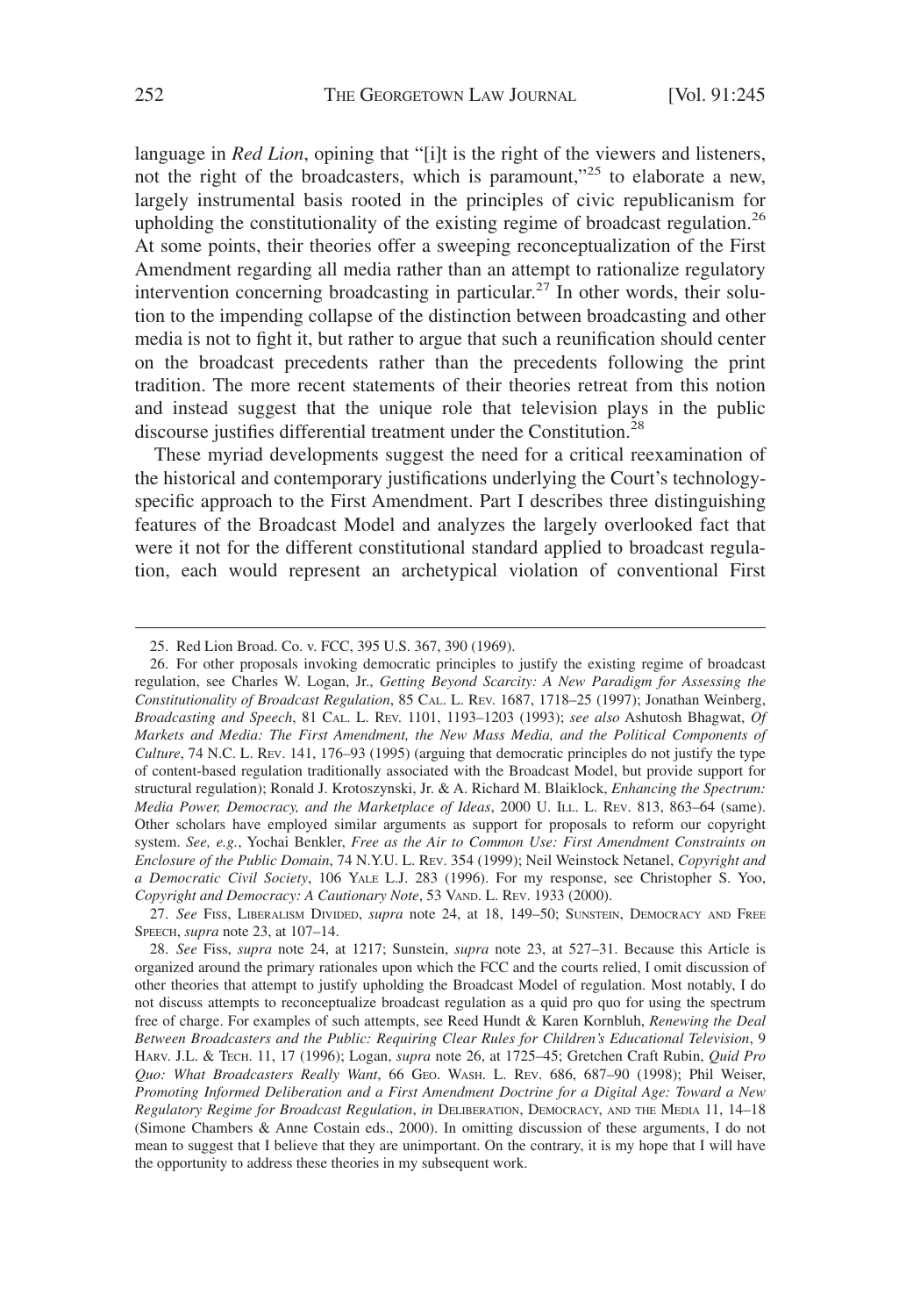Amendment principles. It then reviews the precedents to determine the justifications upon which the FCC and courts have relied to uphold these features. From that, only two rationales emerge: (1) the physical scarcity of the electromagnetic spectrum and (2) the uniquely pervasive and accessible nature of the broadcast medium.

Each of the succeeding Parts examines one of the two rationales for the technology-specific approach to the First Amendment identified in Part I. Part II evaluates the scarcity doctrine from an analytical, technological, and doctrinal standpoint. The analytical discussion begins with a review of the economic analysis first offered by Ronald Coase<sup>29</sup> that has become one of the most established critiques of scarcity. I then offer a novel conceptual criticism that focuses on the tendency of the scarcity doctrine to permit regulation to serve as the constitutional justification for more regulation. The basic problem stems from the Supreme Court's increasing willingness, as demonstrated in two recent cases, to blindly accept other forms of regulation as part of the constitutional baseline when evaluating the constitutionality of any particular restriction. As a result, the scarcity doctrine largely ignores that scarcity is primarily the product of other regulatory decisions made by Congress and the FCC. Thus, relying on scarcity effectively allows regulation to serve as the constitutional justification for additional regulation. This effect transforms the technology-specific First Amendment from a transitional ambiguity into a theory that allows the overriding culture of regulation to become self-reinforcing.

The other contribution of Part II is to evaluate whether recent technological and doctrinal developments have undermined scarcity as a constitutional justification. With respect to technology, I conclude that the arrival of a wide range of new television technologies promises to render the scarcity doctrine an empirical nullity—if it has not done so already. With respect to recent judicial decisions, I suggest that the scarcity doctrine may not have as much vitality as many believe. Although the doctrine has never been explicitly repudiated, a close reading of subsequent decisions reveals that the Court has severely limited its scope. Not only has the Supreme Court consistently refused to extend it to other media, what has gone largely unrecognized is that the Court's most recent broadcast cases have exhibited an extreme reluctance to rely on the scarcity doctrine even with respect to broadcasting. Together these decisions provide reason to believe that the Court may be closer to abandoning the doctrine than is generally thought.

Part III addresses the second traditional justification for according broadcasting a lesser degree of constitutional protection than other media, which is the unique pervasiveness and accessibility of broadcasting that formed the basis of the Court's decision in *Pacifica*. A close analysis of *Pacifica*'s reasoning reveals that the opinion suffers from deep analytical flaws that place it in conflict with the overall sweep of the Court's First Amendment jurisprudence. As a doctrinal matter, moreover, a review of the most recent indecency decisions reveals that

<sup>29.</sup> R.H. Coase, *The Federal Communications Commission*, 2 J.L. & Econ. 1 (1959).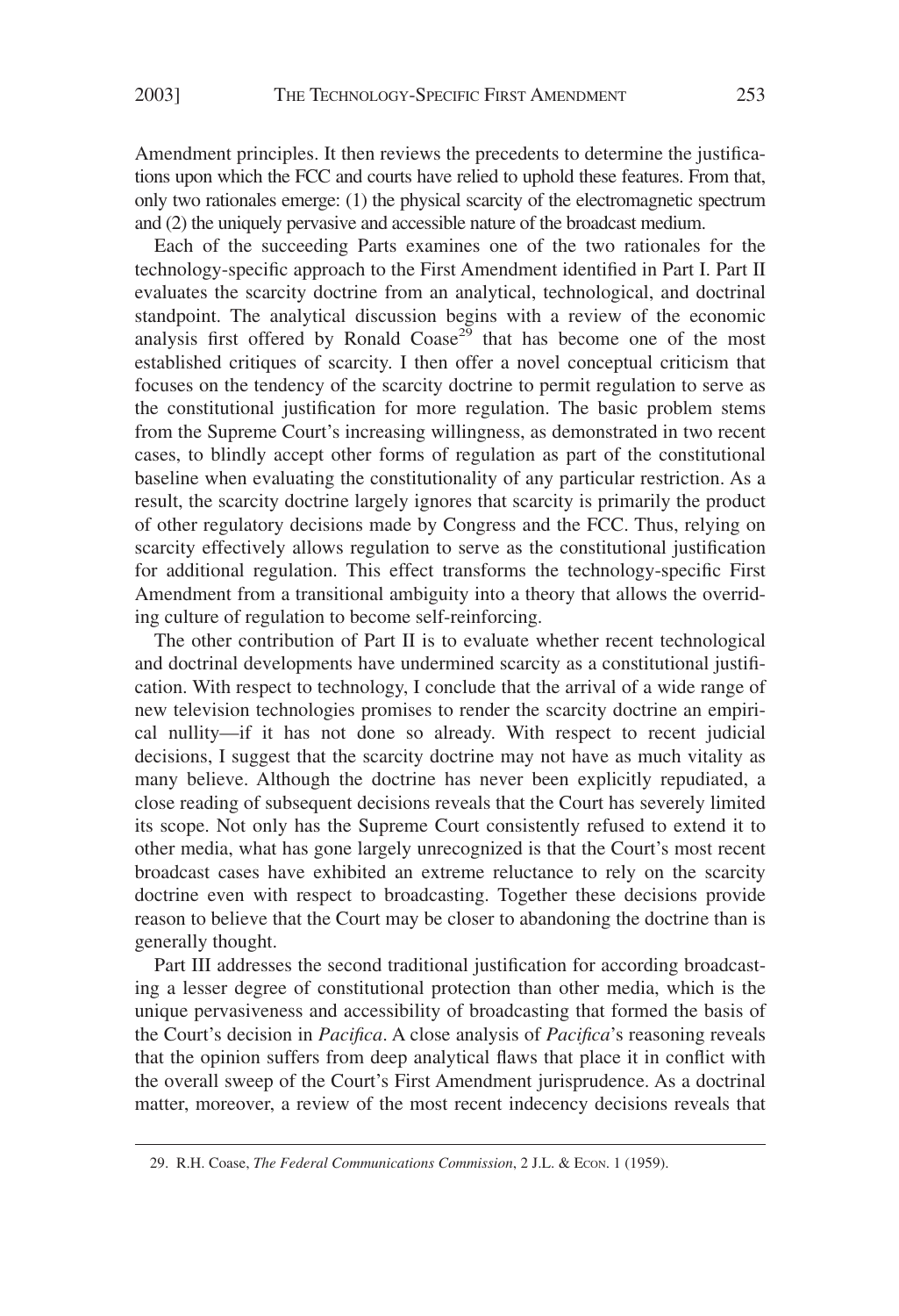the courts have essentially foreclosed the possibility that *Pacifica* will be extended to any other media and have raised questions about its continuing applicability to broadcasting. A technological critique of *Pacifica* provides additional reasons to question whether it can support the technology-specific approach to the First Amendment. The emergence of the V-chip and the impending arrival of video-on-demand promise to render unconstitutional any attempts to regulate television based on its supposed pervasiveness and accessibility.

Part IV examines the extent to which the civic republican visions of Cass Sunstein and Owen Fiss can provide an alternative constitutional justification for upholding the Broadcast Model. My analysis yields three core criticisms. First, the civic republican theories fail to come to grips with the major tradition in our First Amendment jurisprudence that holds autonomy to be an important free speech value. Second, even if one were to acquiesce to ignoring autonomy, the civic republican theories ultimately prove to be quite problematic from the standpoint of implementation. Not only are they too incompletely specified to provide any useful guidance on how to resolve free speech issues, they also fail to engage in any serious comparative institutional analysis of the relative merits of government intervention over private ordering. As a result, they fail to offer any response to the long tradition of distrust of governmental regulation of speech that characterizes the enactment history and doctrinal development of the First Amendment. Finally, the civic republican theories do not advance any plausible solution to certain technological obstacles to their theories. Thus, even if one were to accept all of the arguments offered by Sunstein and Fiss, it remains difficult, if not impossible, to see how their theories would bring about the world that they seek.

The failure of the justifications for enforcing a technology-specific vision of the First Amendment makes its continuing existence something of a puzzle. Part V explores possible reasons for the adoption and persistence of the technologyspecific approach. Upon close analysis, it appears that the Broadcast Model is in large part a reflection of the state of judicial thinking at the time the broadcast industry emerged. Although that provides an explanation for why courts chose a technology-specific approach in the first instance, it fails to explain the doctrine's persistence. I then explore public choice explanations for the continuation of the doctrine. Although public choice theory offers a plausible descriptive explanation for the persistence of the technology-specific approach to the First Amendment, it fails to provide any normative justification for sustaining it.

#### I. THE PRIMARY FEATURES AND RATIONALES UNDERLYING THE BROADCAST MODEL

This Part describes the three principal regulatory features of the Broadcast Model: (1) the licensing of broadcast stations, (2) the imposition of contentbased restrictions on certain types of programming, and  $(\overline{3})$  the imposition of affirmative speech obligations. It also explores why courts have sustained these features despite the apparent archetypical violation of the First Amendment constituted by each feature. A review of the relevant precedents reveals that the FCC and the courts have relied exclusively on two rationales to justify sustain-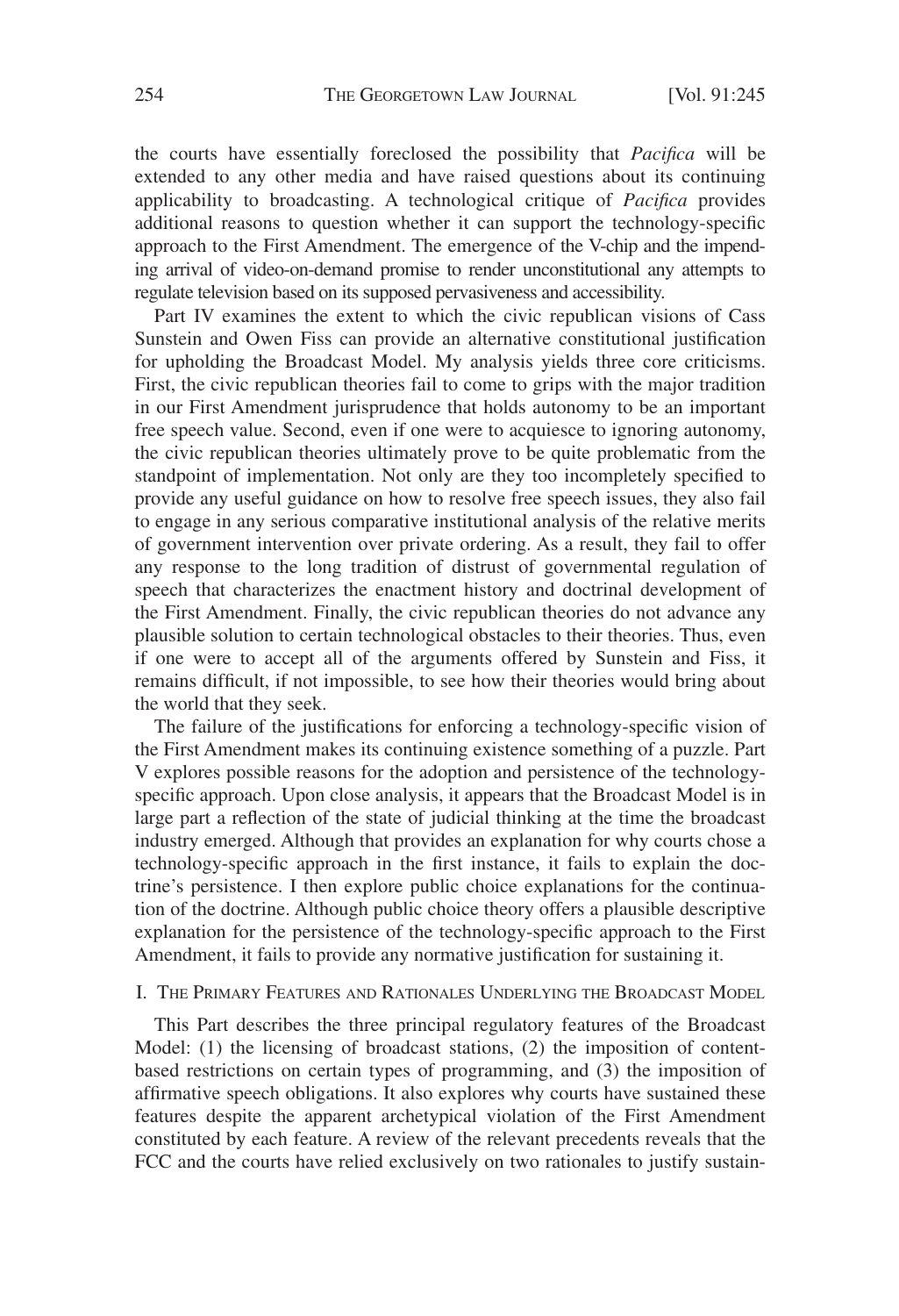ing broadcast regulations that otherwise would not have survived constitutional scrutiny. The first rationale is the physical scarcity of the electromagnetic spectrum.<sup>30</sup> The second rationale is the uniquely pervasive and accessible nature of broadcasting upon which the Court relied in *Pacifica*.

#### A. LICENSING OF BROADCAST STATIONS

Since the enactment of the Communications Act of 1934, the FCC has had the unquestioned authority to license broadcast stations in accordance with the "public interest, convenience, and necessity."<sup>31</sup> That the FCC is permitted to license broadcast speakers represents something of a First Amendment anomaly. The Supreme Court has repeatedly recognized that licensing of media speakers has been regarded as the quintessential threat to the freedom of speech since the days of Blackstone and John Milton.<sup>32</sup> As the Court observed in *City of* Lakewood v. Plain Dealer Publishing Co.,<sup>33</sup> schemes that require licenses to be periodically renewed pose problems similar to those posed by prior restraints, in that they allow licensors to "measure their probable content or viewpoint by speech already uttered. A speaker in this position is under no illusion regarding the effect of the 'licensed' speech on the ability to continue speaking in the future."<sup>34</sup> The applicability of this observation to broadcasting is evident when one considers that during the early days of broadcast regulation, the Federal

Turner Broad. Sys. v. FCC, 512 U.S. 622, 637–38 (1994) (citations omitted).

33. 486 U.S. 750, 760 (1988).

34. *Id.* at 759–60 (citation omitted); *see also* Riley v. Nat'l Fed'n of Blind, 487 U.S. 781, 801 (1988) ("[W]hen a State enacts a statute requiring periodic licensing of speakers, at least when the law is

<sup>30.</sup> The Court recently summarized its broadcast precedents as follows:

The scarcity of broadcast frequencies thus required the establishment of some regulatory mechanism to divide the electromagnetic spectrum and assign specific frequencies to particular broadcasters. In addition, the inherent physical limitation on the number of speakers who may use the broadcast medium has been thought to require some adjustment in traditional First Amendment analysis to permit the Government to place limited content restraints, and impose certain affirmative obligations, on broadcast licensees.

<sup>31. 47</sup> U.S.C. § 307(c)(1) (initial grants) (2000); *id*. § 309(k)(1)(A) (renewals).

<sup>32.</sup> *See* Thomas v. Chicago Park Dist., 534 U.S. 316, 320 (2002) (noting that "the core abuse against which [the First Amendment] was directed was the scheme of licensing laws implemented by the monarch and Parliament . . . in 16th- and 17[th]-century England" and attributing opposition to licensing to Blackstone); *see also* City of Lakewood v. Plain Dealer Publ'g Co., 486 U.S. 750, 760 (1988) ("Indeed, a law requiring the licensing of printers has historically been declared the archetypal censorship statute." (citing 4 WILLIAM BLACKSTONE, COMMENTARIES \*152)); Lovell v. City of Griffin, 303 U.S. 444, 451 (1938) ("The struggle for the freedom of the press was primarily directed against the power of the licensor. It was against that power that John Milton directed his assault by his 'Appeal for the Liberty of Unlicensed Printing.' . . . While this freedom from previous restraint upon publication cannot be regarded as exhausting the guaranty of liberty, the prevention of that restraint was a leading purpose in the adoption of the constitutional provision."); Near v. Minnesota *ex rel.* Olson, 283 U.S. 697, 713 (1931) (acknowledging that the struggle against "the legislative power of the licenser" has animated attempts to protect the freedom of the press since the days of Blackstone); Respublica v. Oswald, 1 U.S. (1 Dall.) 319, 325, 328 n.\* (1788) (noting that the impermissibility of "any attempt to fetter the press by the institution of a licenser" had been settled since the reign of William the Third and had been recognized by Blackstone). *See generally* Philip Hamburger, *The Development of the Law of Seditious Libel and the Control of the Press*, 37 STAN. L. REV. 661 (1985) (discussing the history of the English licensing statute).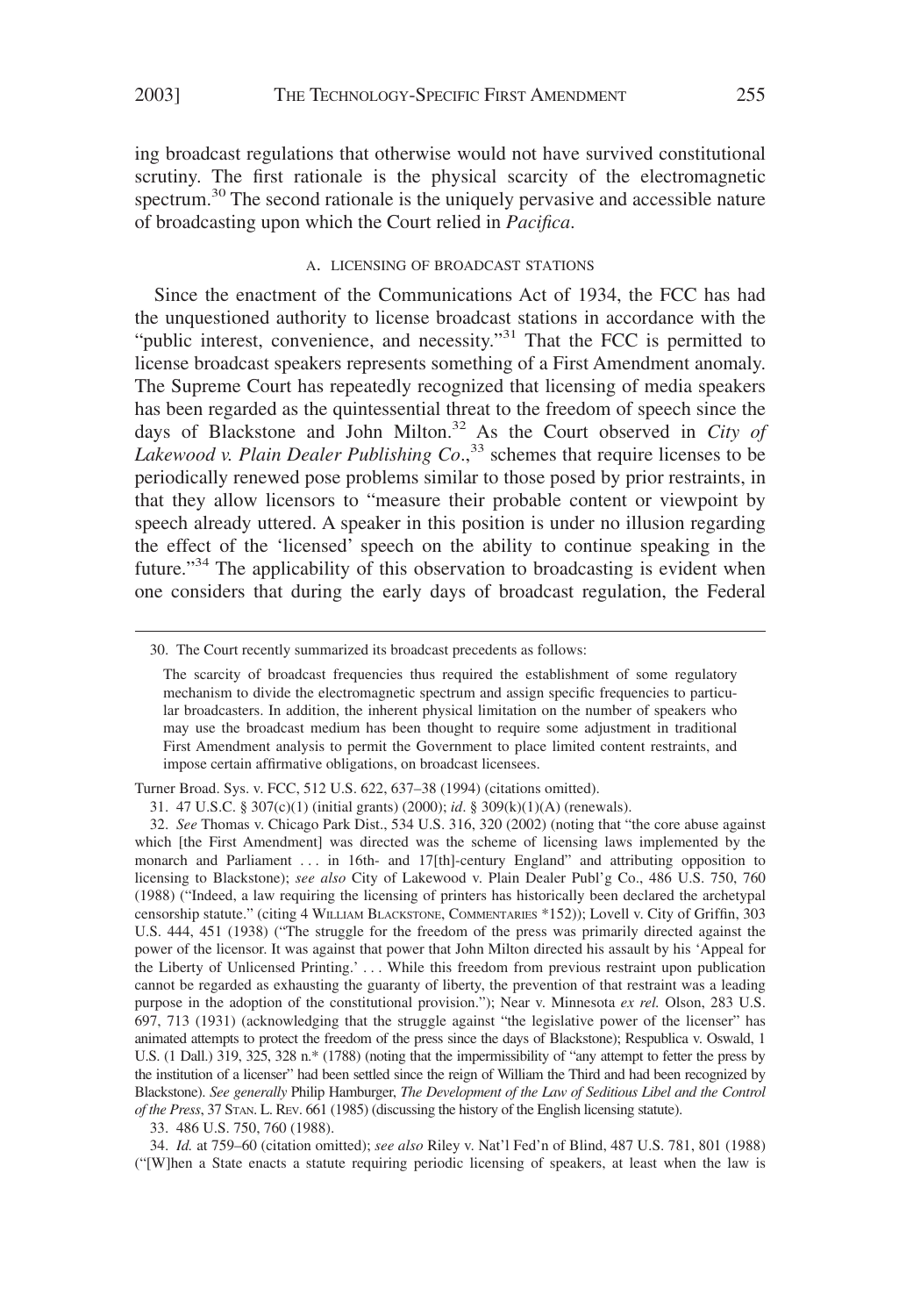Radio Commission (FRC) initially required stations to seek renewal every six months. The ever-present threat of nonrenewal allowed the FRC to exercise direct control over the content of broadcast programming.<sup>35</sup> The subsequent lengthening of the license term mitigates, but does not eliminate, this effect.<sup>36</sup>

Consequently, the Court has long required that all licensing schemes contain clear standards that cabin the licensing authority's discretion.<sup>37</sup> As the Court noted in *City of Lakewood*, such standards reduce the likelihood of the selfcensorship that occurs when the inability to discern the line between the permissible and the impermissible leads speakers to restrict themselves to speech favored by the licensing authority.<sup>38</sup> Furthermore, clear standards enhance judicial review by "provid[ing] the guideposts that ... allow courts quickly and easily to determine whether the licensor is discriminating against disfavored speech."39 Without such guideposts, it is "far too easy" for licensing officials to justify their actions through "*post hoc* rationalizations" and "the use of shifting or illegitimate criteria."40

Measured against these criteria, the broadcasting regime clearly fails. Commentators have long criticized the basic licensing standard provided by the Communications Act of 1934 (that is, the public interest) as the epitome of analytical emptiness.<sup>41</sup> The FCC could have construed the statute in a manner that

35. *See* Reuel E. Schiller, *Free Speech and Expertise: Administrative Censorship and the Birth of the Modern First Amendment*, 86 VA. L. REV. 1, 46 (2000). *See generally* David J. Brennan, *Printing in England and Broadcasting in Australia: A Comparative Study of Regulatory Impulse*, 22 ADELAIDE L. REV. 63 (2000) (comparing the regulation of printing in England from 1484 to 1695 with the regulation of broadcasting in Australia during the 20th Century, and explaining how special control over each medium arose).

38. 486 U.S. at 757–58.

40. *Id.*

directly aimed at speech, it is subject to First Amendment scrutiny to ensure that the licensor's discretion is suitably confined." (citing *City of Lakewood*, 486 U.S. at 755–56)); *cf.* Bantam Books, Inc. v. Sullivan, 372 U.S. 58, 68–71 (1963) (recognizing that a regulatory scheme that permitted an administrative agency to threaten speakers with post hoc punishment for speech they had already uttered was tantamount to a system of prior restraint).

<sup>36.</sup> As a result, it is somewhat surprising that the scholarly literature on broadcast regulation has made only passing reference to the Court's licensing jurisprudence and has done so largely in terms supportive of the constitutionality of broadcast licensing. *See* Reed E. Hundt, *The Public's Airways: What Does the Public Interest Require of Television Broadcasters*?, 45 DUKE L.J. 1089, 1114–15 (1996); Harry Kalven, *Broadcasting, Public Policy, and the First Amendment*, 10 J.L. & ECON. 15, 48 (1967); Logan, *supra* note 26, at 1743; Matthew L. Spitzer, *An Introduction to the Law and Economics of the V-Chip*, 15 CARDOZO ARTS & ENT. L.J. 429, 476 (1997); Weinberg, *supra* note 26, at 1108, 1113, 1131, 1134.

<sup>37.</sup> FW/PBS v. City of Dallas, 493 U.S. 215, 225–26 (1990); *City of Lakewood*, 486 U.S. at 769–70; Niemotko v. Maryland, 340 U.S. 268, 271 (1951).

<sup>39.</sup> *Id.* at 758.

<sup>41.</sup> *See* KENNETH CULP DAVIS, ADMINISTRATIVE LAW § 12 (1951); HENRY J. FRIENDLY, THE FEDERAL ADMINISTRATIVE AGENCIES: THE NEED FOR BETTER DEFINITION OF STANDARDS 55 (1962); DAVID SCHOEN-BROD, POWER WITHOUT RESPONSIBILITY 100 (1993); Ernest Gellhorn, *Returning to First Principles*, 36 AM. U. L. REV. 345, 347 (1987); Gary Lawson, *Delegation and the Constitution*, CATO REV. BUS. & GOVT. REG., No. 2-2, at 29 (1999); Glen O. Robinson, *Title I, The Federal Communications Act: An*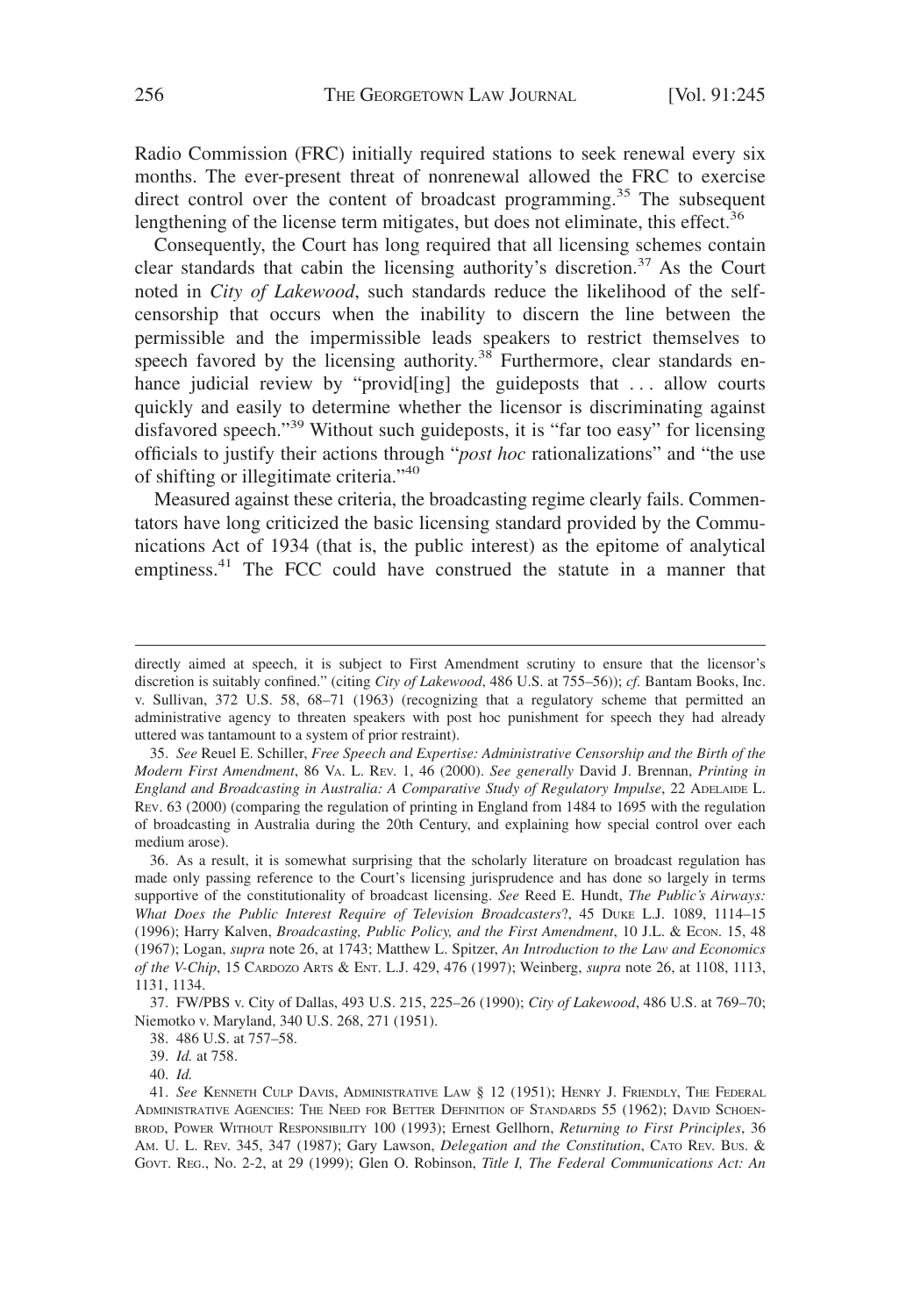provided sufficient standards to constrain its discretion.<sup>42</sup> Indeed, the FCC may be obliged to do so as a matter of administrative law.<sup>43</sup> Unfortunately, the FCC has never applied the public interest standard in a manner that imposed any meaningful constraints. The ad hoc approach initially followed by the FCC was denounced by both congressional observers and distinguished commentators for its arbitrariness and its susceptibility to manipulation for political purposes.<sup>44</sup> Later attempts to clarify these standards<sup>45</sup> employed a multifactor balancing test that was far too malleable to foster consistency or predictability in the decision-

44. *See* AD HOC ADVISORY COMM. ON ALLOCATIONS TO THE SEN. COMM. ON INTERSTATE AND FOREIGN COMMERCE, 85TH CONG., ALLOCATION OF TV CHANNELS, (Comm. Print 1958); COMMISSION ON ORGANIZA-TION OF THE EXECUTIVE BRANCH OF THE GOVERNMENT [HOOVER COMMISSION], COMMITTEE ON INDEPENDENT REGULATORY COMMISSIONS, TASK FORCE REPORT app. N, at 40 (1949); FRIENDLY, *supra* note 41, at 72; EMMETTE S. REDFORD, PRESIDENT'S ADVISORY COMMITTEE ON GOVERNMENT ORGANIZATION, THE PRESIDENT AND THE REGULATORY COMMISSION 27 (1960); Bernard Schwartz, *Comparative Television and the Chancellor's Foot*, 47 GEO. L.J. 655, 689–90, 694 (1959); Louis L. Jaffe, *The Scandal in TV Licensing*, HARPER'S WKLY., Sept. 1957, at 77, 79.

45. Policy Statement on Comparative Broad. Hearings, Public Notice, 1 F.C.C.2d 393 (1965). Specifically, the 1965 Policy Statement identified seven criteria to guide its decisionmaking:

- 1. whether the applicant owned other media properties;
- 2. whether the license holder would act as station manager;
- 3. the programming proposed by the applicant;
- 4. the applicant's past broadcast record;
- 5. whether the applicant proposed to operate the station part-time or twenty-four hours a day;
- 6. the applicant's character;
- 7. other factors.

*Id.* at 394–99. By its own terms, the 1965 Policy Statement applied only to the issuance of new licenses. *Id.* at 393 n.1. The FCC later made it the operative standard for license renewals as well. Seven League Prods., Inc. (WIII), 1 F.C.C.2d 1597, 1598 ¶ 5 (1965) (mem. op. & order); *see also* Greater Boston Television Corp. v. FCC, 444 F.2d 841, 857 (D.C. Cir. 1970).

*Essay on Origins and Regulatory Purpose*, *in* A LEGISLATIVE HISTORY OF THE COMMUNICATIONS ACT OF 1934, at 3, 14 (Max D. Paglin ed., 1989); *cf.* Mistretta v. United States, 488 U.S. 361, 416 (1989) (Scalia, J., dissenting) (dissenting from the majority's decision to uphold the constitutionality of the Sentencing Guidelines by finding that Congress had provided the Sentencing Commission with sufficient guidance to curtail excessive legislative discretion). Commentators recognized this problem from the start. *See* Louis G. Caldwell, *The Standard of Public Interest, Convenience or Necessity as Used in the Radio Act of 1927*,1AIR L. REV. 295, 296 (1930) ("'Public interest, convenience or necessity' means about as little as any phrase that the drafter of the Act could have used . . . ."). It is true that the Court has regarded the public interest standard as constituting an "intelligible principle" sufficient to satisfy the demands of the nondelegation doctrine. *See, e.g.*, NBC v. United States, 319 U.S. 190, 226 (1943). Those decisions, however, simply addressed the limitations on the structure of government embodied in the Constitution and did not consider whether the First Amendment compelled greater specificity.

<sup>42.</sup> *See* Poulos v. New Hampshire, 345 U.S. 395, 403–05 (1953); Cox v. New Hampshire, 312 U.S. 569, 575–76 (1941).

<sup>43.</sup> *See* KENNETH CULP DAVIS, DISCRETIONARY JUSTICE:APRELIMINARY INQUIRY 55–57, 219–20 (1969); Lisa Schultz Bressman, *Disciplining Delegation After* Whitman v. American Trucking Ass'ns, 87 CORNELL L. REV. 452, 480–81, 484–85 (2002).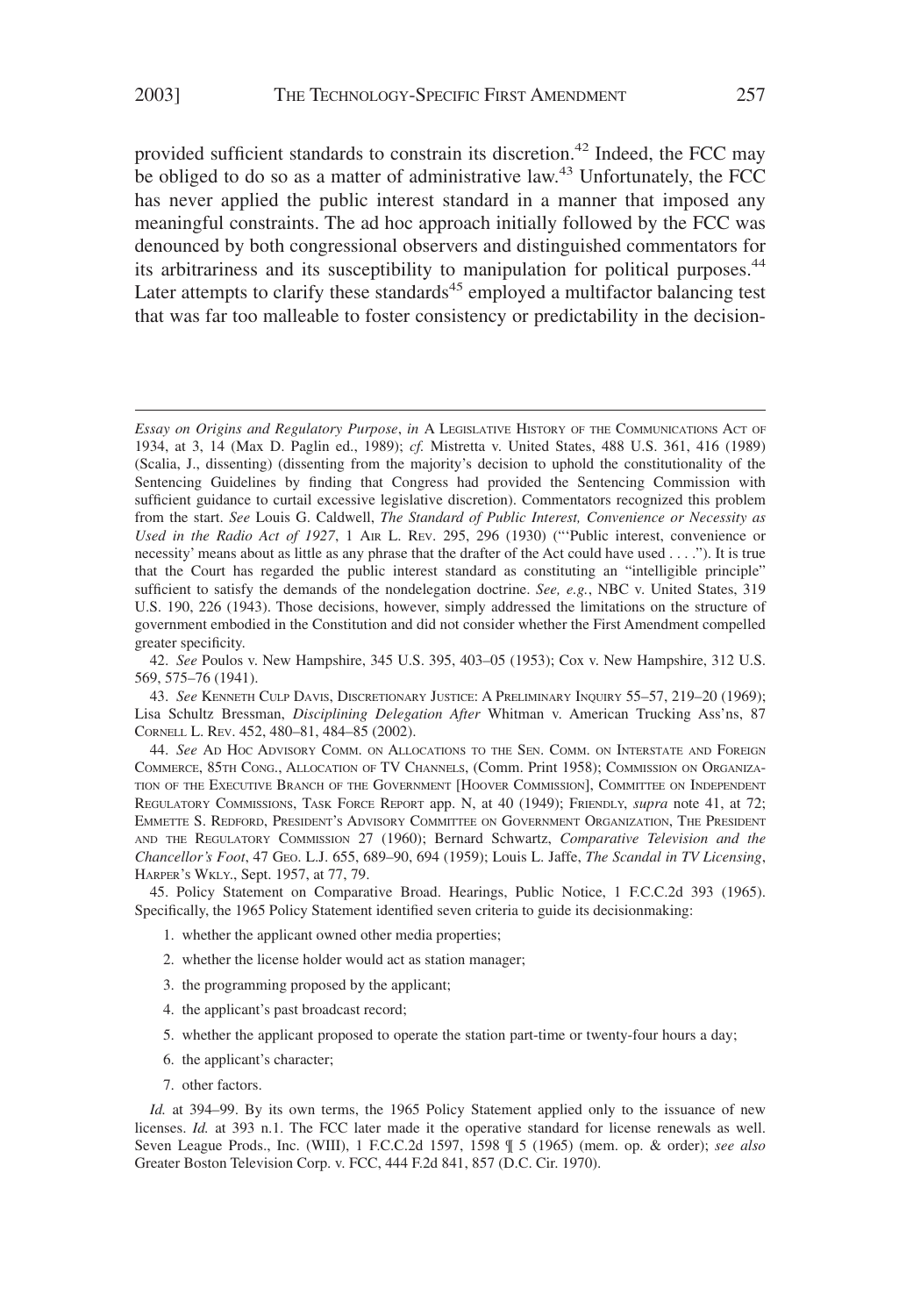making process.<sup>46</sup> The FCC's grant of the vast majority of renewal applications did not preclude the existence of real harms stemming from the lack of clear standards. As the Court noted in *Thornhill v. Alabama*<sup>47</sup>:

The power of the licensor . . . is pernicious not merely by reason of the censure of particular comments but by the reason of the threat to censure comments on matters of public concern. It is not merely the sporadic abuse of power by the censor but the pervasive threat inherent in its very existence that constitutes the danger to freedom of discussion.<sup>48</sup>

Charles Whitehead, who was Director of Telecommunications Policy during the Nixon Administration, put it even more bluntly when he said, "[t]he main value of the sword of Damocles is that it hangs, not that it drops."<sup>49</sup>

Confronted with such plastic criteria, applicants for broadcast licenses have had little choice but to tailor their speech to what they perceived to be the FCC's preferences.<sup>50</sup> The reported cases and academic commentary cite numerous historical examples of such self-censorship.<sup>51</sup> Indeed, it now appears that the chill caused by the lack of clear standards was far from accidental. In delivering his celebrated "Vast Wasteland" speech, then-FCC Chairman Newton Minow

<sup>46.</sup> *See* Amendment of Comm'n's Rules to Allow Selection from Among Competing Applicants for New AM, FM, &Television Stations by Random Selection (Lottery), Notice of Proposed Rulemaking, 4 F.C.C.R. 2256, 2259 ¶¶ 24–28 (1989) [hereinafter Lottery NPRM]; Robert A. Anthony, *Towards Simplicity and Rationality in Comparative Broadcast Licensing Proceedings*, 24 STAN. L. REV. 1, 39 (1971); Henry Geller, *The Comparative Renewal Process in Television: Problems and Suggested Solutions*, 61 VA. L. REV. 471, 501–02 (1975); Mathew L. Spitzer, *Multicriteria Choice Processes: An Application of Public Choice Theory to* Bakke*, the FCC, and the Courts*, 88 YALE L.J. 717, 748–51 (1979); *see also* ROGER NOLL ET AL., ECONOMIC ASPECTS OF TELEVISION REGULATION 112–14 (1973). Thomas Hazlett recounts two particularly dramatic illustrations of the malleability of the FCC's licensing criteria. In one case, the full Commission did not offer any reasons whatsoever for its licensing decision and simply directed its Office of Opinions and Review to justify its decision post hoc. In another case, the Office of Opinions and Review drafted a hundred-page opinion supporting a particular licensing decision, only to redraft it into an equally lengthy opinion justifying the opposite result after the full Commission abruptly changed its mind. Thomas W. Hazlett, *Digitizing "Must-Carry" Under* Turner Broadcasting v. FCC (1997), 8 SUP. CT. ECON. REV. 141, 177–78 (2000).

<sup>47. 310</sup> U.S. 88 (1940).

<sup>48.</sup> *Id.* at 97.

<sup>49.</sup> Quoted in Yale Broad. Co. v. FCC, 478 F.2d 594, 605 n.22 (D.C. Cir. 1973) (Bazelon, C.J., dissenting from denial of rehearing en banc).

<sup>50.</sup> *See* Louis L. Jaffe, *WHDH: The FCC and Broadcasting License Renewals*, 82 HARV. L. REV. 1693, 1695 (1969).

<sup>51.</sup> *See, e.g.*, Action for Children's Television v. FCC, 59 F.3d 1249, 1266 (D.C. Cir. 1995) (Tatel, J., dissenting); Cmty.-Serv. Broad. of Mid-Am., Inc. v. FCC, 593 F.2d 1102, 1116 (D.C. Cir. 1978); Ill. Citizens Comm. for Broad. v. FCC, 515 F.2d 397, 409 (D.C. Cir. 1974) (Bazelon, C.J., dissenting from rehearing en banc); *Yale Broad*., 478 F.2d at 605–06 (Bazelon, C.J., dissenting from denial of rehearing en banc); Brandywine-Main Line Radio, Inc. v. FCC, 473 F.2d 16, 78 n.60 (D.C. Cir. 1972) (Bazelon, C.J., dissenting); Inquiry into Section 73.190 of Comm'n's Rules & Regulations Concerning Alternatives to Gen. Fairness Doctrine Obligations of Broad. Licensees, Report, 102 F.C.C.2d 145 (1985); LUCAS A. POWE, JR., AMERICAN BROADCASTING AND THE FIRST AMENDMENT 175–82 (1987); ITHIEL DE SOLA POOL, TECHNOLOGIES OF FREEDOM 121–27 (1983); David L. Bazelon, *FCC Regulation of the Telecommunications Press*, 1975 DUKE L.J. 213, 215–16, 235–36, 244–51.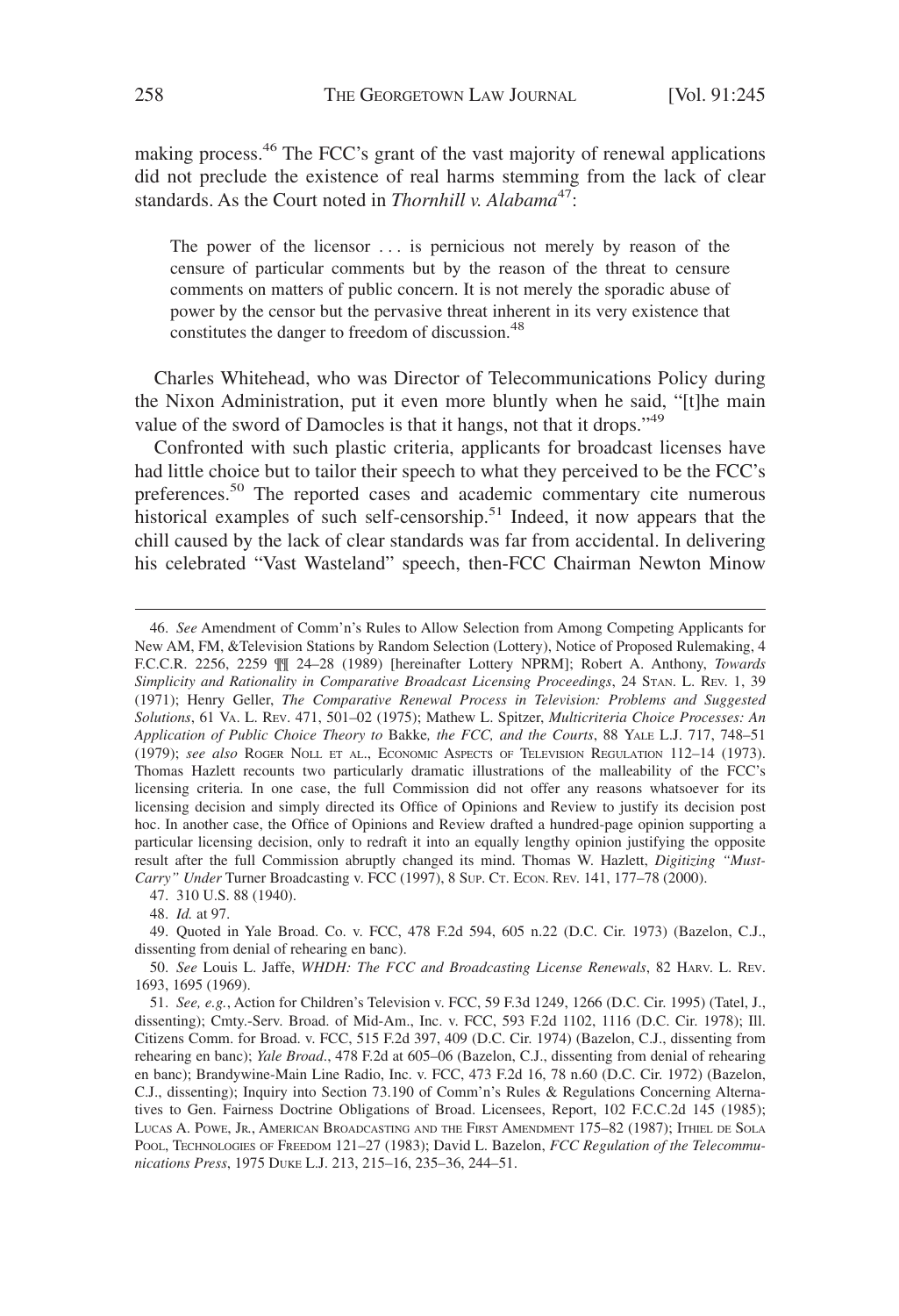asked rhetorically "Why should you want to know how close you can come to the edge of the cliff?" and admonished broadcasters against "playing brinkmanship with the public interest."<sup>52</sup> The entire enterprise has become so disreputable that it has drawn criticism from commentators sympathetic to the Broadcast Model<sup>53</sup> and from the FCC itself.<sup>54</sup> After the D.C. Circuit eventually struck down the entire regime as arbitrary and capricious,<sup>55</sup> Congress subsequently enacted legislation completely eliminating the FCC's discretion over new licenses<sup>56</sup> and severely limiting its discretion with respect to renewals.<sup>57</sup> Although the revised renewal process reduced the scope of the FCC's licensing discretion, it still requires the FCC to base its renewal decisions on a series of highly subjective inquiries, including the perpetuation of the requirement that the FCC find renewal to be in the public interest.<sup>58</sup> The FCC has ruled that existing policy statements and case law will serve as the primary guide to its public interest analysis.<sup>59</sup> As a result, it is hard to regard the FCC's licensing

53. *See* Hundt & Kornbluh, *supra* note 28, at 12, 13; Weinberg, *supra* note 26, at 1115, 1204.

55. *See* Bechtel v. FCC, 10 F.3d 875, 878–86 (D.C. Cir. 1993) [hereinafter *Bechtel II*]; Flagstaff Broad. Found. v. FCC, 979 F.2d 1566, 1571 (D.C. Cir. 1992); Bechtel v. FCC, 957 F.2d 873, 881 (D.C. Cir. 1992) [hereinafter *Bechtel I*]. The D.C. Circuit's principal concern was that these standards had been promulgated through a policy statement that had never been subjected to the rigors of the notice and comment process. As a result, the FCC had never provided a sufficient administrative justification for the criteria that it chose.

56. *See* 47 U.S.C. § 309(*l*) (2000). Although the statute only required auctions for applications filed on or after July 1, 1997, Congress gave the FCC the option of using auctions to resolve the backlog of disputes that had accrued following the invalidation of the FCC's previous licensing criteria in *Bechtel II*. *See id.* In addition, the statute specifically exempted noncommercial educational and public broadcast stations from the auction mandate. As a result, the FCC has continued to rely on comparative hearings in allocating certain licenses, including those for low power FM radio. Creation of Low Power Radio Serv., Report and Order, 15 F.C.C.R. 2205, 2258–59 ¶ 136 (2000).

57. *See* 47 U.S.C. § 309(k) (2000).

58. Specifically, the statute requires the FCC first to consider: (1) whether the station has served the public interest, (2) whether the station has committed any serious violations, and (3) whether the station's nonserious violations, taken together, constitute a pattern of abuse. *Id.*  $\S 309(k)(1)$ . Only if the renewal applicant fails to satisfy these three criteria and the FCC fails to find any mitigating factors that would justify the imposition of lesser sanctions can the FCC compare the incumbent's application with that of other applicants. *Id.* § 309(k)(3); *see also* Lili Levi, *Not with a Bang but a Whimper: Broadcast License Renewal and the Telecommunications Act of 1996*, 29 CONN. L. REV. 243, 279–80 (1996).

59. Implementation of Sections 204(a) & 204(c) of Telecomms. Act of 1996 (Broad. License Renewal Procedures), Order, 11 F.C.C.R. 6363, 6364 ¶ 5 (1996).

<sup>52.</sup> Newton M. Minow, Address to the National Association of Broadcasters (May 9, 1961), *reprinted in* NEWTON N. MINOW & CRAIG L. LAMAY, ABANDONED IN THE WASTELAND: CHILDREN, TELEVISION AND THE FIRST AMENDMENT 185, 192 (1995).

<sup>54.</sup> *See, e.g.*, Formulation of Policies & Rules Relating to Broad. Renewal Applicants, Third Further Notice of Inquiry and Notice of Proposed Rulemaking, 4 F.C.C.R. 6363, 6363–64 ¶ 6 (1989); Amendment of Comm'n's Rules to Allow Selection form Among Competing Applicants for New AM, FM & Television Stations by Random Selection Lottery, Notice of Proposed Rulemaking, 4 F.C.C.R. 2256, 2259 ¶¶ 24–29 (1989). In fact, the FCC has proposed abolishing the comparative renewal process altogether. *See* Formulation of Policies Relating to Broad. Renewal Applicant, Stemming from Comparative Hearing Process, Report and Order, 66 F.C.C.2d 419, 429 ¶ 22 (1977); Formulation of Policies Relating to Broad. Renewal Applicant, Stemming from Comparative Hearing Process, Notice of Inquiry, 88 F.C.C.2d 120, 121 n.1 (1981).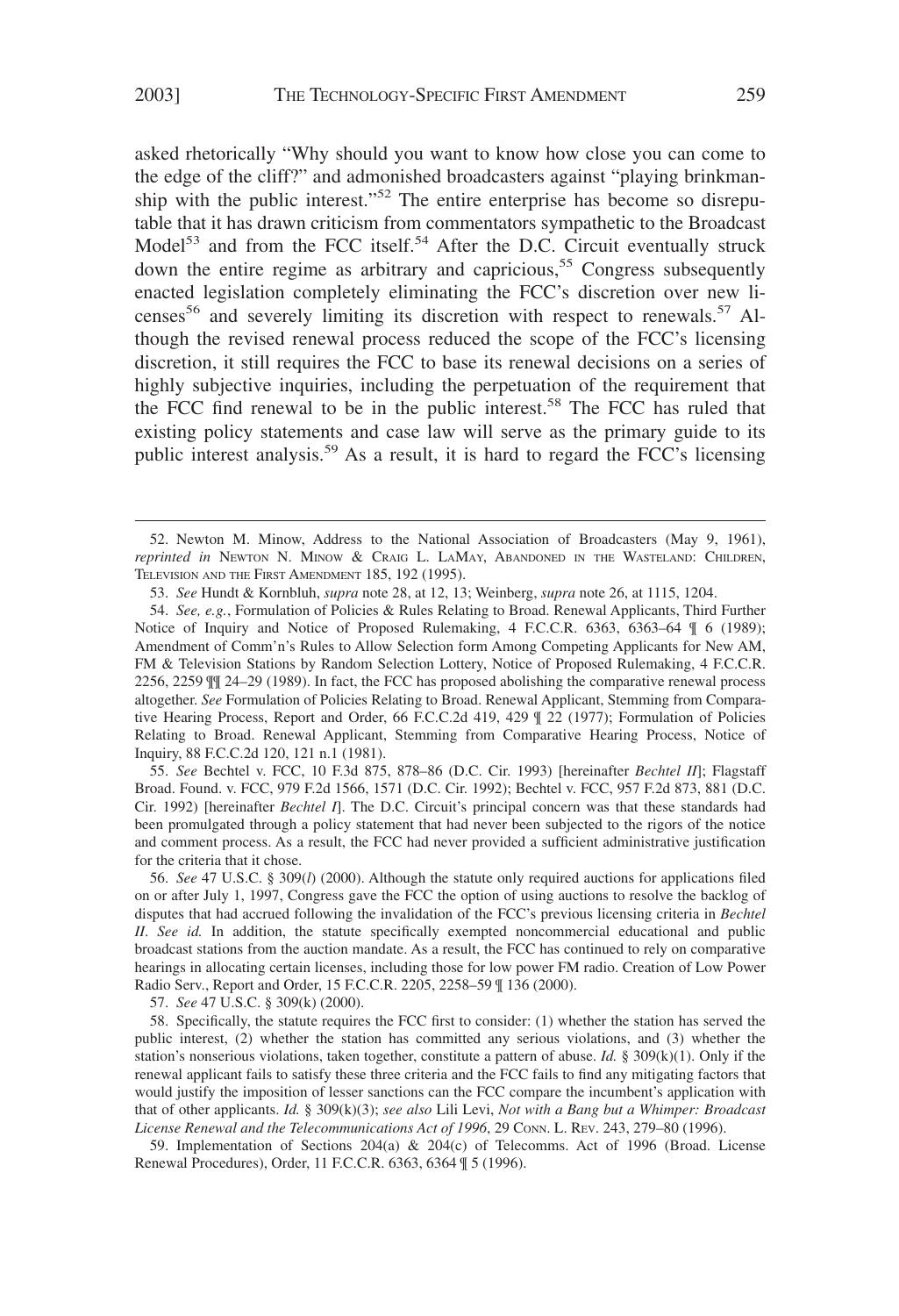scheme as providing the type of clear standards needed to withstand conventional First Amendment scrutiny.

The Supreme Court has nonetheless relied on the scarcity doctrine to uphold the constitutionality of the scheme. As the Court observed in its seminal decision in *NBC v. United States*, <sup>60</sup> the unique physical characteristics of broadcasting dictated that only a fixed number of speakers could broadcast at any particular time, and private ordering had proven ill-suited to apportioning opportunities to speak.61 As a result, the Court concluded that government allocation was essential if the spectrum was to be developed as a resource.<sup>62</sup> Consistent with the spirit of the day, $63$  the Court also concluded that the realities of modern governance made it impossible for such licensing to be governed by criteria any clearer than the public interest standard. When faced with a "a field of regulation which was both new and dynamic," it was inevitable that Congress would give the FCC powers that were "not niggardly[,] but expansive."<sup>64</sup> As a result, the Court regarded the public interest standard to be "as concrete as the complicated factors for judgment in such a field of delegated authority per $mit.$ "65

It is only by using the scarcity doctrine to frame the issue as a Hobson's choice between allowing broadcasting to flounder in chaos or imposing public interest licensing that the Court's decision seem explicable. As the Court later noted in *Red Lion Broadcasting Co. v. FCC*, <sup>66</sup> "It would be strange if the First Amendment, aimed at protecting and furthering communications, prevented the Government from making radio communication possible by requiring licenses to broadcast and by limiting the number of licenses so as not to overcrowd the spectrum."<sup>67</sup>

#### B. NEGATIVE CONTENT RESTRICTIONS

The second principal regulatory feature of the Broadcast Model is the prohibition of certain categories of programming. Although the Communications Act of 1934 specifically prohibits censorship,  $\frac{68}{68}$  the overall regulatory regime does,

66. 395 U.S. 367 (1969).

<sup>60. 319</sup> U.S. 190 (1943).

<sup>61.</sup> *Id.* at 212–13.

<sup>62.</sup> *Id.* at 226.

<sup>63.</sup> *See* JAMES LANDIS, THE ADMINISTRATIVE PROCESS 95–103, 132–40 (1938) (noting that flexible standards were necessary to facilitate judicial review of administrative adjudications and to preserve the traditional roles of administrative adjudications as fact-finding proceedings, while according deference to the lawmaking power of Article III courts).

<sup>64. 319</sup> U.S. at 219.

<sup>65.</sup> *Id.* at 216 (internal quotation marks omitted).

<sup>67.</sup> *Id.* at 389; *see also id.* at 376–77 ("Without government control, the medium would be of little use because of the cacophony of competing voices, none of which could be clearly and predictably heard. Consequently the Federal Radio Commission was established to allocate frequencies among competing applicants in a manner responsive to the public 'convenience, interest, or necessity.'" (footnote omitted)).

<sup>68. 47</sup> U.S.C. § 326 (2000).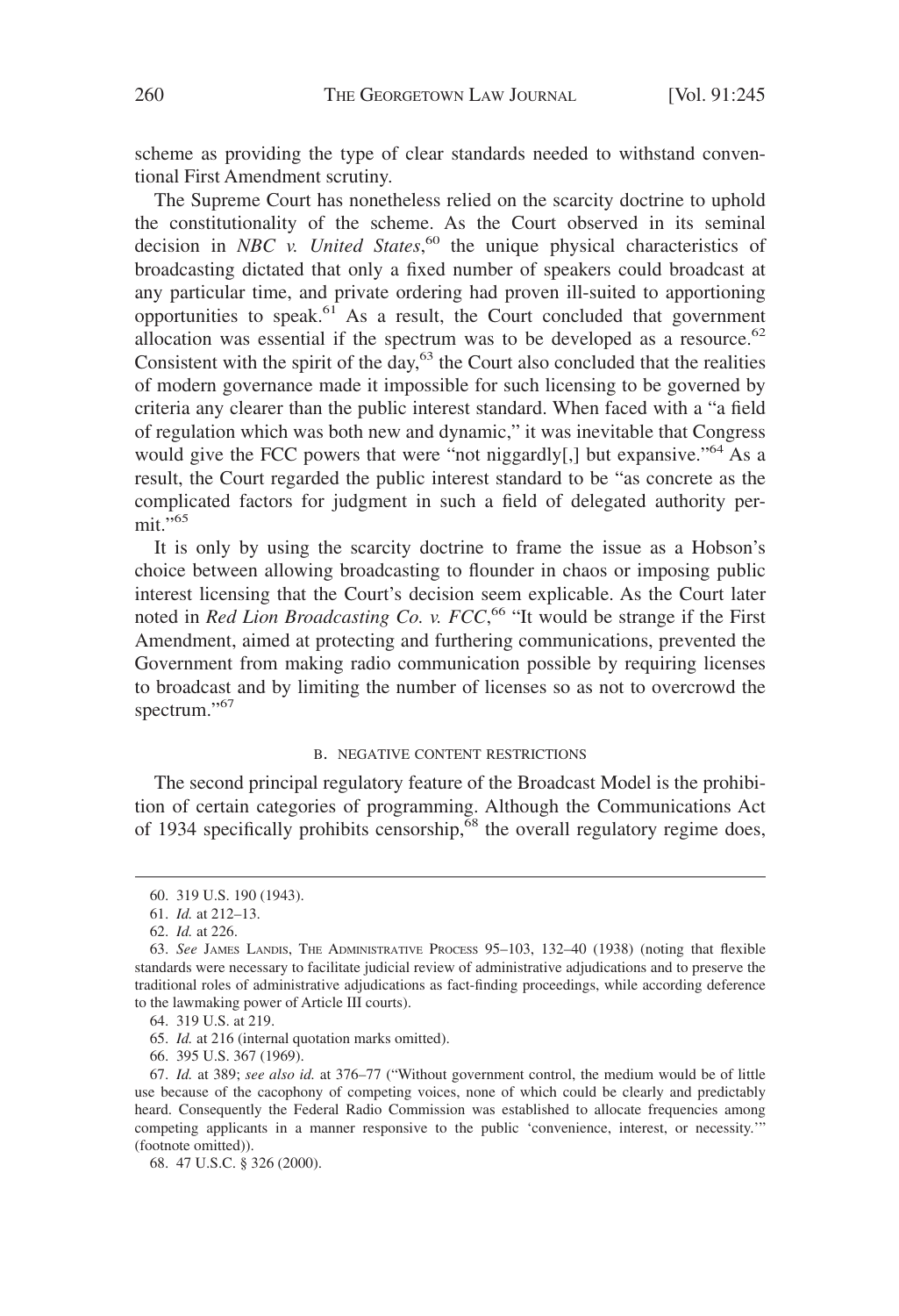in fact, authorize some content-based restrictions of speech. The most significant direct restriction is the statute forbidding the broadcast of indecent or profane speech.<sup>69</sup> In addition, the federal licensing authorities have long regulated content indirectly by treating program content as one of their primary licensing criteria.<sup>70</sup> The FRC initially refused to relicense broadcasters who transmitted speech that it perceived to be of low-value.<sup>71</sup> The FCC continued the practice, primarily focusing on speech that it perceived to be indecent.<sup>72</sup>

The Supreme Court has repeatedly held that content-based restrictions on speech are presumptively invalid.73 As the Court noted in *Consolidated Edison Co. v. Public Service Commission*, <sup>74</sup> "[t]o allow a government the choice of permissible subjects for public debate would be to allow that government control over the search for political truth."<sup>75</sup> Content restrictions based upon the supposed offensiveness of speech are particularly problematic.<sup>76</sup> Rather than

71. FRC THIRD ANNUAL REPORT, *supra* note 70, at 34, 36; FRC SECOND ANNUAL REPORT, *supra* note 70, at 160, 169; Howard A. Shelanski, *The Bending Line Between Conventional "Broadcast" and Wireless "Carriage,"* 97 COLUM. L. REV. 1048, 1054–57 (1997) (describing the "public interest limitation on content" required by both the Radio Act of 1927 and Telecommunications Act of 1934, and providing examples of denials of license renewals subsequent to each Act). For fulsome and colorful recounts of the most salient cases in this regard, see POWE, *supra* note 51, at 13–30.

72. *See, e.g.*, Pacifica Found. v. FCC, 438 U.S. 726, 758–61 (1978) (discussing George Carlin's "Filthy Words" monologue); Yale Broad. Co. v. FCC, 478 F.2d 594, 603–04 (D.C. Cir. 1973) (Bazelon, C.J., dissenting from denial of rehearing en banc) (considering songs with drug-oriented lyrics); Infinity Broad. Corp., 2 F.C.C.R. 2705 (1987) (mem. op. & order) (concerning "The Howard Stern Show"); Pacifica Found., 2 F.C.C.R. 2698 (1987) (mem. op. & order) (ruling on a broadcast of a play about two gay men dying of AIDS). For overviews of the FCC's actions, see POWE, *supra* note 51, at 165–90; THOMAS G. KRATTENMAKER & LUCAS A. POWE, JR., REGULATING BROADCAST PROGRAMMING 104–19 (1994); Lili Levi, *The Hard Case of Broadcast Indecency*, 20 N.Y.U. REV. L. & SOC. CHANGE 49, 85–112, 117–19, 132–36 (1992–93).

73. *See, e.g.*, McIntyre v. Ohio Elections Comm'n, 514 U.S. 334, 345–46 (1995); R.A.V. v. City of St. Paul, 505 U.S. 377, 382 (1992); Simon & Schuster, Inc. v. Members of N.Y. State Crime Victims Bd., 502 U.S. 105, 116 (1991); Regan v. Time, Inc., 468 U.S. 641, 648–49 (1984).

74. 447 U.S. 530 (1980).

75. *Id.* at 538; *accord* Turner Broad. Sys. v. FCC, 512 U.S. 622, 641 (1994) ("At the heart of the First Amendment lies the principle that each person should decide for him or herself the ideas and beliefs deserving of expression, consideration, and adherence.").

76. Texas v. Johnson, 491 U.S. 397, 414 (1989) ("If there is a bedrock principle underlying the First Amendment, it is that the government may not prohibit the expression of an idea simply because

<sup>69. 18</sup> U.S.C. § 1464 (2000). Other direct content-based restrictions include prohibitions of certain types of advertising. *Id.* §§ 1304, 1307.

<sup>70.</sup> *See* Red Lion Broad. Co. v. FCC, 395 U.S. 367, 394 (1969) ("In applying [the public interest] standard the Commission for 40 years has been choosing licensees based in part on their program proposals."); NBC v. United States, 319 U.S. 190, 217 (1943) ("Since the very inception of federal regulation by radio, comparative considerations as to the services to be rendered have governed the application of the standard of 'public interest, convenience, or necessity.'"); KFKB Broad. Ass'n v. FRC, 47 F.2d 670, 672 (D.C. Cir. 1931) ("[T]he commission is necessarily called upon to consider the character and quality of the service to be rendered."); 3 FRC ANNUAL REPORT 3 (1929) [hereinafter FRC THIRD ANNUAL REPORT] ("[T]he kind of service rendered by a station must be a means of appraising its relative standing and must be considered by the commission in making assignments."); 2 FRC ANNUAL REPORT 161 (1928) [hereinafter FRC SECOND ANNUAL REPORT] ("[T]he commission believes it is entitled to consider the program service rendered by the various applicants, to compare them, and to favor those which render the best service.").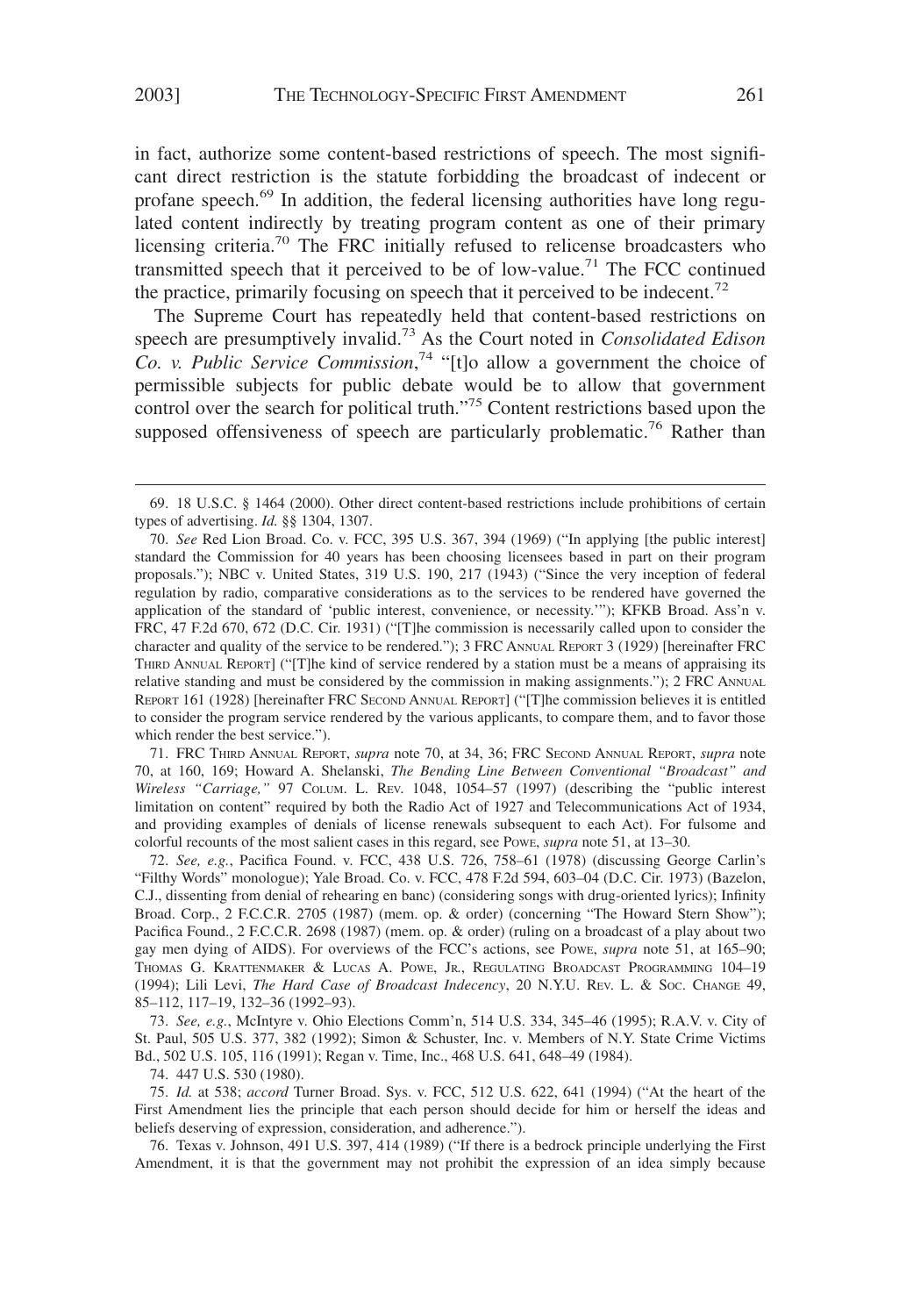providing a basis for restricting speech, "the fact that society may find speech offensive" instead provides "a reason for according it constitutional protec $tion.$ "77

The prohibition of content-based speech restrictions applies with equal force in the context of licensing. Even when the state is justified in imposing periodic licensing, "the Constitution requires that the [licensing authority] establish neutral criteria to insure that the licensing decision is not based on the content or viewpoint of the speech being considered."78 Even if the criteria applied do not discriminate explicitly on the basis of content, the Court will nonetheless treat them as content-based if the licensing authority "must necessarily examine the content of the message that is conveyed" when deciding whether to issue the license.<sup>79</sup>

Given the explicitly content-based nature of the direct prohibitions on indecent broadcasts and the FCC's licensing criteria, the broadcast regulatory regime appears to contradict conventional First Amendment principles. The courts and the regulatory authorities initially relied exclusively on the scarcity doctrine to uphold attempts to restrict low-value speech.<sup>80</sup> As the Court noted in *NBC v. United States*, because "[t]he facilities of radio are limited and therefore precious," the FCC was justified in preventing "wasteful use" of broadcast frequencies.<sup>81</sup> In addition, the public interest standard necessarily required the FCC to award licenses to the applicant who would provide the best service to the community. Simply put, the Court could not conceive how the FCC could identify the best applicant without considering the content of the service to be transmitted.<sup>82</sup>

In the 1970s, the FCC began to articulate what it acknowledged was a new

78. City of Lakewood v. Plain Dealer Publ'g Co., 486 U.S. 750, 760 (1988).

society finds the idea itself offensive or disagreeable."); Carey v. Population Servs. Int'l, 431 U.S. 678, 701 (1977) ("At least where obscenity is not involved, we have consistently held that the fact that protected speech may be offensive to some does not justify its suppression."); Street v. New York, 394, U.S. 576, 592 (1969) ("It is firmly settled that under our Constitution the public expression of ideas may not be prohibited merely because the ideas are themselves offensive to some of the hearers.").

<sup>77.</sup> Pacifica Found. v. FCC, 438 U.S. 726, 745 (1978); *accord* NBC v. FCC, 516 F.2d 1101, 1179 (D.C. Cir. 1975) (Bazelon, C.J., dissenting from the order vacating the previous order granting rehearing en banc) ("I seem to recall that it is controversial speech and not the right to assert that one's speech is not really controversial which should be protected.").

<sup>79.</sup> Forsyth County v. Nationalist Movement, 505 U.S. 123, 134 (1992) (internal quotation marks omitted) (quoting FCC v. League of Women Voters, 468 U.S. 364, 383 (1984)).

<sup>80.</sup> *See* KFKB Broad. Ass'n v. FRC, 47 F.2d 670, 672 (D.C. Cir. 1931); FRC SECOND ANNUAL REPORT, *supra* note 70, at 161, 170. *See generally* Erwin G. Krasnow & Jack N. Goodman, *The "Public Interest" Standard: The Search for the Holy Grail*, 50 FED. COMM. L.J. 605, 629 (1997) ("Scarcity, of course, has always been the underlying *raison d'être* for broadcast regulation. Because one person's transmission is another's interference, Congress concluded that the federal government has the duty both to select who may and who may not broadcast . . . .").

<sup>81. 319</sup> U.S. 190, 216 (1943).

<sup>82.</sup> *Id.* at 216–17 (reasoning that if content were an impermissible basis for awarding licenses, "how could the Commission choose between two applicants for the same facilities . . . ?").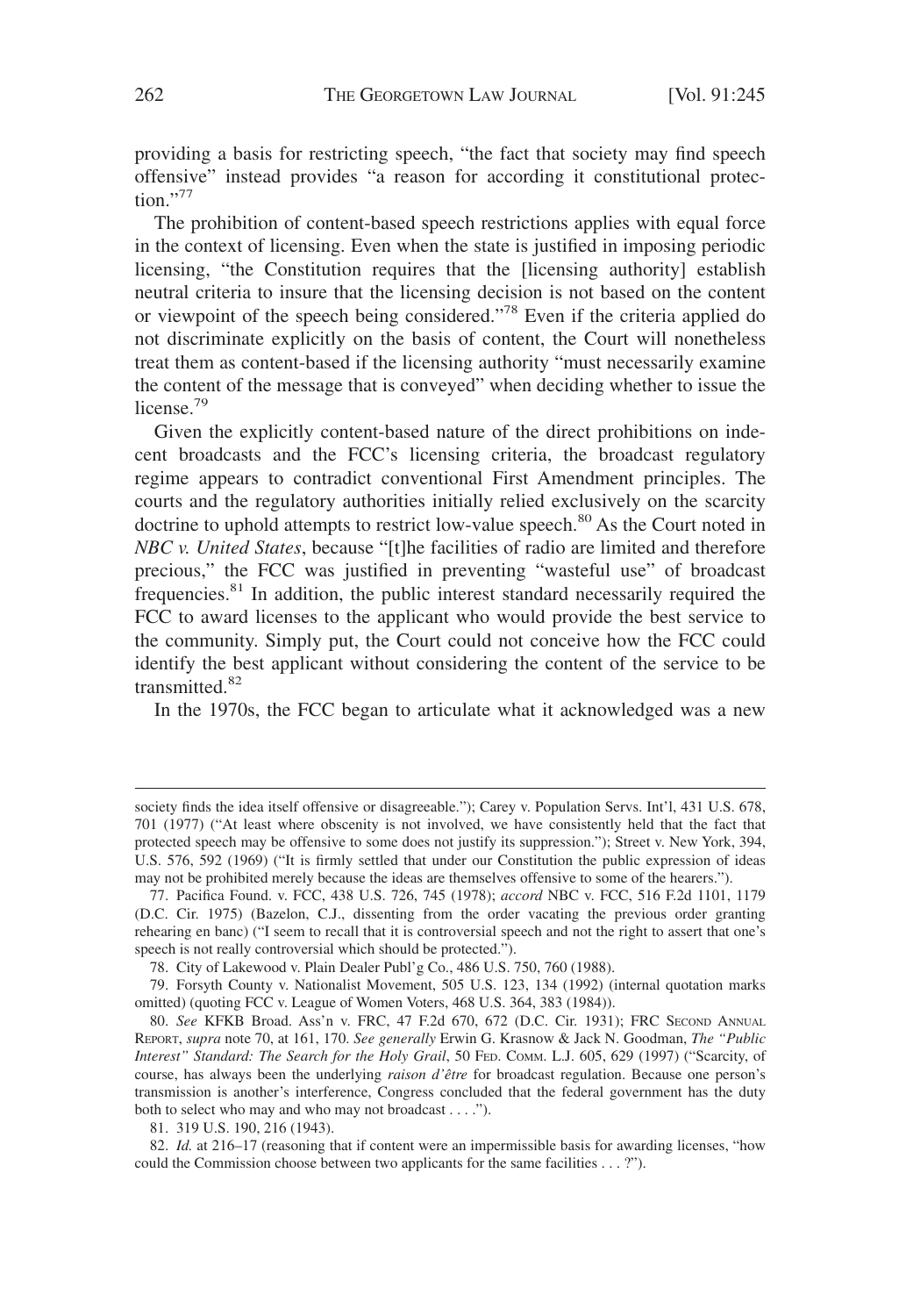rationale for upholding content-based restrictions of broadcast speech<sup>83</sup> that eventually received the approval of the Supreme Court in *FCC v. Pacifica Foundation*. <sup>84</sup> Calling the reasons for the First Amendment distinction between broadcasting and other media "complex," the Court argued that a lower degree of First Amendment protection was justified, in part, because broadcasting was "uniquely pervasive," in that it often "confronts the citizen . . . in the privacy of the home, where the individual's right to be left alone plainly outweighs the First Amendment rights of an intruder."<sup>85</sup> In addition, "[b]ecause the broadcast audience is constantly tuning in and out, prior warnings cannot completely protect the listener or viewer from unexpected program content."<sup>86</sup> Finally, the Court relied on the fact that broadcasting is "uniquely accessible to children."<sup>87</sup> Although the Court emphasized the narrowness of its holding, $88$  the rationale outlined in *Pacifica* represented a justification for extending a lower level of First Amendment protection to broadcasting that was completely independent of the scarcity doctrine.

Supreme Court acceptance of the pervasiveness and accessibility rationales prompted a dramatic shift in the manner in which the FCC justified the constitutionality of the negative content restrictions that it imposed. In time, the FCC would explicitly abandon any attempt to justify its indecency restrictions on the scarcity doctrine and would opt instead to rely solely on the rationales announced in *Pacifica*. 89

#### C. AFFIRMATIVE PROGRAMMING OBLIGATIONS

Finally, federal regulators have long ruled that licensees are required to do more than just refrain from uttering certain types of dispreferred speech. Licensees also bear an affirmative obligation to carry certain types of preferred speech. Early efforts specified a broad range of programming that the FRC and FCC expected broadcasters to include.<sup>90</sup> In subsequent decisions, the FCC

<sup>83.</sup> *See* Pacifica Found. (WBAI-FM), 56 F.C.C.2d 94, 96–97 ¶¶ 8–9 (1975) (mem. op. & order), *on reconsideration*, 59 F.C.C.2d 892 (1976), *rev'd*, 556 F.2d 9 (D.C. Cir. 1977), *rev'd*, 438 U.S. 726 (1978); *see also* Report on Broad. of Violent, Indecent, & Obscene Material, 51 F.C.C.2d 418, 419–20, 423 (1975); *cf.* Sonderling Broad. Corp. (WGLD-FM), 41 F.C.C.2d 777, 782 ¶ 16 (1973) (mem. op. & order), *aff'd sub nom.*, Ill. Citizens Comm. for Broad. v. FCC, 515 F.2d 397 (D.C. Cir. 1974); Jack Straw Mem. Found. (KRAB-FM), 29 F.C.C.2d 334, 336 ¶¶ 5–6 (1971) (initial decision of hearing examiner); E. Educ. Radio (WUHY-FM), 24 F.C.C.2d 408, 410–12 ¶ 8 (1970) (notice of apparent liability).

<sup>84. 438</sup> U.S. 726 (1978).

<sup>85.</sup> *Id.* at 748.

<sup>86.</sup> *Id.*

<sup>87.</sup> *Id.* at 749–50.

<sup>88.</sup> *Id.* at 750.

<sup>89.</sup> Pacifica Found., 2 F.C.C.R. 2698, 2699 ¶¶ 10–11 (1987) (mem. op. & order); *see also* Action for Children's Television v. FCC, 58 F.3d 654, 664–69 (D.C. Cir. 1995) (en banc); Indus. Guidance on Comm'n's Case Law Interpreting 18 U.S.C. § 1464 & Enforcement Policies Regarding Broad. Indecency, Policy Statement, 16 F.C.C.R. 7999, 8000 ¶ 4 (2001).

<sup>90.</sup> *See* FEDERAL COMMUNICATIONS COMMISSION, PUBLIC SERVICE RESPONSIBILITIES OF BROADCAST LICENS-EES (1946) (emphasizing the importance of public affairs and local programming), *reprinted in*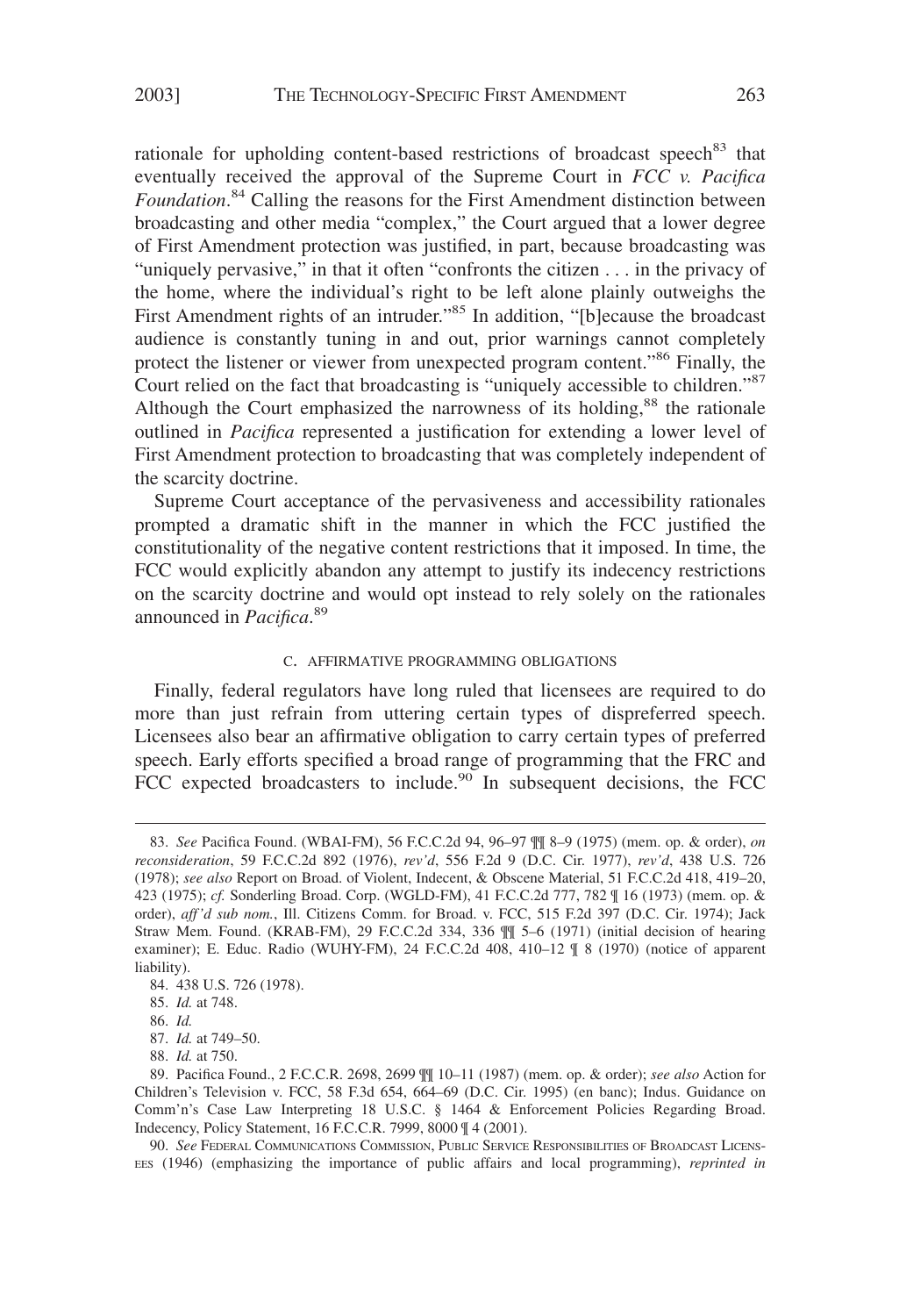placed particular emphasis on the obligation to provide news, public affairs, and other nonentertainment programming.<sup>91</sup> The most celebrated of these obligations is the now-defunct Fairness Doctrine, which required that broadcasters cover controversial issues of public importance in a balanced manner.<sup>92</sup>

The FCC has since abolished the bulk of its affirmative programming requirements.<sup>93</sup> Only a handful of affirmative broadcasting obligations remain in force today. For example, the federal election statute places broadcasters under an obligation to carry political advertisements for certain candidates for public office.<sup>94</sup> Similarly, the FCC has construed the Children's Television Act of 1990 (CTA)95 as requiring that all broadcasters provide at least three hours of

- 1. opportunity for local self-expression
- 2. development and use of local talent
- 3. programs for children
- 4. religious programs
- 5. educational programs
- 6. public affairs programs
- 7. editorials by licensees
- 8. political broadcasts
- 9. agricultural programs
- 10. news programs
- 11. weather and market reports
- 12. sports programs
- 13. service to minority groups
- 14. entertainment programs

91. *Id. See* Formulation of Policies & Rules Relating to Broad. Renewal Applicants, Competing Applicants, & Other Participants to Comparative Renewal Process and to Prevention of Abuses of Renewal Process, Second Further Notice of Inquiry and Notice of Proposed Rulemaking, 3 F.C.C.R. 5179, 5191 ¶ 84 (1988); Formulation of Policies & Rules Relating to Broad. Renewal Applicants, Competing Applicants, & Other Participants to Comparative Renewal Process & to Prevention of Abuses of Renewal Process, Third Further Notice of Inquiry and Notice of Proposed Rulemaking, 4 F.C.C.R. 6363, 6368 n.11 (1989) (citing Radio Station WABZ, Inc., 90 F.C.C.2d 818, 840–42 (1982), *aff'd sub nom.* Victor Broad., Inc. v. FCC, 722 F.2d 756, 762, 764–65 (D.C. Cir. 1983)).

92. *See* Applicability of the Fairness Doctrine in Handling of Controversial Issues of Public Importance, 29 Fed. Reg. 10415 (July 9, 1964); Editorializing by Broad. Licensees, 13 F.C.C. 1246, 1257–58 (1949).

93. Revision of Programming & Commercialization Policies, Ascertainment Requirements & Program Log Requirements for Commercial Television Stations, Report and Order, 98 F.C.C.2d 1076, 1093 ¶ 36, 1095–96 ¶¶ 40–43 (1984), *on reconsideration*, 104 F.C.C.2d 358 (1986), *aff'd in part and remanded in part sub nom.* Action for Children's Television v. FCC, 821 F.2d 741 (D.C. Cir. 1987); Syracuse Peace Council, 2 F.C.C.R. 5043 (1987) (mem. op. & order) (repealing the Fairness Doctrine), *aff'd*, 867 F.2d 654 (D.C. Cir. 1989); Repeal of the Personal Attack and Personal Editorial Rules, Order, 15 F.C.C.R. 20697 (2000) (repealing the rules for both broadcast and cable television operators).

94. Federal law requires broadcasters to carry political advertisements by candidates for *federal* office. 47 U.S.C. § 312(a)(7) (2000). The statute also strictly limits the amount that the broadcaster can charge for doing so. *Id.* § 315(b)(1). Broadcasters may refuse to carry political advertisements by *state* and *local* candidates. *See* CBS, Inc. v. Democratic Nat'l Comm., 412 U.S. 94 (1973) [hereinafter *CBS v. DNC*]. Should broadcasters choose to accept any such advertisements, however, they must do so on a nondiscriminatory basis. 47 U.S.C. § 315(a) (2000).

95. 47 U.S.C. § 303b(a)(2) (2000).

DOCUMENTS OF AMERICAN BROADCASTING 151, 198–208 (Frank J. Kahn ed., 2d ed. 1973); FRC THIRD ANNUAL REPORT, *supra* note 70, at 34 (requiring broadcasters to provide "a well-rounded program, in which entertainment, consisting of music both classical and lighter grades, religion, education and instruction, important public events, discussion of public questions, weather, market reports, and news, and matters of interest to all members of the family find a place"); En Banc Programming Inquiry, Report and Statement of Policy, 44 F.C.C. 2303 (1960) (identifying fourteen "major elements usually necessary to meet the public interest"). The fourteen elements listed by the 1960 *En Banc Programming Inquiry* were: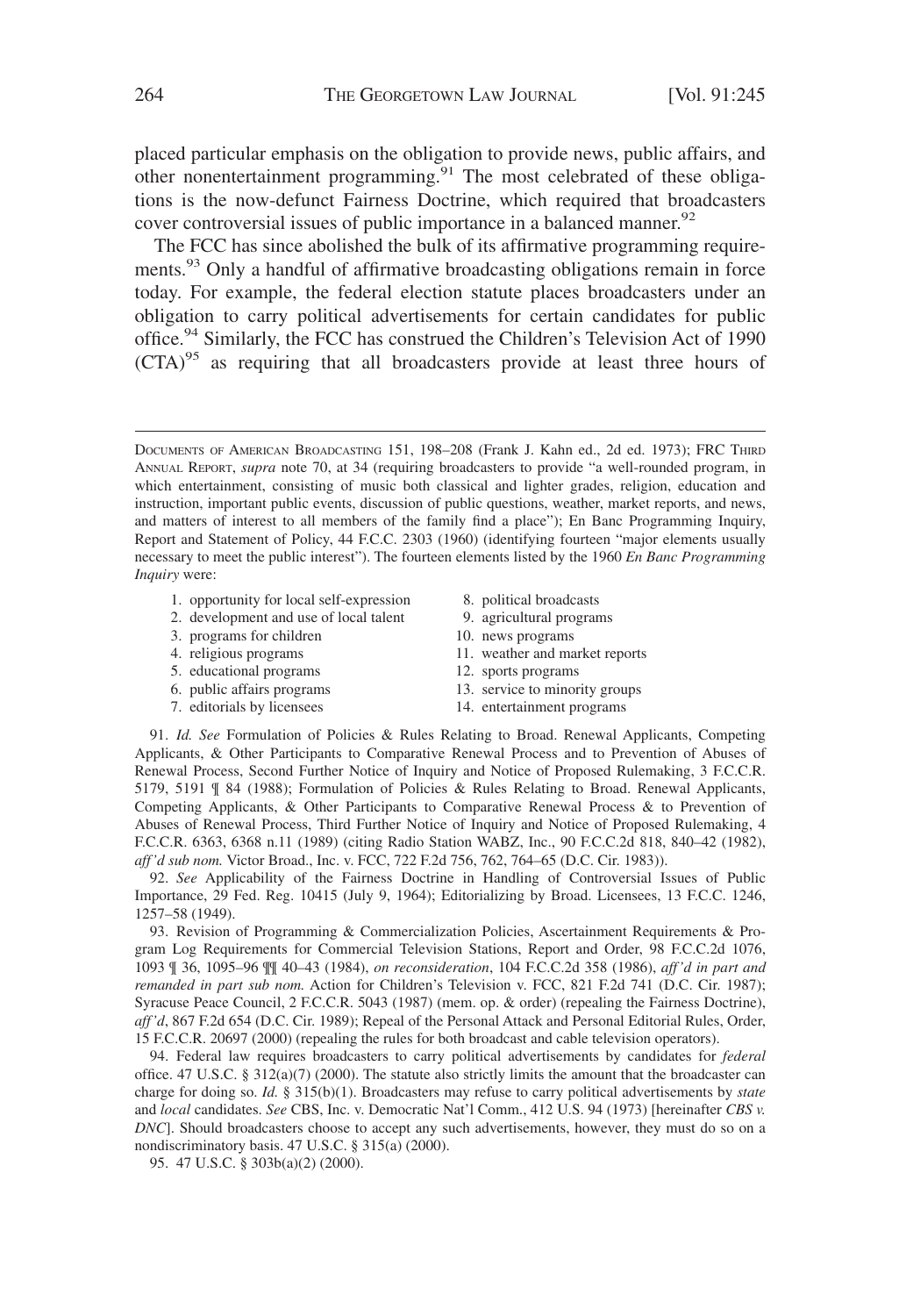children's programming each week.<sup>96</sup> The FCC has, however, proposed expanding the affirmative programming obligations demanded of digital broadcasters. Specifically, it envisions requiring digital broadcasters to provide more local, issue-oriented programming; a larger number of public service announcements; additional children's programming; mandatory rights of reply; and greater coverage of political campaigns, including free air time for political candidates.<sup>97</sup> Moreover, the CTA requirement that the FCC consider whether any renewal applicant has served the public interest leaves open the possibility that the FCC may subject broadcasters to additional affirmative programming obligations in the future. $98$ 

The Court has traditionally cast a jaundiced eye towards attempts to impose affirmative speech obligations on other media.99 For example, in *Miami Herald* Publishing Co. v. Tornillo,<sup>100</sup> the Court struck down a statute requiring newspapers to provide a right of reply as an impermissible intrusion into their editorial judgment and control.<sup>101</sup> The Court implicitly reaffirmed this principle in *Turner Broadcasting System v. FCC* (*Turner I*),<sup>102</sup> which involved a First Amendment challenge to a statute requiring local cable operators to carry all local broadcast stations within their service area (commonly known as "mustcarry"). In upholding the must-carry requirements, the Court suggested that it would have held otherwise if the statute had attempted to specify the content of the speech that cable operators were obligated to carry.<sup>103</sup>

The Court's decisions in *Turner I* and *Tornillo* leave little doubt that applying these general First Amendment principles to the type of affirmative programming requirements historically imposed on broadcasters would lead to their invalidation. The Supreme Court has nonetheless relied on the scarcity doctrine to uphold the imposition of affirmative programming obligations with respect to broadcasting.<sup>104</sup> As the Court held in *Red Lion Broadcasting Co. v.*

102. 512 U.S. 622 (1994).

<sup>96.</sup> Policies & Rules Concerning Children's Television Programming, Report and Order, 11 F.C.C.R. 10660, 10662 ¶ 5, 10718–19 ¶ 120 (1996). A broadcaster could provide less than three hours per week if they were able to demonstrate a commitment to education and informing children that was the equivalent of three hours. *Id.*

<sup>97.</sup> *See* REPORT TO CONGRESS, *supra* note 18, at 5–10, 16, 24–26; GORE COMMISSION REPORT, *supra* note 17, at 48, 56–59; Hundt, *supra* note 36, at 1096; William E. Kennard, "What Does \$70 Billion Buy You Anyway?": Rethinking Public Interest Requirements at the Dawn of the Digital Age, Remarks at the Museum of Television and Radio (Oct. 10, 2000), *available at* http://www.fcc.gov/Speeches/Kennard/ 2000/spwek023.html.

<sup>98.</sup> Levi, *supra* note 58, at 278–80.

<sup>99.</sup> For an excellent discussion of the cognitive and dignitary harms associated with imposing affirmative content obligations on media, see Martin H. Redish & Kirk J. Kaludis, *The Right of Expressive Access in First Amendment Theory: Redistributive Values and the Democratic Dilemma*, 93 NW. U. L. REV. 1083, 1114–17 (1999).

<sup>100. 418</sup> U.S. 241 (1974).

<sup>101.</sup> *Id.* at 258.

<sup>103.</sup> *Id.* at 655.

<sup>104.</sup> *E.g.*, CBS, Inc. v. FCC, 453 U.S. 367, 396 (1981) (upholding a "limited right to 'reasonable' access" for declared political candidates in an election); Red Lion Broad. Co. v. FCC, 395 U.S. 367,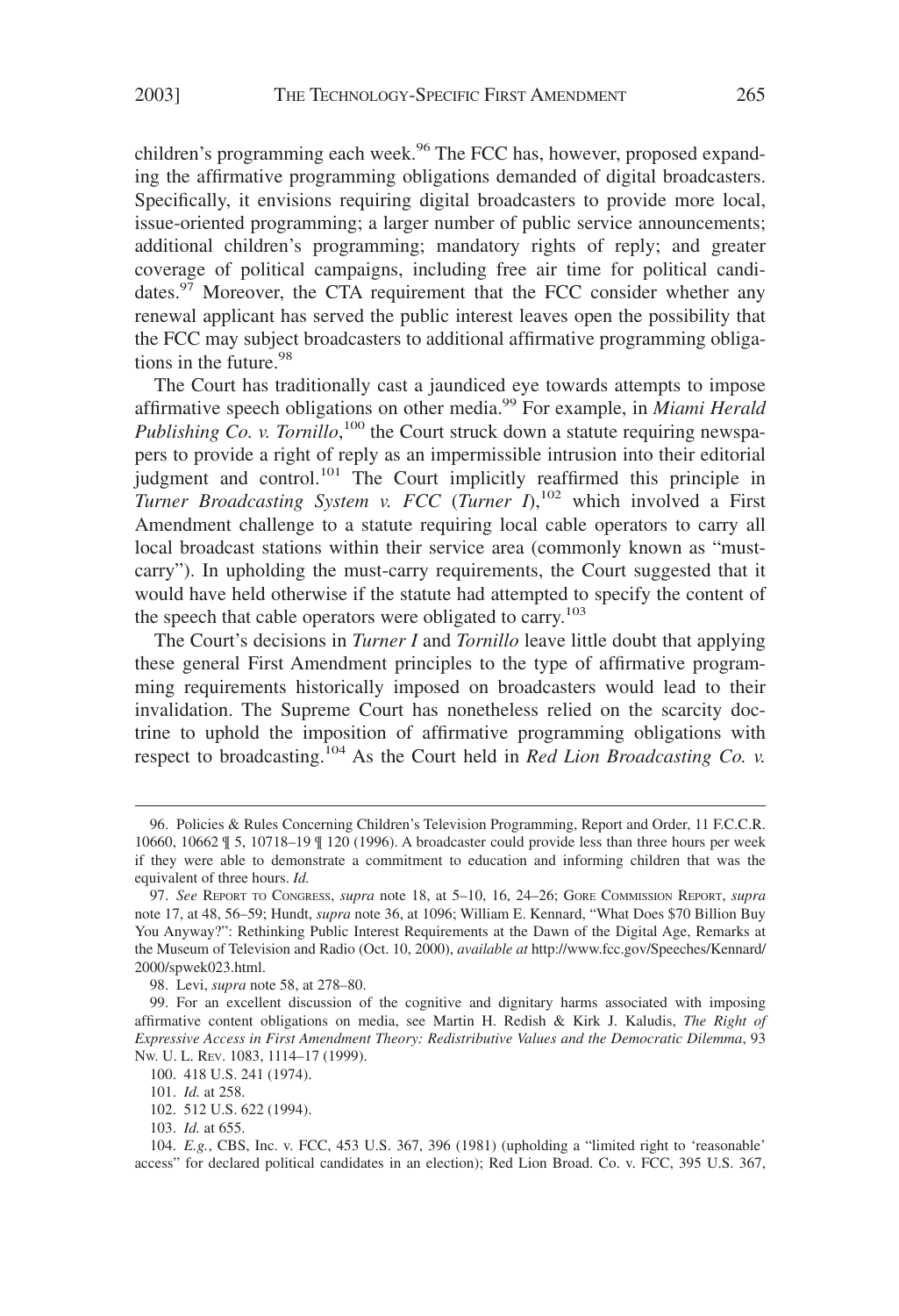*FCC*,<sup>105</sup> the inherent physical limitations of the spectrum justified requiring broadcasters to serve as a proxy for other speakers because "as far as the First Amendment is concerned those who are licensed stand no better than those to whom licenses are refused."<sup>106</sup> The FCC's most recent children's television decision also invoked *Pacifica* as a justification for upholding the constitutionality of the requirement that all broadcasters provide three hours of children's programming on the ground that the government's interest in ensuring that children are exposed to educational programming is at least as significant as its interest in protecting them from exposure to indecent material.<sup>107</sup>

Thus, even though each of the key features of the Broadcast Model of regulation represents an archetypical violation of conventional First Amendment principles, the Court has nonetheless relied on two key rationales to uphold each feature's constitutionality: (1) the scarcity doctrine associated with *NBC* and *Red Lion* and (2) the unique pervasiveness and accessibility of broadcasting associated with *Pacifica*. As a result, the constitutionality of the Broadcast Model depends entirely on the continuing viability of these rationales as justifications for having a technology-specific First Amendment. The next two Parts will consider each of these rationales in turn, focusing on the manner in which analytical, technological, and doctrinal developments have systematically called both of them into question.

#### II. THE RISE AND (IMPLICIT) DEMISE OF THE SCARCITY DOCTRINE

As the foregoing discussion has shown, the scarcity doctrine has represented the principal justification for extending a lesser degree of First Amendment protection to broadcasting. This Part will provide my own assessment of the scarcity doctrine. Section A will provide an analytical critique of scarcity by analyzing two theoretical problems with the doctrine. The first is the nowstandard economic argument that, to the extent that scarcity is meaningful at all, it applies with equal force to all media and thus does not serve to differentiate broadcasting. The second is a novel critique advanced for the first time in this Article that focuses on the Court's growing tendency, when assessing the constitutionality of a particular regulatory provision, to treat all other features of the regulatory regime as fixed. The problem with doing so is that those other features are frequently themselves the product of regulation. As a result, treating

<sup>394 (1969) (</sup>upholding the right to equal access for a public figure who was "personally attacked" over that same broadcast medium); *cf.* Consol. Edison Co. v. Pub. Serv. Comm'n, 447 U.S. 530, 543 (1980) (using scarcity to hold *Red Lion* inapplicable to compelled speech with respect to other media); Pac. Gas & Elec. v. Pub. Util. Comm'n, 475 U.S. 1, 10 n.6 (1986) (plurality opinion) (distinguishing the mail from broadcast on scarcity grounds and declaring unconstitutional a policy that prohibited utility companies from including political flyers in monthly billing statements).

<sup>105. 395</sup> U.S. 367 (1969).

<sup>106.</sup> *Id.* at 389.

<sup>107.</sup> Policies and Rules Concerning Children's Television Programming, Report and Order, 11 F.C.C.R. 10660, 10731–32 ¶¶ 155–156 (1996).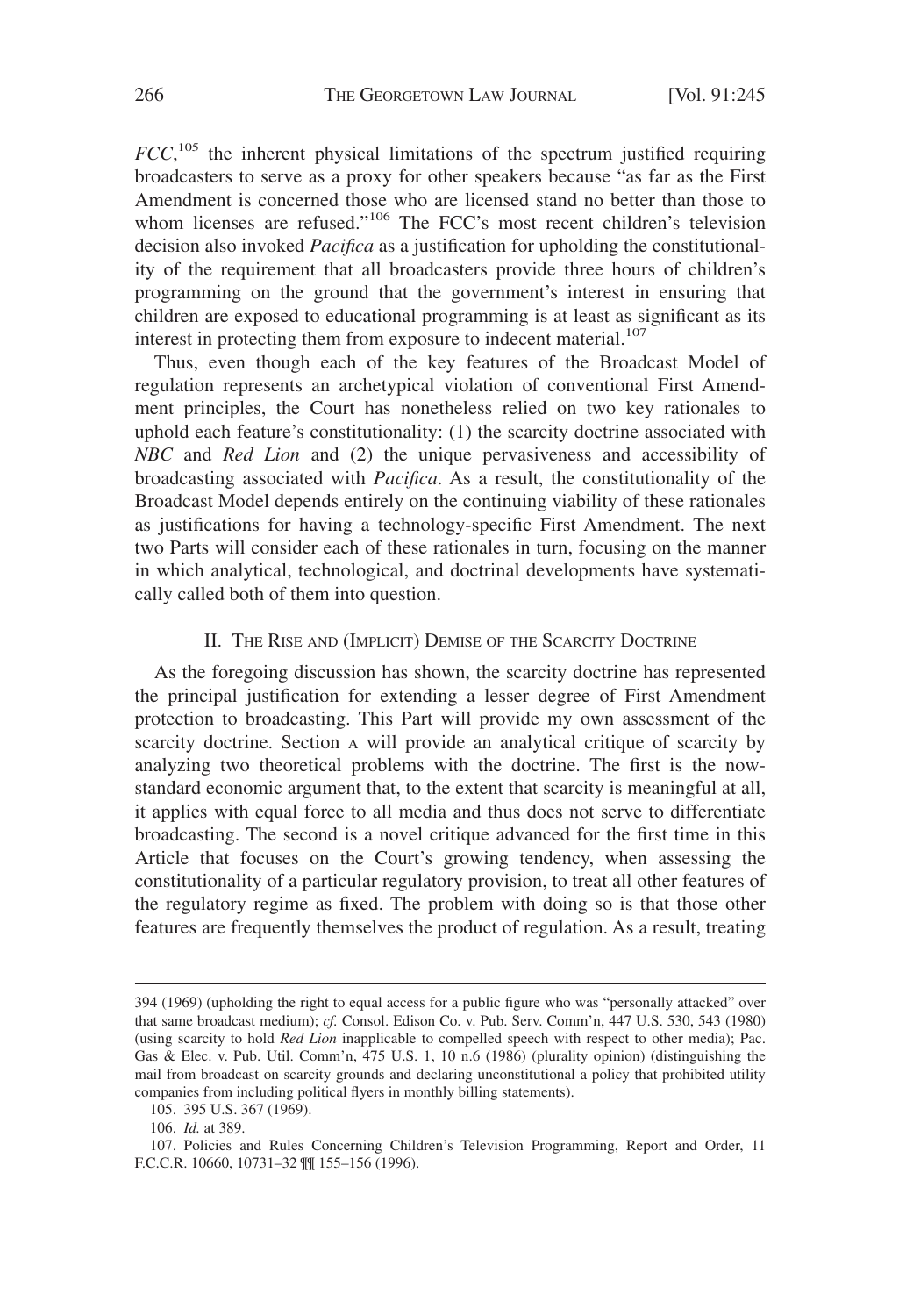these other regulatory features as part of the constitutional baseline threatens to allow regulation to serve as the constitutional justification for more regulation.

Section B will offer a technological critique of the scarcity doctrine. Although commentators have long noted that the development of cable television and other alternative television technologies eliminated the spectrum as a constraint on the number of people who can speak, the Court has largely disregarded the point, opting instead to view broadcasting as a universe unto itself. The impending arrival of a series of new broadcast technologies, including digital transmission, program storage, video-on-demand, spread spectrum, and packet switching, holds the promise of eliminating spectrum as a physical constraint even if broadcasting is viewed in isolation from other media. Once the economic limitations endemic to all markets become more important than the physical limitations of the spectrum, the scarcity doctrine will collapse as a basis for distinguishing broadcasting from other media.

In the face of such a withering attack, it is somewhat surprising that the scarcity doctrine has persisted. Section c chronicles its doctrinal history, beginning with the move towards its abandonment during the 1980s and ending with the Court's surprising reaffirmation of the doctrine in *Metro Broadcasting, Inc. v. FCC*. <sup>108</sup> Since that decision was handed down, the courts have shown increasing signs of discomfort with the scarcity doctrine. Not only have the courts consistently refused to extend it to other media, they have even appeared reluctant to continue to apply the doctrine to broadcasting. It appears that the scarcity doctrine may well be in the process of dissipating with a whimper, rather than a bang.

## A. "AN INSIGHT MORE FUNDAMENTAL THAN WE CAN USE"<sup>109</sup>: THE THEORETICAL CRITIQUE OF SCARCITY

#### 1. The Analytical Emptiness of Scarcity

As noted above, the FCC and the Supreme Court have long relied on the scarcity doctrine to justify according less First Amendment protection to broadcasting than to other media. The Supreme Court believed that broadcasting was unique in that the number of available channels was strictly limited. Because of this limitation, it was essential for the government to become directly involved in allocating opportunities to speak.

Commentators have long recognized, however, that "there is a devastating even embarrassing—deficiency in this analysis,"<sup>110</sup> in that the limited nature of the spectrum as a resource does not serve to distinguish broadcasting from any other medium of communication.<sup>111</sup> As Ronald Coase observed:

<sup>108. 497</sup> U.S. 547, 566–67 (1989).

<sup>109.</sup> Kalven, *supra* note 36, at 30.

<sup>110.</sup> BOLLINGER, *supra* note 11, at 89.

<sup>111.</sup> The leading critiques of scarcity include KRATTENMAKER & POWE, *supra* note 72, at 204–19; POWE, *supra* note 51, at 200-08; MATTHEW L. SPITZER, SEVEN DIRTY WORDS AND SIX OTHER STORIES 9-18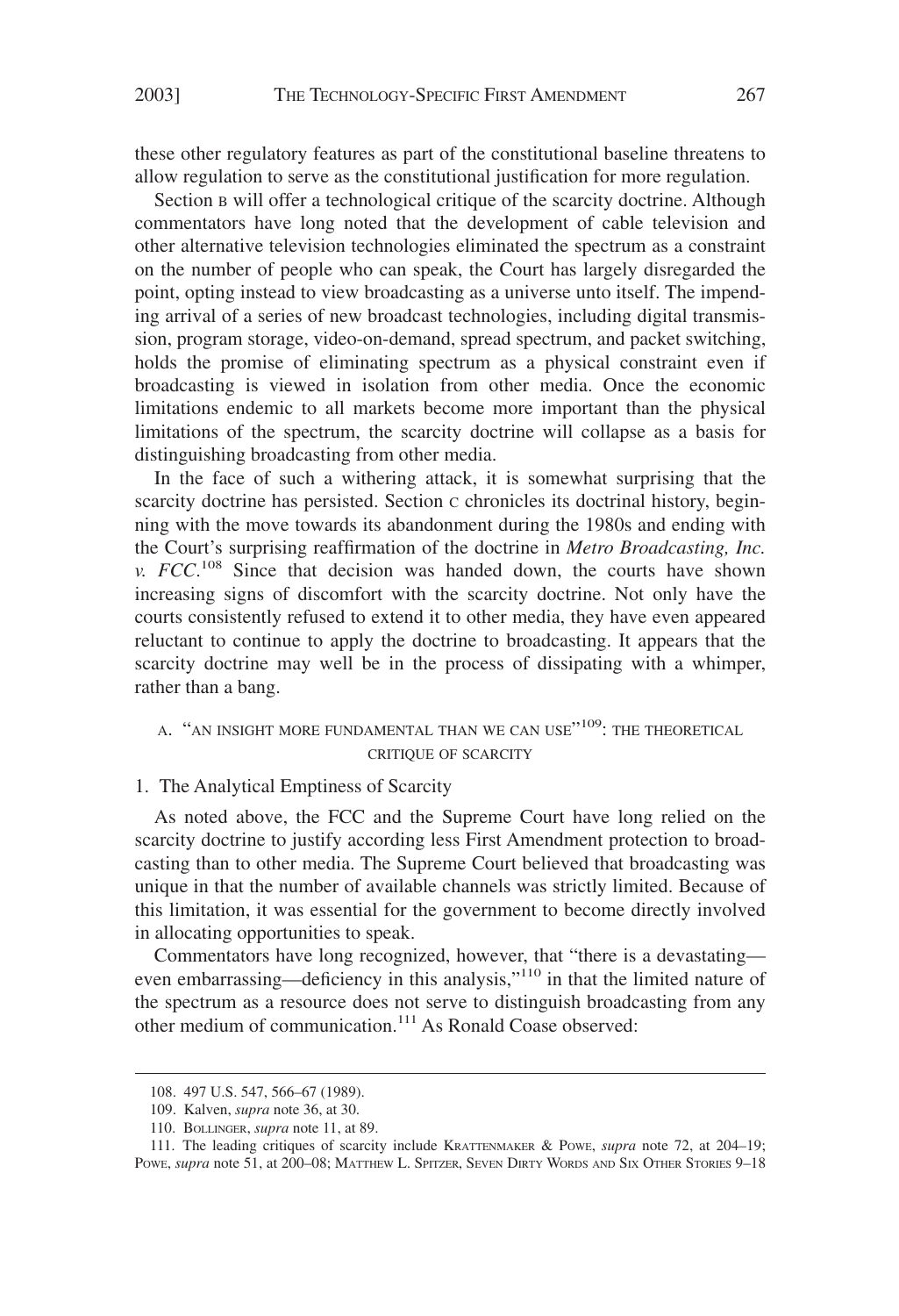[I]t is a commonplace of economics that almost all resources used in the economic system (and not simply radio and television frequencies) are limited in amount and scarce, in that people would like to use more than exists. Land, labor, and capital are all scarce, but this of itself, does not call for government regulation. $11^{\frac{1}{2}}$ 

It is of no consequence that the Court believed that the amount of spectrum available was absolutely limited. For example, the amount of land and the number of Rembrandts is fixed and finite; yet, that fact has never been thought to require the government to decide who should use those resources and for what purpose. The typical solution to the problems of allocation is the creation of well-defined property rights in spectrum. Once that is done, the market can allocate the spectrum through a price mechanism without the need for any administrative involvement whatsoever.<sup>113</sup>

Nor does the potential for interference serve to distinguish broadcasting from other forms of communication. The same problems would arise if more than one person tried to speak in the same place at the same time. Indeed, interference is a potential problem for all goods. As Ronald Coase has noted, "the use of a piece of land simultaneously for growing wheat and as a parking lot would produce similar results."<sup>114</sup> Such problems, moreover, are easily solved without governmental allocation. The solution is simply to provide owners with a cause of action to enforce their property rights against trespassers.<sup>115</sup>

The implications of Coase's critique were so sweeping that contemporary commentators and policymakers could not bring themselves to take it seriously. The reaction of First Amendment scholar and fellow University of Chicago professor Harry Kalven is fairly representative. Calling Coase's argument "an

<sup>(1986);</sup> Coase, *supra* note 29, at 13–14; Mark S. Fowler & Daniel L. Brenner, *A Marketplace Approach to Broadcast Regulation*, 60 TEX. L. REV. 207, 221–26 (1982). For a more comprehensive enumeration of the critiques of the scarcity rationale, see J. Gregory Sidak, *Telecommunications in Jericho*, 81 CAL. L. REV. 1209, 1231 n.63 (1993) (collecting commentary).

<sup>112.</sup> Coase, *supra* note 29, at 14; *see also* KRATTENMAKER & POWE, *supra* note 72, at 204 ("'Scarce resource' is a redundant phrase. Every resource is scarce, be it oil, gas, clean water, trees, or iron ore. A 'nonscarce resource' is a contradiction in terms.").

<sup>113.</sup> Coase, *supra* note 29, at 14.

<sup>114.</sup> *Id*.

<sup>115.</sup> In the words of Thomas Hazlett:

The interference problem is widely recognized as one of defining separate frequency "properties"; it is logically unconnected to the issue of who is to harvest those frequencies. To confuse the *definition* of spectrum rights with the *assignment* of spectrum rights is to believe that, to keep intruders out of (private) backyards, the government must own (or allocate) all the houses. It is a public policy non sequitur . . . .

Thomas W. Hazlett, *The Rationality of U.S. Regulation of the Broadcast Spectrum*, 33 J.L. & ECON. 133, 138 (1990); *see also* KRATTENMAKER & POWE, *supra* note 72, at 207 ("To prevent chaos (interference) in broadcasting or publishing, . . . requires not a commission, but a system of property rights. It follows . . . that if one decides to create a commission, it need do no more than define and protect property rights (that is, allocate spectrum among certain users and define and punish interference).").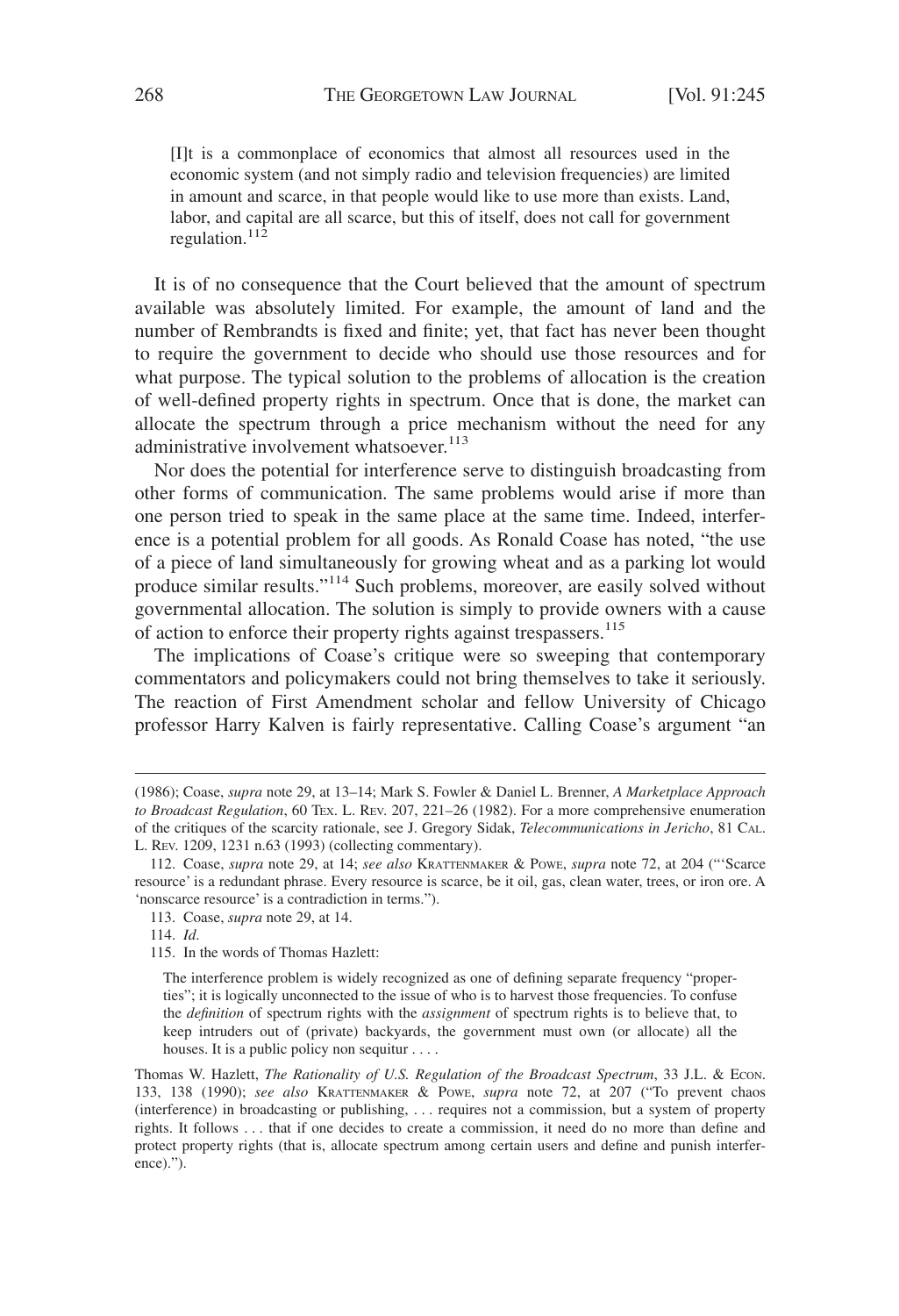insight more fundamental than we can use," Kalven declared it to be "so radical by today's views that although I am persuaded of its correctness, I am not clear how it can be used in public discussion."<sup>116</sup> As a result, Kalven rejected it as a theoretically interesting nonstarter. Rather than take it seriously, Kalven thought it would be more constructive to explore policy options within a context that took the existing broadcast regime as given.<sup>117</sup> Kalven was not alone in this regard. Academics and policymakers alike initially greeted Coase's argument with ridicule.<sup>118</sup> Even the group of University of Chicago economists who would become some of Coase's biggest champions unanimously rejected his argument at first blush.<sup>119</sup> Subsequent scholars have not been so reticent, and Coase's critique of the scarcity doctrine has now become the conventional wisdom. In fact, it is now so broadly accepted that even those scholars who are sympathetic to the Broadcast Model tend to abjure any reliance on the scarcity  $d$ octrine.<sup>120</sup>

2. Existing Regulations as a Constitutional Baseline

There is another fundamental conceptual problem associated with using scarcity to justify holding broadcasting to a lower standard of First Amendment scrutiny. In concluding that the electromagnetic spectrum was scarce, the Court took as given the background factors that determined the total amount of spectrum allocated to broadcasting. The problem with this analysis is that the amount of spectrum allocated to broadcasting was itself purely a product of regulation. Without recognizing that it was doing so, the Court in effect allowed these other regulatory provisions to become part of the constitutional baseline used to determine whether a particular regulation violated the First Amend-

<sup>116.</sup> Kalven, *supra* note 36, at 30.

<sup>117.</sup> *Id.* at 32 ("The key task is to explore what policy can be worked out for the independence of broadcasting *if* we continue to license commercial broadcasting and do not auction the licenses.") (emphasis in original).

<sup>118.</sup> *See* R.H. Coase, *Comment on Thomas W. Hazlett: Assigning Property Rights to Radio Spectrum Users: Why Did FCC License Auctions Take 67 Years?*, 41 J.L. & ECON. 577, 579 (1998); R.H. Coase, *The Problem of Social Cost*, 3 J.L. & ECON. 1, 15–17 (1960) [hereinafter Coase, *Social Cost*]; Thomas W. Hazlett, *The Wireless Craze, The Unlimited Bandwidth Myth, The Spectrum Auction Faux Pas, and the Punchline to Ronald Coase's "Big Joke": An Essay on Airwave Allocation Policy*, 14 HARV. J.L. & TECH. 335, 343 (2001).

<sup>119.</sup> This group included such future Chicago School mainstays as Aaron Director, Milton Friedman, John McGee, and George Stigler. *See The Fire of Truth: A Remembrance of Law and Economics at Chicago, 1932–1970*, 26 J.L. & ECON. 163, 220–21 (Edmund W. Kitch ed., 1983).

<sup>120.</sup> *See, e.g.*, BOLLINGER, *supra* note 11, at 87–90; SUNSTEIN, DEMOCRACY AND FREE SPEECH, *supra* note 23, at 92, 110–12; Ronald J. Krotoszynski, Jr., *Into the Woods: Broadcasters, Bureaucrats, and Children's Television Programming*, 45 DUKE L.J. 1193, 1247 (1996); Logan, *supra* note 26, at 1701–05; Weinberg, *supra* note 26, at 1106; Note, *The Message in the Medium: The First Amendment on the Information Superhighway*, 107 HARV. L. REV. 1062, 1070–77 (1994). The lone exceptions appear to be former FCC Chairmen Newt Minow and Reed Hundt. *See* MINOW & LAMAY, *supra* note 52, at 131 (1995); Reed E. Hundt, *A New Paradigm for Broadcast Regulation*, 15 J.L. & COMMERCE 527, 542–43 (1996).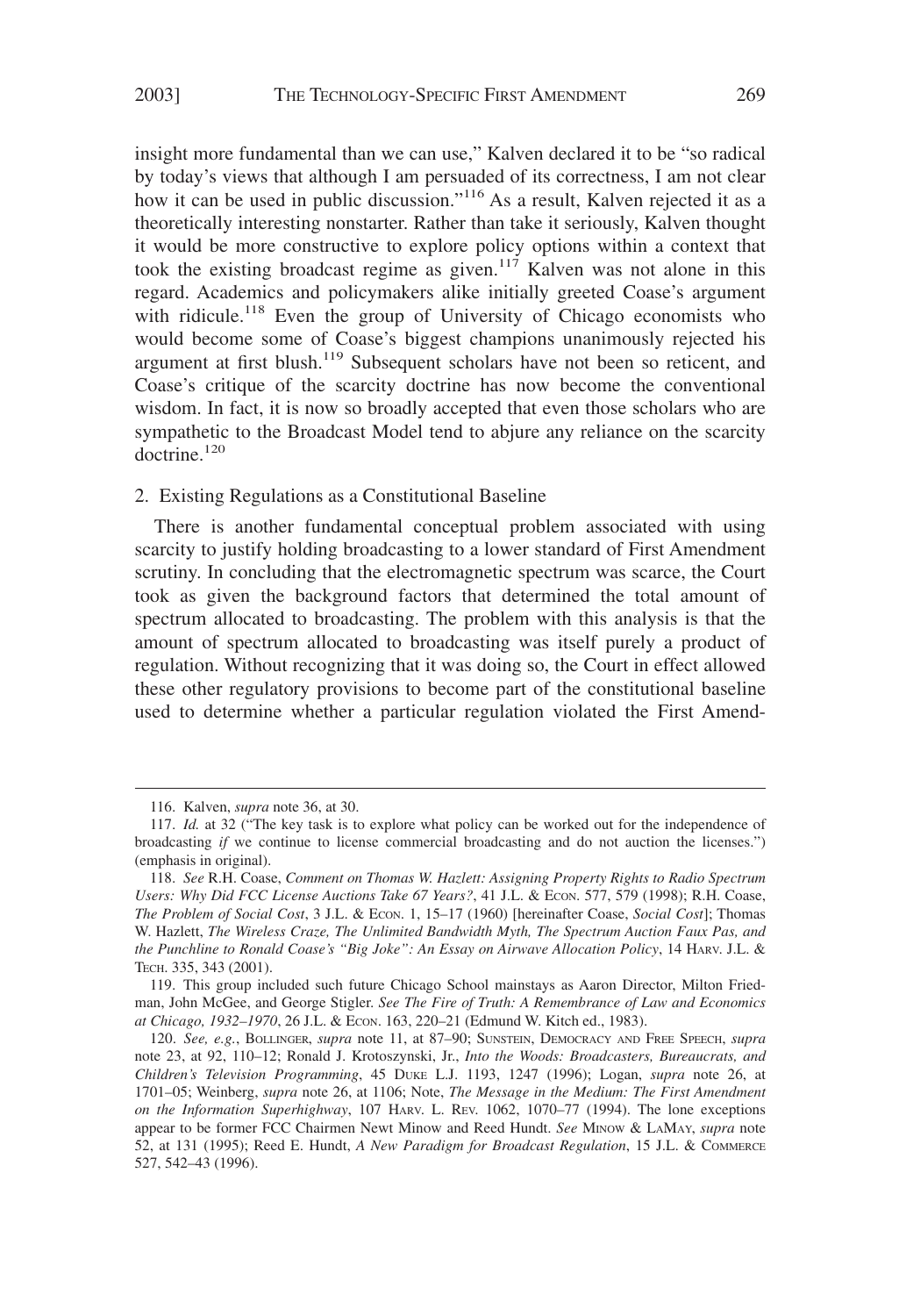ment. $121$ 

The Supreme Court followed this analytical approach in two recent decisions involving emerging communications media. For example, in *Reno v. ACLU*, 122 the Court based its refusal to allow First Amendment challenges to regulation of the Internet on the lower level of scrutiny applied to broadcasting and on the ground that the Internet had never "been subject to the type of government supervision and regulation that has attended the broadcast industry."<sup>123</sup> The implication of this reasoning is clear: Had the Internet, like broadcasting, been subject to longstanding regulation, that fact alone would have been a consideration supporting the constitutionality of additional regulation.

The existence of other regulations played an even more specific role in the plurality opinion in *Denver Area Educational Telecommunications Consortium,* Inc. v. FCC.<sup>124</sup> In that case, the Court struck down a statutory provision allowing local cable operators to refuse to carry indecent programming on public access channels while upholding a parallel provision authorizing cable operators to refuse to carry indecent programming on their leased access channels.<sup>125</sup> The plurality based its distinction between the two provisions in part on the different regulatory legacies surrounding public and leased access. That leased access channels had not historically been subject to significant municipal regulation justified regarding editorial control over those channels as part of the cable operators' First Amendment prerogatives. Granting them the right to refuse to carry indecent programming on those channels thus represented a restoration of their constitutional rights.<sup>126</sup> In contrast, public access channels had historically been subject to much more intrusive regulation. Because providing cable operators with greater control over their public access channels "d[id] not restore to cable operators editorial rights that they once had, . . . the countervailing First Amendment interest is nonexistent, or at least much diminished."<sup>127</sup> Thus, the plurality's reasoning justified editorial control over

126. 518 U.S. at 761.

127. *Id.* at 761; *see also id.* at 766 (arguing that the provision in question "would not significantly restore editorial rights of cable operators").

<sup>121.</sup> For a related argument, see Stuart Minor Benjamin, *The Logic of Scarcity: Idle Spectrum as a First Amendment Violation*, 52 DUKE L.J. 1, 38–45 (2002).

<sup>122. 521</sup> U.S. 844 (1997).

<sup>123.</sup> *Id.* at 868–69.

<sup>124. 518</sup> U.S. 727 (1996).

<sup>125.</sup> "Public access channels" are channels that municipalities require cable operators to set aside for use by the local community. *See id.* at 734. Perhaps the most celebrated portrayal of public access programming is the recurring sketch on *Saturday Night Live* entitled *Wayne's World*. "Leased access channels" are a federal regulatory response to the growth of vertical integration in the cable industry. The requirement grew out of the concern that if cable operators and large cable networks were under the same corporate umbrella, those cable operators would have an incentive to exclude unaffiliated programmers in ways that would harm competition. For example, it is said that Time Warner was able to forestall NBC's first attempt to set up a news network in direct competition with CNN simply by having all of the cable operators under its control refuse to carry the new network. As a result, Congress enacted legislation requiring all cable systems to offer part of their channel capacity for commercial lease by unaffiliated networks. *See* Yoo, *supra* note 1, at 223–24.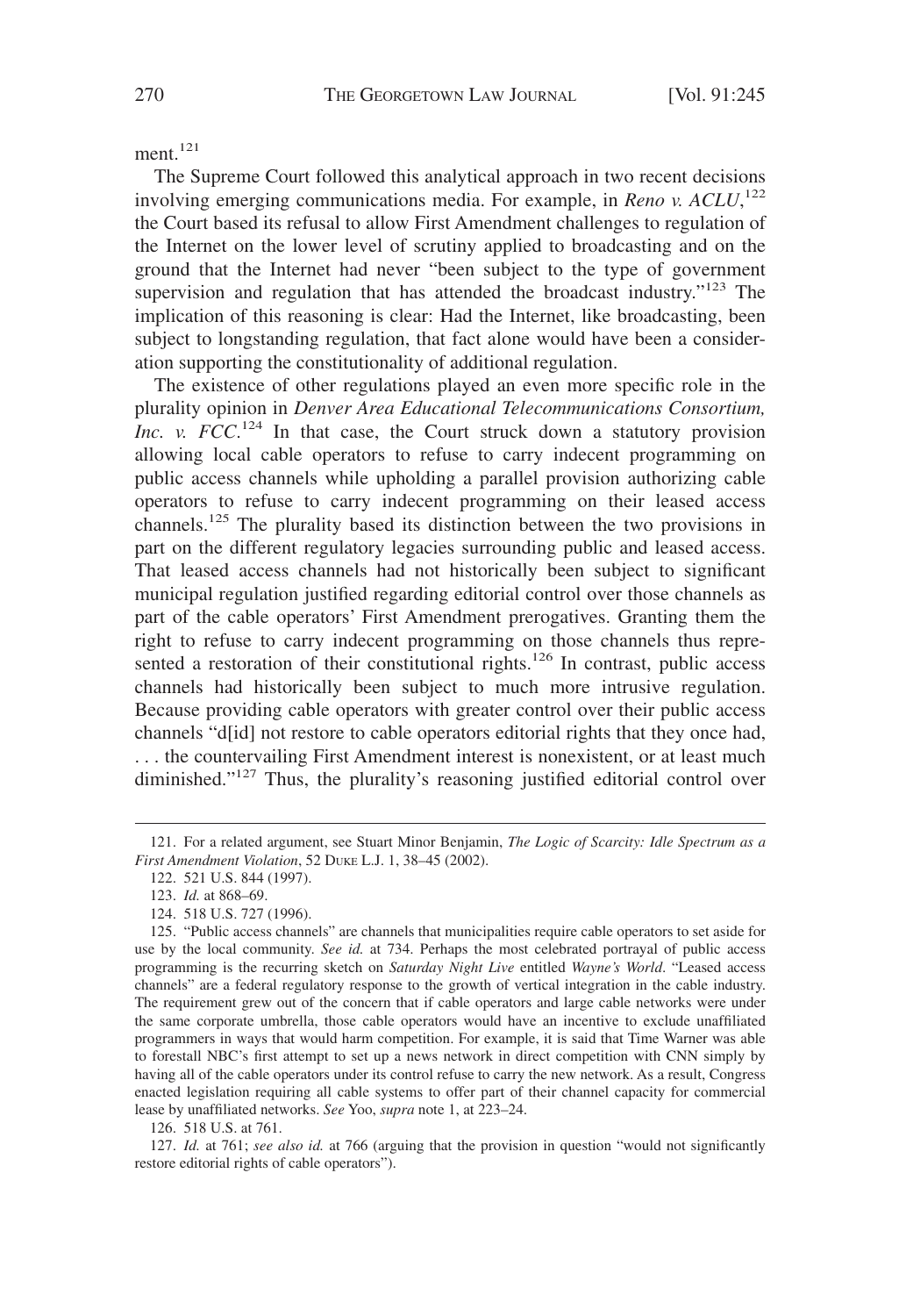leased access channels as part of the constitutional baseline because those channels had not previously been subject to intrusive regulation. Conversely, the past imposition of successful regulation on cable operators became a justification for changing the relevant constitutional baseline in ways that tended to permit additional regulation in the future.

In addition, the plurality also emphasized that cities had generally required that public access channels be supervised by an "access channel manager," an entity that is often a governmental actor and typically overseen by a local supervisory board. In the plurality's view, the presence of an access channel manager indicated that less First Amendment harm would result from striking down a statute giving cable operators greater editorial control over those channels.128 This reasoning treated the existence of access channel managers as part of the relevant baseline for evaluating the extent to which the provision in question intrudes on the First Amendment. The plurality's reasoning is tantamount to saying that the presence of a governmental censor obviates the need for private discretion over public access channels.

This last observation underscores the manner in which the plurality's analysis begs an important question. Before it could properly rely on the legacy of public access regulation as an appropriate constitutional baseline, it should have considered whether the various elements of that legacy were themselves constitutional. In other words, before the plurality could rely on the presence of an access channel manager as support for its constitutional position, it should have evaluated the constitutionality of the use of access channel managers. Courts, however, are understandably loath to treat a constitutional challenge to one particular provision as an open invitation to consider the constitutionality of other aspects of a regulatory scheme. It is far more common for them to assume the propriety of the other elements not being challenged without formally resolving the issue.<sup>129</sup> Although the Court's desire to circumscribe the number of statutory provisions under review is understandable, this approach raises the serious danger of allowing regulation to become self-reinforcing. Simply put, it permits regulation, if imposed for a long enough time, to become part of the relevant constitutional baseline that in turn justifies other forms of regulation. Such reasoning is valid if and only if the other features of the regulatory regime that help form the constitutional baseline are themselves constitutional. The *Denver* plurality, however, failed to address this question.

This mode of analysis provides another reason to question the analytical coherence of the scarcity doctrine. In arguing that the number of channels is strictly limited, the scarcity doctrine accepts as a relevant constitutional baseline those decisions that determined how many channels are available for broadcasting in the first instance. In so doing, the scarcity doctrine elides the fact that the

<sup>128.</sup> *Id.* at 761–62.

<sup>129.</sup> *See id.* at 821 n.6 (Thomas, J., concurring in the judgment in part and dissenting in part) (noting that the constitutionality of leased access and public access were not at issue in that case).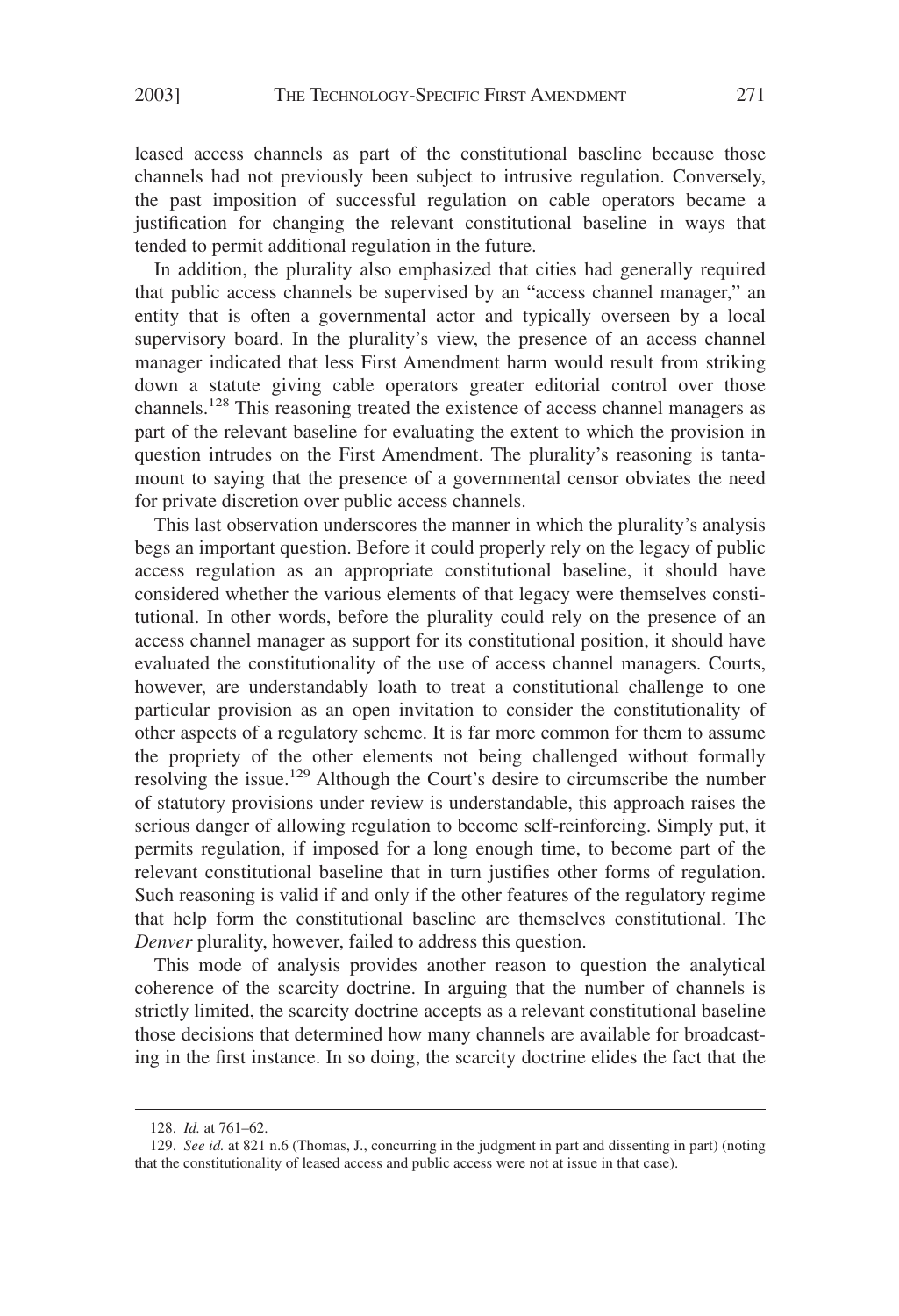amount of spectrum allocated to broadcasting is itself the product of a series of regulatory decisions concerning: (1) the total amount of spectrum allocated to television broadcasting, (2) the manner in which stations were allocated to particular communities, and (3) the manner in which those stations are allocated to particular licensees. An examination of each of these regulatory decisions reveals that the FCC resolved these questions in a manner that limited the supply of and heightened the demand for broadcast channels.<sup>130</sup> Scarcity is thus revealed to be a direct product of FCC regulation. As a result, to rely on scarcity to uphold the constitutionality of the Broadcast Model is to permit the overriding culture of regulation to become its own constitutional justification.

*a. The Amount of Spectrum Allocated to Broadcasting.* The manner in which the Federal Radio Commission (FRC) initially determined the amount of spectrum that would be available for broadcasting provides one of the most telling examples of how the scarcity of channels is a direct result of regulatory decisionmaking. In its first significant action concerning broadcasting, the FRC refused to follow the example set by European nations, which assigned more spectrum to broadcasting despite having fewer radio stations to accommodate, and rejected the recommendation of an international conference that had designated additional bands of the spectrum for radio broadcasting.<sup>131</sup>

The FRC's stated reason for doing so was to avoid rendering existing radio sets obsolete.<sup>132</sup> Reliance on this concern was, to put it mildly, remarkably shortsighted. The one-time costs associated with changing receiving equipment at such a nascent stage in the industry's development were slight in comparison to the long-term benefits that would flow from having a greater range of programming options.133 Furthermore, preserving existing radio sets only served to heighten the problems of scarcity. Improved receiver technology can serve as a substitute input for spectrum because better tuners allow stations to be spaced closer together and to operate at lower power without causing any reduction in

<sup>130.</sup> The discussion that follows is based in part on several excellent histories of the FCC's spectrum allocation decisions. *See* HOUSE COMM. ON INTERSTATE AND FOREIGN COMMERCE, NETWORK BROADCASTING, H.R. REP. NO. 85-1297, at 17–37 (1958) [hereinafter BARROW REPORT]; ALLOCATION OF TV CHANNELS, REPORT OF THE AD HOC ADVISORY COMM. ON ALLOCATIONS TO THE HOUSE COMM. ON INTERSTATE AND FOREIGN COMMERCE, 85TH CONG. 17–32 (1958) [hereinafter BOWLES REPORT]; ERWIN G. KRASNOW ET AL., THE POLITICS OF BROADCAST REGULATION 176–91 (3d ed. 1982); Henry Geller, *A Modest Proposal for Modest Reform of the Federal Communications Commission*, 63 GEO. L.J. 705, 707–09 (1975); Hazlett, *supra* note 115, at 143–63; Thomas L. Schuessler, *Structural Barriers to the Entry of Additional Television Networks: The Federal Communications Commission's Spectrum Management Policies*, 54 S. CAL. L. REV. 875, 886–981 (1981); Note, *The Darkened Channels: UHF Television and the FCC*, 75 HARV. L. REV. 1578, 1578–93 (1962).

<sup>131.</sup> Hazlett, *supra* note 115, at 155 (citing HARRY J. LEVIN, THE INVISIBLE RESOURCE 20–21 (1971)).

<sup>132. 1</sup> FRC ANNUAL REPORT 13 (1927); *see also* POOL, *supra* note 51, at 115, 141 ("Use of new, shorter wave bands would not only have obsoleted existing radio sets but would also have required more expensive multiband sets and transmitters . . . . The market notion that, when a resource is scarce, one provides more of it in higher priced ways and thereby restricts the demand, did not fit within a populist notion of cheap broadcasting.").

<sup>133.</sup> Hazlett, *supra* note 115, at 155–56.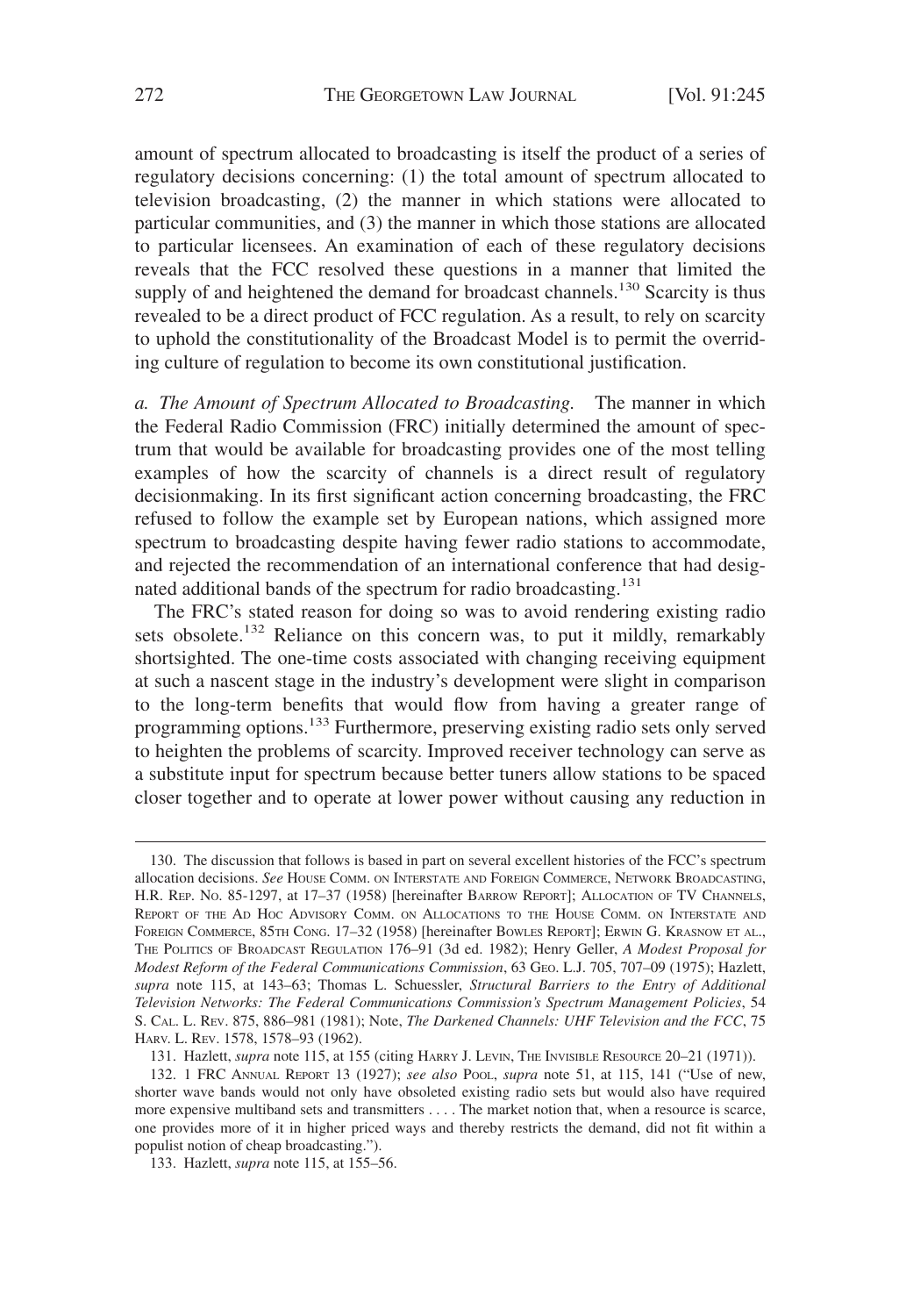quality.<sup>134</sup> The decision to safeguard existing receiver technology exacerbated scarcity by keeping in place a large number of low quality, often homemade, receivers that were difficult to tune accurately and were not properly shielded against interference.<sup>135</sup>

Federal regulators repeated these mistakes when apportioning spectrum for television. When the FCC first allocated spectrum for television broadcasting in 1937, it set aside sufficient spectrum in the VHF band for 19 television channels.<sup>136</sup> The FCC soon recognized that this amount of spectrum was insufficient to support a competitive national television service. As a result, it concluded that the best long-range solution was for television to reside entirely in the UHF band.<sup>137</sup> Because technical obstacles to UHF broadcasting remained, the FCC decided in 1945 to permit the deployment of television in the VHF band on an interim basis, while exhorting the industry to act quickly to solve the problems associated with UHF.<sup>138</sup> Because television's tenure in VHF was intended to be temporary, the FCC allowed the number of VHF channels allocated to be reduced from nineteen to thirteen<sup>139</sup> and eventually to twelve.<sup>140</sup>

When the moment arrived for VHF broadcasters to move into the UHF spectrum, however, the FCC flinched. Even though the agency continued to acknowledge that television would best be served if it were shifted entirely into the UHF band, $141$  once again the prospect of forcing incumbent broadcasters and viewers to abandon their investments in existing equipment prevented the FCC from making spectrum more broadly available.<sup>142</sup> Instead, the FCC opted to overlay UHF assignments on top of the existing VHF assignments without

<sup>134.</sup> POOL, *supra* note 51, at 141, 152–53; Fowler & Brenner, *supra* note 111, at 222 n.70; Sidak, *supra* note 111, at 1230.

<sup>135.</sup> Steven Phipps, *"Order Out of Chaos": A Reexamination of the Historical Basis for the Scarcity of Channels Concept*, 45 J. BROAD.&ELEC. MEDIA 57, 67 (2001).

<sup>136.</sup> Frequency Allocation to Servs. in Frequency Bands from 30,000 kc to and Including 300,000 kc, Commission Order No. 19, 4 F.C.C. 30 (1939); Frequency Allocation to Servs. in Frequency Bands from 30,000 kc to and Including 300,000 kc, Report of the Commission, 4 F.C.C. 582 (1939). The FCC reduced the allocation to eighteen channels in 1941. Broad. Servs. Other than Standard Broad., 6 Fed. Reg. 2282, 2283 (May 6, 1941).

<sup>137.</sup> *See* Allocation of Frequencies to Various Classes of Non-Gov'tal Servs. in Radio Spectrum from 30 Kilocycles to 30,000,000 Kilocycles, 39 F.C.C. 68, 129–30 (1945) [hereinafter Allocation of Frequencies]; Public Release, 39 F.C.C. 16, 16 (1939); BARROW REPORT, *supra* note 130, at 18–19, 21; Geller, *supra* note 130, at 707–09; Schuessler, *supra* note 130, at 888.

<sup>138.</sup> Allocation of Frequencies, *supra* note 137, at 130.

<sup>139.</sup> *Id.* at 129; Schuessler, *supra* note 130, at 886 n.41, 887.

<sup>140.</sup> Amendments to Comm'n's Rules & Regulations Governing Sharing of Television Channels & Assignment of Frequencies to Television & Non-Govt. Fixed & Mobile Servs., 39 F.C.C. 336 (1948). *See generally* BARROW REPORT, *supra* note 130, at 18–19, 21; Schuessler, *supra* note 130, at 890.

<sup>141.</sup> *See* Second Report on Deintermixture, 13 Rad. Reg. (P & F) 1571, 1577–78 ¶ 18 (1956); Television Broad. Serv., Third Notice of Further Proposed Rule Making, 16 Fed. Reg. 3072, 3074 (F.C.C. Apr. 7, 1951).

<sup>142.</sup> *See* BOWLES REPORT, *supra* note 130, at 76 (noting testimony of FCC Commissioner Hyde that the refusal to reallocate television stations to the UHF band stemmed from "the fact that these stations were constructed, the investments made, [and] the public accustomed to listening to them"); Schuessler, *supra* note 130, at 909–10.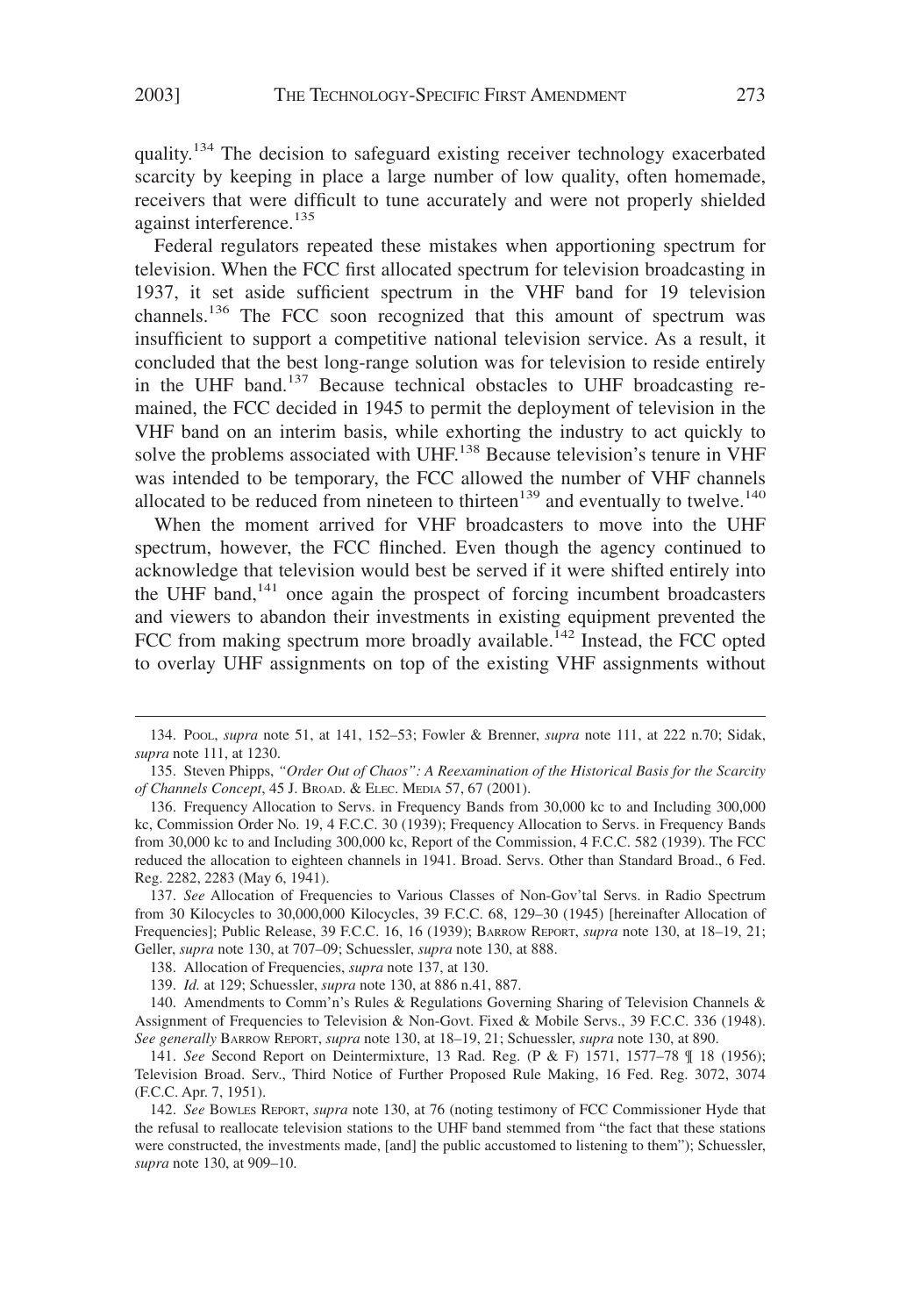forcing any station to change frequencies. The problem is that UHF stations confront several operating disadvantages when compared with VHF stations.<sup>143</sup> The decision to intermix UHF and VHF stations inevitably caused UHF to fail as a service.<sup>144</sup>

The scarcity created by these initial allocation decisions was perpetuated and aggravated by the FCC's disinclination to reallocate spectrum to broadcasting from other uses, even when those uses had proven unviable<sup>145</sup> and despite dramatic increases in total amount of usable spectrum.<sup>146</sup> Other regulatory decisions compounded scarcity still further. For example, one might have expected technological innovations to reduce the amount of spectrum required by each channel until eventually new channels could be introduced. FCC policy eliminated any incentive for broadcasters to search for such savings by forcing television and FM broadcasters to adhere to a fixed table of allocations and by greatly restricting the way in which they could use any spectrum that was conserved.<sup>147</sup> The FCC eventually realized that its regulatory scheme did not provide any incentive for broadcasters to use spectrum efficiently.<sup>148</sup> Although it eventually liberalized its rules, it did so in a way that channeled any additional spectrum towards subsidiary communications services, such as paging and data transmission, rather than towards additional broadcasting options.<sup>149</sup>

146. *See infra* notes 173–74 and accompanying text.

147. As Yochai Benkler has pointed out, the FCC replicated these mistakes when rolling out digital television. Despite the drastically different characteristics of digital broadcasting, the FCC simply assigned the same amount of spectrum to digital stations that it had previously assigned to analog stations. *See* Yochai Benkler, *Siren Songs and Amish Children: Autonomy, Information, and Law*, 76 N.Y.U. L. REV. 23, 98–100 (2001).

148. *See* Amendment of Comm'n's Rules Concerning Use of Subsidiary Communications Authorizations, 48 Fed. Reg. 28,445, 28,447 ¶ 15 (June 22, 1983); Amendment of Comm'n's Rules Concerning Use of Subsidiary Communications Authorizations, 47 Fed. Reg. 36,235, 36,238 ¶ 14 (proposed Aug. 19, 1982).

149. *See* 47 C.F.R. §§ 2.106, 73.127, 73.293, 73.665 (2000) (authorizing broadcasters to transmit subsidiary communications services); *id.* §§ 73.295(a), 73.667(a) (defining subsidiary communications services).

<sup>143.</sup> These disadvantages included 20 to 25% more electric power consumption by UHF stations than VHF stations, UHF stations are harder to tune in, and UHF stations are subject to greater interference from terrain and buildings. In addition, at the time most receivers could not receive UHF signals. *See* 1 FEDERAL COMMUNICATIONS COMMISSION NETWORK INQUIRY SPECIAL STAFF, NEW TELEVISION NETWORKS 69–76 (1980) [hereinafter NEW TELEVISION NETWORKS]; Note, *The Darkened Channels*, *supra* note 130, at 1580.

<sup>144.</sup> *See* Geller, *supra* note 130, at 708–09; Note, *The Darkened Channels*, *supra* note 130, at 1580–93.

<sup>145.</sup> Sidak, *supra* note 111, at 1233. Most notably, although such spectrum-based services as multichannel multipoint distribution services (MMDS) and instructional television fixed services (ITFS) have proven to be abject failures, the FCC has refused to reallocate that spectrum for other uses. *See* Amendment of Part 2 of Comm'n's Rules to Allocate Spectrum Below 3 GHz for Mobile and Fixed Servs., First Report and Order, 16 F.C.C.R. 17222, 17333-38  $\P\P$  19-30 (2001) (refusing to reallocate spectrum devoted to ITFS and MMDS and limiting newly authorized mobile use to incumbent licensees). In addition, large numbers of assignments for noncommercial, educational television stations also remain unused. *See* Deletion of Noncommercial Reservation of Channel \*16, 482–88 MHz, Pittsburgh, Pa., 11 F.C.C.R. 11700, 11708 ¶ 18 (1996) (mem. op. & order) (noting that the FCC had never eliminated a noncommercial allotment even when vacant for a long period or proven not to be economically viable).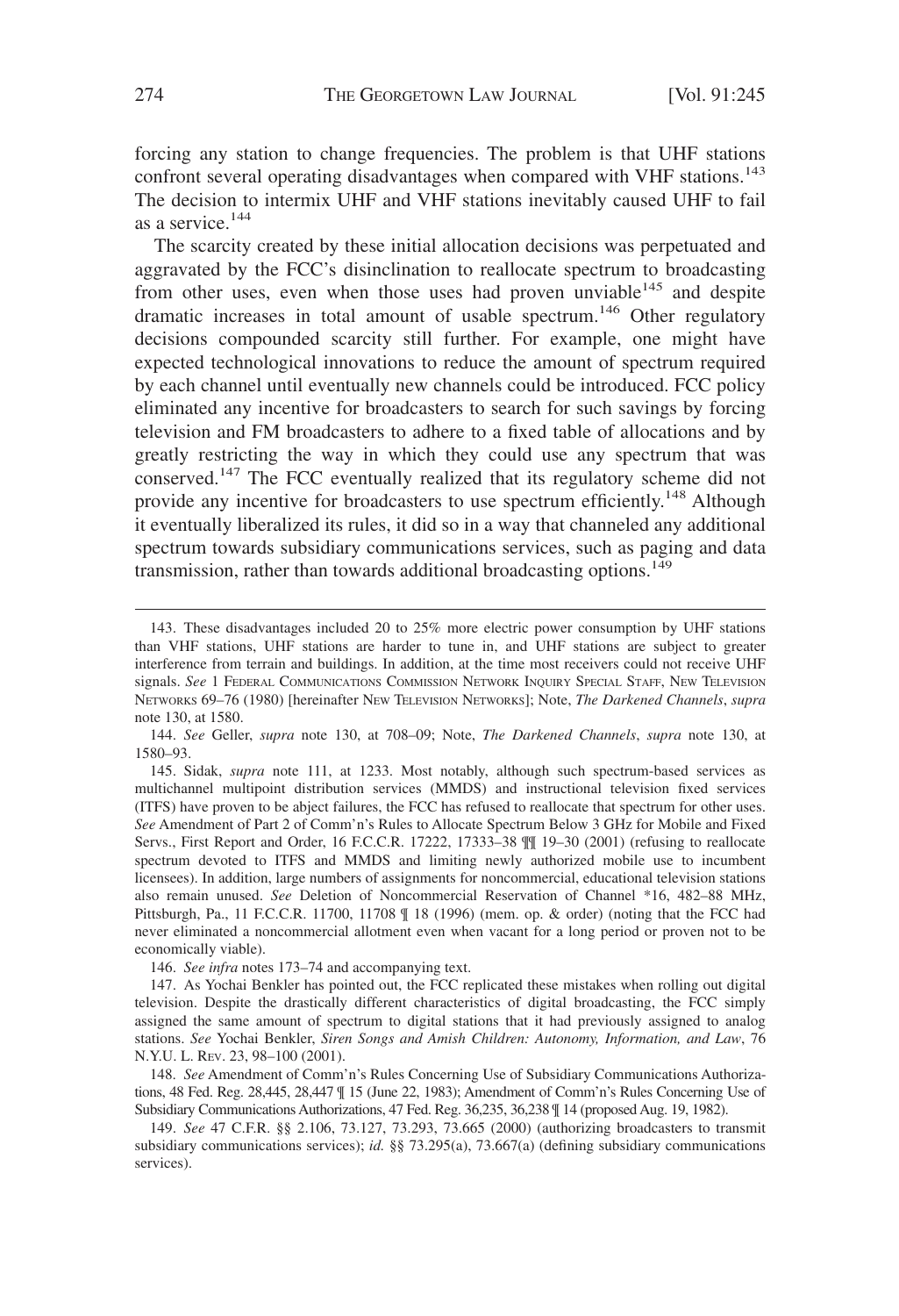It is not yet clear how much the FCC's position on spectrum flexibility is likely to change in the near future. A group of distinguished economists, including several Nobel laureates, recently filed a statement with the FCC asking it to permit licensees to reallocate spectrum to different uses.<sup>150</sup> A recent report authored by the FCC's Spectrum Policy Task Force has proposed adding some flexibility to the FCC's current command-and-control approach to spectrum regulation.<sup>151</sup> Thus far, policymakers have yet to allow such spectrum markets to emerge.

Scarcity is thus partly the result of the manner in which the FCC has determined how much of the spectrum may be used for broadcasting and its general reluctance to revisit that determination. As will be discussed in the succeeding subsections, other regulatory decisions regarding the number of stations that should be assigned to each community and how those stations should be assigned to particular individuals had an equally strong influence on restricting the supply of and increasing the demand for spectrum.

*b. The Allocation of Stations to Particular Communities.* In addition to setting the total amount of spectrum dedicated to broadcasting, the FCC also had to develop some means for assigning particular channels to particular communities around the country. The FCC followed allocation principles that attempted to assign at least two television stations to as many communities as possible.<sup>152</sup> Although the FCC did so in an attempt to disperse control of television broadcasting as broadly as possible, the final allocation plan actually exacerbated the problems of scarcity significantly by making it essentially inevitable that television would be dominated by three large networks.

Understanding why this is the case requires an appreciation of one of the

- (1) to provide at least one television service to all parts of the United States;
- (2) to provide each community with at least one television broadcast station;
- (3) to provide a choice of at least two television services to all parts of the United States;
- (4) to provide each community with at least two television broadcast stations; and
- (5) to assign any channels which remain unassigned under the foregoing priorities to the various communities depending on the size of the population of each community, the geographical location of such community, and the number of television services available to such community from television stations located in other communities.

<sup>150.</sup> Promoting Efficient Use of Spectrum Through Elimination of Barriers to Dev. of Secondary Markets, Comments of 37 Concerned Economists, WT Docket No. 00-230 (F.C.C. 2001), *available at* http://www.aei.org/ct/cthazlett010207.pdf.

<sup>151.</sup> FCC SPECTRUM POLICY TASK FORCE, REPORT 5–6 (Nov. 2002), *available at* http://hraunfoss.fcc.gov/ edocs\_public/attachmatch/doc-228542A1.pdf. (recommending expansion of exclusive use and commons models with reservation of command-and-control regulation to situations involving public interest objectives and treaty obligations).

<sup>152.</sup> Specifically, the FCC assigned television stations according to the following priorities:

Amendment of Section 3.606 of Comm'n's Rules & Regulations, Sixth Report and Order, 41 F.C.C. 148, 167 ¶ 63 (1952).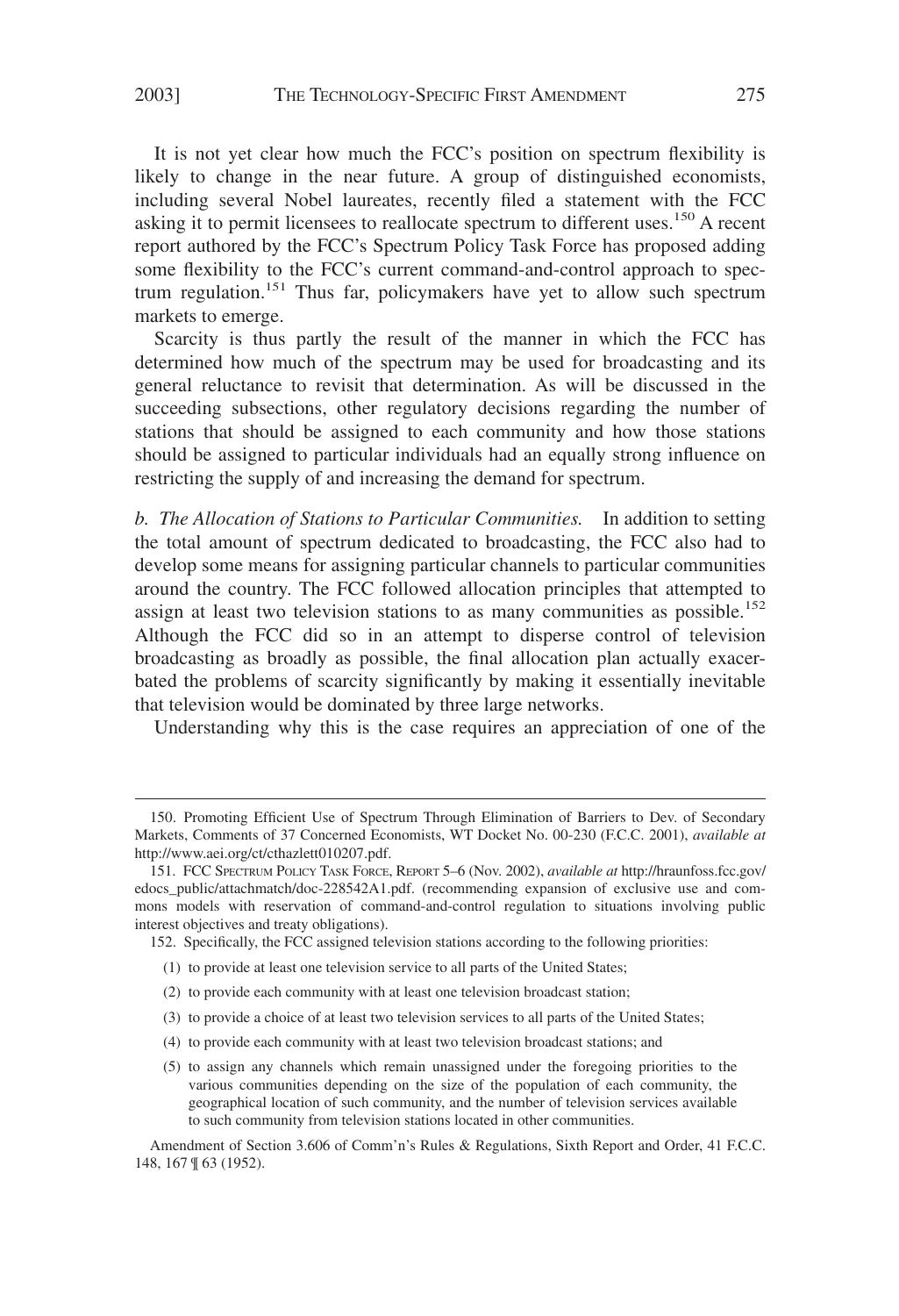basic economic qualities of television programming.<sup>153</sup> Perhaps the most singular economic feature of the broadcast industry is its cost structure, in that the creation of television programming requires the incurrence of large, upfront, first-copy costs, whereas the costs of reproducing and distributing additional copies are relatively minor. This cost structure causes average cost to decline over all relevant volumes, as the large upfront investment is amortized over an increasingly large number of viewers. When faced with such a declining cost structure, efficiency increases with every additional viewer reached. Networks also possess certain advantages in dealing with advertisers. Using a centralized purchasing agent makes it easier for the advertiser to reach its goals and provides the program provider greater flexibility in compensating advertisers if a particular program does not do as well as expected. In addition, increasing use of satellites to distribute programming puts a premium on the ability to distribute the same program to a broad geographic area.<sup>154</sup>

These considerations give programming that is able to reach a national audience a decisive economic advantage over programming that is only distributed locally. The problem is that by their very nature, individual stations can only reach limited geographic areas. As a result, the only practical way for them to gain the benefits associated with national distribution is to affiliate with a network with a national reach. Two conclusions follow: First, local stations have a natural tendency to affiliate with networks whenever possible. Second, the number of independent voices is determined by the number of available *networks* rather than the geographic dispersion of television *stations*.

Because diversity in communication depends on the number of networks, the problem with the broad dispersion of television stations becomes clear. The FCC's allocation plan dictated that a substantial part of the country would be served by only three commercial television signals. A study conducted by the FCC in 1980 revealed that although ninety-two percent of U.S. households could receive at least three commercial television signals, only sixty-four percent of U.S. households could receive a fourth television channel.<sup>155</sup> This meant that a fourth network would necessarily operate at an extreme disadvantage in terms of national coverage. The problems confronting a fourth network were exacerbated further because even when a fourth commercial station was available, it was not infrequently a UHF station, which, as noted earlier, would face substantial technical disadvantages relative to VHF stations.<sup>156</sup> As a result, a fourth network would only be able to reach thirty-four percent of the country with a signal that was comparable in quality to those provided by the other three

<sup>153.</sup> The discussion that follows is based in part on Yoo, *supra* note 1, at 213–17, 232–37; and Christopher S. Yoo, Rethinking the Commitment to Free, Local Television: A Public Goods Analysis 27–35 (Sept. 28, 2002) (unpublished manuscript, *available at* http://ssrn.com/abstract\_id333702) (last visited Feb. 10, 2003).

<sup>154.</sup> BRUCE M. OWEN & STEVEN S. WILDMAN, VIDEO ECONOMICS 53–54 (1992).

<sup>155.</sup> NEW TELEVISION NETWORKS, *supra* note 143, at 68.

<sup>156.</sup> *See supra* note 143 and accompanying text.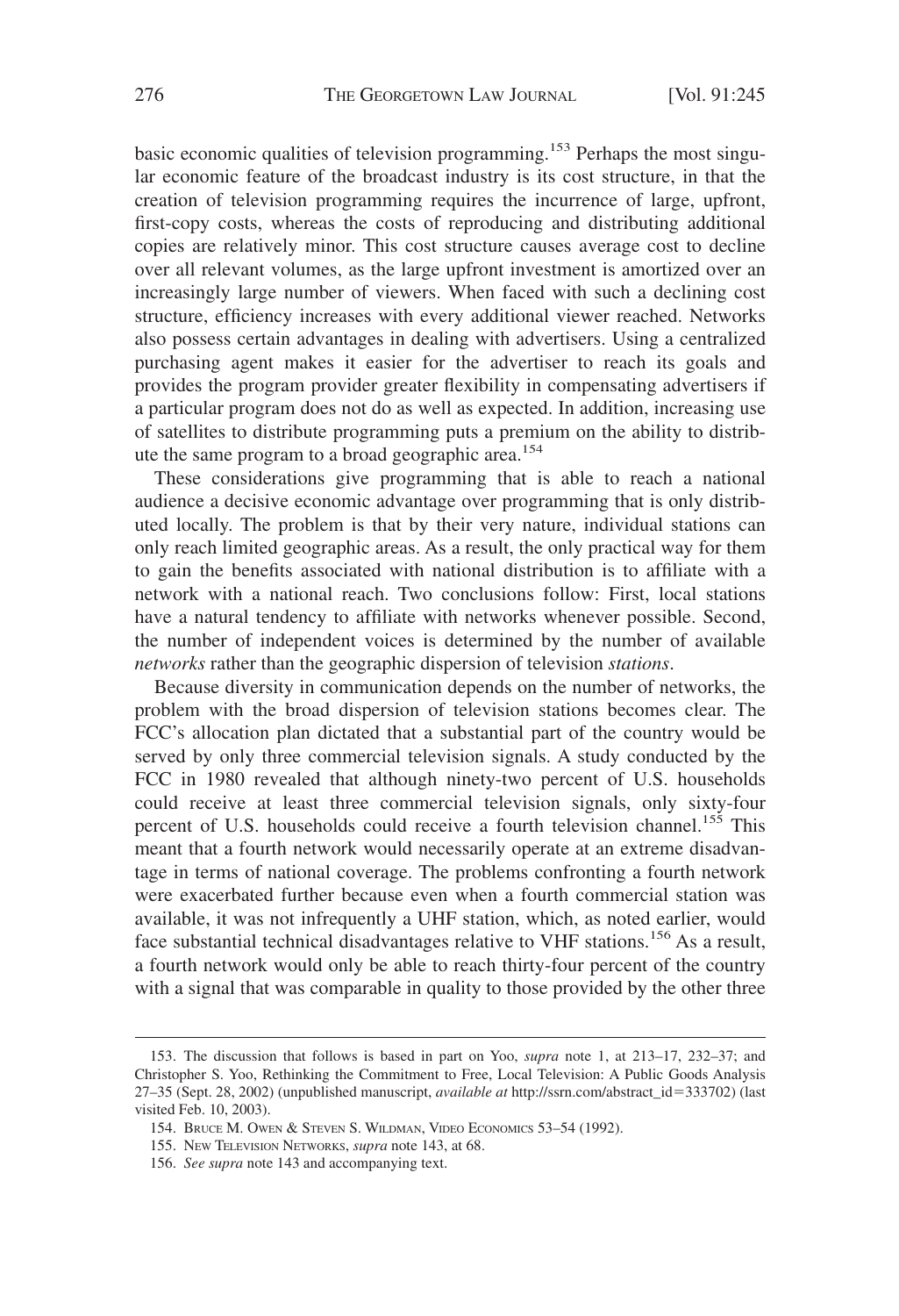networks.<sup>157</sup> Thus, despite evidence that sufficient demand existed to support as many as six networks,<sup>158</sup> the FCC's system for dispersing television stations geographically choked off the supply side of the equation by precluding a fourth network from emerging.<sup>159</sup>

The FCC's decision was particularly regrettable because at the time it made its principal allocation decisions, it had before it proposals that would have substantially alleviated this problem. For example, an emerging fourth television network founded by the DuMont Corporation proposed that, instead of attempting to assign two stations to every possible community, the FCC should focus on assigning four VHF stations to as many major markets as possible. The DuMont plans would have increased the population receiving four or more channels to nearly ninety-five percent and increased the percentage of the population receiving technically comparable signals to ninety-three percent levels that would have greatly increased the feasibility of a fourth network.<sup>160</sup> Another proposal, backed by CBS as well as DuMont, relied on a policy known as "deintermixture" to alleviate the problems of scarcity. Deintermixture would have required every city to be completely devoted to either VHF or UHF stations. Doing so would have mitigated UHF's disadvantage vis-à-vis VHF by obviating the need for UHF stations to compete directly with VHF stations.<sup>161</sup>

The FCC unfortunately rejected both of these proposals. It did so in part because adopting either one would have required incumbent broadcasters to shift to UHF and in so doing abandon their investments in their existing VHF facilities.<sup>162</sup> History has proven the FCC incorrect. The DuMont network folded three years later<sup>163</sup> and UHF deployment was largely a failure.<sup>164</sup> Although the FCC continued to recognize that deintermixture remained the best solution to this problem, it pursued the policy without much ardor over the next decade, until it eventually abandoned it in  $1962$ <sup>165</sup>

In the end, UHF television did not become viable until the emergence of cable television in the late 1970s. And even then, the FCC's initial response was to adopt policies that had the perverse effect of perpetuating scarcity. The FCC's initial reaction to cable television was to attempt to retard its development out

<sup>157.</sup> NEW TELEVISION NETWORKS, *supra* note 143, at 78, 81 tbl.15. Expansion of the analysis to include stations that were authorized but not operational does not materially affect the analysis. *Id.* at 78, 81 tbl.14 (noting that even when nonoperational stations are included, a fourth network would reach only 36% of the nation with comparable signals).

<sup>158.</sup> *See* 35 FCC ANNUAL REPORT 135, 137 (1969); NOLL ET AL., *supra* note 46, at 116–20.

<sup>159.</sup> Rolla Edward Park, *New Television Networks*,6BELL J. ECON. 607, 607–08, 614–16 (1975).

<sup>160.</sup> *See* Schuessler, *supra* note 130, at 891, 921–26, 929 tbl.10, 938–39 & tbl.16.

<sup>161.</sup> *Id.* at 906–13; Note, *The Darkened Channels*, *supra* note 130, at 1579–80.

<sup>162.</sup> Schuessler, *supra* note 130, at 909–10.

<sup>163.</sup> *Id.* at 908 n.180, 926 n.273.

<sup>164.</sup> Geller, *supra* note 130, at 708; Note, *The Darkened Channels*, *supra* note 130, at 1593.

<sup>165.</sup> KRASNOW ET AL., *supra* note 130, at 176–82; Schuessler, *supra* note 130, at 941–67; Note, *The Darkened Channels*, *supra* note 130, at 1583–93.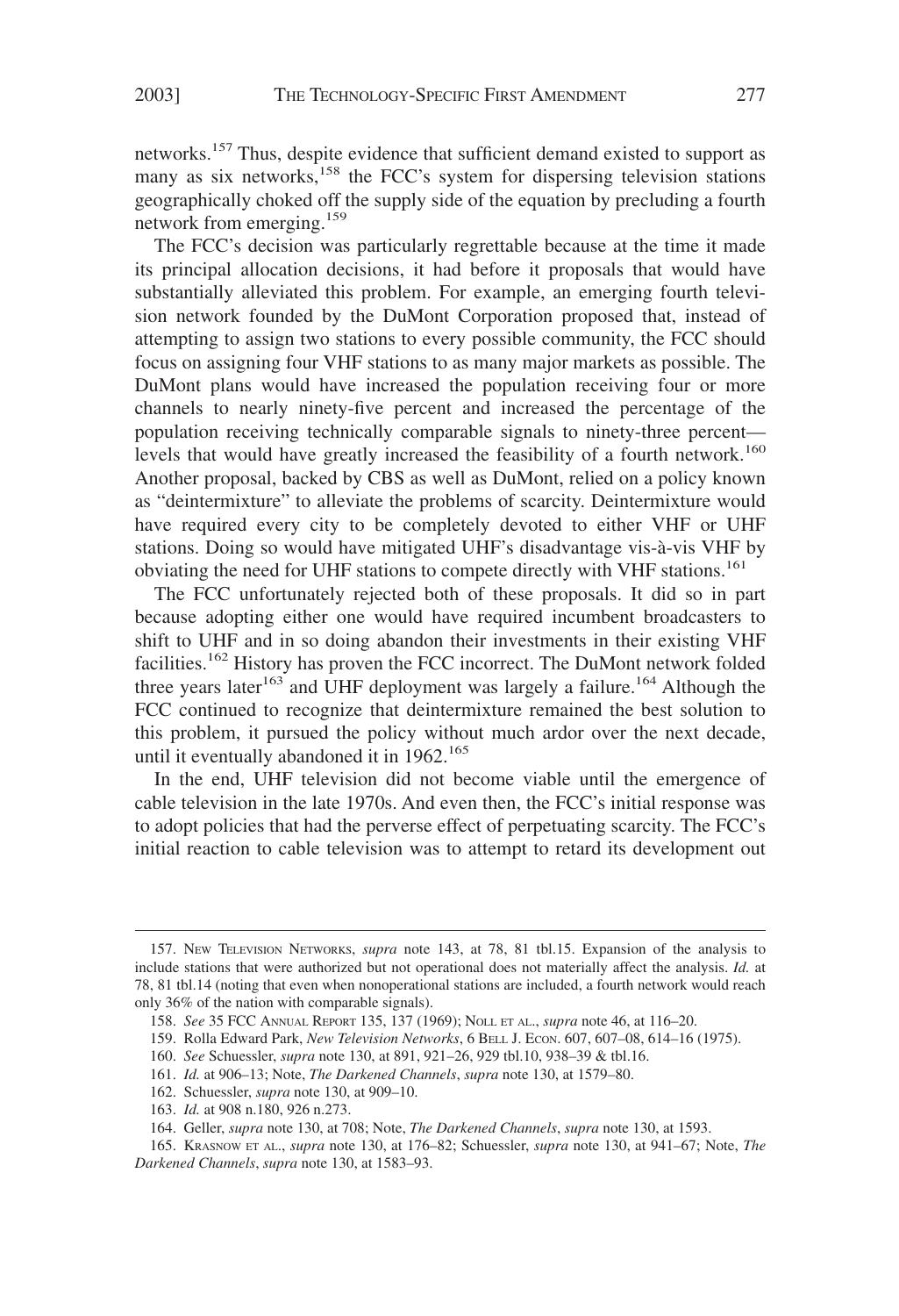of fear that cable would eliminate the UHF stations' viability.<sup>166</sup> Ironically, cable would ultimately prove to be UHF's savior rather than its scourge because cable is what finally allowed UHF stations to achieve technical parity with VHF stations.<sup>167</sup> It was thus no accident that new broadcast networks began to emerge shortly after cable became well established.<sup>168</sup> The FCC thus has a long history of allocating channels in ways that exacerbated the problems of spectrum scarcity. The unfortunate reality is that the FCC continued to do so even when the technological means for alleviating the problems of spectrum scarcity already existed.

*c. The Allocation of Individual Stations to Particular Licensees.* Not only did federal regulatory policy exacerbate the problems of scarcity by restricting the supply of broadcast spectrum, it further compounded the problem by allocating spectrum to individual license holders in a manner guaranteed to stimulate excess demand. This is because the federal government has always given away initial licenses and renewed existing licenses for free.<sup>169</sup> It is an economic truism, however, that demand will outstrip supply whenever any good is given away for free. The ordinary solution to such shortages is to employ a price mechanism because any increase in price will simultaneously stimulate additional supply and reduce demand until the two reach equilibrium. Indeed, the longstanding existence of vibrant markets in which broadcast stations (and their accompanying licenses) are bought and sold suggests that a price mechanism would likely be quite effective in balancing demand with supply.<sup>170</sup> In light of this, the shortages associated with scarcity appear to be the direct result of the government's commitment to price licenses at zero.

As a result, scarcity emerges as an example of the technique discussed above with respect to *Reno* and *Denver*, in which the Court incorporates the features of the existing regulatory regime into its constitutional baseline when determining whether a First Amendment violation has occurred.<sup>171</sup> The inevitable effect of this type of reasoning is to allow regulation to become self-reinforcing by permitting it to serve as a constitutional justification for additional regulation. The problem is that the Court never considered whether the other regulatory decisions that formed the baseline for scarcity could not themselves withstand constitutional scrutiny. Confronting the issue in terms of particular licensing

<sup>166.</sup> *See, e.g.*, Amendment of Subpart L, Part 91, to Adopt Rules & Regulations to Govern Grant of Authorizations in Bus. Radio Serv. for Microwave Stations to Relay Television Signals to Community Antenna Sys., Second Report and Order, 2 F.C.C.2d 725, 774–77 ¶¶ 123–127, 778 ¶ 130 (1966).

<sup>167.</sup> Stanley M. Besen & Robert W. Crandall, *The Deregulation of Cable Television*, 44 LAW & CONTEMP. PROBS., Winter 1981, at 96–97; Hazlett, *supra* note 118, at 419–20.

<sup>168.</sup> For useful overviews of this era of cable regulation, see Besen & Crandall, *supra* note 167, at 93–124.

<sup>169.</sup> *See, e.g.*, Hazlett, *supra* note 115, at 136.

<sup>170.</sup> *Id.* at 143–47.

<sup>171.</sup> *See* POOL, *supra* note 51, at 141 ("Such licensing was the cause not the consequence of scarcity.").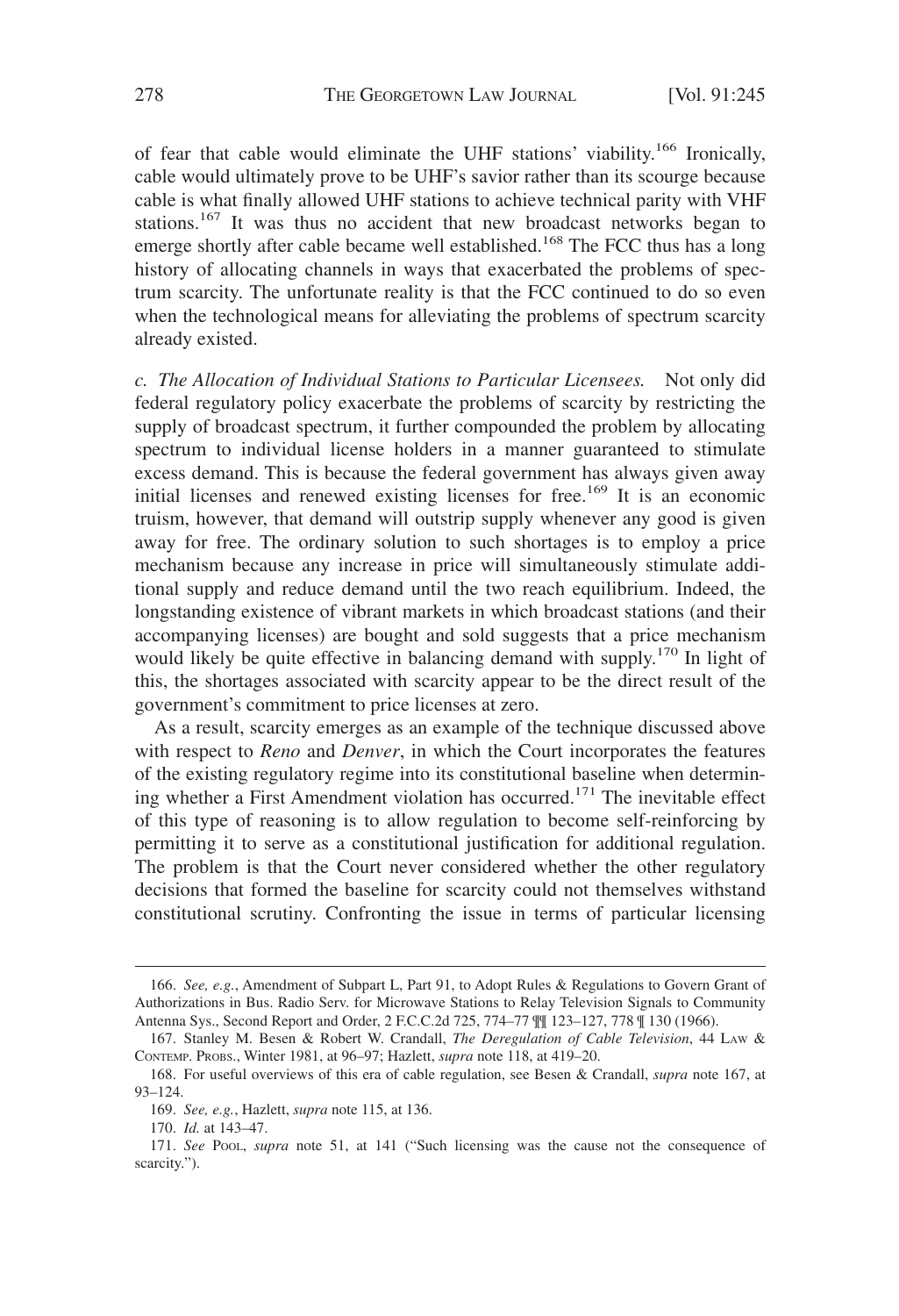decisions, however, largely shields courts from any consideration of these underlying problems.

### B. "SCARCITY IS NOT ENTIRELY A THING OF THE PAST"<sup>172</sup>: THE TECHNOLOGICAL CRITIQUE OF SCARCITY

At the same time that academic criticism has undermined the theoretical underpinnings of the scarcity doctrine, technological change has worked to erode its empirical foundations. Previous commentary focusing on technological change has raised two core criticisms. First, although the scarcity doctrine implicitly treats the total amount of available spectrum as fixed and unchanging, in reality, technological progress has steadily expanded the range of the electromagnetic spectrum available for commercial use. The FCC's technical staff has recognized that improvements in engineering have historically caused a steady increase in the amount of usable spectrum.<sup>173</sup> In addition, other developments have allowed us to make more efficient use of the spectrum already available. Improvements in channel spacing, the use of lower power, improved receiver technology, and other management techniques have further loosened the natural restriction imposed by the radio spectrum.<sup>174</sup> As a result, the number of over-the-air television stations that the average U.S. household can receive has more than tripled over the last twenty years.<sup>175</sup> Indeed, studies indicate that the average household has more options for broadcast television than for daily newspapers.<sup>176</sup>

Second, the scarcity doctrine was further undercut by the arrival of alternative television technologies, such as cable television and direct broadcast satellite systems (DBS), capable of providing large numbers of channels without being subject to the type of constraints faced by broadcasters. These technolo-

<sup>172.</sup> Red Lion Broad. Co. v. FCC, 395 U.S. 367, 396 (1969).

<sup>173.</sup> *See* Laurence H. Winer, *The Signal Cable Sends*—*Part I: Why Can't Cable Be More Like Broadcasting?*, 46 MD. L. REV. 212, 238 (1987) (quoting congressional testimony that the amount of usable spectrum had increased by approximately 20% each year for the last several decades).

<sup>174.</sup> *See id.* at 238–39; POOL, *supra* note 51, at 152–53; Fowler & Brenner, *supra* note 111, at 222–23; Sidak, *supra* note 111, at 1230.

<sup>175.</sup> *Compare* Review of Rules & Policies Concerning Network Broad. by Television Stations: Elimination or Modification of Section 73.658(c) of Comm'n's Rules, Notice of Proposed Rulemaking, 3 F.C.C.R. 5681, 5685 ¶ 17 (1988) (reporting that the average U.S. household could receive 3.9 over-the-air television stations in 1980), *with* 1998 Biennial Regulatory Review—Review of Comm'n's Broad. Ownership Rules and Other Rules Adopted Pursuant to Section 202 of Telecomms. Act of 1996, Biennial Review Report, 15 F.C.C.R. 11058, 11064 ¶ 9 (2000) (reporting that as of 2000 the average U.S. household could receive thirteen over-the-air television stations).

<sup>176.</sup> Although the vast majority of U.S. households have a significant number of broadcast television options, over 98% of all U.S. cities have only one daily newspaper. *See* Eli M. Noam & Robert N. Freeman, *The Media Monopoly and Other Myths*, 29 TELEVISION Q. 18, 22 (1997). *Compare* Broadcast Station Totals as of September 30, 2001 (F.C.C. Oct. 30, 2001), *available at* http://www.fcc.gov/Bureaus/ Mass\_Media/News\_Releases/2001/nrmm0112.txt (reporting that there are presently 1676 broadcast television stations in the U.S.), *with* WORLD ALMANAC 276 (2002) (reporting that there are presently 1480 daily newspapers in the U.S.).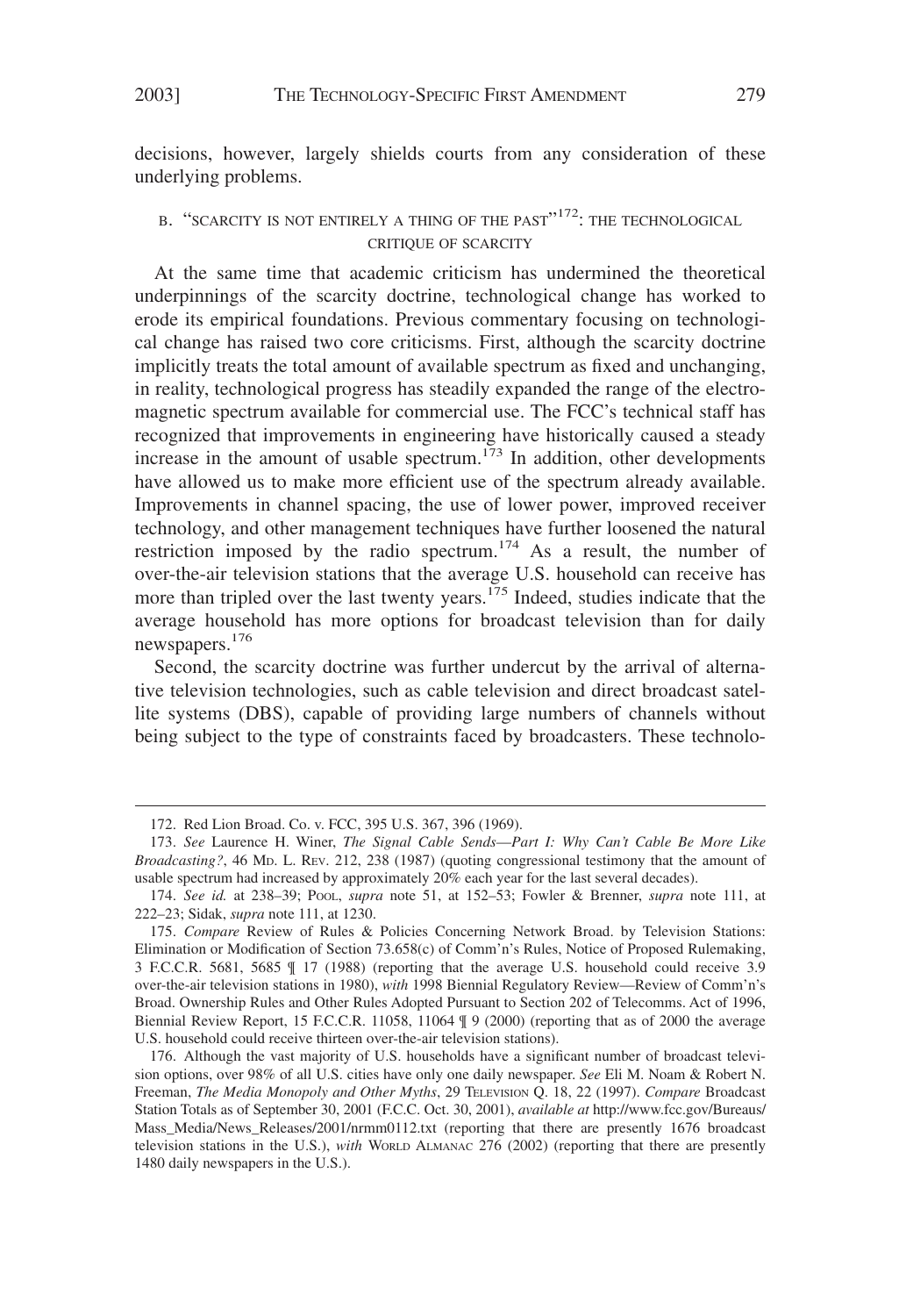gies are now essentially universally available.<sup>177</sup> In fact, cable, DBS, and the other multichannel video program distributors (MVPDs) have eclipsed over-theair broadcasting as the nation's primary source of television programming. The FCC estimates that approximately eighty percent of U.S. households subscribe to cable, DBS, or similar MVPD.<sup>178</sup> As a result, these alternative technologies have, in effect, eliminated the scarcity of the spectrum as a constraint to television-based communications. $179$ 

The Supreme Court, however, has a long history of viewing each technology as a universe unto itself.<sup>180</sup> Its broadcasting precedents are no exception, as the Court has consistently refrained from treating the arrival of alternative television technologies as a basis for revisiting the scarcity doctrine.<sup>181</sup> It thus seems that any attempt to overrule scarcity on empirical grounds is most likely to succeed if it arises within the context of broadcasting *simpliciter* without involving any alternative means of transmission.

It is this limitation that makes the current emergence of new broadcast technologies so potentially transformative.182 For the first time, the Court will be forced to entertain an empirical attack to the scarcity doctrine that has traction even if evaluated entirely from within the confines of broadcasting. The most sweeping technological development is the advent of digital television. Although digital television is often associated exclusively with high definition television (HDTV), what many people do not realize is that digital broadcasters have another option. Rather than transmitting the higher quality pictures associated with HDTV, digital broadcasters can instead use the greater efficiency of digital transmission to increase the number of channels transmitted. The FCC estimates that if the resolution of the television picture is left at its current levels, digital broadcasters can send five or more standard definition digital signals in the same amount of spectrum needed to send a single high definition digital signal.<sup>183</sup> The prospect of a fivefold increase in the number of channels that any household can receive makes it clear that economic limits have

179. *See* Yoo, *supra* note 1, at 206–08, 228–29.

<sup>177.</sup> Cable is now available in 97% of all U.S. households. Annual Assessment of Status of Competition in Mkt. for Delivery of Video Programming, Eighth Annual Report, 17 F.C.C.R. 1244, 1330 tbl.B-1 (2002). DBS is available to any home with a clear line of sight to the southern sky. *Id.* at 1299–1300 ¶ 122.

<sup>178.</sup> *Id.* at 1282 ¶ 79, 1338 tbl.C-1. It is arguable that the current level of MVPD penetration understates the true demand for television because the current availability of free, over-the-air broadcasting relieves many who are willing and able to pay for television programming from having to do so.

<sup>180.</sup> *See id.* at 285–86 (discussing the Court's historical tendency to assume that patents confer monopoly power without inquiring whether substitute technologies exist).

<sup>181.</sup> *See* League of Women Voters v. FCC, 468 U.S. 364, 376 n.11 (1984); Red Lion Broad. Co. v. FCC, 395 U.S. 367, 396 (1969). For a more complete discussion of the Court's reluctance to reconsider the scarcity doctrine in *League of Women Voters* notwithstanding the growth of cable television, see *infra* note 203 and accompanying text.

<sup>182.</sup> For an excellent, nontechnical overview of many of these emerging technologies, see BRUCE M. OWEN, THE INTERNET CHALLENGE TO TELEVISION 245–325 (1999).

<sup>183.</sup> Advanced Television Sys. and Their Impact Upon Existing Television Broad. Serv., Fourth Report and Order, 11 F.C.C.R. 17771, 17772 ¶ 5 (1996), *modified*, 12 F.C.C.R. 3388 (1997).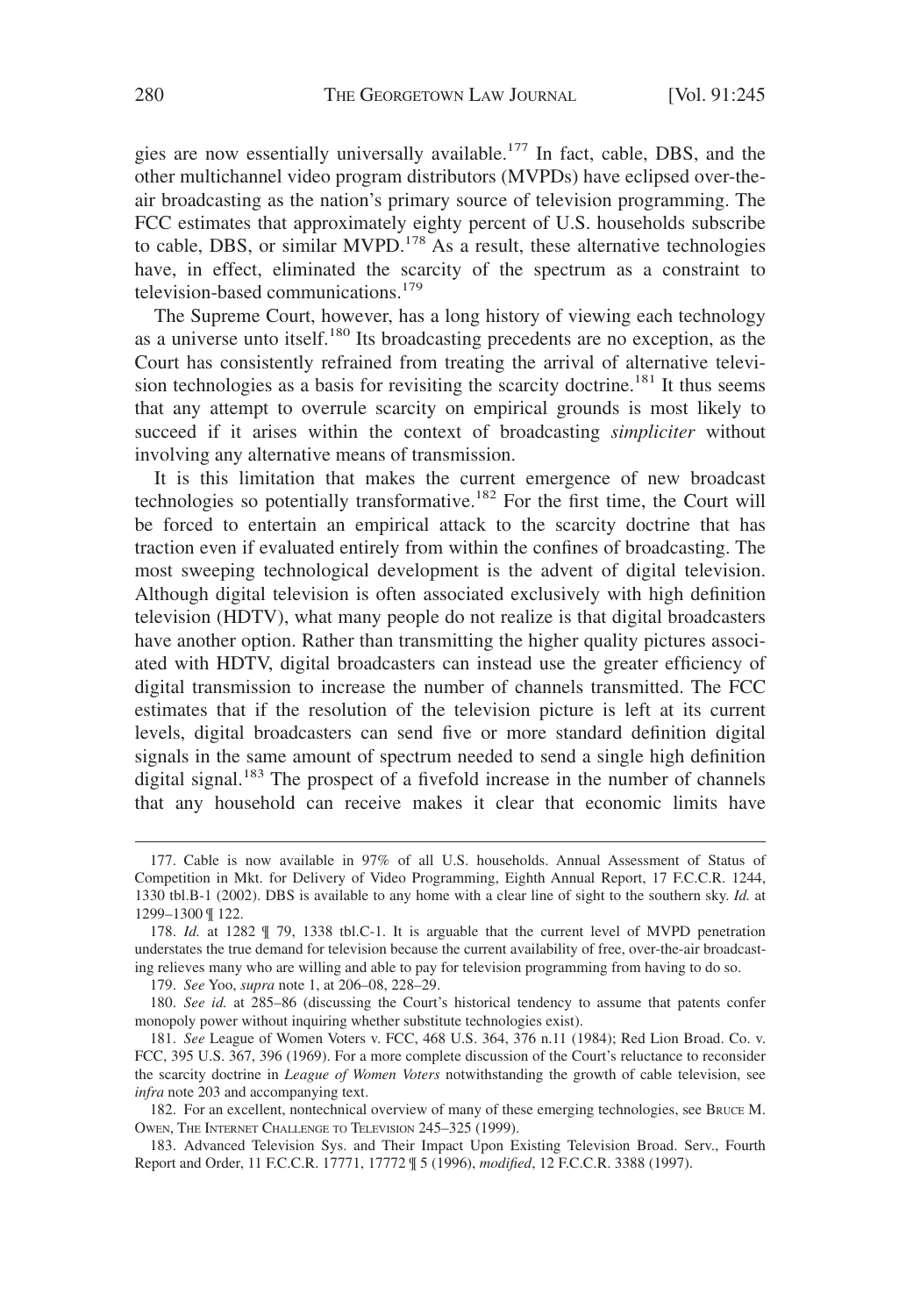surpassed the physical limits posed by the electromagnetic spectrum as the relevant constraint.<sup>184</sup>

Waiting in the wings are a number of other technologies that should further enhance our ability to use the spectrum. Personal video recorders (PVRs) employ hard drives and other computer-based technologies to store up to 320 hours of digital programming.<sup>185</sup> Although industry leaders TiVo and ReplayTV have largely abandoned attempts to sell PVRs as freestanding units, this technology is in the process of being incorporated into other devices.<sup>186</sup> Widespread deployment of PVRs promises to allow broadcasters to increase the efficiency of spectrum use by using a greater proportion of the broadcast day for transmission without incurring the degradation in quality associated with current analog technologies. The Chairman of the FCC recently expressed his enthusiastic support for the technology, even going so far as to dub it, "God's machine."<sup>187</sup>

Equally promising are the cluster of emerging "spread spectrum" technologies. Some of these technologies, including a popular one known as ultrawideband (UWB) that serves as the basis for many wireless local area network (LAN) systems, operate by sending an extremely short duration pulse over a much broader range of the spectrum than is usual for spectrum-based devices. The diffusion of the signal allows UWB to transmit at such low power that it is almost indistinguishable from background noise. As a result, it allows more users to operate in the same spectrum without causing interference.<sup>188</sup> Indeed, some have claimed that the deployment of such technologies will obviate the need for spectrum rights altogether.<sup>189</sup> I am personally skeptical that such

187. Jim Krane, *FCC Chief Is Big Fan of Digital Video Recorders*, PHILA. INQUIRER, Jan. 12, 2003, at E2.

<sup>184.</sup> *See* Yoo, *supra* note 1, at 213, 227–28. This fact makes it quite ironic that the Gore Commission and the FCC have used the arrival of digital television as a basis for calling for more intrusive regulation. *See supra* note 97 and accompanying text. Properly understood, digital television weakens, rather than strengthens, the traditional grounds for regulatory intervention.

<sup>185.</sup> *See* David P. Hamilton, *VCRs: Still Standing*, WALL ST. J., Mar. 5, 2002, at R8.

<sup>186.</sup> *See* Anna Wilde Mathews, *ReplayTV Will Exit Direct Set-Top Sales, Focus on Licensing Software to Others*, WALL ST. J., Nov. 28, 2000, at B10; Nick Wingfield, *Sony Agrees to License Video-Recording*, WALL ST. J., Oct. 19, 2001, at B6. Interestingly, Microsoft recently abandoned its efforts to market a PVR. *See* Rebecca Buckman, *Microsoft Corp. Disbands Division Making UltimateTV*, WALL ST. J., Jan. 23, 2002, at B2l.

<sup>188.</sup> *See* Revision of Part 15 of Comm'n's Rules Regarding Ultra-Wideband Transmission Sys., First Report and Order, 17 F.C.C.R. 7435, 7439  $\P$  7 (2002) [hereinafter UWB First Report and Order]; Revision of Part 15 of Comm'n's Rules Regarding Ultra-Wideband Transmission Sys., Notice of Proposed Rulemaking, 15 F.C.C.R. 12086, 12088 n.13 (2000) [hereinafter UWB NPRM]. The FCC recently authorized the marketing and operation of UWB devices. In so ruling, it limited communications services based on UWB to indoor activities and peer-to-peer operation. *See* Revision of Part 15 of Comm'n's Rules Regarding Ultra-Wideband Transmission Sys., First Report and Order, 17 F.C.C.R. 7435, 7437 ¶ 5 (2002).

<sup>189.</sup> *See, e.g.*, LAWRENCE LESSIG, CODE: AND OTHER LAWS OF CYBERSPACE 184 (1999); Tom W. Bell, *The Common Law in Cyberspace*, 97 MICH. L. REV. 1746, 1766 (1999); Yochai Benkler, *Overcoming Agoraphobia: Building the Commons of the Digitally Networked Environment*, 11 HARV. J.L. & TECH. 287, 325–26, 394–97 (1998). For a discussion of this proposal appearing in the popular press, see Yochai Benkler & Lawrence Lessig, *Will Technology Make CBS Unconstitutional?*, New Republic,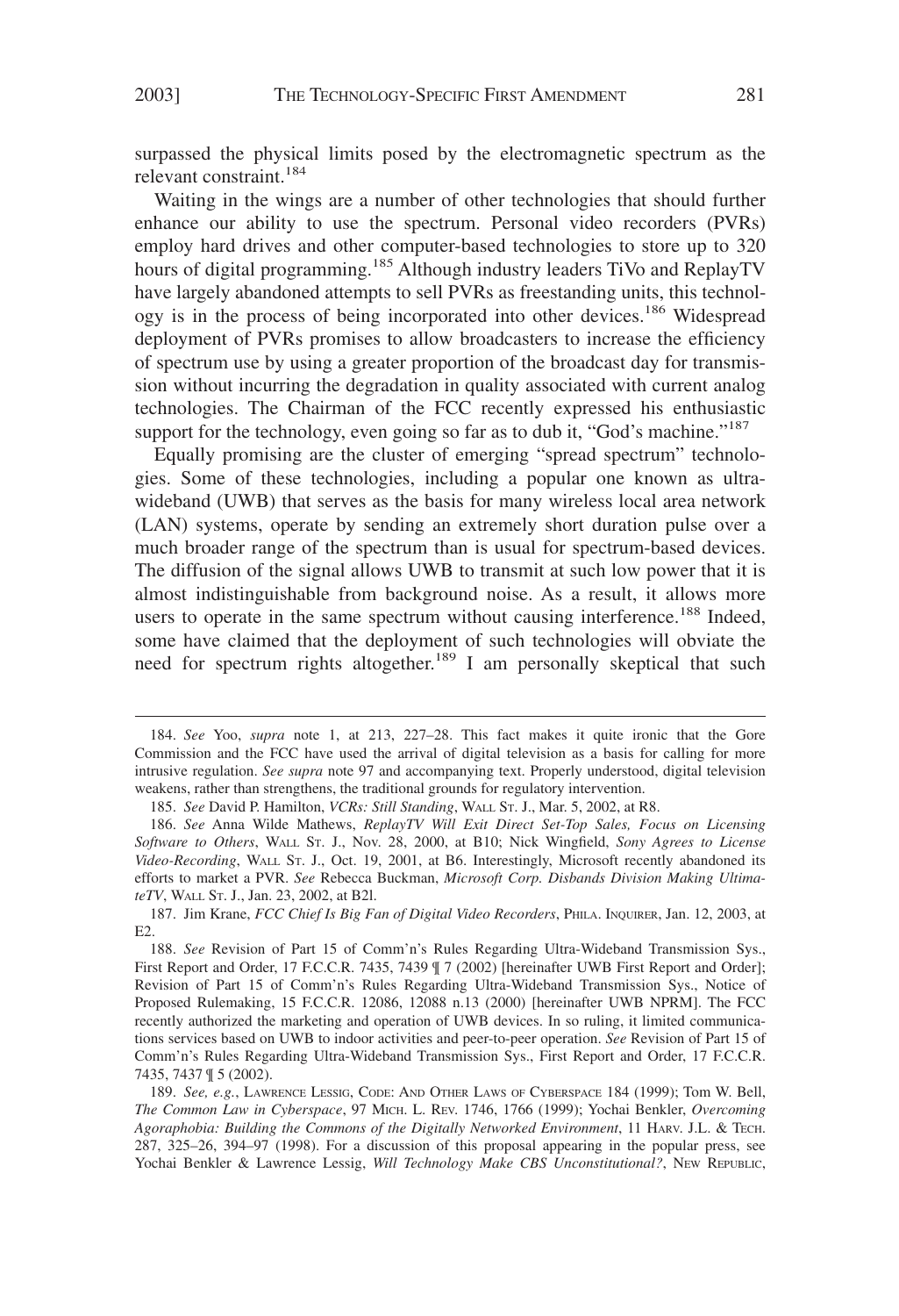spread spectrum technologies can support the type of spectrum commons that these scholars envision. Although the airwaves may seem uncrowded initially, as the relevant technologies develop, the absence of well-defined property rights will eventually lead to the overuse and underinvestment associated with any commons.<sup>190</sup> This is particularly true with UWB, because widescale use of low power emissions would gradually raise the level of background noise that spectrum users will need to overcome. In addition, such problems are likely to be extremely hard to solve because interference in the spectrum is cumulative, and it is likely to be extremely difficult to identify the source of emissions that are fairly close to the level of background noise. Fortunately, other spread spectrum technologies exist that do not suffer from these flaws. For example, the FCC recently authorized the deployment of "software-defined radio"  $(SDR)$ ,<sup>191</sup> which is the first spread spectrum technology to operate as a mass media.<sup>192</sup> Unlike conventional radio, which employs transmitters that are hardwired to transmit and receive on a single frequency, SDR employs computerbased technology to allow transmissions to shift dynamically among frequencies.<sup>193</sup> As a result, the audience can receive seamless service despite the fact that a particular broadcast may hop among different channels at different times of the day. The added flexibility provided by SDR promises to improve efficient use of spectrum in several ways. First, by enabling transmissions to adapt dynamically to local conditions, SDR makes it possible to maximize use of the available bandwidth. Second, it enhances incentives for conserving spectrum by making it easier for any savings to be transferred to alternative uses. Third, because the key elements of SDR equipment are based in software, not hardware, the shift to SDR can minimize the problems associated with nonuniform standards that vary from service to service and from country to country. Lastly, the software-oriented nature of SDR can also greatly facilitate the introduction of new, more spectrum-efficient technologies by lowering the costs of changing over receiving and transmitting equipment.<sup>194</sup> Admittedly, SDR is still in its nascent stages and deployment of SDR technology for

Dec. 14, 1998, at 12, 15 ("If spectrum can be shared, does the Constitution permit the state to silence the many so that CBS can speak?"). For a related proposal that would charge spectrum fees based on congestion, see Eli Noam, *Spectrum Auctions: Yesterday's Heresy, Today's Orthodoxy, Tomorrow's Anachronism*, 41 J.L. & ECON. 765 (1998) (advocating a "pay as you go," license-free spectrum).

<sup>190.</sup> *See* Hazlett, *supra* note 118, at 481–85.

<sup>191.</sup> *See* Authorization and Use of Software Defined Radios, First Report and Order, 16 F.C.C.R. 17373 (2001) [hereinafter SDR First Report & Order]; Hazlett, *supra* note 118, at 444–46.

<sup>192.</sup> The FCC has made it clear that UWB does not encompass long-range spread spectrum technologies. *See* UWB First Report and Order, *supra* note 188, at 7437 ¶ 5; UWB NPRM, *supra* note 188, at 12088 n.13.

<sup>193.</sup> Because SDR uses specific channels, it is quite different from other spread spectrum technologies that disperse transmissions over a broader range in a nonchannelized fashion, such as UWB.

<sup>194.</sup> *See* SDR First Report & Order, *supra* note 191, at 17374 ¶ 5; Authorization and Use of Software Defined Radios, Notice of Proposed Rulemaking, 15 F.C.C.R. 24442, 24443 ¶¶ 3–4, 24446–48 ¶¶ 12–15 (2000); Inquiry Regarding Software Defined Radios, Notice of Inquiry, 15 F.C.C.R. 5930, 5933–36 ¶¶ 10–17 (2000).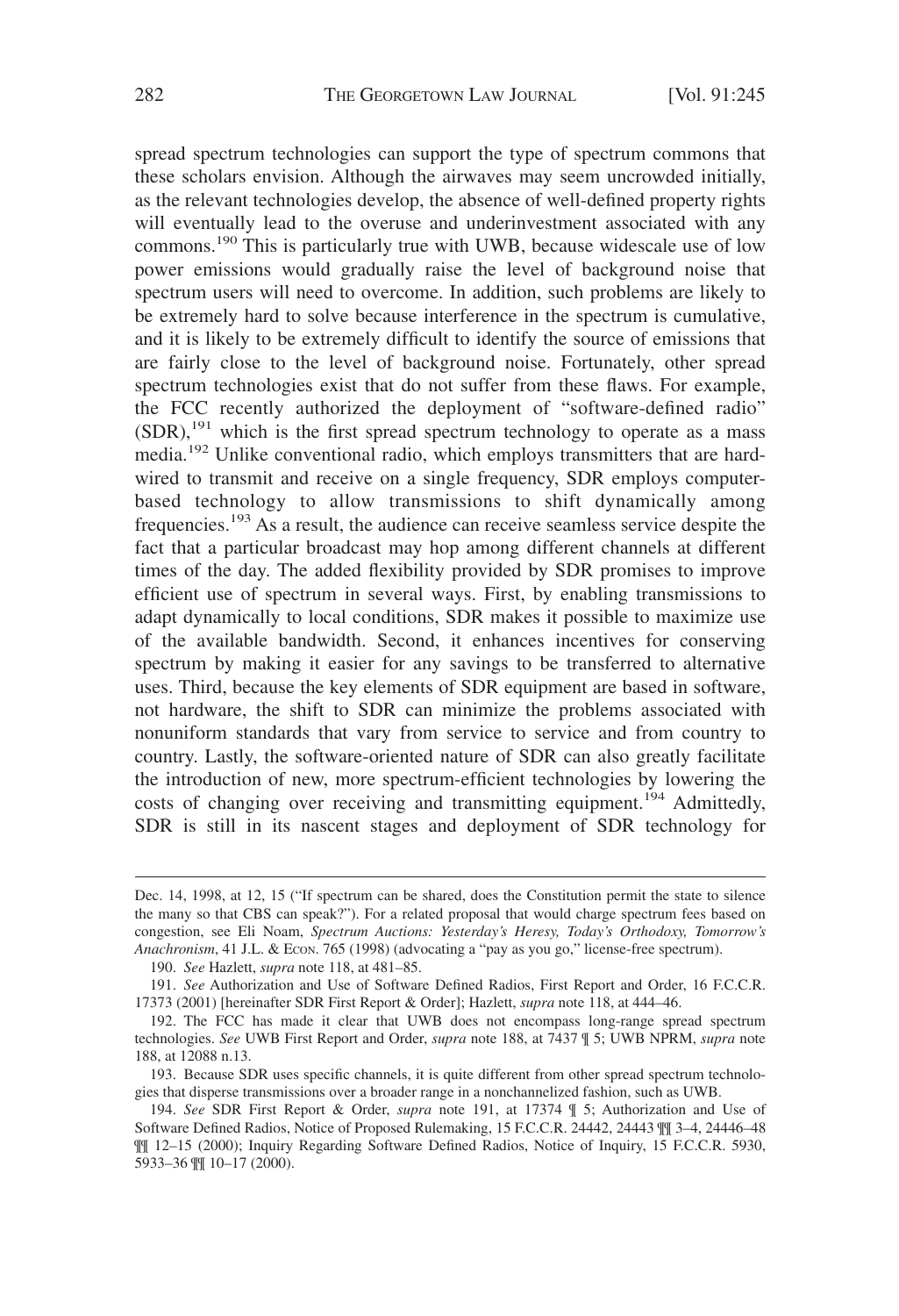television broadcasting is years from becoming a reality. Nonetheless, it is apparent that SDR has the potential to enhance the efficiency with which we can use the spectrum in some fairly dramatic ways.

And lurking over the entire scene is the impending conversion of broadcasting to packet-switched technologies. Unlike conventional communications media, which typically transmit information in a single, continuous stream, packetswitched networks divide information into smaller aggregations of data known as "packets." The packets are then sent to their destination through the most efficient route and are reassembled. The conversion of broadcasting to packetswitched technologies should improve the efficiency of broadcast transmission in several ways. First, packet-switched networks can take full advantage of digital compression and other techniques developed to enhance the efficiency of computer networks. Dividing information into packets also allows for more efficient network use because different packets can be routed through whatever paths are least congested at the time of transmission. The use of packetswitched networks can thus enhance the ability of flexible technologies like SDR to use the available spectrum in the most efficient manner possible.

But perhaps the most important insight for the purposes of this Article is that packet-switched networks treat all different forms of communication and all means of transmission as essentially fungible.<sup>195</sup> The technology follows the same process of breaking digital information down into individual packets regardless of whether it is conveying a television program, a telephone conversation, or an e-mail message. In addition, it makes no difference in the end if the packets associated with a particular communication arrived via terrestrial broadcasting, satellite broadcasting, coaxial cable, the traditional twisted pair associated with telephony, or all of the above. As a result, the eventual conversion of television to packet switched technologies will render any remaining distinctions between the various media technologies meaningless because all of them will in essence become substitutes for one another.<sup>196</sup> Once that day arrives, any continued effort to draw distinctions among media will clearly become senseless.

### C. WITH A WHIMPER, NOT A BANG: THE DOCTRINAL COLLAPSE OF THE SCARCITY DOCTRINE

Despite these analytical and conceptual problems, policymakers continue to regard the scarcity doctrine as beyond judicial reproach.<sup>197</sup> My own review of

<sup>195.</sup> *See generally* Yoo, *supra* note 1, at 289 ("The impending shift of all networks to packetswitched technology promises to cause all of the distinctions based on the means of conveyance and the type of speech to collapse entirely.").

<sup>196.</sup> In fact, the various technologies may move beyond being substitutes to being complements. For example, it is easy to envision a combined system that completely devoted the broadcast frequencies to bringing content into the home while having the telephone line completely devoted to the return path.

<sup>197.</sup> *See* GORE COMMISSION REPORT, *supra* note 17, at 20 & n.12 (declaring *Red Lion* "the operative ruling in this area" and citing cases relying on it); Policies and Rules Concerning Children's Television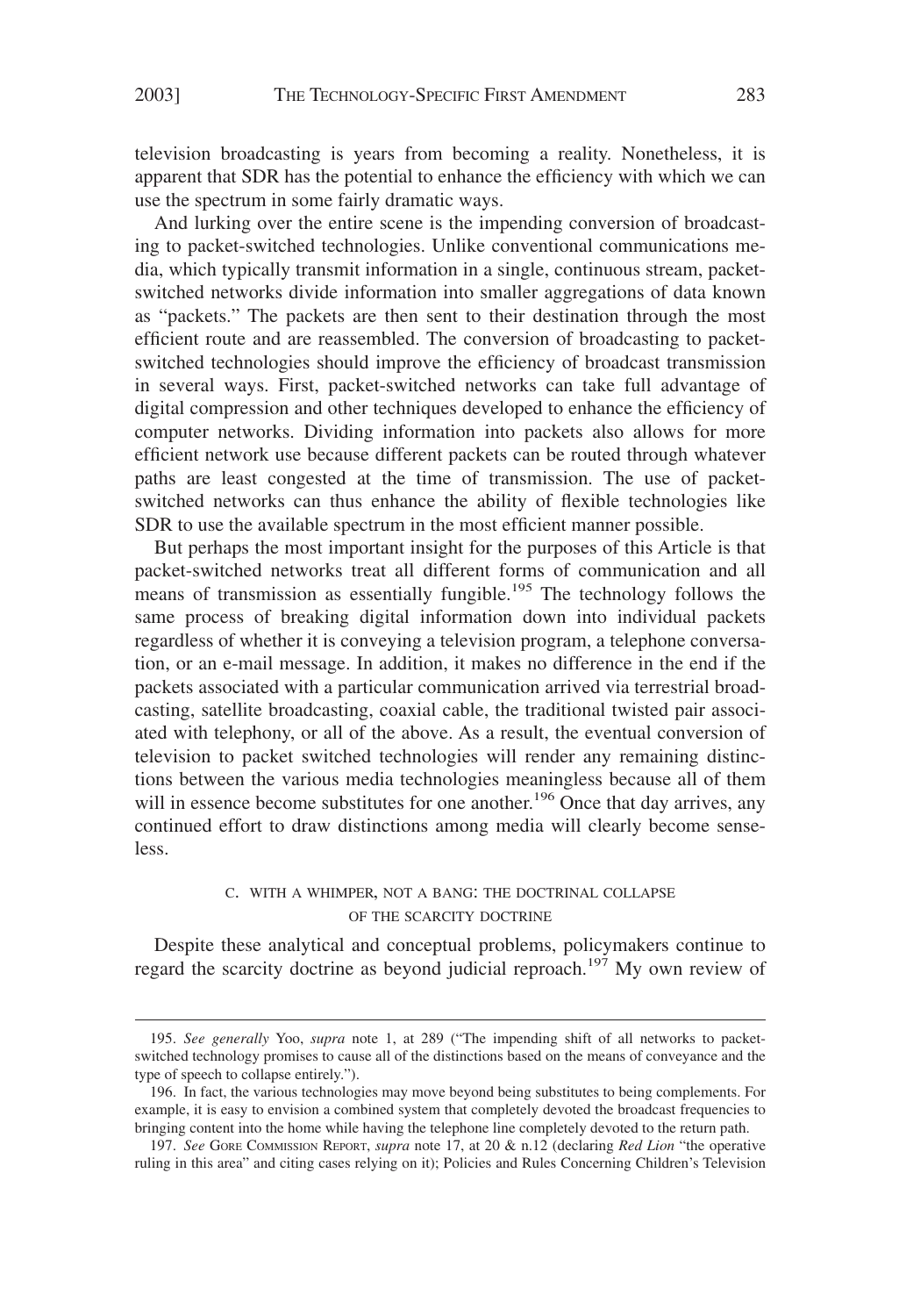the precedents suggests that the courts have not been completely oblivious to the analytical and empirical shortcomings of the scarcity doctrine and have even signaled willingness to consider overruling it. The initial push in that direction was ultimately blunted by an unusual confluence of issues in *Metro Broadcast*ing, Inc. v. FCC.<sup>198</sup> Since then, however, the Supreme Court has once again begun to distance itself from the scarcity doctrine by refusing to extend it to other media and appearing to avoid relying on it even with respect to broadcasting. These developments suggest that there may be more reason to believe that the courts may be ready to abandon the doctrine than is commonly acknowledged.

# 1. A False Start in the Abandonment of Scarcity: From *League of Women Voters* to *Metro Broadcasting*

Even while offering the most celebrated statement of the scarcity doctrine, the Court's opinion in *Red Lion* recognized the possibility that improvements in technology might undermine its empirical basis. When considering the argument that scientific progress had rendered scarcity obsolete, the Court conceded that "[a]dvances in technology, such as microwave transmission, have led to more efficient utilization of the frequency spectrum."<sup>199</sup> The Court, however, saw technological change as a double-edged sword. Although scientific advances tended to improve our ability to employ the spectrum, those advances simultaneously created additional demand for it. The Court thus saw the obsolescence of scarcity as a question of which of these two effects would dominate in the long run. The Court declined to resolve the tension between these forces, concluding that in the absence of a concrete factual record, it was "unwise to speculate on the future allocation of that space."<sup>200</sup> In postponing a decision on this issue rather than rejecting it out of hand, the Court implicitly recognized the possibility that scarcity might one day become a thing of the past.

The Court's subsequent decisions have been even more explicit in acknowledging the possibility that technology might undercut scarcity as a basis for upholding the constitutionality of broadcast regulation. For example, in *CBS v. Democratic National Committee*, <sup>201</sup> a plurality of the Court explicitly acknowledged that "the broadcast industry is dynamic in terms of technological change" and that "solutions adequate a decade ago are not necessarily so now, and those acceptable today may well be outmoded 10 years hence."202 Justice Douglas put the matter even more directly: "Scarcity may soon be a constraint of the past, thus obviating the concerns expressed in *Red Lion*. It has been predicted that it

Programming, Report and Order, 11 F.C.C.R. 10660, 10727–32 ¶¶ 149–151 (1996) (drawing a similar conclusion).

<sup>198. 497</sup> U.S. 547 (1989).

<sup>199.</sup> Red Lion Broad. Co. v. FCC, 395 U.S. 367, 396–97 (1969).

<sup>200.</sup> *Id.* at 399.

<sup>201. 412</sup> U.S. 94 (1973).

<sup>202.</sup> *Id.* at 102 (plurality opinion).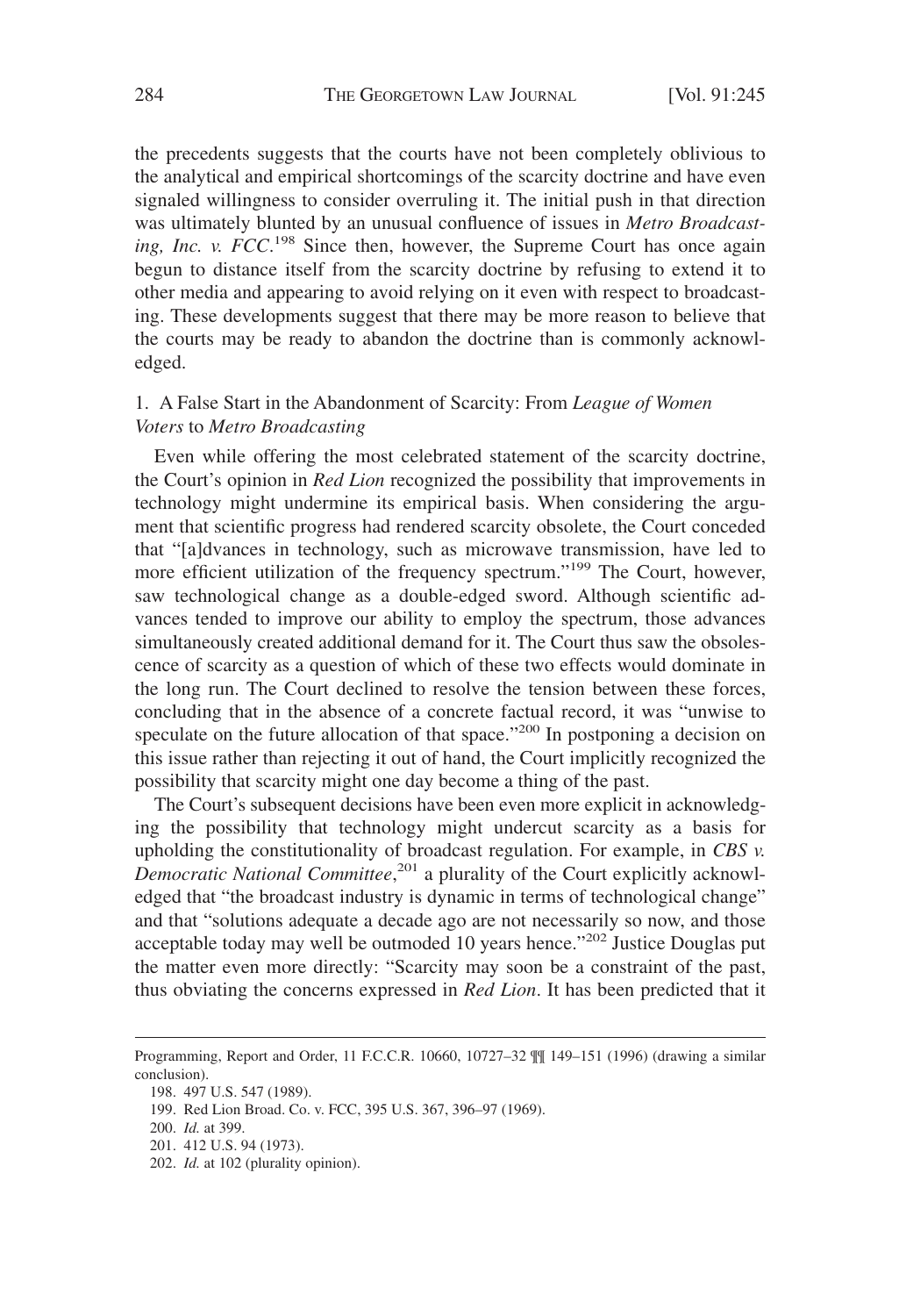may be possible within 10 years to provide television viewers 400 channels through the advances of cable television."<sup>203</sup>

This line of authority culminated in *FCC v. League of Women Voters*, <sup>204</sup> in which the Court recognized that "[c]ritics, including the incumbent Chairman of the FCC, charge that with the advent of cable and satellite television technology, communities now have access to such a wide variety of stations that the scarcity doctrine is obsolete."<sup>205</sup> Perhaps reluctant to open itself to the political heat that would accompany invalidating most of the extant regime of broadcast regulation, the Court declined to resolve the issue, holding instead that "[w]e are not prepared . . . to reconsider our longstanding approach without some signal from Congress or the FCC that technological developments have advanced so far that some revision of the system of broadcast regulation may be required."<sup>206</sup> Thus, notwithstanding its previous admonition that "[d]eference to a legislative finding cannot limit judicial inquiry when First Amendment rights are at stake, $"^{207}$ the Court felt the need to defer to the political branches.

Although the propriety of the Court's decision not to resolve the issue is open to question, the *League of Women Voters* footnote nonetheless established a road map for the repudiation of the scarcity doctrine in the future. In light of the deregulatory bent of the Reagan Administration in general and the FCC in particular, the FCC did not wait long to take the Supreme Court up on its invitation.<sup>208</sup> The year after the Court's decision in *League of Women Voters*, the FCC issued a study reviewing the constitutionality of the Fairness Doctrine. Known as the *1985 Fairness Report*, this study concluded that the increase in the number of television stations and the emergence of cable television and other new television technologies had undercut scarcity as a basis for giving broadcasting a lesser degree of First Amendment protection than other media.<sup>209</sup>

To the extent that the federal parties suggest that we should defer to Congress' conclusion about an issue of constitutional law, our answer is that while we do not ignore it, it is our task in the end to decide whether Congress has violated the Constitution. This is particularly true where the Legislature has concluded that its product does not violate the First Amendment.

*Id*. at 129.

<sup>203.</sup> *Id.* at 158 n.8 (Douglas, J., concurring in the judgment).

<sup>204. 468</sup> U.S. 364 (1984).

<sup>205.</sup> *Id.* at 376 n.11 (citing Fowler & Brenner, *supra* note 111, at 221–26).

<sup>206.</sup> *Id.*

<sup>207.</sup> Landmark Communications, Inc. v. Virginia, 435 U.S. 829, 843 (1978); *see also* Sable Communications of Cal., Inc. v. FCC, 492 U.S. 115 (1989):

<sup>208.</sup> For a detailed and nuanced overview of the events that followed, see Neal Devins, *Congress, the FCC, and the Search for the Public Trustee*, 56 LAW & CONTEMP. PROBS., Aut. 1993, at 152–65, 177–78; *see also* Susan Low Bloch, *Orphaned Rules in the Administrative State: The Fairness Doctrine and Other Orphaned Progeny of Interactive Deregulation*, 79 GEO. L.J. 59, 59–62, 66–87 (1987); Matthew L. Spitzer, *The Constitutionality of Licensing Broadcasters*, 64 N.Y.U. L. REV. 990, 1009-12 (1989).

<sup>209.</sup> Inquiry into Section 73.1910 of Comm'n's Rules & Regulations Concerning Gen. Fairness Doctrine Obligations of Broad. Licensees, Report, 102 F.C.C.2d 145, 204–17 ¶¶ 97–122 (1985) [hereinafter 1985 Fairness Report]. The Report also concluded that the Fairness Doctrine was constitu-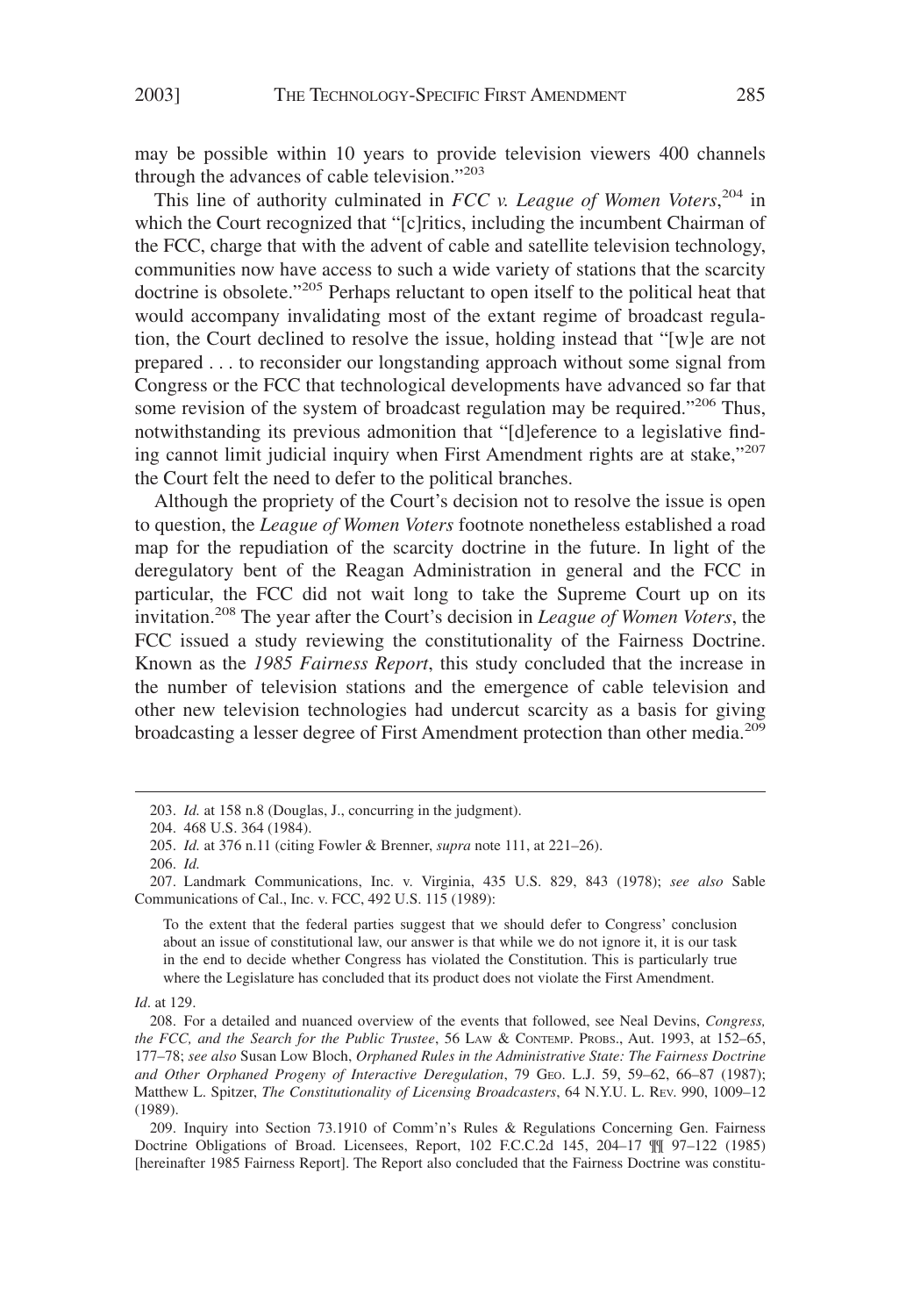Strong congressional support for the Fairness Doctrine led the FCC to stop short of repealing it. In light of the Fairness Doctrine's standing as "a longstanding administrative policy and central tenet of broadcast regulation" and the existence of "proposals pending before Congress to repeal the doctrine," the FCC concluded that it would be inappropriate to repeal the Fairness Doctrine outright. Much as the Supreme Court had avoided deciding the constitutional issue in *League of Women Voters* by deferring to the political branches, the FCC sidestepped the issue as well, opting instead to "afford Congress an opportunity to review the Fairness Doctrine in light of the evidence adduced in this proceeding."<sup>210</sup>

That the FCC stopped short of reaching the constitutional issue did not stop many contemporary observers from regarding the *1985 Fairness Report* as the type of signal that would justify the abandonment of the scarcity doctrine.<sup>211</sup> In 1987, the FCC removed any remaining doubts about its intentions. In response to a D.C. Circuit decision ordering it to address the constitutional issues the FCC had avoided in the *1985 Fairness Report*, <sup>212</sup> the FCC repealed the Fairness Doctrine.<sup>213</sup> In the course of doing so, the FCC reaffirmed its attack on the scarcity doctrine, concluding that "the dramatic transformation in the telecommunications marketplace provides a basis for the Court to reconsider its application of diminished First Amendment protection to the electronic media."<sup>214</sup> Even more importantly, the FCC explicitly indicated that it intended its action to represent the type of signal envisioned by the Supreme Court in *League of* Women Voters.<sup>215</sup> The FCC's bold action appeared to set the stage for a landmark renunciation of the scarcity doctrine that would bring the Broadcast Model to an abrupt end.

Somewhat surprisingly, however, the Supreme Court did not overturn the

tionally suspect in that it actually lessened the amount of diverse views available to the public. Faced with the obligation to provide balanced coverage whenever controversial issues are discussed, the FCC found that all too often broadcasters avoided the problem altogether simply by declining to address controversial issues at all. *Id.* at 159–88 ¶¶ 26–68. The Report further concluded that the Fairness Doctrine inhibited the expression of unorthodox views and gave the government too much power to influence the content of broadcast programming. *Id.* at 188–94 ¶¶ 69–76. In so ruling, the FCC provided a basis under which a court could reconsider the constitutionality of the Fairness Doctrine without calling the broader sweep of broadcast regulation into question. *See* Red Lion Broad. Co. v. FCC, 395 U.S. 367, 393 (1969) (noting that the Court would reconsider the constitutionality of the Fairness Doctrine "if experience with the administration of those doctrines indicates that they have the net effect of reducing rather than enhancing the volume and quality of coverage"); *League of Women Voters*, 468 U.S. at 378 n.12 (offering a similar observation).

<sup>210. 1985</sup> Fairness Report, *supra* note 209, at 148 ¶ 7; *see also id.* 227 ¶ 144, 246–47 ¶¶ 174–176.

<sup>211.</sup> *See* Branch v. FCC, 824 F.2d 37, 50 (D.C. Cir. 1987); Meredith Corp. v. FCC, 809 F.2d 863, 867 (D.C. Cir. 1987); Telecomms. Research & Action Ctr. v. FCC, 801 F.2d 501, 509 n.5 (D.C. Cir. 1986); Bloch, *supra* note 208, at 74 n.56; Spitzer, *supra* note 208, at 1009.

<sup>212.</sup> *See Meredith Corp*., 809 F.2d at 874.

<sup>213.</sup> *See* Syracuse Peace Council, 2 F.C.C.R. 5043, 5053–54 ¶¶ 66–72 (1987) (mem. op. & order), *aff'd*, 867 F.2d 654 (D.C. Cir. 1989).

<sup>214.</sup> *Id.* at 5058 ¶ 99.

<sup>215.</sup> *Id.* at 5053 ¶ 65.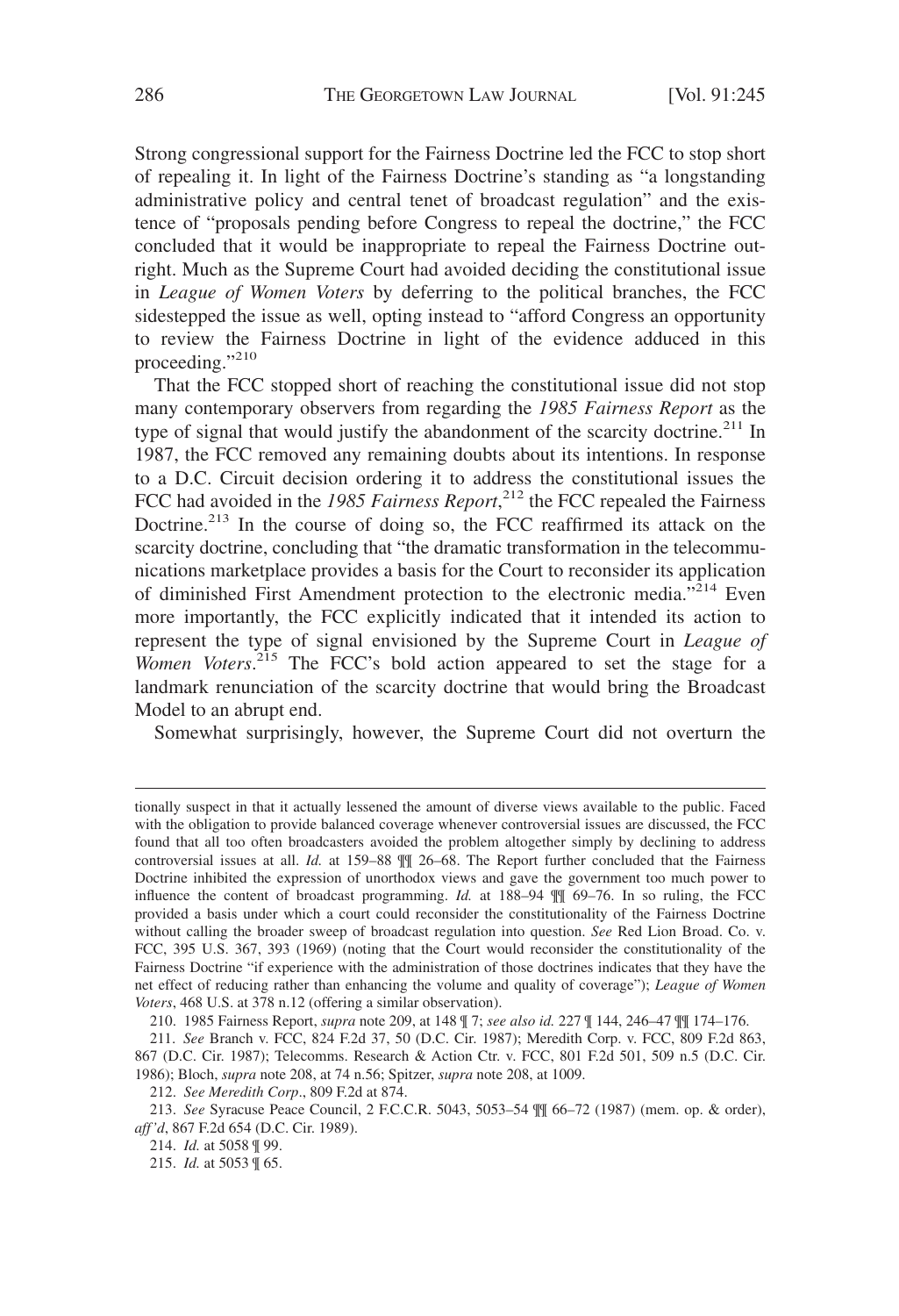scarcity doctrine in its next major broadcasting decision. To the contrary, in its 1990 decision in *Metro Broadcasting, Inc. v. FCC*, <sup>216</sup> a decision better known for its equal protection implications, the Court reaffirmed scarcity as a basis for applying a lower First Amendment standard to broadcasting.<sup>217</sup> Although the decision was closely divided on other issues, the dissent refused to challenge the majority's endorsement of the scarcity doctrine and instead accepted the notions that "First Amendment concerns support limited but inevitable Government regulation of the peculiarly constrained broadcasting spectrum" and that, as such, "measures adopted to further the interest in diversity of broadcasting viewpoints are  $\dots$  no[t] contrary to the First Amendment."<sup>218</sup>

Coming after the FCC's attempt to answer the Supreme Court's request for a signal that would justify revisiting the scarcity doctrine, this reaffirmance came as something of a surprise. Even more striking was the Court's decision to apply an intermediate level of equal protection scrutiny to the minority preference programs at issue in *Metro Broadcasting*, as well as its reliance on a nonremedial governmental interest in sustaining the programs. Just the previous year in City of Richmond v. J.A. Croson Co.,<sup>219</sup> the Court had indicated that it would likely subject such programs to strict scrutiny and would hold any attempts to justify race-conscious measures as remedies for past discrimination to a fairly stringent evidentiary standard. The answer to these puzzles lies with Justice Byron White, one of two justices to vote with the majority in both *Croson* and *Metro Broadcasting*. Justice Brennan's papers reveal that White made a reaffirmation of *Red Lion* the price of his vote in *Metro Broadcasting*. 220

Dominated as it was by the larger battle over affirmative action, the majority opinion in *Metro Broadcasting* can hardly be regarded as a ringing endorsement of *Red Lion*. Here was a clear case of the equal protection tail wagging the First Amendment dog. And yet, somewhat ironically, it is the broadcast implications that have proven more enduring. When the Court later overruled *Metro Broadcasting*, it left the decision's endorsement of scarcity intact.<sup>221</sup> In so doing, the Court brought the reexamination of the scarcity doctrine prompted by the *League of Women Voters* footnote to an unsatisfying and somewhat indeterminate end. Although there can be little question that the Court reaffirmed the

<sup>216. 497</sup> U.S. 547 (1990).

<sup>217.</sup> *Id.* at 566–67 ("We have long recognized that '[b]ecause of the scarcity of [electromagnetic] frequencies, the Government is permitted to put restraints on licensees in favor of others whose views should be expressed on this unique medium.'" (quoting Red Lion Broad. Co. v. FCC, 395 U.S. 367, 390 (1969))) (alterations in original).

<sup>218.</sup> *Id.* at 616 (O'Connor, J., joined by Rehnquist, C.J., Scalia & Kennedy, JJ., dissenting) (citing *Red Lion*, 395 U.S. at 389–90).

<sup>219. 488</sup> U.S. 469 (1989).

<sup>220.</sup> *See* Devins, *supra* note 208, at 179.

<sup>221.</sup> Adarand Constructors, Inc. v. Peña, 515 U.S. 200, 227 (1995) (overruling *Metro Broadcasting* only "[t]o the extent that [it] is inconsistent" with the holding "that all racial classifications . . . must be analyzed by a reviewing court under strict scrutiny").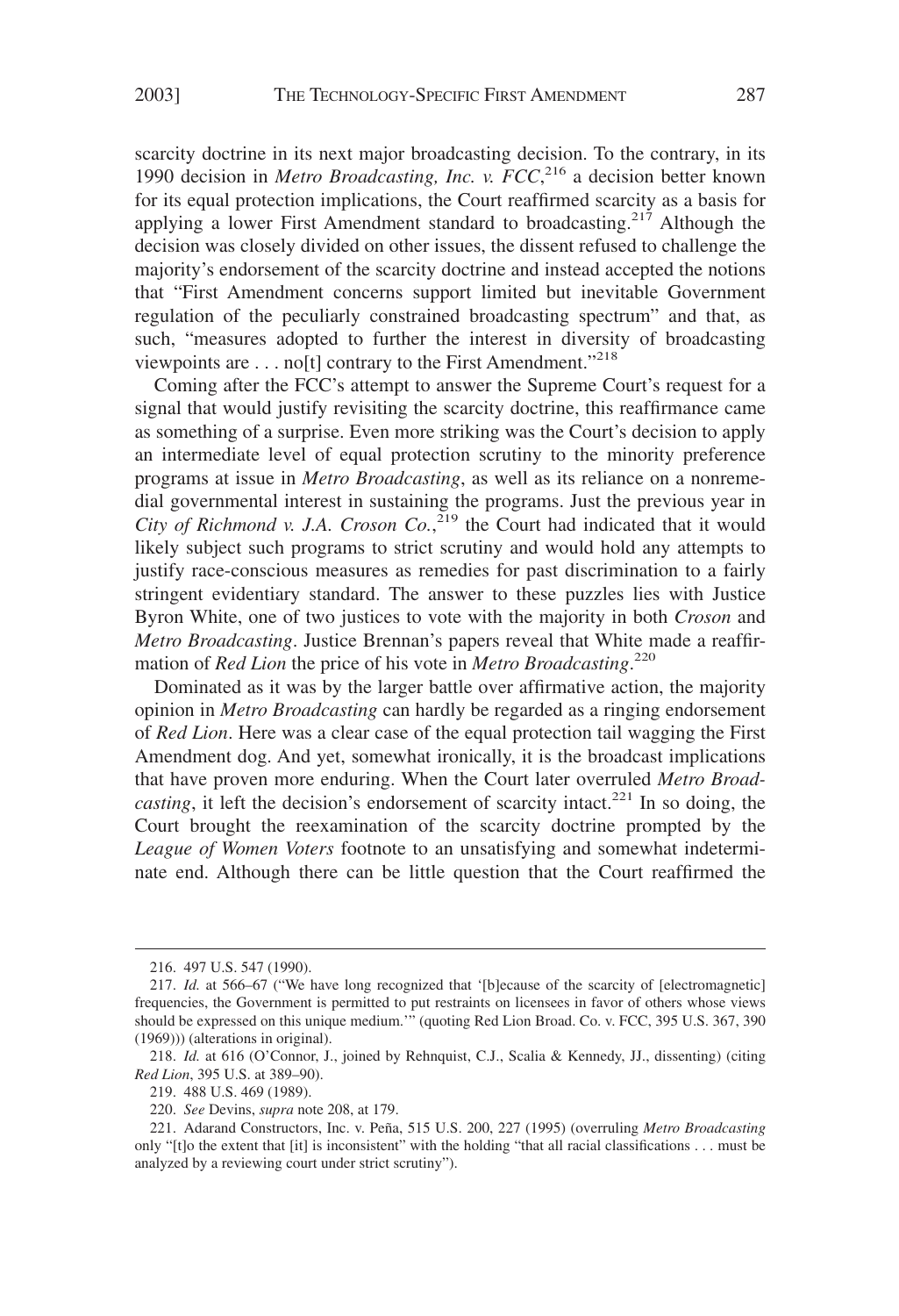scarcity doctrine as a formal matter, it did nothing to resolve the burgeoning questions about its continuing validity.

## 2. Scarcity After *Metro Broadcasting*

The reaffirmation of the scarcity doctrine in *Metro Broadcasting* blunted the momentum in favor of its outright abandonment initiated by the *League of Women Voters* footnote. *Metro Broadcasting* did not, however, mark an end to the judiciary's struggles with the doctrine's analytical and technological shortcomings. As the following subsection demonstrates, courts have severely restricted the doctrine's scope by consistently rejecting calls to extend it to other media. In addition, courts have even begun to curtail the scarcity doctrine with respect to broadcasting. While some lower court judges have continued to call for its repudiation, the Supreme Court has appeared to respond with avoidance, opting to rely on other principles to justify applying a lower level of First Amendment scrutiny even when a simple citation to the scarcity doctrine would have sufficed. The Supreme Court's scrupulous refusal to offer any endorsement of the scarcity doctrine suggests that the Court may be closer to abandoning the doctrine than is generally recognized.

*a. The Refusal to Extend Scarcity to Other Media.* The only time that the Supreme Court has found occasion to mention the scarcity doctrine since *Metro Broadcasting* was in the process of rejecting requests to extend it to other media.<sup>222</sup> The Court offered its most extensive discussion of the extent to which the scarcity doctrine would apply to other electronic media in *Turner I*. At issue was a First Amendment challenge to the so-called "must carry" statute, which required local cable operators to carry for free the signals of all full-power broadcast stations within their service area. Even though the Court had recognized that cable television was protected speech, $223$  the First Amendment standard that would apply to cable television remained an open question.<sup>224</sup>

<sup>222.</sup> *See* Reno v. ACLU, 521 U.S. 844, 870 (1997); Turner Broad. Sys. v. FCC, 512 U.S. 622, 637–39 (1994) [hereinafter *Turner I*]. For earlier refusals to extend the doctrine to other media, see *Pac. Gas & Electric Co. v. Public Utilities Comm'n*, 475 U.S. 1, 10 n.6 (1986) (plurality opinion); *Consolidated Edison Co. v. Public Utilities Comm'n*, 447 U.S. 530, 542–43 (1980); *Bolger v. Youngs Drug Prods. Corp*., 463 U.S. 60, 74 (1983) (overturning a ban on the mailing of unsolicited contraceptive advertisements on the ground that "[o]ur decisions have recognized that the special interest of the Federal Government in regulation of the broadcast media does not readily translate into a justification for regulation of other means of communication").

<sup>223.</sup> *See* Leathers v. Medlock, 499 U.S. 439, 444 (1991); City of Los Angeles v. Preferred Communications, Inc., 476 U.S. 488, 493–94 (1986); *cf.* FCC v. Midwest Video Corp., 440 U.S. 689, 707 (1979) (noting that cable operators exercise "a significant amount of editorial discretion regarding what their programming will include").

<sup>224.</sup> *See Preferred Communications*, 476 U.S. at 495 (declining "to express any more detailed views on the proper resolution of the First Amendment question"); *id.* at 496 (Blackmun, J., concurring) (joining the majority opinion subject to the understanding that "it leaves open the question of the proper standard for judging First Amendment challenges" to the cable regulations in question).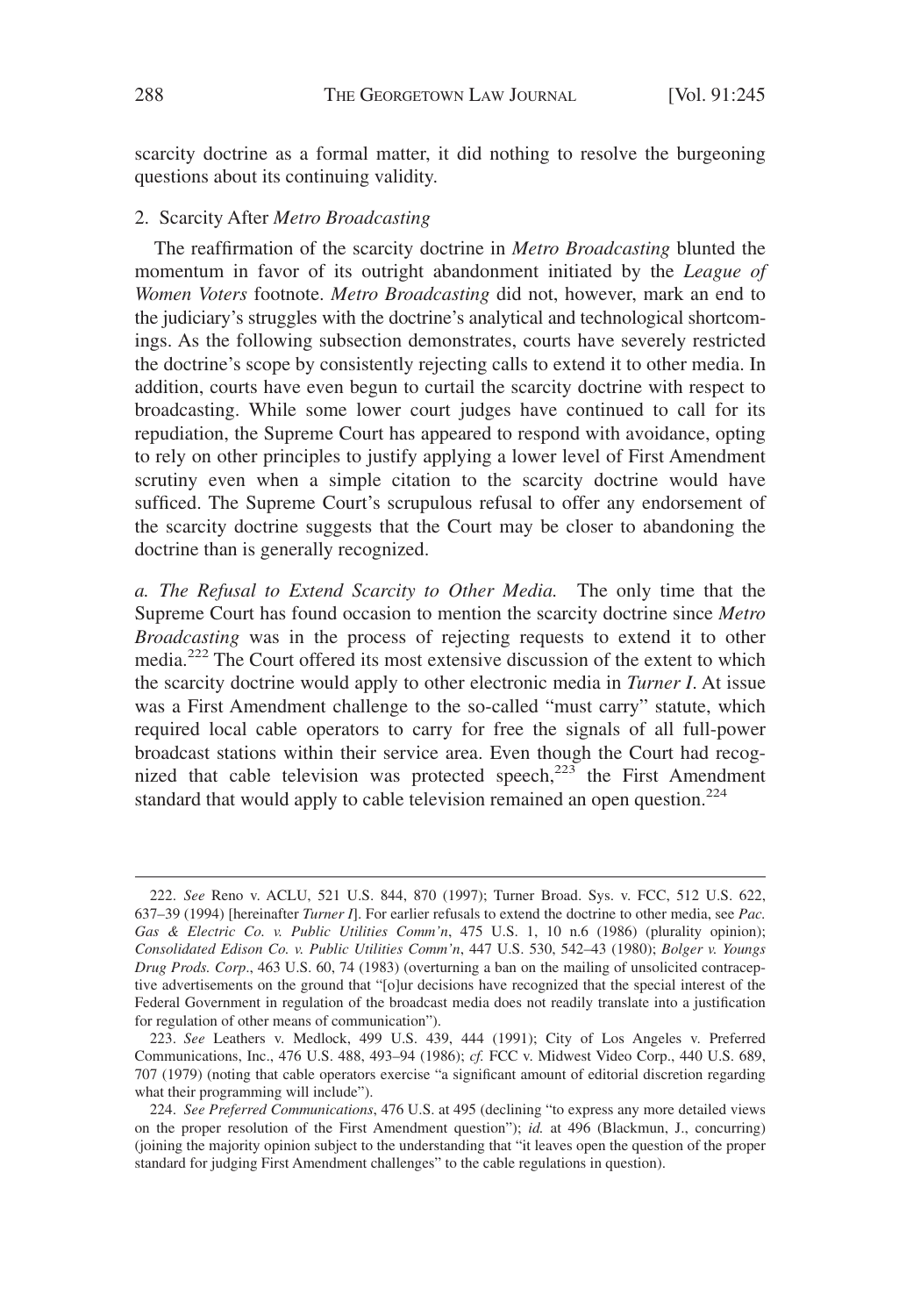Just as numerous courts of appeals had held earlier, $225$  the Court flatly rejected the government's contention that cable television should be subject to the lower level of scrutiny that applied to broadcasting. In so holding, the Court acknowledged the longstanding criticism of the scarcity doctrine leveled by scholars and courts alike.<sup>226</sup> In the end, however, the Court did not regard a case about cable to be an appropriate occasion to reconsider the application of the doctrine to broadcasting. "Whatever [scarcity's] validity"<sup>227</sup> in the broadcasting context, the Court held that it did not apply to cable.<sup>228</sup> As the Court explained:

[C]able television does not suffer from inherent limitations that characterize the broadcast medium. Indeed, given the rapid advances in fiber optics and digital compression technology, soon there may be no practical limitation on the number of speakers who may use the cable medium. Nor is there any danger of physical interference between two cable speakers attempting to share the same channel. In light of these fundamental technological differences between broadcast and cable transmission, application of the more relaxed standard of scrutiny adopted in *Red Lion* . . . is inapt when determining the First Amendment validity of cable regulation.<sup>229</sup>

This conclusion commanded overwhelming support on the Court, garnering the votes of four of the Justices in the majority, as well as all four dissenting Justices.<sup>230</sup> The only member of the Court not to address the issue explicitly was Justice Stevens, and his separate opinion did not indicate any disagreement

<sup>225.</sup> *See* Quincy Cable TV, Inc. v. FCC, 768 F.2d 1434, 1448–50 (D.C. Cir. 1985); Preferred Communications, Inc. v. City of Los Angeles, 754 F.2d 1396, 1404 (9th Cir. 1985), *aff'd on other grounds*, 476 U.S. 488 (1986); Omega Satellite Prods. Co. v. City of Indianapolis, 694 F.2d 119, 127 (7th Cir. 1982); Home Box Office, Inc. v. FCC, 567 F.2d 9, 44–46 (D.C. Cir. 1977).

<sup>226.</sup> *See Turner I*, 512 U.S. at 63 & n.5 (citing Telecomms. Action & Research Ctr. v. FCC, 801 F.2d 501, 508–09 (D.C. Cir. 1986)); BOLLINGER, *supra* note 11, at 87–90; POWE, *supra* note 51, at 197–209; SPITZER, *supra* note 111, at 7–18; Coase, *supra* note 29, at 12–27; Winer, *supra* note 173, at 218–40; Note, *The Message in the Medium*, *supra* note 120, at 1072–74.

<sup>227.</sup> *See Turner I*, 512 U.S. at 637 ("[T]he rationale for applying a less rigorous standard of First Amendment scrutiny to broadcast regulation, *whatever its validity in the cases elaborating it*, does not apply in the context of cable regulation") (emphasis added).

<sup>228.</sup> *Id.* Some commentators have interpreted *Turner I*'s refusal to question the continuing vitality of scarcity as representing an implicit reaffirmation of the doctrine with respect to broadcasting. *See* Laurence H. Winer, *The* Red Lion *of Cable, and Beyond?*—Turner Broadcasting v. FCC, 15 CARDOZO ARTS & ENT. L.J. 1, 21–22 (1997). The structure and tone of the majority opinion suggest that the Court reserved the issue as a matter of judicial restraint and not to signal its support for the doctrine.

<sup>229. 512</sup> U.S. at 639.

<sup>230.</sup> *See id.* at 674–75 (O'Connor, J., joined in relevant part by Scalia, Thomas, & Ginsburg, JJ., concurring in part & dissenting in part) ("As the Court explains in Parts I, II-A and II-B of its opinion, which I join, cable programmers and operators stand in the same position under the First Amendment as do more traditional media."). The primary disagreement between the majority and the dissent centered on whether must-carry represented structural rather than content regulation and whether must-carry was sufficiently narrowly tailored to survive the appropriate level of scrutiny. *See id.* at 675–78, 682–85 (O'Connor, J., concurring in part & dissenting in part). For an excellent review of the reasons for regarding must-carry as content based, see Winer, *supra* note 228, at 25–45.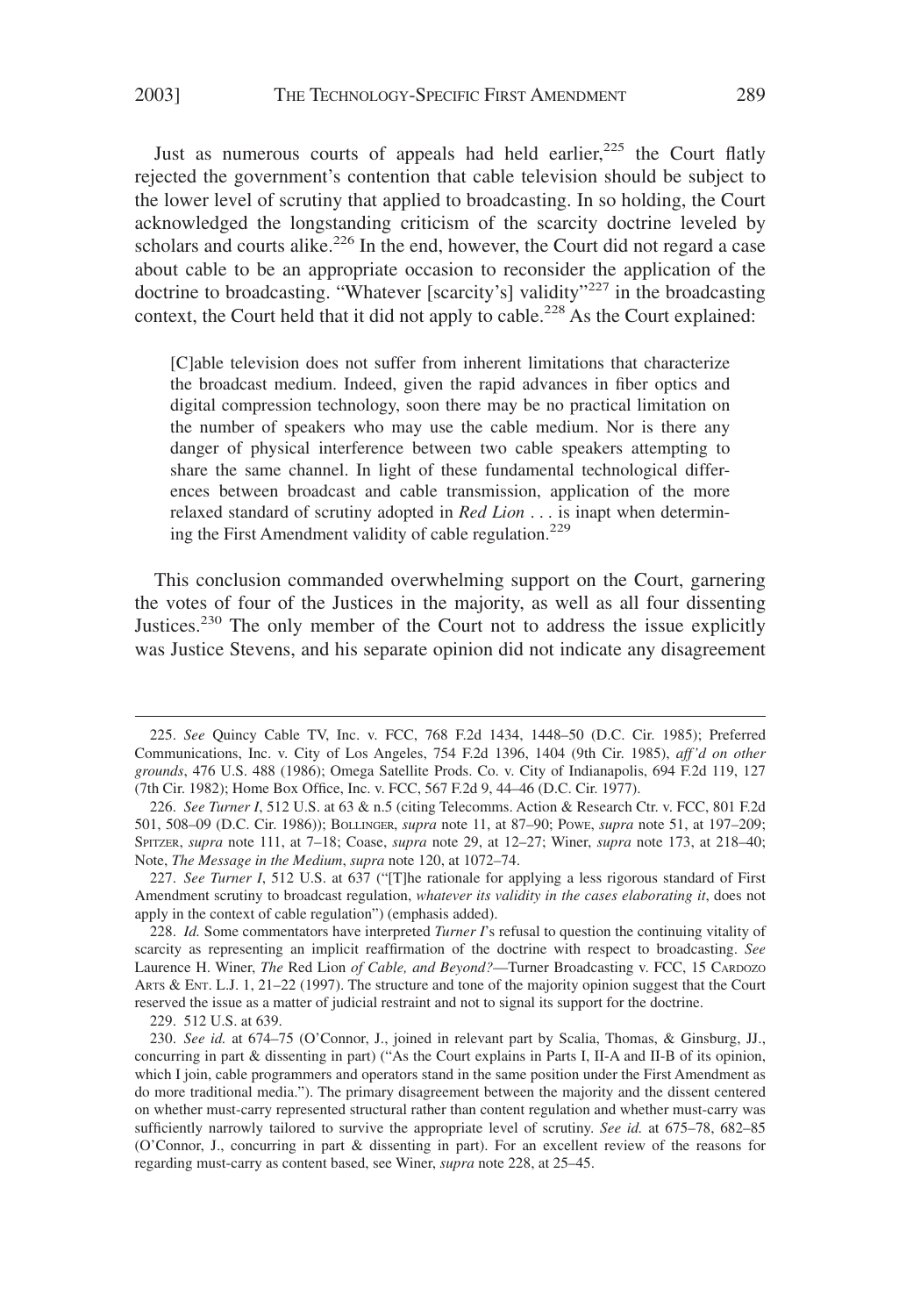with the proposition. $231$ 

The Court similarly refused to extend the scarcity doctrine to the Internet in *Reno v. ACLU*. <sup>232</sup> The Court began by recognizing that scarcity was one of the "special justifications" for upholding more intrusive regulation of broadcasting than would be permissible with regard to other types of speakers.<sup>233</sup> Because the Internet "provides relatively unlimited, low-cost capacity for communication of all kinds," it "can hardly be considered a 'scarce' expressive commodity."<sup>234</sup> Together, *Turner I* and *Reno v. ACLU* appear to close the door on any possible extensions of the scarcity doctrine. The emergence of a media environment dominated by technological convergence, in which wire-based communications and spectrum-based communications are ready substitutes, it is essentially impossible that any one communications medium can be regarded sufficiently scarce so as to justify receiving separate constitutional treatment.<sup>235</sup>

*b. The Tacit Abandonment of Scarcity with Respect to Broadcasting.* In addition to precluding the possibility that the scarcity doctrine will be extended to other media, the courts have also distanced themselves from the doctrine with respect to broadcasting. A steady stream of separate opinions authored by lower court judges have continued to call for the doctrine's abandonment.<sup>236</sup> Even more telling has been the Supreme Court's apparent reluctance to rely on the doctrine in its recent broadcasting decisions. When confronted with contentbased restrictions on programming that, in earlier times, most likely would have been justified in terms of scarcity, the Court has assiduously avoided doing so and has instead relied on other legal principles to justify subjecting the restriction in question to a form of intermediate scrutiny.

For example, in *United States v. Edge Broadcasting Co.*, <sup>237</sup> the Court invoked

<sup>231.</sup> *Turner I*, at 669–73 (Stevens, J., concurring in part & concurring in the judgment).

<sup>232. 521</sup> U.S. 844 (1997).

<sup>233.</sup> *Id.* at 868.

<sup>234.</sup> *Id.* at 870.

<sup>235.</sup> *See* Yoo, *supra* note 1, at 285–89. There is another way in which recent cases promise to prevent the Broadcast Model from expanding to other media. The *Reno* Court also rejected extending the Broadcast Model to the Internet in part on the ground that the Internet has never been subject to the type of government supervision and regulation that has surrounded the broadcast industry. *Reno*, 521 U.S. at 868–89. This argument is, in effect, the converse of the arguments reviewed in subsection II.A.2.a. Just as the presence of existing regulation makes other forms of regulation more constitutionally palatable, the absence of regulation has the opposite effect. Because it is difficult to foresee how a new medium would be subject to regulation for a sufficiently long time to become part of the relevant baseline, it is possible that this language from *Reno* will serve to restrict the technology-specific approach to the First Amendment even further.

<sup>236.</sup> *See, e.g.*, Time Warner Entm't Co. v. FCC, 105 F.3d 723, 724 n.2 (D.C. Cir. 1997) (Williams, J., dissenting from denial of rehearing en banc); Action for Children's Television v. FCC, 58 F.3d 654, 672–76 (D.C. Cir. 1995) (en banc) (Edwards, C.J., dissenting); Forbes v. Ark. Educ. Television Communications Network Found., 22 F.3d 1423, 1431 (8th Cir. 1994) (en banc) (McMillian, J., concurring in part & dissenting in part), *rev'd*, 523 U.S. 666 (1998); Ark. AFL-CIO v. FCC, 11 F.3d 1430, 1442 n.12 (8th Cir. 1993) (en banc) (noting the views of Judges Bowman, Beam, and Loken); *id.* at 1443 (R. Arnold, C.J., concurring in the judgment).

<sup>237. 509</sup> U.S. 418 (1993).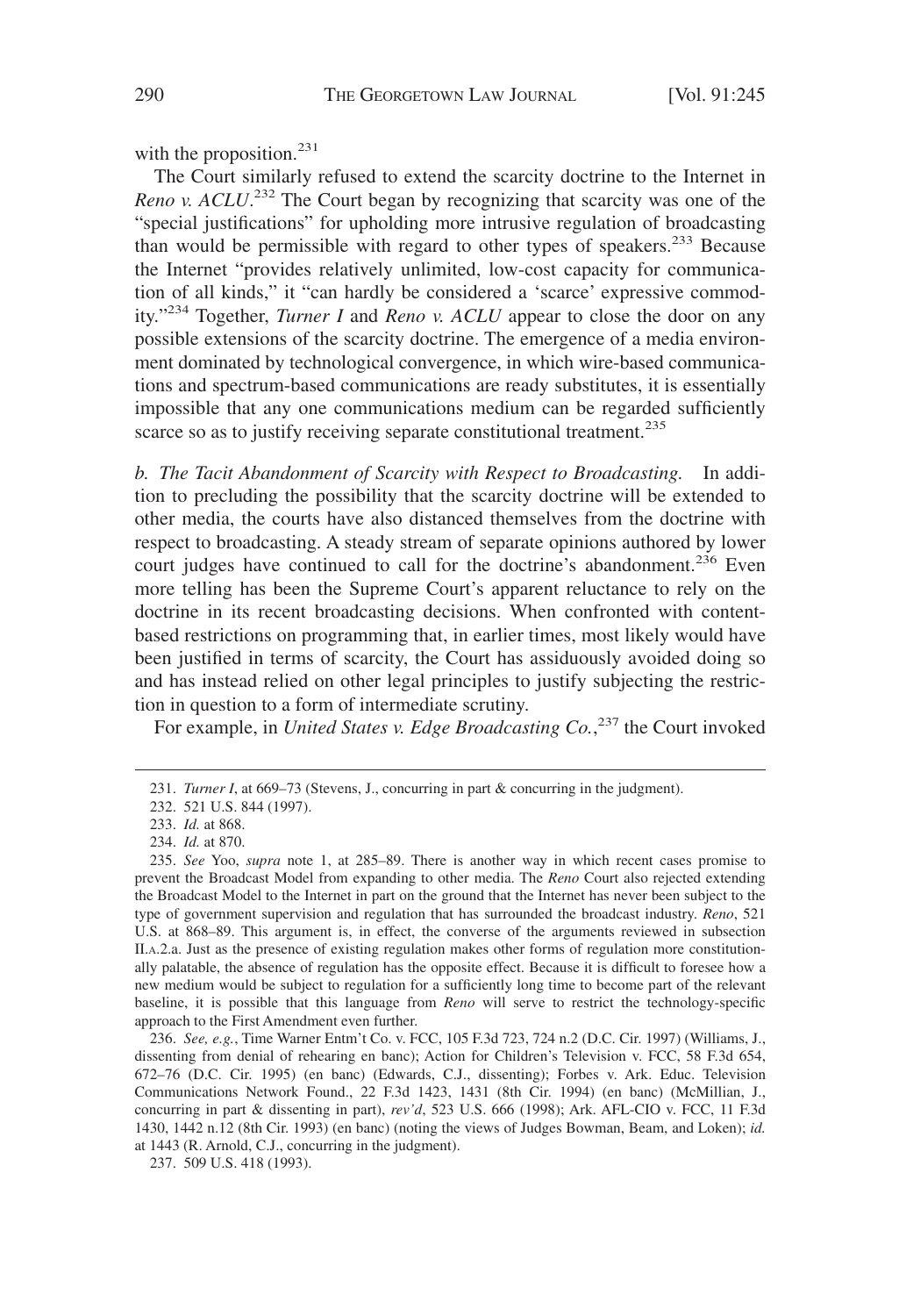the principles of commercial speech to apply a form of intermediate First Amendment scrutiny to uphold a federal restriction on the broadcast of lottery advertisements rather than following the more straightforward path taken by the district court of basing its decision on the scarcity doctrine.<sup>238</sup> Similarly, in *Arkansas Educational Television Commission v. Forbes*, <sup>239</sup> the Court invoked the public forum doctrine rather than the scarcity doctrine to justify applying a lesser form of First Amendment scrutiny when sustaining a public broadcaster's decision to exclude an independent candidate for Congress from a televised debate. Even more telling was that the Court discussed its broadcasting precedents solely to underscore the importance of preserving the broadcasters' editorial discretion without acknowledging the aspects of those cases supporting subjecting broadcasters to more intrusive regulation than other media speakers.<sup>240</sup> Indeed, at least one Justice has subsequently construed *Forbes* as rejecting scarcity as a basis for regulating broadcast content.<sup>241</sup>

Although it is possible to construe *Edge Broadcasting* and *Forbes* as exhibiting some discomfort with the scarcity doctrine, such a conclusion is anything but foregone. It was sufficient in those cases for the Court to rely solely on one doctrinal basis for applying a less restrictive First Amendment standard. Given that the restrictions in question passed the level of scrutiny applied, the Court was under no obligation to consider whether some alternative basis might also serve to sustain it. Therefore, as a formal matter, *Edge Broadcasting* and *Forbes* are ultimately ambiguous as to the fate of the scarcity doctrine.

The same cannot be said about the Court's most recent broadcasting case, Greater New Orleans Broadcasting Ass'n v. United States,<sup>242</sup> in which the Court applied commercial speech doctrine to invalidate certain federal restrictions on casino advertising. After holding that the restrictions in question did not satisfy the less restrictive standard imposed by the commercial speech doctrine, the presumption of constitutionality enjoyed by all federal legislation put the Court under an obligation to consider whether the restriction in question might be upheld on other grounds. Had the scarcity doctrine retained any vitality, it would have been appropriate for the Court to apply it to the facts of this case. Indeed, both the district court and the court of appeals relied in part on the scarcity doctrine when initially considering the case.<sup> $243$ </sup> The Court's failure to mention the scarcity doctrine in *Greater New Orleans* is thus considerably

242. 527 U.S. 173 (1999).

<sup>238.</sup> *Id.*

<sup>239. 523</sup> U.S. 666 (1998).

<sup>240.</sup> *Id*. at 673–75.

<sup>241.</sup> *See* Nat'l Endowment for Arts v. Finley, 524 U.S. 569, 615 (1998) (Souter, J., dissenting) (citing *Forbes* for the proposition that "scarcity of air time does not justify viewpoint-based exclusion").

<sup>243.</sup> *See* Greater New Orleans Broad. Ass'n v. United States, 866 F. Supp. 975, 980 (E.D. La. 1994), *aff'd,* 69 F.3d 1296, 1302 n.7 (5th Cir. 1995), *vacated*, 519 U.S. 801 (1996) (remanding for reconsideration in light of *44 Liquormart, Inc. v. Rhode Island*, 517 U.S. 484 (1996)).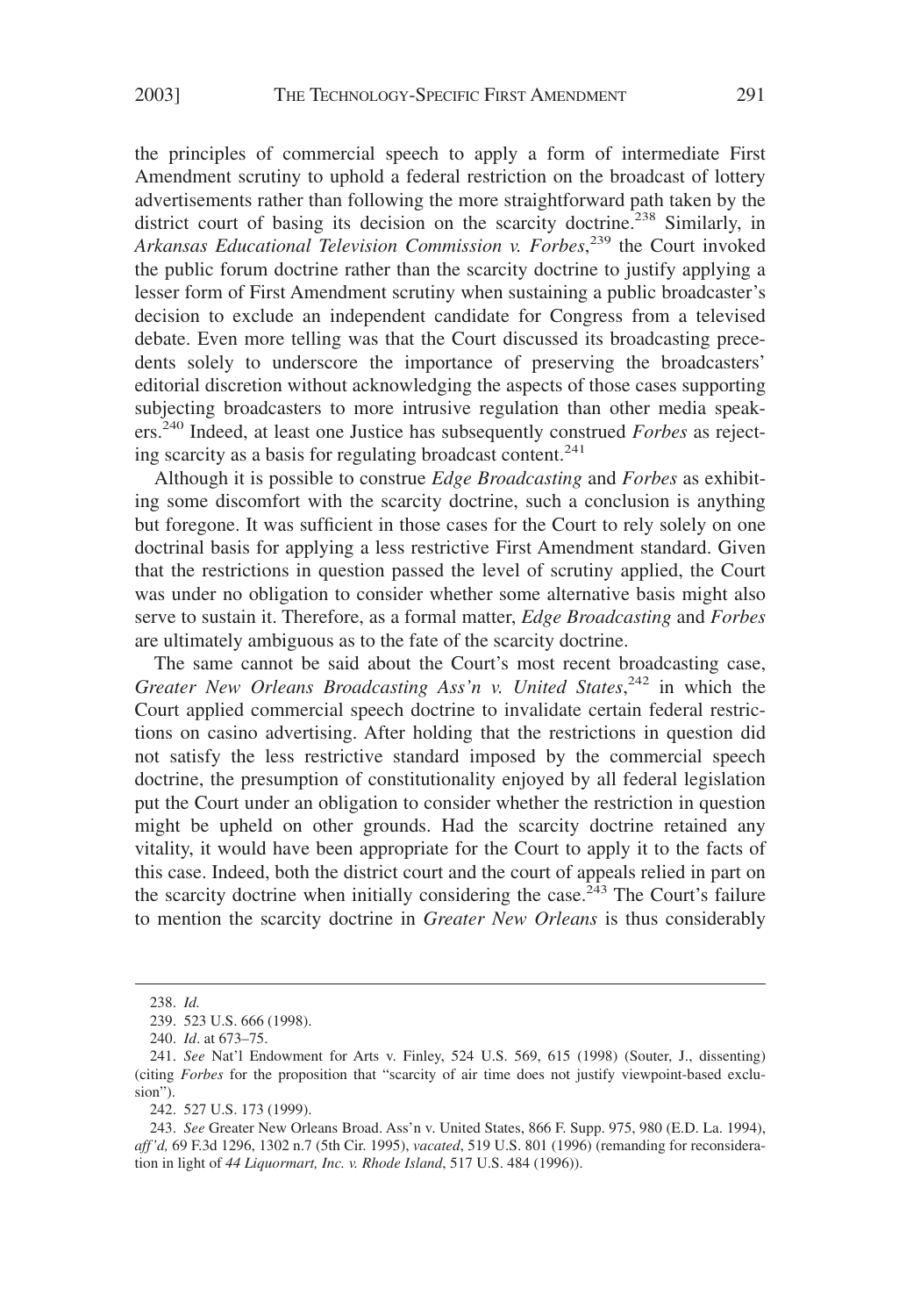more telling than its failure to do so in *Edge Broadcasting* and *Forbes*. To the contrary, the Court's silence in *Greater New Orleans* is deafening.

The Court's apparent reluctance to rely on the scarcity doctrine in these cases thus raises the distinct possibility that, having stopped short of overruling the scarcity doctrine outright, the Court is nonetheless distancing itself from it. Given its conceptual and empirical infirmities, I would certainly welcome any indication that the doctrine is losing its vitality. That said, although the Supreme Court can avoid the illogic of the scarcity doctrine simply by ignoring it, lower courts cannot.<sup>244</sup> Even judges who are well aware of the doctrine's shortcomings acknowledge that they remain bound by it until the Supreme Court overrules it. $245$  Until that happens, the lower courts may have no choice but to apply the scarcity doctrine to all new media that employ the electromagnetic spectrum as their primary means of transmission. In addition, regulatory authorities remain free to call for the type of intrusive regulation associated with *Red* Lion without having to acknowledge the scarcity doctrine's inherent flaws.<sup>246</sup> It is thus clear that, until the Court finally inters the doctrine, scarcity will continue to exert an unfortunate distorting effect on lower court and regulatory decisionmaking.

## III. PERVASIVENESS AND ACCESSIBILITY: NEW RATIONALES FROM *PACIFICA*

Perhaps sensing the growing weakness of the scarcity doctrine, in recent years, the FCC has increasingly turned to the principles announced in *Pacifica* as the primary support for the constitutionality of the Broadcast Model. For example, the FCC invoked *Pacifica* as a basis for sustaining the constitutionality of requiring broadcasters to provide three hours of children's programming each week.<sup>247</sup> Even more telling is the FCC's abandonment of any attempt to use the scarcity doctrine to justify its indecency restrictions and its decision to

<sup>244.</sup> *See* Rodriguez de Quijas v. Shearson/American Express, Inc., 490 U.S. 477, 484 (1989) ("If a precedent of this Court has direct application in a case, yet appears to rest on reasons rejected in some other line of decisions, the Court of Appeals should follow the case which directly controls, leaving this Court the prerogative of overruling its decisions."); Agostini v. Felton, 521 U.S. 203, 237 (1997) ("We do not acknowledge, and we do not hold, that other courts should conclude our more recent cases have, by implication, overruled an earlier precedent.").

<sup>245.</sup> *See* Sinclair Broad. Group, Inc. v. FCC, 284 F.3d 148, 161–62, 167–69 (D.C. Cir. 2002); Fox Television Stations, Inc. v. FCC, 280 F.3d 1027, 1045–46 (D.C. Cir. 2002); Radio-Television News Dirs. Ass'n v. FCC, 184 F.3d 872, 877 n.3 (D.C. Cir. 1999); Tribune Co. v. FCC, 133 F.3d 61, 69 (D.C. Cir. 1998); Time Warner Entm't Co. v. FCC, 93 F.3d 957, 975–77 (D.C. Cir. 1996); Branch v. FCC, 824 F.2d 37, 49–50 (D.C. Cir. 1987); Telecomms. Research & Action Ctr. v. FCC, 801 F.2d 501, 508–09 (D.C. Cir. 1986).

<sup>246.</sup> *See, e.g.*, Jonathan S. Adelstein, The Last DJ?: Finding a Voice on Media Ownership, Remarks at the Future of Music Coalition Policy Summit (Jan. 6, 2003), *available at* http://www.fcc.gov/Speeches/ Adelstein/2003/spjsa301.html (calling for the preservation and extension of regulations based on *Red Lion*).

<sup>247.</sup> Policies & Rules Concerning Children's Television Programming, Report and Order, 11 F.C.C.R. 10660, 10731–32 ¶¶ 155–156 (1996).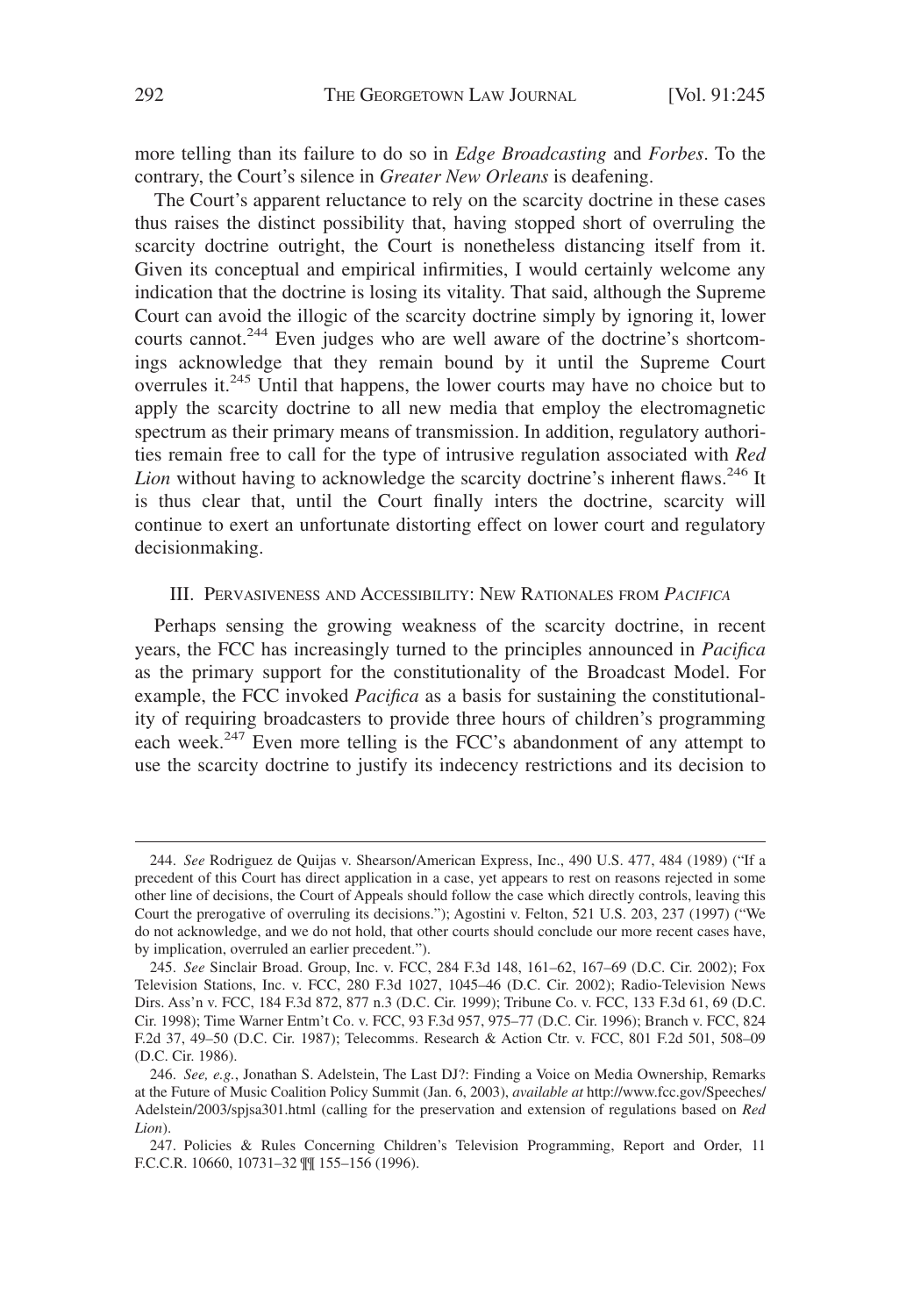rely solely on the rationales announced in *Pacifica*. 248

The recent upsurge in *Pacifica*'s importance makes it appropriate to evaluate the extent to which the rationales announced in that decision can justify according less than full First Amendment protection to emerging media. This Part begins by critiquing the reasoning of the *Pacifica* opinion, both in terms of logical coherence and consistency with the precedents that existed at the time. It will then trace subsequent judicial discussions of *Pacifica*. Finally, this Part will analyze the impact that technological change has had on *Pacifica*. In sum, each of these considerations provides ample reason to question *Pacifica*'s vitality as a precedent.

#### A. THE THEORETICAL CRITIQUE OF *PACIFICA*

Critical analysis of the Court's *Pacifica* opinion reveals that its rationales are deeply flawed. Although the criticism of *Pacifica* is voluminous,  $249$  for the purposes of this Article, it suffices to focus on the extent to which the *Pacifica* opinion can justify according broadcasting a lesser degree of First Amendment protection. Unfortunately, the opinion itself provides little guidance in this regard. Although the tone of *Pacifica* suggests that the Court was simply relying on the established justifications for applying a lower First Amendment standard to broadcasting,<sup>250</sup> the rationales upon which the Court relied were actually quite novel. Unfortunately, the Court did not offer much in the way of articulating or defending these new rationales, and its meager explanations raised more questions than they answered.

As noted above,<sup>251</sup> the Court's first rationale for upholding the restriction on indecent speech was that broadcasting is "uniquely pervasive," in that it acts as an "intruder" that "confronts the citizen . . . in the privacy of the home."<sup>252</sup> It is

<sup>248.</sup> Pacifica Found., Inc., 2 F.C.C.R. 2698, 2699 ¶¶ 10–11 (1987) (mem. op. & order); *see also* Action for Children's Television v. FCC, 58 F.3d 654, 664–69 (D.C. Cir. 1995) (en banc); Indus. Guidance on Comm'n's Case Law Interpreting 18 U.S.C. § 1464 & Enforcement Policies Regarding Broad. Indecency, Policy Statement, 16 F.C.C.R. 7999, 8000 ¶ 4 (2001).

<sup>249.</sup> *See, e.g.*, KRATTENMAKER & POWE, *supra* note 72, at 196–202; POOL, *supra* note 51, at 134; POWE, *supra* note 51, at 209-15; STEVEN H. SHIFFRIN, THE FIRST AMENDMENT, DEMOCRACY, AND ROMANCE 80–82 (1990); SPITZER, *supra* note 111, at 119–30; C. Edwin Baker, *The Evening Hours During* Pacifica *Standard Time*,3VILL. SPORTS & ENT. L.J. 45, 45 (1996); Thomas G. Krattenmaker & L.A Powe, Jr., *Televised Violence: First Amendment Principles and Social Science Theory*, 64 VA. L. REV 1123, 1229 (1978); Levi, *supra* note 72, at 139–40; Glen O. Robinson, *The Electronic First Amendment: An Essay for the New Age*, 47 DUKE L.J. 899, 946–51 (1998); Frederick Schauer, *Categories and the First Amendment: A Play in Three Acts*, 34 VAND. L. REV. 265, 287–96 (1981); Laurence H. Winer, *The Signal Cable Sends, Part II*—*Interference from the Indecency Cases?*, 55 FORDHAM L. REV. 459, 493–502 (1987).

<sup>250.</sup> FCC v. Pacifica Found., 438 U.S. 726, 748 (1978) ("We have long recognized that . . . of all forms of communication, it is broadcasting that has received the most limited First Amendment protection.").

<sup>251.</sup> *See supra* note 85 and accompanying text.

<sup>252.</sup> *Pacifica*, 438 U.S. at 748. If anything, the Court's emphasis on the home in *Pacifica* seems singularly misplaced considering that the complainant encountered the program at issue while driving in his car. *See id.* at 730.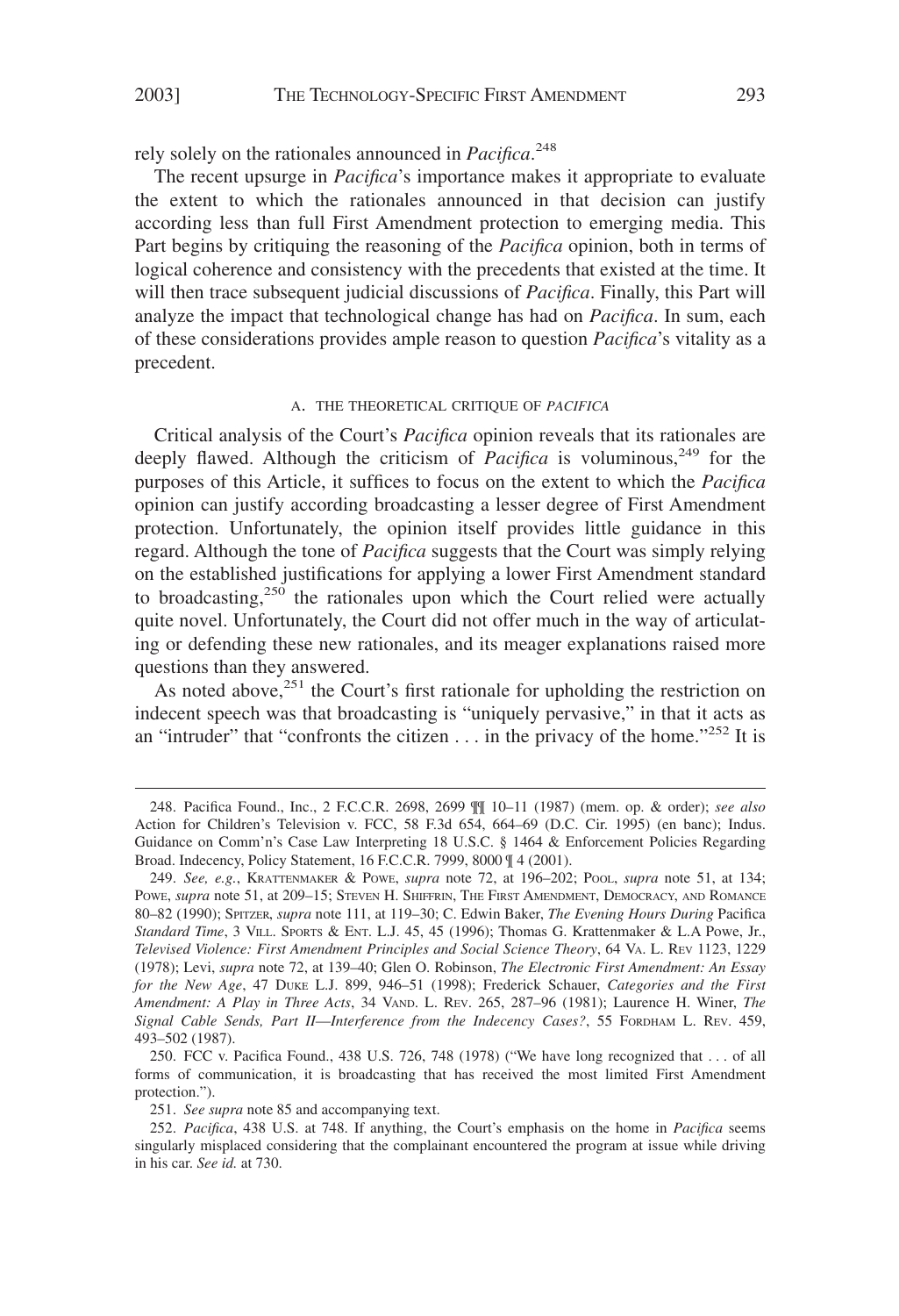hard to see how these considerations distinguish broadcasting from other media. Other media, such as books and the mail, are similarly pervasive and enter the home as easily, and yet the Court had previously struck down attempts to ban offensive speech transmitted over those media.<sup>253</sup> In addition, it is far from clear that broadcasting can properly be regarded as an intruder. Viewers and listeners must purchase radio and television sets,<sup>254</sup> and those sets must, of course, be turned on for people to be subject to such "intrusion." As Justice Brennan noted, "switching on and listening to communications transmitted over the public airwaves" represents an affirmative decision "to take part . . . in an ongoing public discourse."<sup>255</sup>

The Court also attempted to explain the supposed pervasiveness of broadcasting by arguing that "prior warnings cannot completely protect the listener or viewer from unexpected program content" and reasoning that "[t]o say that one may avoid further offense by turning off the radio when he hears indecent language is like saying that the remedy for an assault is to run away after the first blow."256 The Court had never previously regarded listeners' and viewers' inability to obtain complete protection against exposure to unwanted speech as constitutionally significant. To the contrary, prior to *Pacifica* the Court had consistently held that when viewers encounter material they find offensive, "the burden normally falls upon the viewer to 'avoid further bombardment of their sensibilities simply by averting their eyes. $1257$  In the words of one lower federal court that the Supreme Court later cited with approval, the "short, though regular, journey from mail box to trash can . . . is an acceptable burden,

256. *Id.* at 748–49.

<sup>253.</sup> *See* Butler v. Michigan, 352 U.S. 380 (1957) (books); Carey v. Population Servs. Int'l, 431 U.S. 678 (1977) (mail); *see also* KRATTENMAKER & POWE, *supra* note 72, at 220; POWE, *supra* note 51, at 210; SPITZER, *supra* note 111, at 120; Harry T. Edwards & Mitchell N. Berman, *Regulating Violence on Television*, 89 NW. U. L. REV. 1487, 1496 (1995).

<sup>254.</sup> As Thomas Krattenmaker and Scot Powe have noted, "radios and televisions are not forced upon citizens, but in fact are considered to be among the most valued household purchases. Intruders they are not." KRATTENMAKER & POWE, *supra* note 72, at 220. Powe's initial statement of this criticism was considerably more sardonic:

Whatever else the Court means, it is not true that the FBI or CIA breaks into millions of American homes to deposit the latest Sony radios in bedrooms and living areas. To the best of my knowledge, Americans bring radios and television sets into their homes because they desire them. . . . If homeowners truly believed that radio or television was an intruder, I would expect to see sets out on the streets for garbage collection. Instead, when I read my morning paper I see numbers of full-page ads for these very appliances, suggesting that the merchants believe, contrary to what the Court might think, that Americans desire radios and televisions.

Powe, *supra* note 51, at 210; *see also* SPITZER, *supra* note 111, at 120 (criticizing the notion that radio is "uniquely persuasive" because printed publications must also be ordered and purchased before they are delivered to one's home).

<sup>255.</sup> *Pacifica*, 438 U.S. at 764–65 (Brennan, J., dissenting).

<sup>257.</sup> Erzoznik v. City of Jacksonville, 422 U.S. 205, 210–11 (1975) (quoting Cohen v. California, 403 U.S. 15, 21 (1971)).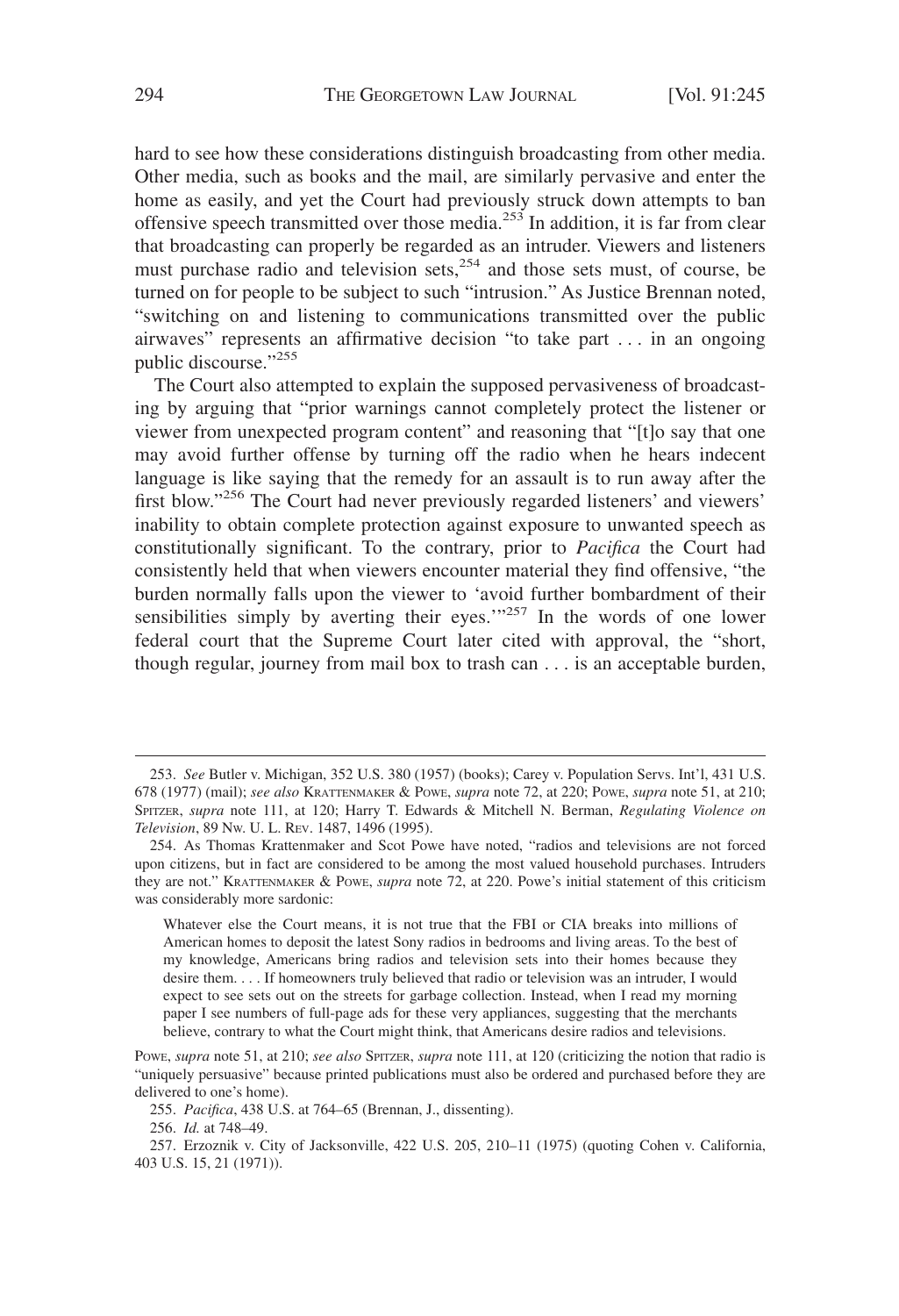at least so far as the Constitution is concerned."<sup>258</sup> This reasoning would seem to apply a fortiori to broadcast speech.<sup>259</sup> In upholding limitations on potentially offensive advertising on streetcars, the Court explicitly distinguished broadcasting on the grounds that unlike "the billboard or street card placard" at issue in those cases, "[t]he radio can be turned off."<sup>260</sup>

This conclusion draws further support from the reasoning of the Court's opinion in *Rowan v. United States Post Office Department*. <sup>261</sup> In upholding a statute allowing people to have their names removed from mailing lists of those sending erotically arousing or sexually provocative materials, the *Rowan* Court emphasized the importance of making each "householder the exclusive and final judge of what will cross his threshold."<sup>262</sup> Consequently, a statute that enhanced each homeowners' ability to control what speech entered their homes was no more problematic than "a radio or television viewer twist[ing] the dial to cut off an offensive or boring communication and thus bar its entering his home."<sup>263</sup> The Court limited its holding by emphasizing that cutting off potentially offensive speech was permissible only to the extent that "the mailer's right to communicate is circumscribed only by an affirmative act of the addressee giving notice that he wishes no further mailings from that mailer."<sup>264</sup> The negative implication from this reasoning is clear: Although the possibility that some people may find particular speech offensive may justify upholding measures that enhance individuals' ability to screen out potentially offensive material on a targeted basis, the potential for offensiveness does not justify the total suppression of the potentially offensive speech, which would also deprive

Whatever minimal discomfort suffered by a listener who inadvertently tunes into a program he finds offensive during the brief interval before he can simply extend his arm and switch stations or flick the "off" button, it is surely worth the candle to preserve the broadcaster's right to send, and the right of those interested to receive, a message entitled to full First Amendment protection.

*Pacifica*, 438 U.S. at 765–66 (Brennan, J., dissenting). In the Court of Appeals decision that led to *Pacifica*, Chief Judge Bazelon similarly observed that "having elected to receive public air waves, the scanner who stumbles onto an offensive program is in the same position as the unsuspecting passers-by in *Cohen* and *Erzoznik*; he can avert his attention by changing channels or turning off the set." Pacifica Found. v. FCC, 556 F.2d 9, 26 (D.C. Cir. 1977) (Bazelon, C.J., concurring), *rev'd*, 438 U.S. 726 (1978).

260. Packer Corp. v. Utah, 285 U.S. 105, 110 (1932); *accord* Lehman v. City of Shaker Heights, 481 U.S. 298, 302 (1974); *see also* Schauer, *supra* note 249, at 294 ("Turning off a radio is much easier than averting your eyes from someone who is in the same room. Just try it sometime.").

261. 397 U.S. 728 (1970).

262. *Id.* at 736. In support of this proposition, the Court quoted language from a previous case emphasizing the importance of "leaving 'with the homeowner himself' the power to decide 'whether distributors of literature may lawfully call at a home.'" *Id.* (quoting Martin v. City of Struthers, 319 U.S. 141, 148 (1943)).

263. *Id.*

264. *Id.* at 737.

<sup>258.</sup> Lamont v. Comm'r of Motor Vehicles, 269 F. Supp. 880, 883 (S.D.N.Y. 1967), *aff'd*, 386 F.2d 449 (2d Cir. 1967), *quoted with approval by* Bolger v. Youngs Drug Prods. Co., 463 U.S. 60, 72 (1983). 259. As Justice Brennan noted in dissent: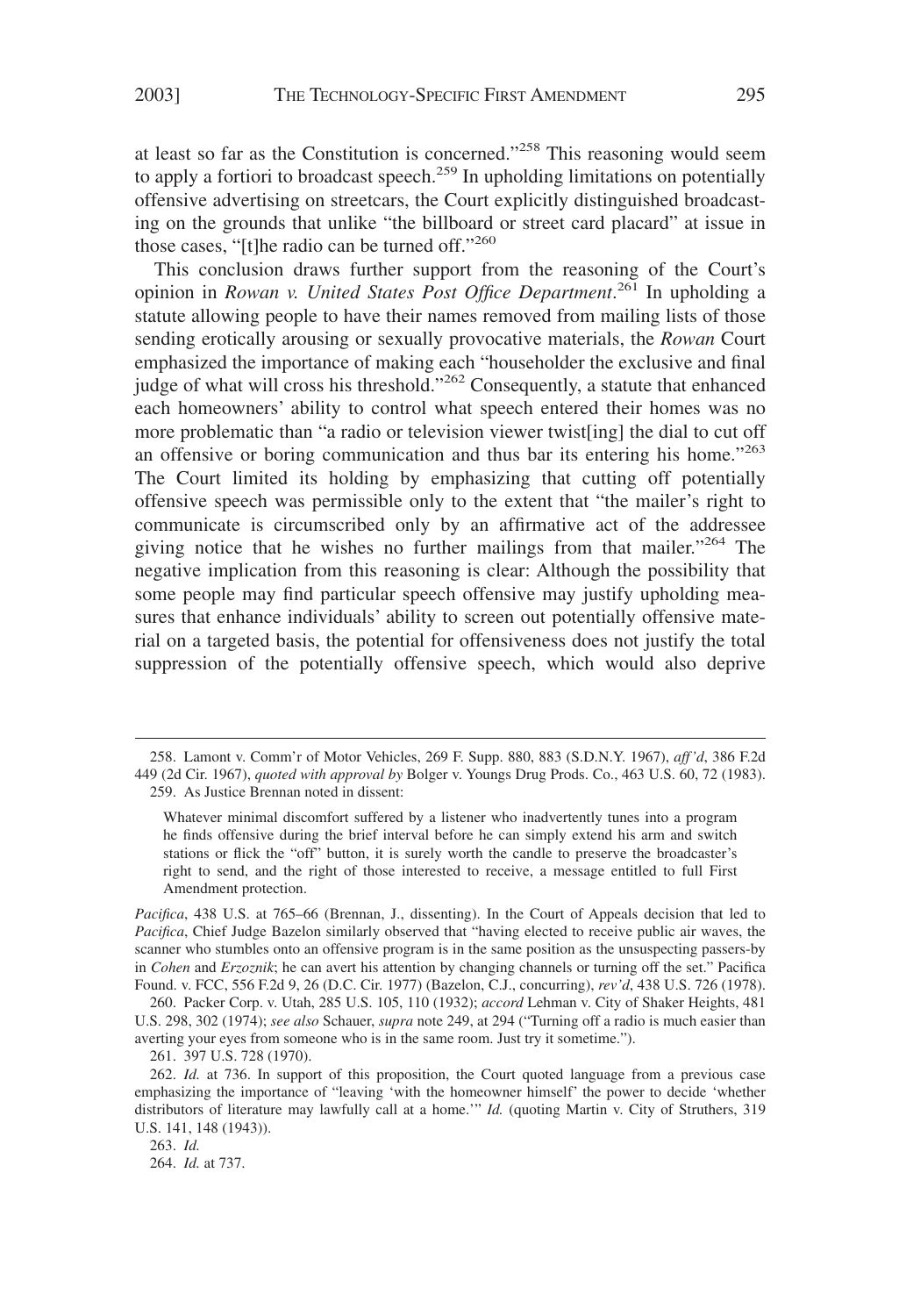access to those who wish to view such material.<sup>265</sup> As Justice Brennan's dissent in *Pacifica* pointed out, the effect of such a blanket governmental prohibition is to take the discretion away from homeowners and to place it instead in the hands of the government.<sup>266</sup> In addition, the clear suggestion of the Court's reasoning in *Rowan* is that the proper response of a person encountering unwanted broadcast speech is simply to "twist the dial to cut off [the] offensive or boring communication."<sup>267</sup>

The other rationale proffered by the *Pacifica* majority—that broadcasting is "uniquely accessible to children"<sup>268</sup>—fares little better.<sup>269</sup> It is hard to see how broadcasting is any more accessible to children than newspapers, books, or the mail.<sup>270</sup> Moreover, the Court had cautioned in *Butler v. Michigan*<sup>271</sup> that in attempting to protect children, the government could not "reduce the adult population to reading only what is fit for children."<sup>272</sup> And yet, banning indecent speech because children might be listening had precisely that effect.<sup>273</sup> The Court's observation that adults interested in hearing such materials could purchase recordings or go to live performances<sup>274</sup> has been criticized as "disingenuous," in that the alternatives offered by the Court are far from comparable

271. 352 U.S. 380 (1957).

272. *Id.* at 383.

<sup>265.</sup> *See* Carey v. Population Servs. Int'l, 431 U.S. 678, 701–02 (1977) (noting that the possibility that some people might find mailed contraceptive advertisements offensive and embarrassing "d[id] not justify the total suppression of advertising concerning contraceptives"). *Compare* Ginsberg v. New York, 390 U.S. 629, 641 (1968) (upholding statute barring sale of indecent materials to minors), *with* Butler v. Michigan, 352 U.S. 380, 383–84 (1957) (overturning blanket ban on indecent materials affecting adults and children alike). The Court would later confirm this intuition in Bolger v. Youngs Drug Prods. Corp., 463 U.S. 60, 71–72 (1983). *See infra* notes 286–88 and accompanying text.

<sup>266.</sup> *Pacifica*, 438 U.S. at 766 (Brennan, J., dissenting); *see also* Pacifica Found. v. FCC, 556 F.2d 9, 27 (D.C. Cir. 1977) (Bazelon, C.J., concurring) (distinguishing a statute that enabled a person to require removal of his name from all future mailing lists of a solicitor because the statute "empower[ed] the homeowner to determine what mail he will not receive, [and] avoided the constitutional problems involved in vesting the power to make any discretionary evaluation of the material in a government official").

<sup>267.</sup> *Rowan*, 397 U.S. at 737.

<sup>268.</sup> *Pacifica*, 438 U.S. at 749.

<sup>269.</sup> The facts underlying *Pacifica* make it a somewhat inapposite case for invoking the accessibility of broadcast speech to children as a rationale for upholding the regulation. Some parts of the Court's opinion leave the impression that the child exposed to Carlin's monologue was a first grader. *See id.* (expressing particular solicitude for "those [children] too young to read"). In fact, the child at issue was actually fifteen years old. *See* POWE, *supra* note 51, at 186; Winer, *supra* note 249, at 490 n.171. This was well above the age that the FCC thought at the time merited protection from indecent programming. *See* Action for Children's Television v. FCC, 852 F.2d 1332, 1341–42 (D.C. Cir. 1988); KRATTENMAKER & POWE, *supra* note 72, at 110 & n.32. In addition, the program in question was broadcast at two o'clock when broadcasters could reasonably expect most children to be in school. *See Pacifica*, 438 U.S. at 729.

<sup>270.</sup> *See* POWE, *supra* note 51, at 209; Krattenmaker & Powe, *supra* note 249, at 1233.

<sup>273.</sup> As Krattenmaker and Powe note, "To hold broadcasting . . . to the level of hypothetical five-year olds who *may* be listening is indeed to invite the risk that the adult population may be reduced in its thinking to ideas fit for a child." Krattenmaker & Powe, *supra* note 249, at 1280.

<sup>274.</sup> *Pacifica*, 438 U.S. at 750 n.28.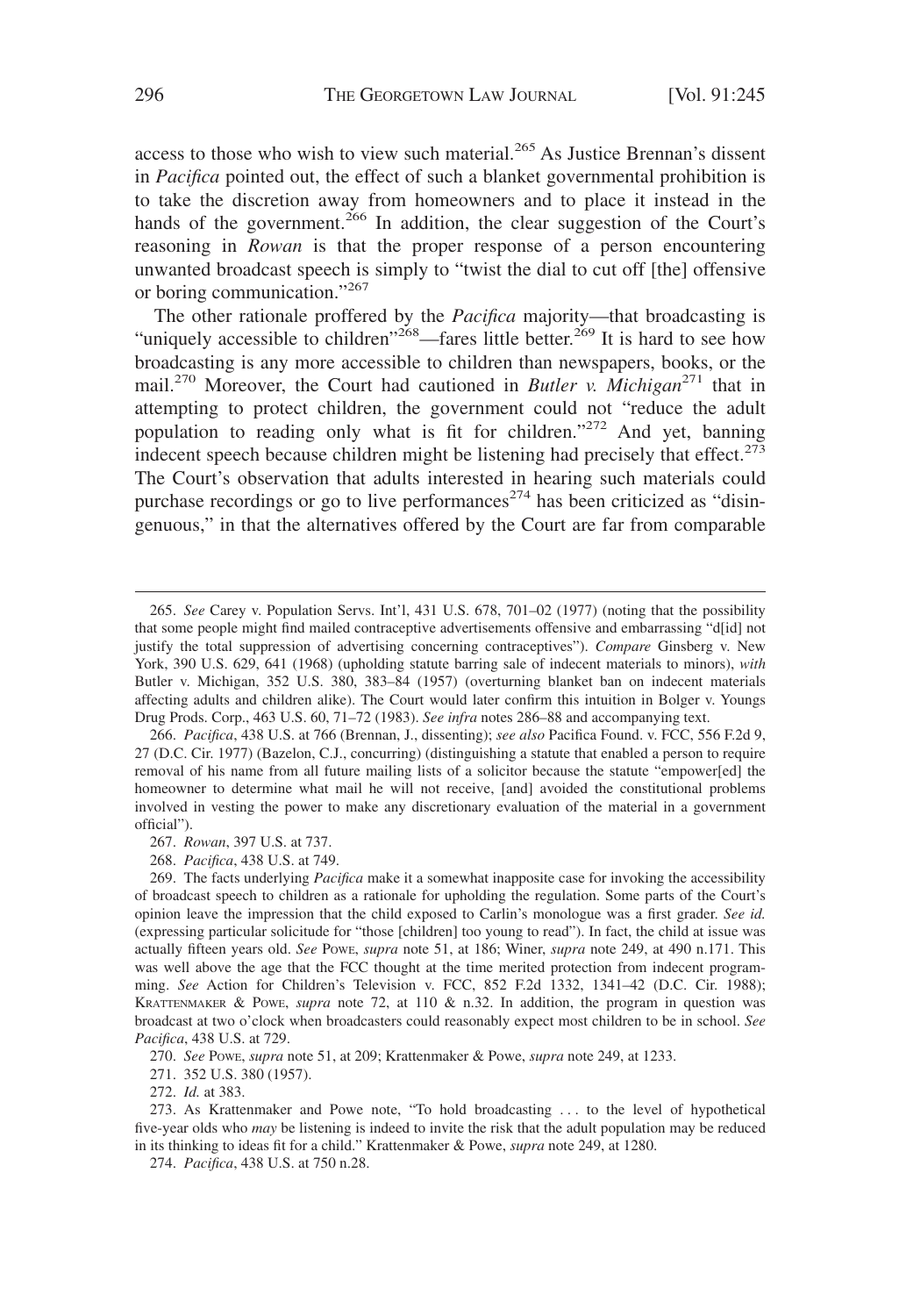in terms of affordability or ease of access.<sup>275</sup> In addition, such reasoning would justify upholding the restrictions on the sale of indecent magazines struck down in *Butler*, as well as virtually any other technology-specific restriction on indecent speech.<sup>276</sup> In sum, none of *Pacifica*'s proffered rationales can sensibly be read as being limited to broadcasting.

The key to unraveling this mystery lies in an earlier portion of the *Pacifica* opinion.<sup>277</sup> Justice Stevens began the constitutional discussion of his *Pacifica* opinion by stating that indecency constituted low-value speech that "surely lie[s] at the periphery of First Amendment concern" and, as a result, was not worthy of constitutional protection.<sup>278</sup> What is most notable about this rationale for the purposes of this Article is that it turned entirely on the content of the speech and did not depend in any way on the medium by which the speech was conveyed.<sup>279</sup> Unfortunately for Justice Stevens, two of the five Justices that comprised his majority refused to join this portion of his opinion.<sup>280</sup> Employing words that echoed Justice Harlan's famous observation that "it is . . . often true that one man's vulgarity is another's lyric,"<sup>281</sup> Justice Powell, joined by Justice Blackmun, instead concluded that determining the relative value of particular speech "is a judgment for each person to make, not one for the judges to impose upon him." $282$ 

It was only after Justice Stevens's initial attempt to obtain five votes failed that he turned to the alternative rationales discussed above. As a result, Justice Stevens's opinion reads like a non sequitur, first suggesting that indecent speech should not receive the full protection of the First Amendment regardless of the medium on which it is conveyed, but then immediately seeming to contradict itself by grounding the decision on the principle that broadcasting is different. Given Justice Stevens's ambivalence about the media-specific nature of his opinion, it should come as no surprise that the rationales he offered to limit his holding to broadcasting were somewhat half-hearted. To say that the opinion is explicable in this manner, however, is not to say that it is justifiable. Read

<sup>275.</sup> Marcy Strauss, *Redefining the Captive Audience Doctrine*, 19 HASTINGS CONST. L.Q. 85, 93 (1991).

<sup>276.</sup> *See* Krattenmaker & Powe, *supra* note 249, at 1239.

<sup>277.</sup> *See* KRATTENMAKER & POWE, *supra* note 72, at 198–201.

<sup>278. 438</sup> U.S. at 743 (plurality opinion). Indeed, Justice Stevens equated indecent speech with obscene speech when he opined that "[t]hese words offend for the same reasons that obscenity offends." *Id.* at 746.

<sup>279.</sup> That Justice Stevens first advanced this position in a decision involving adult movie theaters further underscores the assertion that he did not see it as applying only to broadcasting. *See* Young v. Am. Mini Theatres, Inc., 427 U.S. 50, 70 (1976) (plurality opinion).

<sup>280.</sup> *See Pacifica*, 438 U.S. at 729 (noting that only Chief Justice Burger and Justice Rehnquist joined the part of the opinion advancing the view that indecency represented low-value speech); *id.* at 761–62 (Powell, J., joined by Blackmun, J., concurring in part & concurring in the judgment) (rejecting Justice Stevens's low-value speech rationale and relying solely on the "unique characteristics of the broadcast media").

<sup>281.</sup> Cohen v. California, 403 U.S. 15, 21 (1971).

<sup>282.</sup> *Pacifica*, 438 U.S. at 761 (Powell, J., joined by Blackmun, J., concurring in part & concurring in the judgment).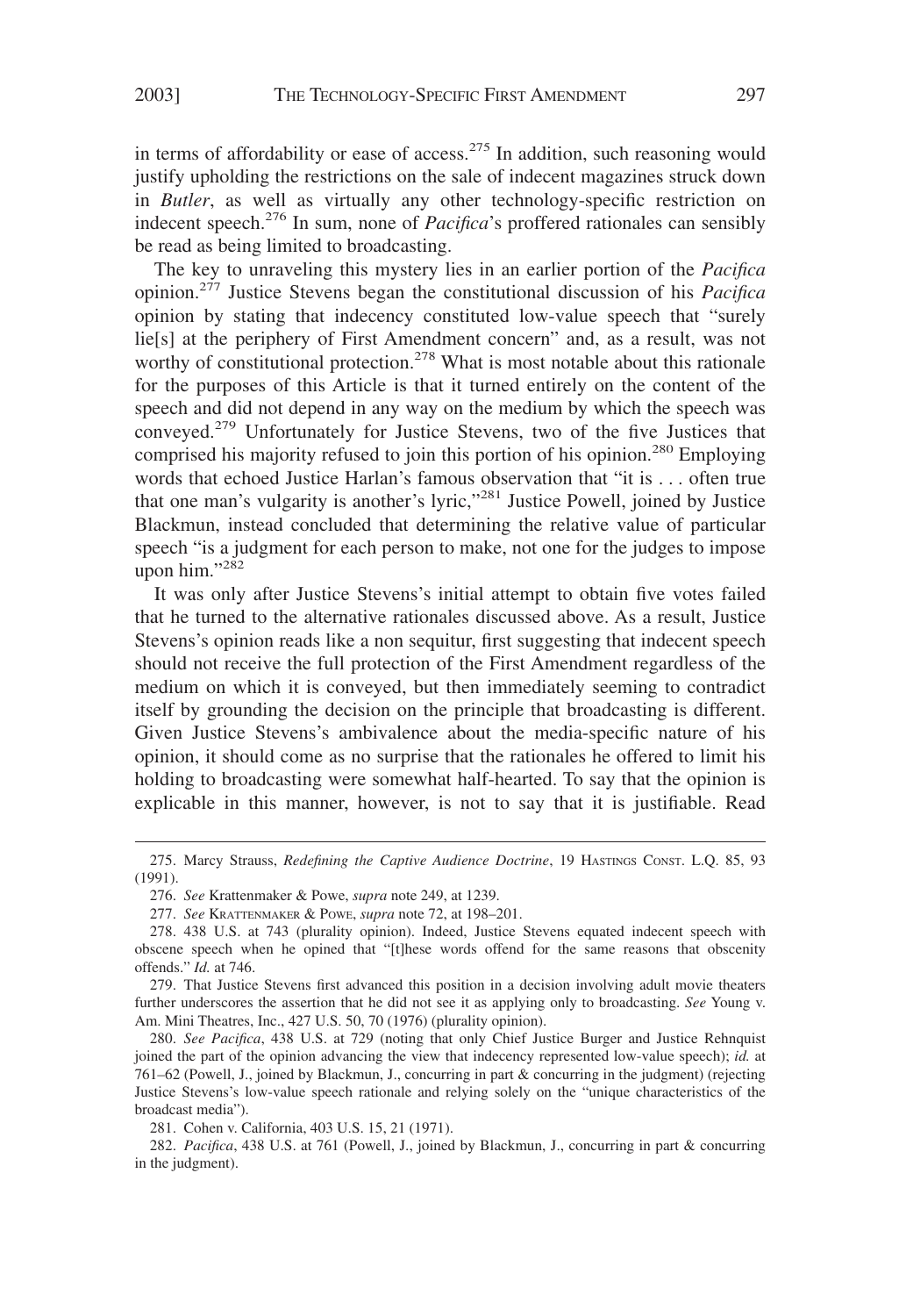critically, *Pacifica* falls short of providing an alternative basis for according to broadcasting a lesser degree of First Amendment protection.

Lastly and most importantly for the purposes of this Article, even if read as broadly as possible, *Pacifica* does not justify the full range of regulation associated with the Broadcast Model. At most, concerns about pervasiveness and accessibility to children would justify the imposition of a narrow range of negative content restrictions, likely limited to such areas as indecency and violence. The *Pacifica* rationales would not justify broadcast licensing, negative content restrictions in other areas, and affirmative programming obligations that constitute the other key features of the Broadcast Model. As a result, it is conceptually ill-suited to serve as the foundation for applying an alternative justification for the type of intrusive regulation that characterizes the Broadcast Model of regulation.

#### B. THE DOCTRINAL REJECTION OF *PACIFICA*

## 1. The Refusal to Extend *Pacifica* to Other Media

Given the analytical problems with the rationales underlying *Pacifica*, the Court has unsurprisingly and repeatedly refused to extend it to other media, including mailed contraceptive advertisements,<sup>283</sup> telephony,<sup>284</sup> and the Internet.<sup>285</sup> The Court so held even though each of those media appears to be as pervasive and accessible to children as broadcasting. Instead, these opinions noted *Pacifica*'s acknowledgement of the narrowness of its holding and emphasized that, if allowed to stand, the restrictions at issue would limit adults to what was appropriate for children.<sup>286</sup> As Justice Marshall eloquently quipped, "[t]he level of discourse reaching a mailbox simply cannot be limited to that which would be suitable for a sandbox."<sup>287</sup> It was more appropriate to expect recipients of unwanted material simply to discard it.<sup>288</sup> Thus, as was the case with the scarcity doctrine, the Court's reluctance to extend *Pacifica* to other media arguably signaled its unease with it.

The single deviation from the Court's refusal to extend *Pacifica* to other media appeared in Justice Breyer's plurality opinion in *Denver Area Educational Telecommunications Consortium, Inc. v. FCC*, <sup>289</sup> which resolved a First Amendment challenge to three provisions of the Cable Television Consumer Protection and Competition Act of 1992 that restricted the transmission of

<sup>283.</sup> Bolger v. Youngs Drug Prods. Corp., 463 U.S. 60, 75 (1983).

<sup>284.</sup> Sable Communications of Cal., Inc. v. FCC, 492 U.S. 115, 124 (1989).

<sup>285.</sup> Reno v. ACLU, 521 U.S. 844, 886 (1997).

<sup>286.</sup> *Id.* at 870, 875–76; *Sable*, 492 U.S. at 128; *Bolger*, 463 U.S. at 74.

<sup>287.</sup> *Bolger*, 463 U.S. at 74.

<sup>288.</sup> *Id.* at 72; *see also* Consol. Edison Co. of N.Y., Inc. v. Pub. Serv. Comm'n, 447 U.S. 530, 542 (1980) (reasoning that recipients of unwanted mailings may "'effectively avoid further bombardment of their sensibilities simply by averting their eyes'" (quoting Cohen v. California, 403 U.S. 15, 21  $(1971))$ .

<sup>289. 518</sup> U.S. 727 (1996).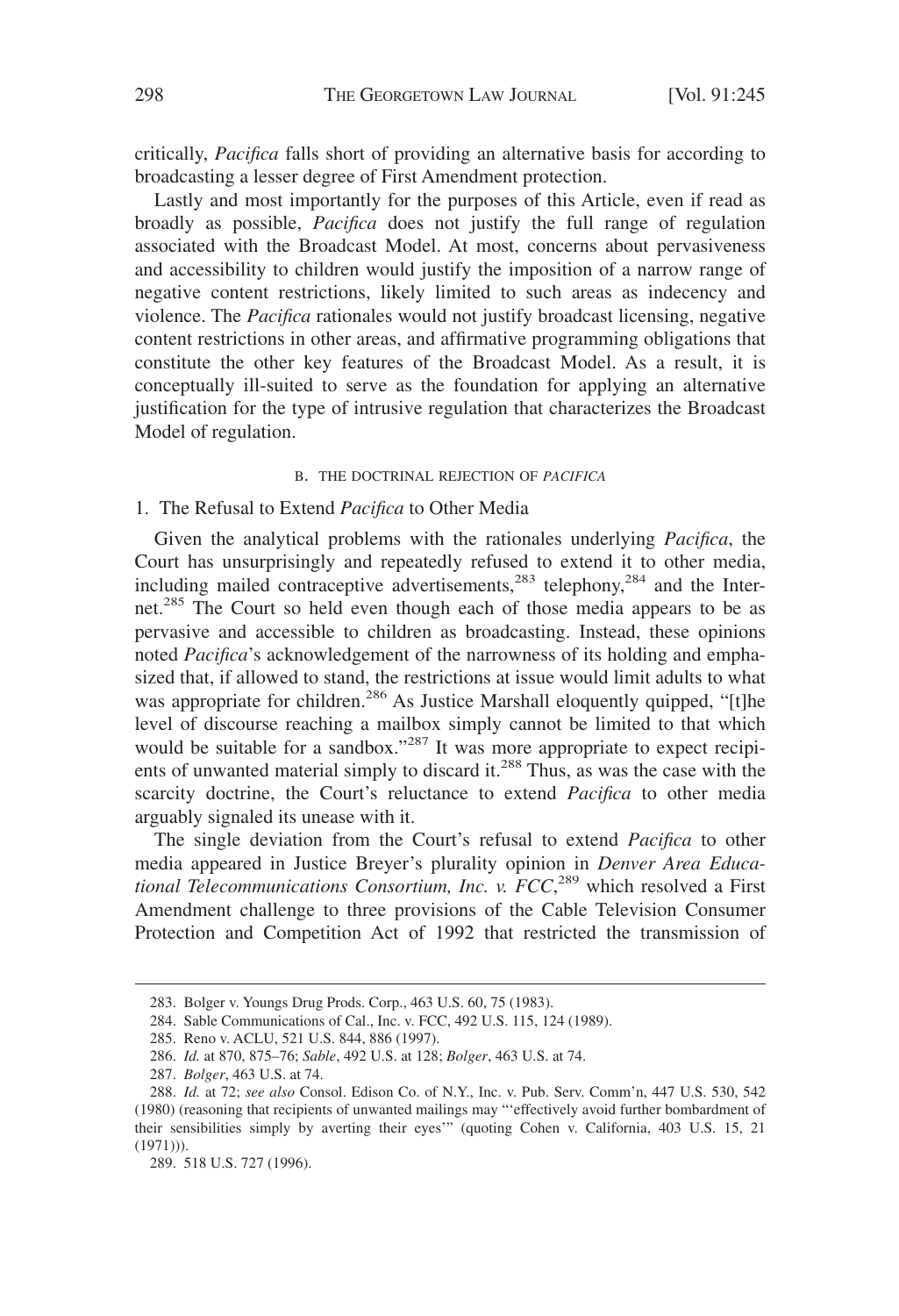indecent speech.<sup>290</sup> The plurality argued that the Court's decision to hold the scarcity doctrine inapplicable to cable in *Turner I* did not foreclose the possibility that *Pacifica* might justify holding cable television to a lower standard of First Amendment protection.<sup>291</sup> The plurality proceeded to contradict a long line of lower court decisions holding *Pacifica* inapplicable to cable<sup>292</sup> and concluded that all of the considerations that underlay *Pacifica*—pervasiveness, invasion of the home, ineffectiveness of warnings, accessibility to children—applied with equal force to cable television.293 Thus, in applying *Pacifica* to cable, the *Denver* plurality raised questions about the correctness of the statements in *Pacifica* emphasizing the narrowness of its holding<sup>294</sup> and asserting that it was limited to broadcasting.<sup>295</sup> Indeed, the plurality implied that *Pacifica* might apply to all media when it indicated that it regarded the question "whether . . . *Pacifica* does, or does not, impose some lesser standard of review where indecent speech is at issue" as still being open.<sup>296</sup> The plurality, however, ignored the sharp criticism leveled by five of the Court's members<sup>297</sup> and refused to resolve which constitutional standard would be applied.<sup>298</sup> In doing so, the Court articulated an assortment of standards, all of which appeared to be

291. *Denver Area Educ. Telecomms. Consortium*, 518 U.S. at 748 ("The Court's distinction in *Turner* [*I*]... between cable and broadcast television, relied on the inapplicability of the spectrum scarcity problem to cable. While the distinction was relevant in *Turner* [*I*] to the justification for structural regulations at issue there . . . , it has little to do with a case that involves the effects of television viewing on children.").

292. *See* Cruz v. Ferre, 755 F.2d 1415, 1420–21 (11th Cir. 1985); Cmty. Television of Utah, Inc. v. Wilkinson, 611 F. Supp. 1099, 1109–16 (D. Utah 1985), *aff'd sub nom.* Jones v. Wilkinson, 800 F.2d 989, 991 (10th Cir. 1986), *aff'd mem.*, 480 U.S. 926 (1987); Cmty. Television of Utah, Inc. v. Roy City, 555 F. Supp. 1164, 1167–69 (D. Utah 1982); *see also* Action for Children's Television v. FCC, 58 F.3d 654, 660 (D.C. Cir. 1995) (en banc) (suggesting in dicta that *Pacifica* was inapplicable to cable).

293. 518 U.S. at 744–45 (plurality opinion).

294. *Pacifica*, 438 U.S. at 750.

295. *Id.* at 748; *see also id.* at 762 (Powell, J., concurring in part & concurring in the judgment).

296. *Denver Area Educ. Telecomms. Consortium v. FCC*, 518 U.S. 727, 755 (1996) (plurality opinion).

297. *See id.* at 781, 784–87 (Kennedy, J., joined by Ginsburg, J., concurring in part, concurring in the judgment in part, & dissenting in part); *id.* at 817–18 (Thomas, J., joined by Rehnquist, C.J., and Scalia, J., concurring in the judgment in part & dissenting in part).

298. *Id.* at 742 (plurality opinion) ("[W]e believe it unwise and unnecessary to pick . . . one specific set of words now"); *see also id.* at 768 (Stevens, J., concurring) (finding it "unwise to take a categorical approach to the resolution of novel First Amendment questions arising in an industry as dynamic as this"); *id.* at 775 (Souter, J., concurring) (acknowledging the plurality's "unwillingness to announce a definitive categorical analysis in this case").

<sup>290.</sup> Pub. L. No. 102-385, § 10(a)–(c), 106 Stat. 1460, 1486. Subsection (a) gave cable operators the discretion to refuse to carry indecent programming on leased access channels. 47 U.S.C. § 531(a) (2000). Subsection (c) gave cable operators similar authority over public, educational, and governmental access channels. § 10(c), 106 Stat. at 1486. Subsection (b) also required cable operators to segregate any indecent programming carried on leased access channels on a single channel and to block its transmission unless the viewer indicates otherwise. § 10(b), 106 Stat. at 1486. The decision holding subsection (b) unconstitutional was the only part of the Court's decision that commanded a clear majority of the Court. *Denver Area Educ. Telecomms. Consortium*, 518 U.S. at 753–60; *id*. at 779 (O'Connor, concurring in part & dissenting in part) (joining Part III); *id.* at 781 (Kennedy, J., joined by Ginsburg, J., concurring in part, concurring in the judgment in part, & dissenting in part) (same).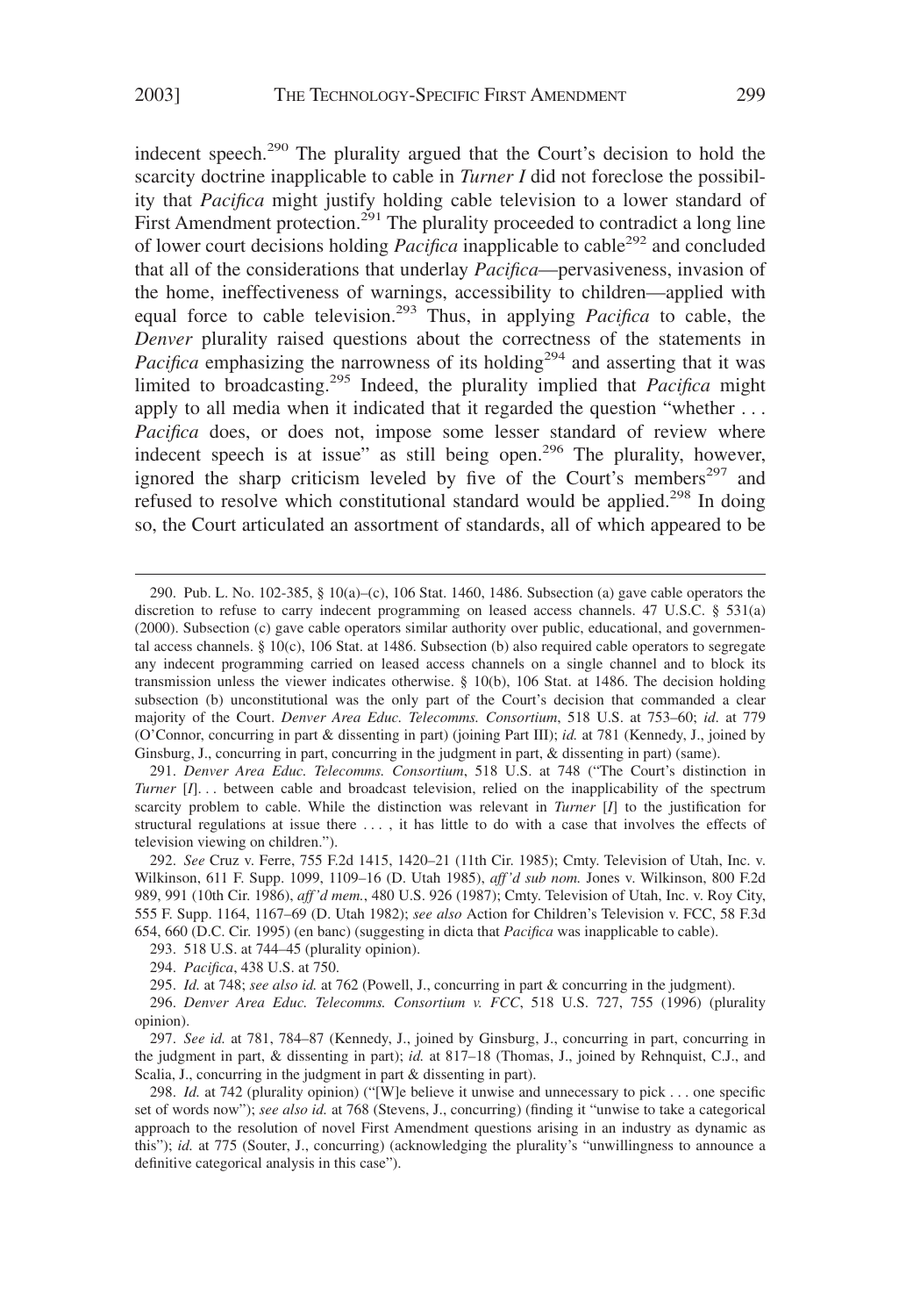less stringent than strict scrutiny.<sup>299</sup>

The *Denver* plurality's attempt to revive *Pacifica* ultimately proved shortlived. The Court's subsequent decision in *United States v. Playboy Entertainment Group, Inc*. <sup>300</sup> appears to have foreclosed the possibility that *Pacifica* could serve as a new foundation for according certain media less than full First Amendment protection. *Playboy* involved a First Amendment challenge to a statute requiring cable operators either to "fully scramble or otherwise fully block" channels that are "primarily dedicated to sexually-oriented programming" or else to limit their transmission to hours when children were unlikely to be viewing.<sup>301</sup> In sharp contrast to the language in *Denver* suggesting that some other standard might apply, the *Playboy* Court squarely held that all attempts to regulate indecency on cable television are subject to strict scrutiny.<sup>302</sup> In so holding, the court explicitly abandoned *Pacifica*'s concern with the ineffectiveness of warnings and returned instead to the view that individuals are expected to protect themselves from transient exposure to offensive material "'simply by averting [our] eyes.'"303 Moreover, because cable and broadcast television are largely indistinguishable in the extent to which they invade the home and are accessible to children, the Court's decision to extend full First Amendment protection to cable in *Playboy* can only be regarded as a rejection of the proposition that either of those considerations justified permitting more intrusive regulation of speech.<sup>304</sup>

What is perhaps most startling about the *Playboy* decision is the completeness of the majority's victory on this point. Writing on behalf of the four dissenters, Justice Breyer also accepted strict scrutiny as the unquestioned

<sup>299.</sup> *See id.* at 733 (stating that regulations must be "appropriately tailored to achieve [a] basic, legitimate objective"); *id.* at 741 (noting that regulations must be "address extraordinary problems" and be "appropriately tailored to resolve those problems without imposing an unnecessarily great restriction on speech"); *id.* at 743 (noting that regulations must "properly address[] an extremely important problem, without imposing, in light of the relevant interests, an unnecessarily great restriction on speech"); *id.* (stating that regulations must be a "sufficiently tailored response to an extraordinarily important problem"). Equally puzzling was the *Denver* plurality's willingness to strike down a parallel provision governing public access channels. For the problems with this portion of the plurality's analysis, see *supra* notes 124–29 and accompanying text.

<sup>300. 529</sup> U.S. 803 (2000).

<sup>301.</sup> Telecommunications Act of 1996, Pub. L. No. 104-104, § 505, 110 Stat. 56, 136.

<sup>302.</sup> *Playboy*, 529 U.S. at 811–14.

<sup>303.</sup> *Id.* at 813 (quoting Cohen v. California, 403 U.S. 15, 21 (1971) and citing Erzoznik v. City of Jacksonville, 422 U.S. 205, 210–11 (1975)).

<sup>304.</sup> I do not mean to suggest that the Court did not place any emphasis on the extent to which these two media intruded into the home. In fact, the Court specifically noted that the case turned on the difference from broadcasting that, "[c]able systems have the capacity to block unwanted channels on a household-by-household basis." *Id.* at 815. Nor do I mean to suggest that accessibility to children played no part in the Court's analysis. On the contrary, the Court regarded the feasibility of using technology to restrict minors' access to indecent material to be an important consideration. *Id.* at 814. A close reading of the opinion reveals, however, that the Court believed that these considerations were only relevant in evaluating whether the statute in question represented the least restrictive means available. They played no role in determining the level of First Amendment protection that cable received.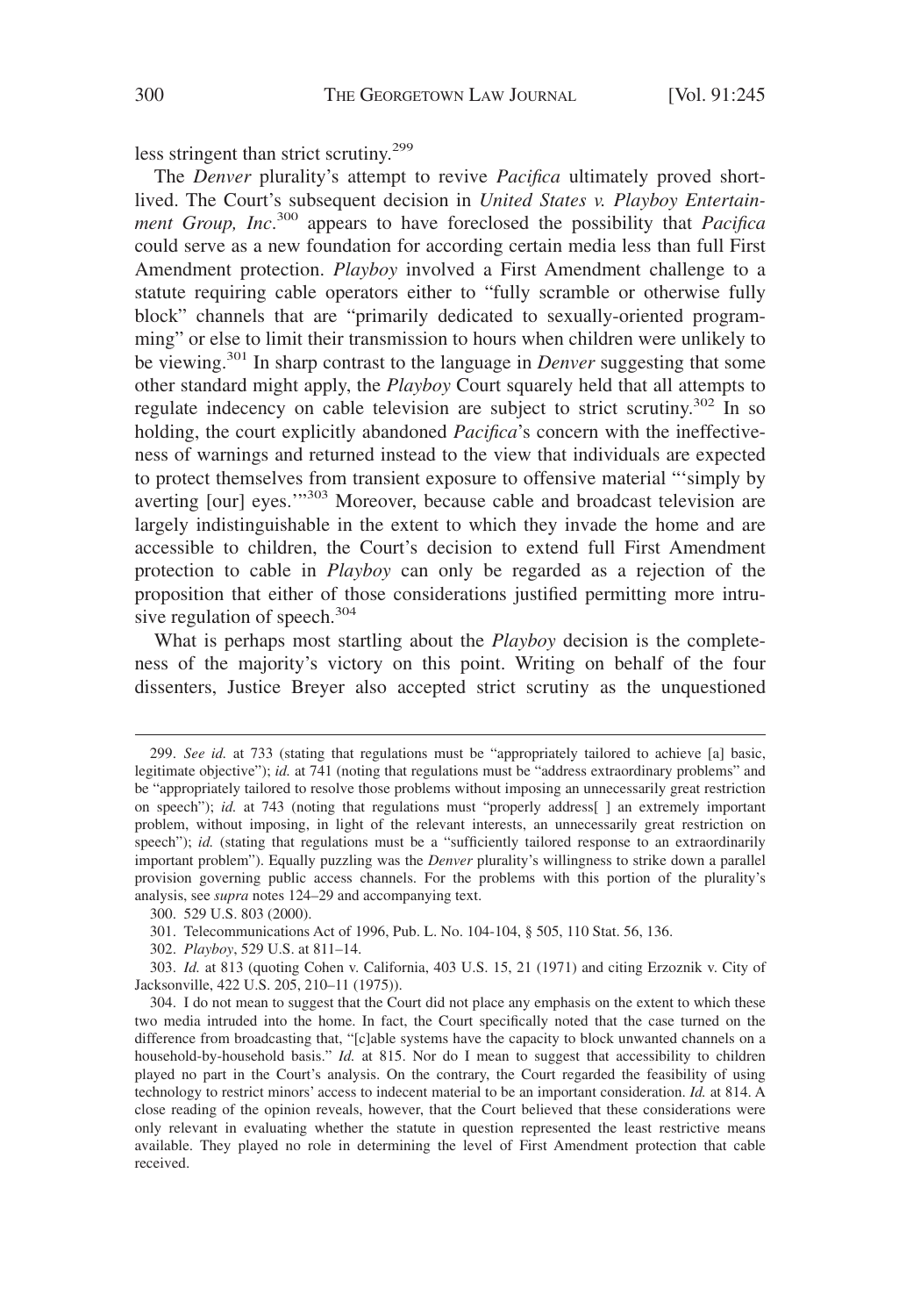standard.<sup>305</sup> In the process, Justice Breyer appears to have completely abandoned the language in his *Denver* plurality indicating that some lower standard may apply. If anything, Justice Breyer appears to chide the majority for even suggesting that the applicable standard was at issue.<sup>306</sup> It thus seems that, despite the disagreement in *Denver* on this very point just five years earlier, the Court is now unanimous in believing that cable television should receive full First Amendment protection. *Playboy* thus seems to foreclose the possibility that *Pacifica* will have any applicability to cable television or any other medium outside of broadcasting.

# 2. *Pacifica*'s Questionable Vitality with Respect to Broadcasting

At the same time the Supreme Court was shutting the door on the possibility that *Pacifica* might apply to other media, FCC and judicial decisions began to raise doubts about *Pacifica*'s vitality with respect to broadcasting as well. Almost from the time the decision was handed down, the FCC has taken steps to distance itself from *Pacifica*. <sup>307</sup> Following the announcement of the decision, the FCC suggested that it was limiting *Pacifica* to its facts and restricted its application only to repeated use of the seven expletives at issue in that case.<sup>308</sup> As a result, the FCC did not bring any indecency enforcement actions for nearly a decade.<sup>309</sup>

Even when FCC interest in indecency enforcement revived in  $1987$ ,  $310$  the

309. *See* Infinity Broad. Corp., 3 F.C.C.R. 930, 930 ¶ 4 (1987) (mem. op. & order) (on reconsideration), *rev'd on other grounds sub nom.* Action for Children's Television v. FCC, 852 F.2d 1332 (D.C. Cir. 1988) [hereinafter *ACT I*].

<sup>305.</sup> *Id.* at 836, 846 (Breyer, J., dissenting).

<sup>306.</sup> *See id.* at 836 (Breyer, J., dissenting) (arguing that "[t]his case involves the application, not the elucidation of First Amendment principles" and the application of "established First Amendment law; . . . [t]he basic, applicable First Amendment principles are not at issue"); *id.* at 846 (noting that "[t]his disagreement is not about . . . basic First Amendment principle").

<sup>307.</sup> For excellent reviews of the FCC's early enforcement practices with respect to indecent speech, see Levi, *supra* note 72, at 86–112; KRATTENMAKER & POWE, *supra* note 72, at 104–14; Robinson, *supra* note 249, at 949–59.

<sup>308.</sup> *See* WGBH Educ. Found*.*, 69 F.C.C.2d 1250, 1254–55 ¶ 10 (1978) (mem. op. & order); *see also* Rahall Broad. of Ind., Inc., 94 F.C.C.2d 1162 (1983) (mem. op. & order) ("The *Pacifica* decision . . . affords the commission no general prerogative to intervene in any case where words similar or identical to those in *Pacifica* are broadcast."); Pacifica Found., 95 F.C.C.2d 750 (1983) (mem. op. & order) ("The opinion of the Court [in *Pacifica*] specifically stated that it was not ruling that 'an occasional expletive . . . would justify any sanction . . . .'Applying these principles to the instant case, it is clear that petitioner failed to make a prima facie case . . . ."); Serv. Broad. Corp., 46 Rad. Reg. 2d (P & F) 413 (1979) ("While it is true that we may impose sanctions on a licensee who has aired obscene, indecent, or profane language, we have no factual evidence that this is the case here .... [T]he Commission does not attempt to regulate the rhetorical quality of language spoken on the air.").

<sup>310.</sup> In a troika of decisions handed down on the same day, the FCC made three substantive changes to its indecency standards. First, it made clear that in addition to the repeated use of expletives, indecency covered other forms of sexually and scatologically oriented speech. *See* Infinity Broad. Corp., 2 F.C.C.R. 2705, 2706 ¶ 9 (1987) (mem. op. & order) (ruling that speech can be indecent even in the absence of expletives if it includes sexual innuendo which, in context, is susceptible of only one meaning); Regents of Univ. of Cal., 2 F.C.C.R. 2703 (1987) (mem. op. & order) (ruling that speech can be indecent even in the absence of expletives when it describes or depicts sexual organs or activities);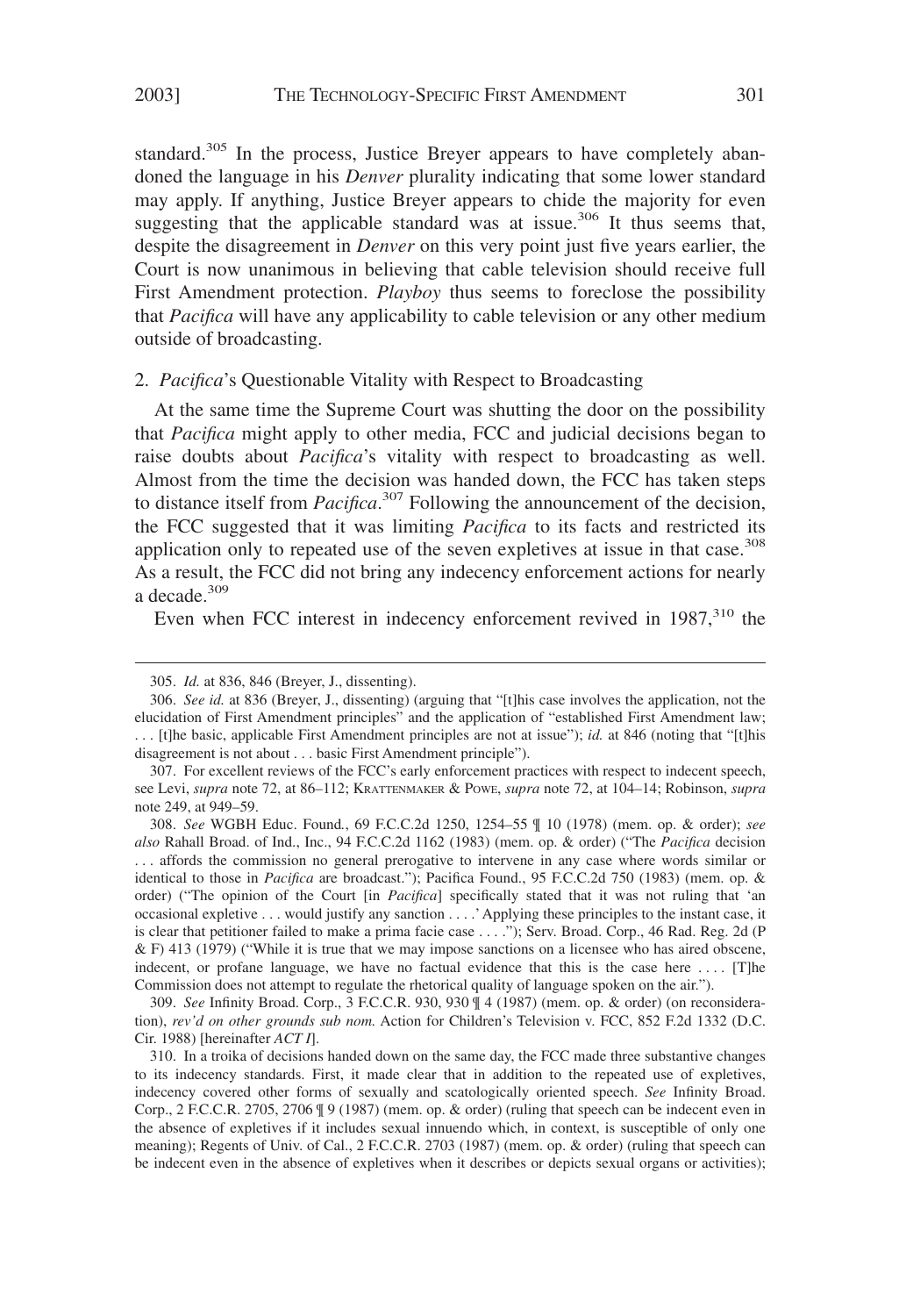agency continued to distance itself from the notion that broadcasting was subject to a lower level of First Amendment scrutiny. Notably, the FCC's renewed interest in indecency enforcement coincided with its explicit abandonment of scarcity as a constitutional justification for restricting indecent broadcasts.<sup>311</sup> Even more dramatic was the FCC's rejection of the notion that *Pacifica* justified subjecting indecency restrictions on broadcasting to a lower First Amendment standard than other media.<sup>312</sup> Instead, the FCC maintained that the indecency restrictions that applied to broadcasting were "consistent with the First Amendment protection applicable to print."<sup>313</sup> After several false starts, $314$ a series of D.C. Circuit opinions eventually sustained the FCC's new indecency initiatives.<sup>315</sup> In these cases, however, the court agreed that strict scrutiny applied to regulations restricting indecency on broadcasting in the same way that it applied to similar restrictions on other media. $316$ 

Since that time, there has been only one judicial challenge to the merits of an FCC indecency determination,<sup>317</sup> and that case held that restrictions on the broadcast of indecent material are subject to strict scrutiny.<sup>318</sup> The FCC settled that case after the district court denied its motion to summarily dispose of the constitutional challenge, agreeing as a condition of that settlement to publish more definitive industry guidance regarding its enforcement policies with re-

311. *Pacifica*, 2 F.C.C.R. at 2699 ¶ 11.

312. *Id*.

313. *Id*.

Pacifica Found., Inc., 2 F.C.C.R. 2698, 2699–700 ¶ 13 (1987) (mem. op. & order) (ruling that speech can be indecent in the absence of expletives if it describes or depicts sexual or excretory functions in a manner patently offensive under contemporary community standards). Second, the FCC signaled a greater willingness to apply its indecency regulations to programs broadcast after ten p.m. *See Pacifica*, 2 F.C.C.R. at 2699–700 ¶ 16, 2701 ¶ 25; *Regents of Univ. of Cal.*, 2 F.C.C.R. at 2704 ¶ 6. Third, the FCC appeared to extend its indecency decision to cover children over the age of twelve. *See Pacifica*, 2 F.C.C.R. at 2699–700 ¶ 16; *Regents of Univ. of Cal.*, 2 F.C.C.R. at 2704 n.10; *Infinity*, 2 F.C.C.R. at 2707 n.14.

<sup>314.</sup> *ACT I*, 852 F.2d 1332 (D.C. Cir. 1988) (vacating and remanding the FCC's decision to regulate indecent programs broadcast after ten p.m.); Action for Children's Television v. FCC, 932 F.2d 1504, 1509 (D.C. Cir. 1991) [hereinafter *ACT II*] (vacating and remanding subsequent FCC order implementing statute calling for complete ban on broadcast indecency).

<sup>315.</sup> *ACT I*, 852 F.2d at 1337–40 (upholding the FCC's revised definition of indecency); Action for Children's Television v. FCC, 58 F.3d 654, 664–69 (1995) (en banc) [hereinafter *ACT III*] (upholding construing indecency as also protecting children aged twelve through seventeen and upholding prohibition of the broadcast of indecent speech between six a.m. and ten p.m.); Action for Children's Television v. FCC, 59 F.3d 1249, 1259–62 (D.C. Cir. 1995) [hereinafter *ACT IV*] (upholding FCC's procedure for enforcing the indecency statutes).

<sup>316.</sup> *ACT I*, 852 F.2d at 1343 n.18; *ACT II*, 932 F.2d at 1509; *ACT III*, 58 F.3d at 659–60; *ACT IV*, 59 F.3d at 1252; *id.* at 1263 (Edwards, C.J., concurring with reservations). *But see ACT IV*, 59 F.3d at 1262 (noting but declining to rely on the district court's contention that broadcasting received a lower degree of First Amendment protection than print).

<sup>317.</sup> *See ACT IV*, 59 F.3d at 1254 (noting that United States v. Evergreen Media Corp., 832 F. Supp. 1183 (N.D. Ill. 1983), represented the only judicial challenge to an FCC indecency action); Robert Corn-Revere, *Eye of the Beholder*, BROAD.&CABLE, Apr. 16, 2001, at 30 (same).

<sup>318.</sup> *Evergreen*, 832 F. Supp. at 1184.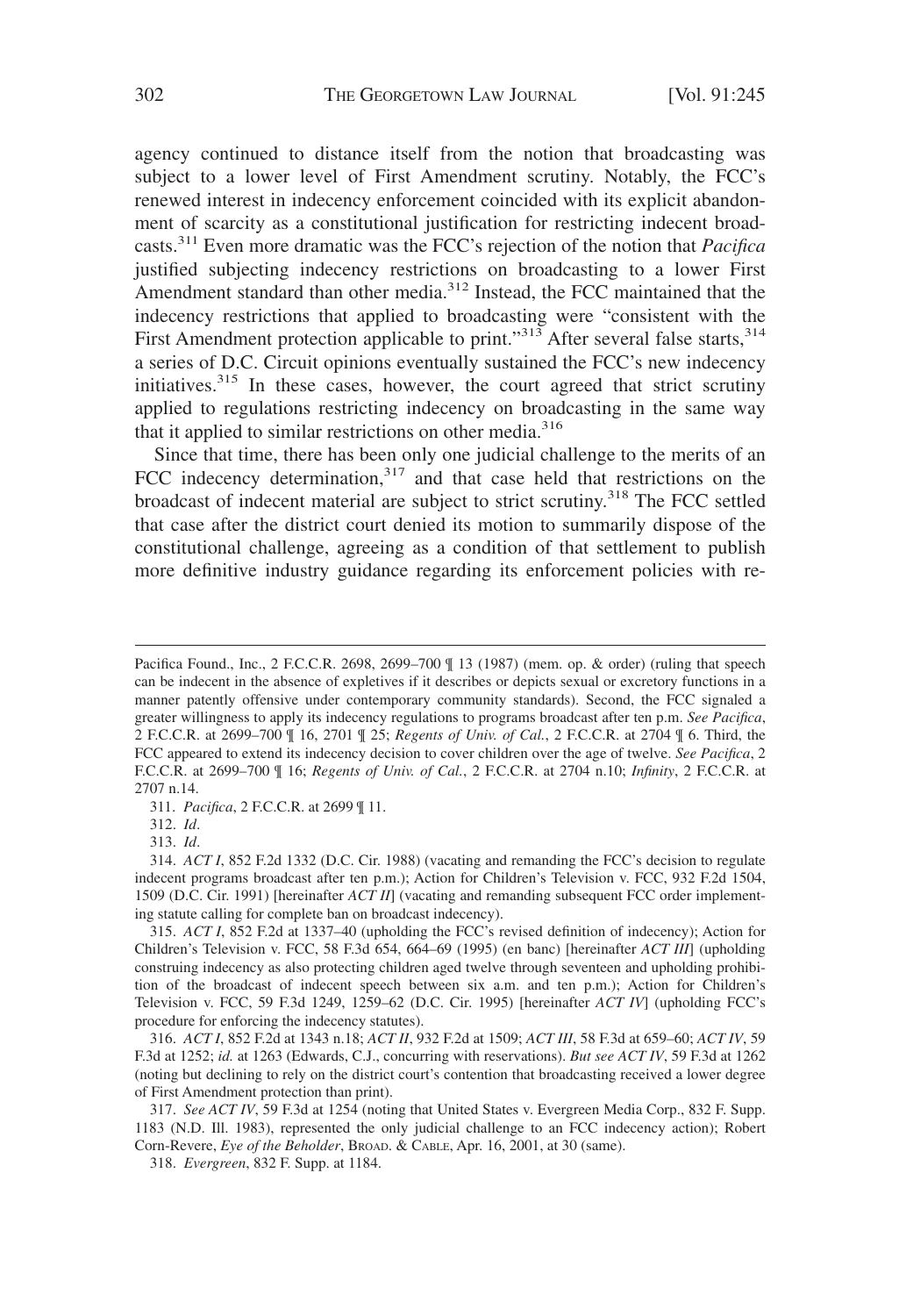spect to broadcast indecency.<sup>319</sup> When the FCC finally issued industry guidance seven years later, $320$  it again recognized that all attempts to restrict broadcast indecency were subject to strict scrutiny.<sup>321</sup> The FCC's and the courts' willingness to subject restrictions on broadcast indecency to strict scrutiny cannot easily be squared with *Pacifica*'s suggestion that such programming is subject to a lower First Amendment standard. Instead, it suggests that, although *Pacifica* continues to influence the way the applicable legal principles play out in each particular factual context, it no longer serves as a justification for deviating from the strict scrutiny standard that applies to all other media.

#### C. THE TECHNOLOGICAL EVISCERATION OF *PACIFICA*

In addition to the analytical and doctrinal shortcomings of the *Pacifica* opinion discussed above, two technological developments raise further questions about *Pacifica*'s continuing vitality. The Supreme Court has repeatedly emphasized that *Pacifica* does not apply when viewers are unlikely to encounter indecent speech by accident and when prior warnings are likely to be effective.<sup>322</sup> The Court has also emphasized that prohibitions of indecent speech cannot stand when alternative means exist that enable individual viewers to control what they see and hear.<sup>323</sup> This is true even if individual viewers must take affirmative steps to protect themselves and their families from inadvertent exposure to such speech and if the means of self-protection are not foolproof.<sup>324</sup>

<sup>319.</sup> *See* Indus. Guidance on Comm'n's Case Law Interpreting 18 U.S.C. § 1464 & Enforcement Policies Regarding Broad. Indecency, Policy Statement, 16 F.C.C.R. 7999, 8016 n.23 (2001) [hereinafter *Indus. Guidance*].

<sup>320.</sup> This occurred despite the FCC's promise to issue such guidance within nine months. *See* Corn-Revere, *supra* note 317, at 30.

<sup>321.</sup> *Indus. Guidance*, 16 F.C.C.R. at 8000 ¶ 3. The FCC's issuance of this industry guidance appears to have signaled renewed interest in indecency enforcement, as the FCC issued Notice of Apparent Liability to radio stations for broadcasting a cleaned-up version of Eminem's song, "The Real Slim Shady," as well as Sarah Jones's anti-misogynist rap protest, "Your Revolution." *See* KBOO Found., 16 F.C.C.R. 10731 (2001) (notice of apparent liability for forfeiture); Bill McConnell, *FCC Hip-Hop Deep in #@!\**, BROAD.&CABLE, July 9, 2001, at 28. Those proceedings may provide another opportunity for judicial confirmation that broadcasting should receive full First Amendment protection. Although the FCC eventually rescinded its action with respect to Eminem, *see* Citadel Broad. Co., 17 F.C.C.R. 483, 485–86 ¶¶ 8–9 (2002) (mem. op. & order), its action against Sarah Jones's work appears destined to end up in the courts, *see* Bill McConnell, *Rapper Sues FCC*, BROAD. & CABLE, Feb. 4, 2002, at 16.

<sup>322.</sup> United States v. Playboy Entm't Group, Inc., 529 U.S. 803, 823–26 (2000); Reno v. ACLU, 521 U.S. 844, 867, 869–70 (1997); Sable Communications of Cal., Inc. v. FCC, 492 U.S. 115, 127–28 (1989); Bolger v. Youngs Drug Prods. Corp., 463 U.S. 60, 74 (1983).

<sup>323.</sup> *Playboy*, 529 U.S. at 816; *Reno*, 521 U.S. at 877; Denver Area Educ. Telecomms. Consortium, Inc. v. FCC, 518 U.S. 727, 756 (1996) (plurality opinion); *Sable*, 492 U.S. at 128; *Rowan*, 397 U.S. at 736–37.

<sup>324.</sup> *See Playboy*, 529 U.S. at 824 ("It is no response that voluntary blocking requires a consumer to take action, or may be inconvenient, or may not go perfectly every time."); *see also Reno*, 521 U.S. at 876–77 (noting that, as an alternative to the Child Decency Act, "the District Court found that 'despite its limitations, currently available *user*-based software suggests that a reasonably effective method by which *parents* can prevent their children from accessing sexually explicit and other material which parents may believe is inappropriate for their children will soon be widely available.'" (emphasis in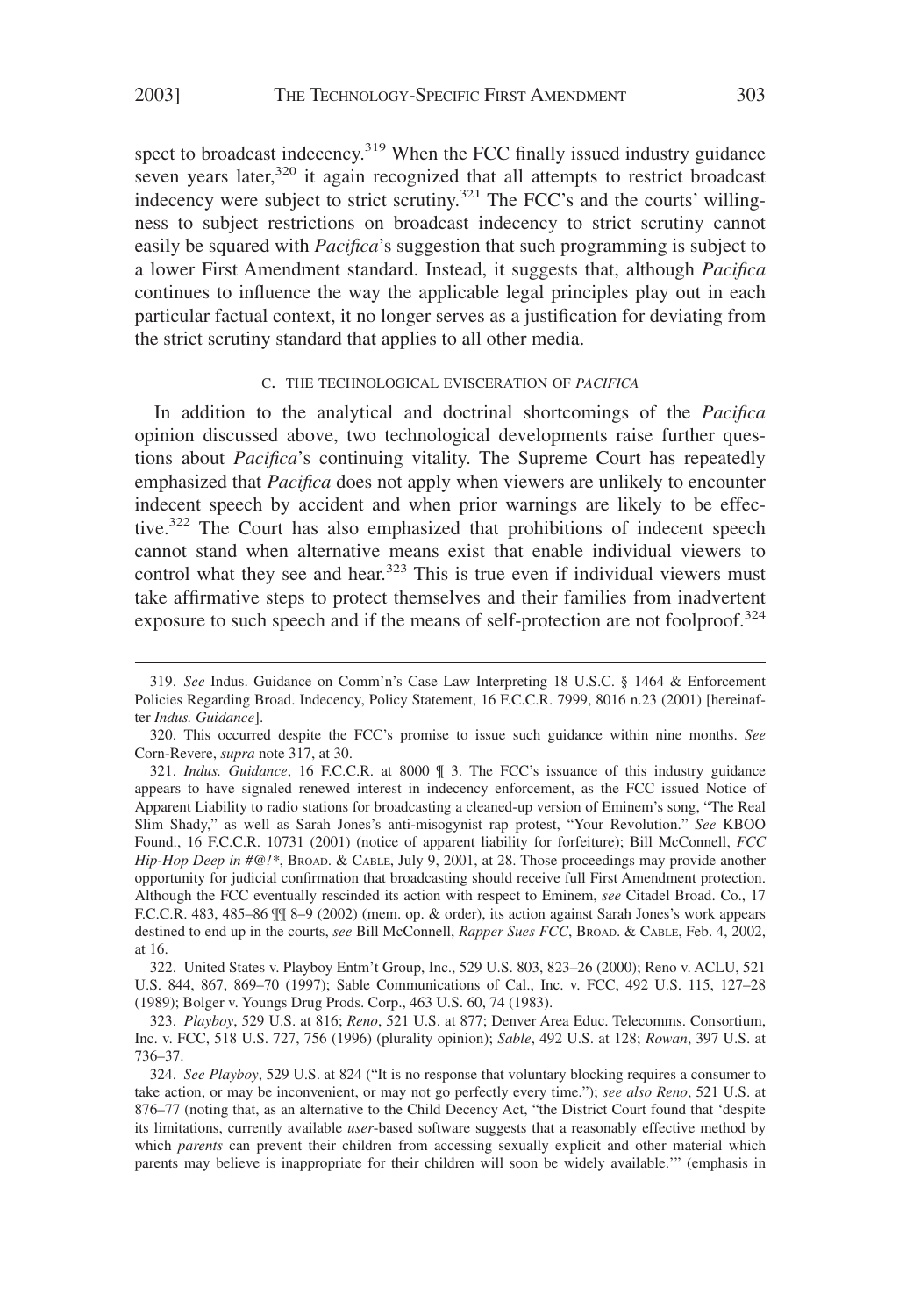Once such means exist, the proper balance of First Amendment interests places the burden on parents and viewers to take the appropriate steps.

These doctrinal considerations underscore the potential constitutional significance of technologies that increase viewers' ability to control what appears on their television sets. The emerging dominance of multichannel video providers, such as cable television and  $\overline{DBS}$ ,<sup>325</sup> has greatly enhanced the ability of audiences to tailor their viewing environment to their personal preferences. The protection from exposure to unwanted programming is not complete, however, because filtering by changing the channel still involves some fleeting contact with unwanted material. Although the weight of Supreme Court authority suggests that such transient exposure lacks constitutional significance, the issue is not completely free from doubt. $326$ 

Regardless of the final resolution of that debate, the emergence of technologies that allow viewers to screen out unwanted programming promises to offer a more definitive interment of the rationales in *Pacifica* for according a lower degree of First Amendment protection. The most important of these is the development of the "V-chip," which if properly programmed can block the display of programs receiving particular content ratings. The Telecommunications Act of 1996 started in motion the steps necessary to make the V-chip universal, first by requiring that all television sets over thirteen inches manufactured in January 2000 or later contain a V-chip, $327$  and second by essentially requiring the industry to establish a rating system.<sup>328</sup> The bulk of the scholar-

327. 47 U.S.C. § 303(x) (2000).

original)); *Sable*, 492 U.S. at 128–29 (refusing to uphold legislation denying adults access to "dial-aporn" when it found credit card, access code, and scrambling rules a "less restrictive means, short of a total ban, to achieve the government's interest in protecting minors").

<sup>325.</sup> As noted earlier, MVPDs have now captured well over 80% of all U.S. households. *See supra* note 178 and accompanying text.

<sup>326.</sup> *Compare supra* notes 257–67, 283–88, 303 and accompanying text (noting that *Cohen*, *Erzoznik*, *Rowan*, *Bolger*, *Sable*, *Reno*, and *Playboy* did not regard the possibility of transient exposure as sufficient to justify restrictions on speech), *with supra* notes 86, 256, 293 and accompanying text (noting the contrary conclusion drawn by *Pacifica* and the *Denver* plurality opinion).

<sup>328.</sup> The statute gave the broadcast industry one year in which to implement a voluntary rating system. If it failed to do so, the FCC would promulgate one itself. Telecommunications Act of 1996, Pub. L. No. 104-104, § 551(e)(1)(A), 110 Stat. 56, 139–42 (originally codified at 47 U.S.C. § 303(w)). The major networks subsequently agreed to a rating system. The system initially adopted by the industry employed six basic ratings based on age: TV-Y for young children, TV-Y7 for children 7 and younger, TV-G for general audiences, TV-PG to suggest parental guidance, TV-14 for kids 14 and older, and TV-MA for mature audiences only. The industry later agreed to supplement the basic ratings with a series of content codes: S for sex, V for violence, L for foul language, D for sexual innuendo, and FV for fantasy violence in programs for children 7 and older. *See* Implementation of Section 551 of Telecomms. Act of 1996, Report and Order, 13 F.C.C.R. 8232 (1998); Paige Albiniak, *Ratings Get Revamped: Networks, Except for NBC, Agree to Add Content Labels*, BROAD.&CABLE, July 14, 1997, at 4. All of the broadcast networks have agreed to implement the age-based ratings and all except NBC have agreed to use the content codes. Among cable networks, only Black Entertainment Television, QVC, and the Home Shopping Network have refused to rate their programs. *See* Bill McConnell, *Non-Violent TV*, BROAD. & CABLE, Feb. 7, 2000, at 40. The scholarly consensus, even among those who advocate self-regulation by the broadcast industry, concedes that the ratings are properly regarded as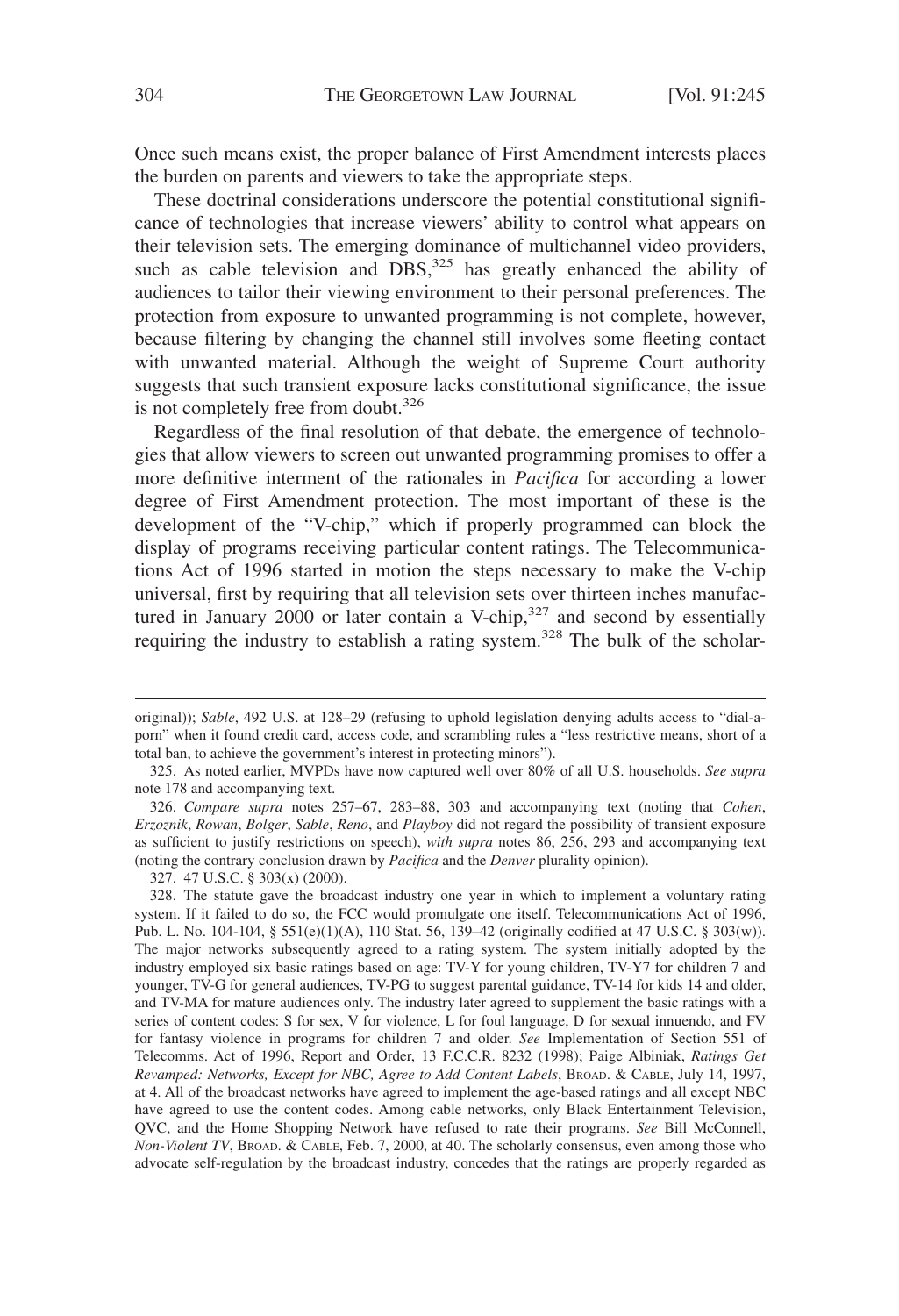ship on the V-chip has focused on the constitutionality of Congress's decision to mandate its installation and, in effect, to require program ratings.<sup>329</sup> What has largely escaped scholarly attention is that, at least with respect to television, widescale deployment of the V-chip will render all attempts to restrict the broadcast of indecent programming unconstitutional. As newer televisions displace older sets, the V-chip should effectively prevent those who do not wish to be exposed to indecent speech from encountering such speech by accident. In addition, as the Court held in *Playboy*, the technological ability to block unwanted channels on a household-by-household basis "enables the Government to support parental authority without affecting the First Amendment interests of speakers and willing listeners."<sup>330</sup> As a result, as recognized in the only portion of the *Denver* opinion that commanded a majority of the Court, the V-chip constitutes a less restrictive means sufficient to render any ban on indecent speech unconstitutional.<sup>331</sup>

In addition, a new technology known as video-on-demand (VOD) promises to reduce the danger of unwanted exposure to indecent speech even further. When fully deployed, VOD will give viewers total control over the programming that enters their homes. As a result, it promises to transform television from a "push" technology, in which control over what speech will be conveyed resides with media companies, into—at least in part—a "pull" technology, in which individuals decide for themselves which programs they would like to see. Unfortunately, widescale deployment of VOD is not yet feasible. In the meantime, MVPDs are in the process of deploying a related technology known as near video-on-demand (NVOD) that provides some of the same functionality. Unlike pure VOD, which is a point-to-point service that allows a content provider to deliver a particular program to a particular customer on request, NVOD is a point-to-multipoint service in which customers can select from among a broad range of viewing choices offered by the content provider. Providing the same range of options to all viewers allows NVOD to use bandwidth more efficiently than VOD. It remains an interactive, pull-oriented service that gives the audience greater control of what is viewed. Current NVOD options are relatively limited, consisting mainly of a small number of pay-per-view offerings. The FCC's most recent annual assessment of the televi-

the product of a state mandate. *See* Angela J. Campbell, *Self-Regulation and the Media*, 51 FED. COMM. L.J. 711, 755–56 (1999); Spitzer, *supra* note 36, at 436–54; Denise R. Polivy, Note and Comment, *Virtue by Machine: A First Amendment Analysis of the V-Chip Provisions of the Telecommunications Act of 1996*, 29 CONN. L. REV. 1749, 1761–73 (1997).

<sup>329.</sup> *See* J.M. Balkin, *Media Filers, the V-Chip and the Foundations of Broadcast Regulation*, 45 DUKE L.J. 1131, 1157 (1996); Edwards & Berman, *supra* note 253, at 1514–15; Spitzer, *supra* note 36, at 454–90; Polivy, *supra* note 328, at 1773–79.

<sup>330.</sup> United States v. Playboy Entm't Group, Inc., 529 U.S. 803, 815 (2000).

<sup>331.</sup> Denver Area Educ. Telecomms. Consortium v. FCC, 518 U.S. 727, 756 (1996) (noting that the impending arrival of the V-chip suggests that the segregation and blocking requirement imposed by statute was not sufficiently tailored); *see also* Edwards & Berman, *supra* note 253, at 1513–14 (noting that the V-chip promised to "'empower' parents to regulate all aspects of their children's viewing").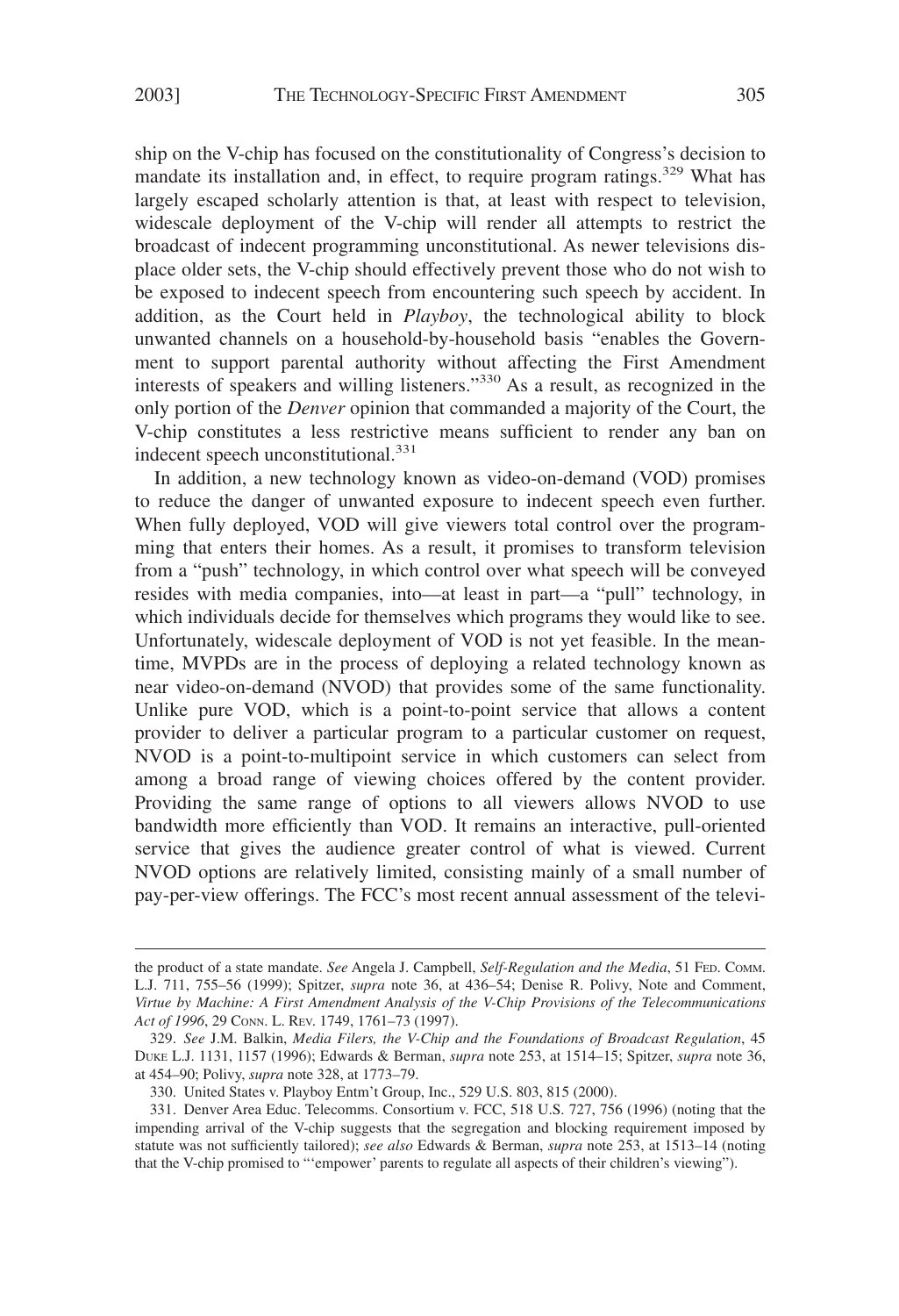sion industry indicates that cable and DBS providers are investing large amounts of capital in an effort to make available a wider range of NVOD services.<sup>332</sup>

As the television programming received increasingly becomes the product of the desires of each individual household, the justifications for governmental intervention to prevent accidental contact with unwanted speech weaken. In so arguing, I do not mean to overstate my case. It is quite possible that some viewers may prefer that television be a predominantly passive experience.<sup>333</sup> As a result, it is not yet possible to determine precisely where along the push-pull spectrum television will ultimately settle. In time, however, the increase in viewers' ability to control what they see will eventually alter the constitutional analysis by undermining the basic reasons announced in *Pacifica* for subjecting broadcasting to a different level of First Amendment scrutiny.

It thus appears that the pervasiveness and accessibility rationales of *Pacifica* are in the process of being overrun by technology, as well as by theory and doctrine in almost precisely the same manner as the scarcity doctrine. As of today, however, *Pacifica* remains good law, and regulatory authorities remain free to advance policies based on it. This danger may be more real than is generally recognized: Three of the five current FCC Commissioners have recently issued public calls for greater restrictions on indecent programming.<sup>334</sup> It is thus clear that until the Supreme Court formally abandons *Pacifica*, that decision is likely to continue to be invoked as a basis for allowing the level of First Amendment scrutiny to vary technology by technology.

# IV. BEYOND SCARCITY AND *PACIFICA*: THE TURN TO CIVIC REPUBLICANISM

The collapse of the traditional justifications for holding broadcasting to a lower First Amendment standard has led scholars to search for new constitutional bases for the Broadcast Model. Drawing inspiration from the statement in *Red Lion* contending that "[i]t is the right of the viewers and listeners, not the right of the broadcasters, which is paramount,"335 these scholars have offered a new basis for holding broadcasting to a lesser level of First Amendment scrutiny rooted in the needs of democratic self-governance. This Part analyzes such efforts through the work of Owen Fiss and Cass Sunstein, who have offered the most elaborate theories of this kind.

According to Fiss, the conventional wisdom holding that the First Amendment protects the autonomy of speakers for its own sake is simply wrong. Rather, he argues, the true central value of the First Amendment is the promo-

<sup>332.</sup> Annual Assessment of Status of Competition in Mkt. for Delivery of Video Programming, Eighth Annual Report, 17 F.C.C.R. 1244, 1264–65 ¶¶ 40–41, 1271 ¶ 54, 1286–87 ¶ 92, 1292–93 ¶ 103, 1318–21 ¶¶ 187–90, 1322–23 ¶ 194 (2002).

<sup>333.</sup> OWEN, *supra* note 182, at 8, 10–11, 218–20.

<sup>334.</sup> *See* Bill McConnell, *Critics Are Out for (No) Blood on TV*, BROAD.&CABLE, Jan. 27, 2003, at 1; Siobhan McDonough, *Too Much Indecency Allowed on Airwaves, FCC Commissioner Says*, SAN DIEGO UNION-TRIB., Nov. 22, 2002, at A11.

<sup>335.</sup> Red Lion Broad. Co. v. FCC, 395 U.S. 367, 390 (1969).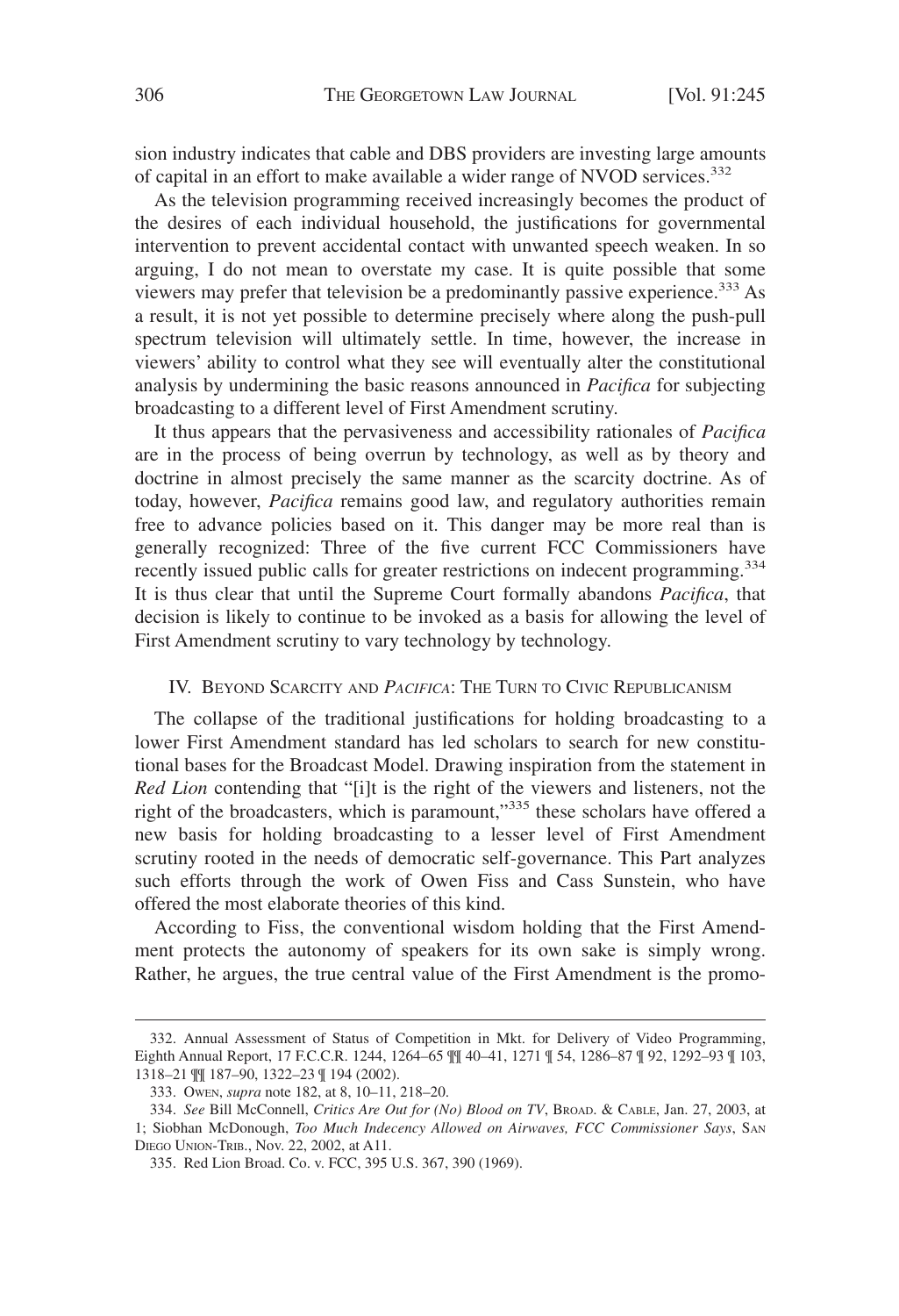tion of the robust public debate needed to support democratic decisionmaking.<sup>336</sup> As Fiss puts it, "[a]utonomy is protected not because of its intrinsic value, . . . but rather as a means or instrument of collective self-determination. We allow people to speak so others can vote."<sup>337</sup> The circumstances that existed when the First Amendment came of age, however, caused courts and commentators to confuse the true end of the First Amendment with the means used to promote that end. At that time, access to speech venues was easy and the social structure relatively decentralized. In such a world, courts could safeguard the proper functioning of the democratic process simply by protecting the autonomy of speakers, because doing so typically represented the best available means for fostering robust public debate.<sup>338</sup> The identity of these interests eventually came to be enshrined in the doctrinal rule against content regulation, which Fiss acknowledges emerged as "the cornerstone of the Free Speech Tradition."339

When the focus shifts from the street corner speaker to CBS, Fiss argues, the opportunities for communication become much more limited. In such a world, an autonomy-based First Amendment that conceives of free speech as a shield around the speaker necessarily sanctions the crowding out of other speech.<sup>340</sup> Even more problematic in Fiss's eyes is the growing inequality in the distribution of power that he believes characterizes the social structure of contemporary society.<sup>341</sup> In such a world, protecting autonomy will only induce what Charles Lindblom called "circularity," in which both markets and governmental processes tend to reflect and reinforce the existing social structure.<sup>342</sup> In such a world, the congruence between the autonomy principle and the public debate principle disappears. Quite the contrary, the two principles often become antagonistic because the protection of autonomy may cause the public debate to become decidedly one-sided and insufficiently robust.<sup>343</sup>

As a result, Fiss argues that if the First Amendment is truly to promote democratic self-determination, fundamental jurisprudential changes are required. Because autonomy can no longer serve as a proxy for the promotion of robust public debate, we as a society must promote public debate more directly. In addition, the law should recognize that private entities can threaten free speech values to the same extent as the government. As a result, Fiss argues that it is appropriate to look to the state not just as an enemy of speech, but rather as a possible means for mitigating the obstacles to robust public debate created by

<sup>336.</sup> FISS, LIBERALISM DIVIDED, *supra* note 24, at 13–17, 36–38.

<sup>337.</sup> *Id.* at 13.

<sup>338.</sup> *Id.* at 12–13, 37–38.

<sup>339.</sup> *Id.* at 12.

<sup>340.</sup> *Id.* at 15–16.

<sup>341.</sup> *Id.* at 38. 342. *Id.* at 10, 23, 43.

<sup>343.</sup> *Id.* at 13–14, 19.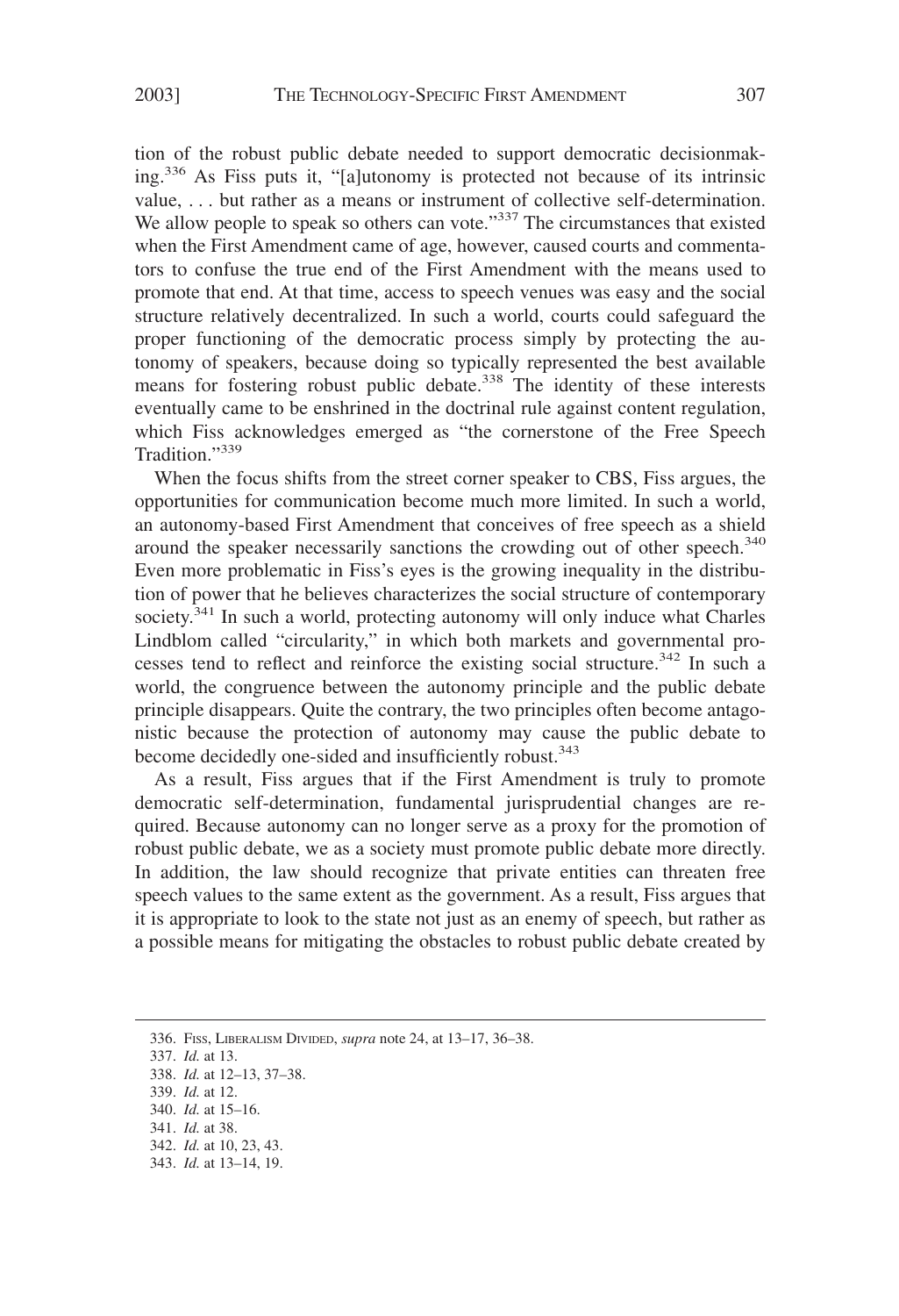private ordering.<sup>344</sup> Fiss does not offer much detail about the circumstances under which such governmental intervention would be appropriate and the form that such intervention would take, aside from offering a fairly general endorsement of the existing scheme of broadcast regulation.<sup>345</sup> He simply suggests that the government could regulate speech in a manner similar to a parliamentarian at a town meeting.346 A more complete definition of what constitutes robust public debate would be helpful, but is not strictly necessary. Concerns about the quality of public discourse under the current regime provide enough impetus for action.347

Sunstein offers a similar critique of the existing autonomy-oriented approach to the First Amendment. Although Sunstein identifies certain features that cause broadcast markets to fail,<sup>348</sup> he focuses the bulk of his analysis on noneconomic considerations. Specifically, Sunstein argues that when properly understood, the First Amendment is designed to ensure that citizens are exposed to the types of communication they need to participate in a deliberative democracy.<sup>349</sup> Indeed, the history of the First Amendment up until the 1970s can be seen as an ongoing debate between this vision of free speech and an alternate vision that viewed the First Amendment as protecting individual autonomy. In the 1980s, however, the autonomy vision prevailed and freedom of speech has ever since become increasingly identified with the preservation of free economic markets.<sup>350</sup> In Sunstein's opinion, the results of this shift have been catastrophic. Television news has alternately become either overly sensationalized or unduly focused on such trivial matters as entertainment personalities and "human impact" anecdotes. Coverage of political campaigns has largely been reduced to a monistic focus on "horse race" issues, and statements by political candidates have deteriorated into mere "sound bites" rather than a serious discussion of the issues.<sup>351</sup>

The reasons for the destitution of the media are clear to Sunstein. A First Amendment that equates speech with economic markets strives to satisfy what individuals want. The choices we make as individuals, however, do not necessarily coincide with what we need as citizens actively engaged in a public discourse.<sup>352</sup> In addition, Sunstein argues that, while the economic approach largely takes individual preferences as exogenous, individual media preferences are in reality the product of the type of programming that is currently being

<sup>344.</sup> *Id.* at 19–20, 39–41.

<sup>345.</sup> *Id.* at 149.

<sup>346.</sup> *Id.* at 85, 101, 117–19, 153; FISS, IRONY OF FREE SPEECH, *supra* note 24, at 21–24.

<sup>347.</sup> FISS, LIBERALISM DIVIDED, *supra* note 24, at 16, 26.

<sup>348.</sup> SUNSTEIN, DEMOCRACY AND FREE SPEECH, *supra* note 23, at 62–71; Sunstein, *supra* note 23, at 514–17.

<sup>349.</sup> SUNSTEIN, DEMOCRACY AND FREE SPEECH, *supra* note 23, at xvi–xix, 18–20.

<sup>350.</sup> *Id.* at 3–8.

<sup>351.</sup> *Id.* at 58–67.

<sup>352.</sup> *Id.* at 18; Sunstein, *supra* note 23, at 520.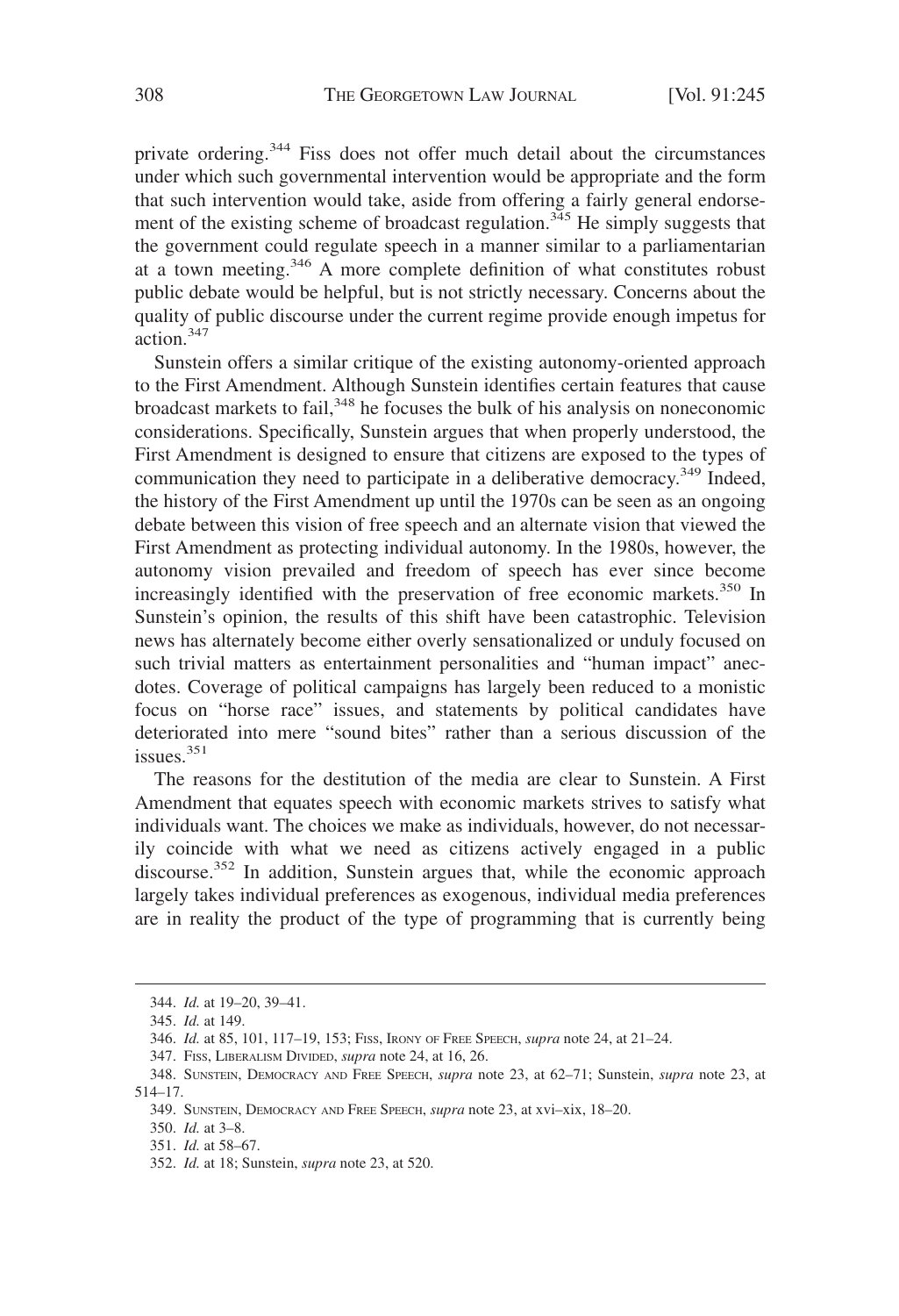broadcast.<sup>353</sup> Consequently, Sunstein argues that using the media's ability to satisfy existing preferences as the measure of current performance is ultimately somewhat circular, in that it effectively allows the status quo to serve as its own justification.<sup>354</sup> Taking existing preferences as exogenous also suffers from a different problem, in that it takes existing distribution of wealth as given. As such, it is analogous to the willingness to regard the current distribution of common law entitlements as a neutral constitutional baseline that was rejected during the New Deal. $355$ 

Sunstein's solution to this state of affairs is to return to a "Madisonian" vision of the First Amendment that focuses not on promoting individual autonomy, but rather on promoting the broad communication about matters of public concern needed to facilitate democratic decisionmaking.<sup>356</sup> To accomplish this, the government should be permitted to foster broad and deep attention to public issues, as well as public exposure to an appropriate diversity of views.<sup>357</sup> In addition, Sunstein argues that his approach would require distinguishing between political speech, which would receive the highest degree of protection, and nonpolitical speech, which necessarily plays a lesser role in fostering democratic deliberation.<sup>358</sup> Sunstein offers little guidance as to how to deploy such a program, calling the remedies "obscure" and "far from clear."<sup>359</sup> Instead, Sunstein advocates a "frankly experimental approach"<sup>360</sup> and tentatively proposes a series of possible remedial measures.<sup>361</sup> Uncertainty about the precise steps to be taken should not prevent the government from taking action. When confronted with a system that is so clearly imperfect, something must be done. $362$ 

A number of common features unite both Fiss's and Sunstein's visions of free speech. Both view speech in largely instrumental terms, valuing it for its contribution to other, more fundamental principles rather than as an end in and of itself. In addition, both hold similar views about the fundamental principle that free speech is supposed to promote. In contrast to other instrumental theories, such as the one advanced by Holmes and Mill that favors protecting speech to promote the search for truth, $363$  Fiss and Sunstein agree that the true meta-value underlying our commitment to free speech is the proper functioning

- 358. *Id.* at 9, 122–23, 130–37.
- 359. *Id.* at 21.

- 361. SUNSTEIN, DEMOCRACY AND FREE SPEECH, *supra* note 23, at 35, 43, 81–88.
- 362. *Id.* at 21, 89; SUNSTEIN, PARTIAL CONSTITUTION, *supra* note 23, at 222.

363. Abrams v. United States, 250 U.S. 616, 630 (1919) (Holmes, J., dissenting); JOHN STUART MILL,

<sup>353.</sup> Sunstein, *supra* note 23, at 74.

<sup>354.</sup> *Id.* at 19, 71–74.

<sup>355.</sup> *Id.* at 28–34, 178–79.

<sup>356.</sup> *Id.* at xvi–xix.

<sup>357.</sup> *Id.* at 20–21.

<sup>360.</sup> SUNSTEIN, PARTIAL CONSTITUTION, *supra* note 23, at 221.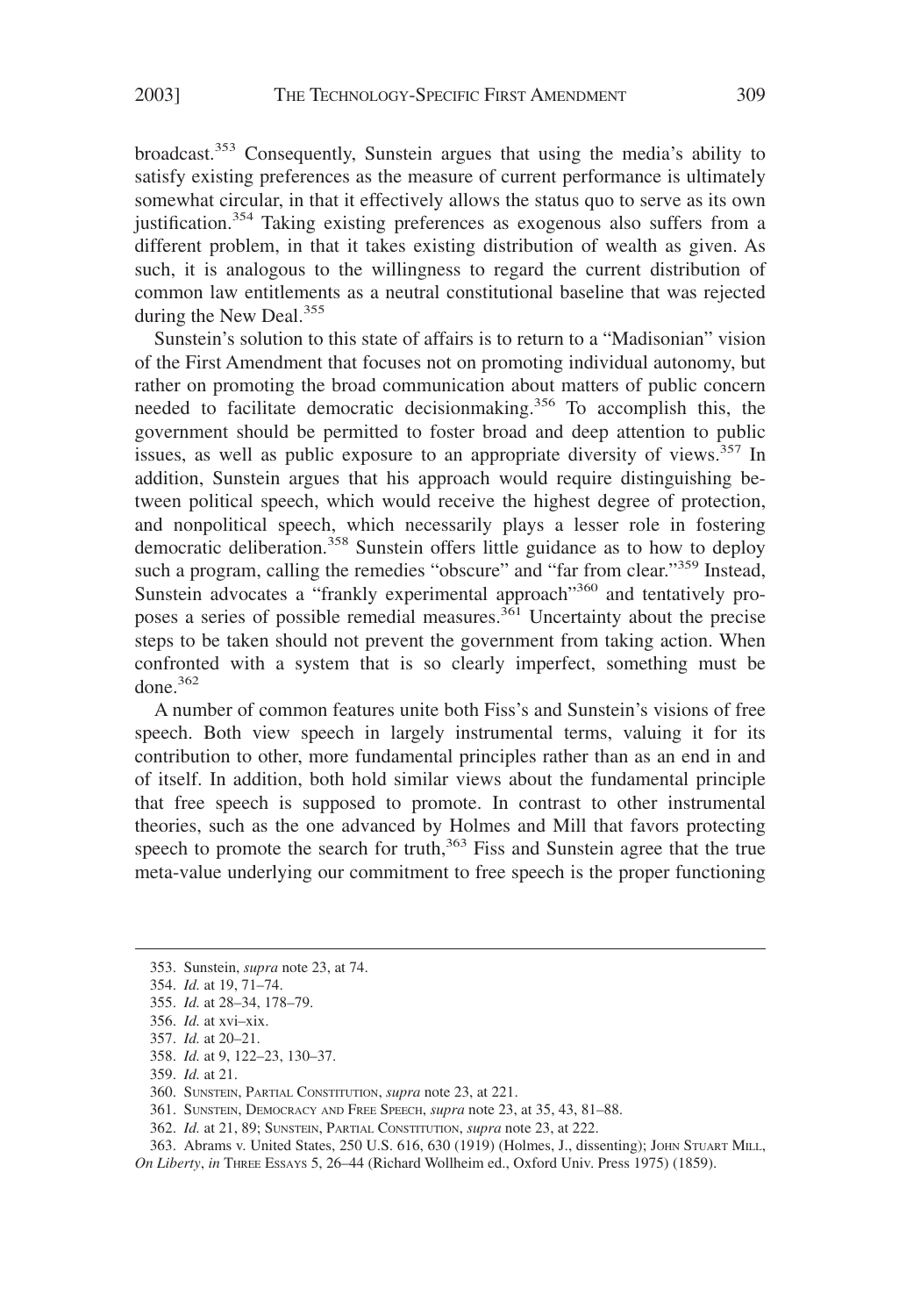of the democratic process.<sup>364</sup> Both generally endorse the existing scheme of broadcast regulation, possibly augmented by the restoration of mandatory rights of reply, greater support for public television, additional limitations to campaign contributions, and improved coverage of political issues, perhaps encompassing free air time for politicians.<sup>365</sup> Both endorse adopting a less hostile attitude towards governmental interference with private speech. In their view, if an obstacle to democratic self-governance exists, it makes little difference whether the obstacle is the result of private ordering rather than state action.<sup>366</sup> As a result, both Fiss and Sunstein call for eliminating the current doctrine's presumption against content-based restrictions of speech<sup>367</sup> and compelled speech.<sup>368</sup> Both argue that the unique role that television plays in the public discourse justifies the application of a different constitutional standard.<sup>369</sup> In particular, their general acceptance of government intervention leads them to find the licensing of speakers largely unproblematic.<sup>370</sup> Finally, although both profess uncertainty about the specific remedies to be applied, both concur that the current state of affairs is so dire that something must be done.<sup>371</sup>

This Part will analyze Fiss's and Sunstein's theories and assess their potential as an alternative basis for upholding the constitutionality of the Broadcast Model. In particular, I will focus on what I believe to be the three major shortcomings of their proposals. Section A offers a critique from outside the civic republican model by evaluating the extent to which Fiss and Sunstein respond to arguments that view autonomy to be a central free speech value. The role of individual autonomy and the proper way to reconcile it with collective decisionmaking have represented one of the dominant theoretical questions in First Amendment theory over the last half century. My concern is that, upon

368. FISS, LIBERALISM DIVIDED, *supra* note 24, at 155–57; FISS, IRONY OF FREE SPEECH, *supra* note 24, at 68, 82–83; SUNSTEIN, DEMOCRACY AND FREE SPEECH, *supra* note 23, at 46–48.

369. *See* Fiss, *supra* note 24, at 1217; Sunstein, *supra* note 23, at 527–31.

<sup>364.</sup> Fiss's embrace of the instrumental vision of free speech is open and unqualified. FISS, LIBERALISM DIVIDED, *supra* note 24, at 36–38. Sunstein is more circumspect, but only on the margin. Although Sunstein reserves the possibility of other values underlying free speech, SUNSTEIN, DEMOC-RACY AND FREE SPEECH, *supra* note 23, at 129–30, he would accommodate those values only by adjusting the lower level of protection he would accord to nonpolitical speech rather than by adjusting the higher level of protection that his approach would extend to political speech. *Id.* at 129–30, 135–36, 147–48.

<sup>365.</sup> FISS, LIBERALISM DIVIDED, *supra* note 24, at 19, 22, 149, 152; FISS, IRONY OF FREE SPEECH, *supra* note 24, at 56; SUNSTEIN, DEMOCRACY AND FREE SPEECH, *supra* note 23, at 35, 43, 81–88; SUNSTEIN, PARTIAL CONSTITUTION, *supra* note 23, at 221–22; Owen M. Fiss, *Money and Politics*, 97 COLUM. L. REV. 2470 (1997); Sunstein, *supra* note 23, at 525.

<sup>366.</sup> FISS, LIBERALISM DIVIDED, *supra* note 24, at 18–23, 38–41; SUNSTEIN, DEMOCRACY AND FREE SPEECH, *supra* note 23, at 34.

<sup>367.</sup> FISS, LIBERALISM DIVIDED, *supra* note 24, at 19, 152–53; SUNSTEIN, DEMOCRACY AND FREE SPEECH, *supra* note 23, at 178–79.

<sup>370.</sup> FISS, LIBERALISM DIVIDED, *supra* note 24, at 17, 19, 51, 150; FISS, IRONY OF FREE SPEECH, *supra* note 24, at 64 (arguing that licensing is irrelevant to the scope of regulatory authority); SUNSTEIN, DEMOCRACY AND FREE SPEECH, *supra* note 23, at 108–10 (same).

<sup>371.</sup> *See supra* notes 347, 362 and accompanying text.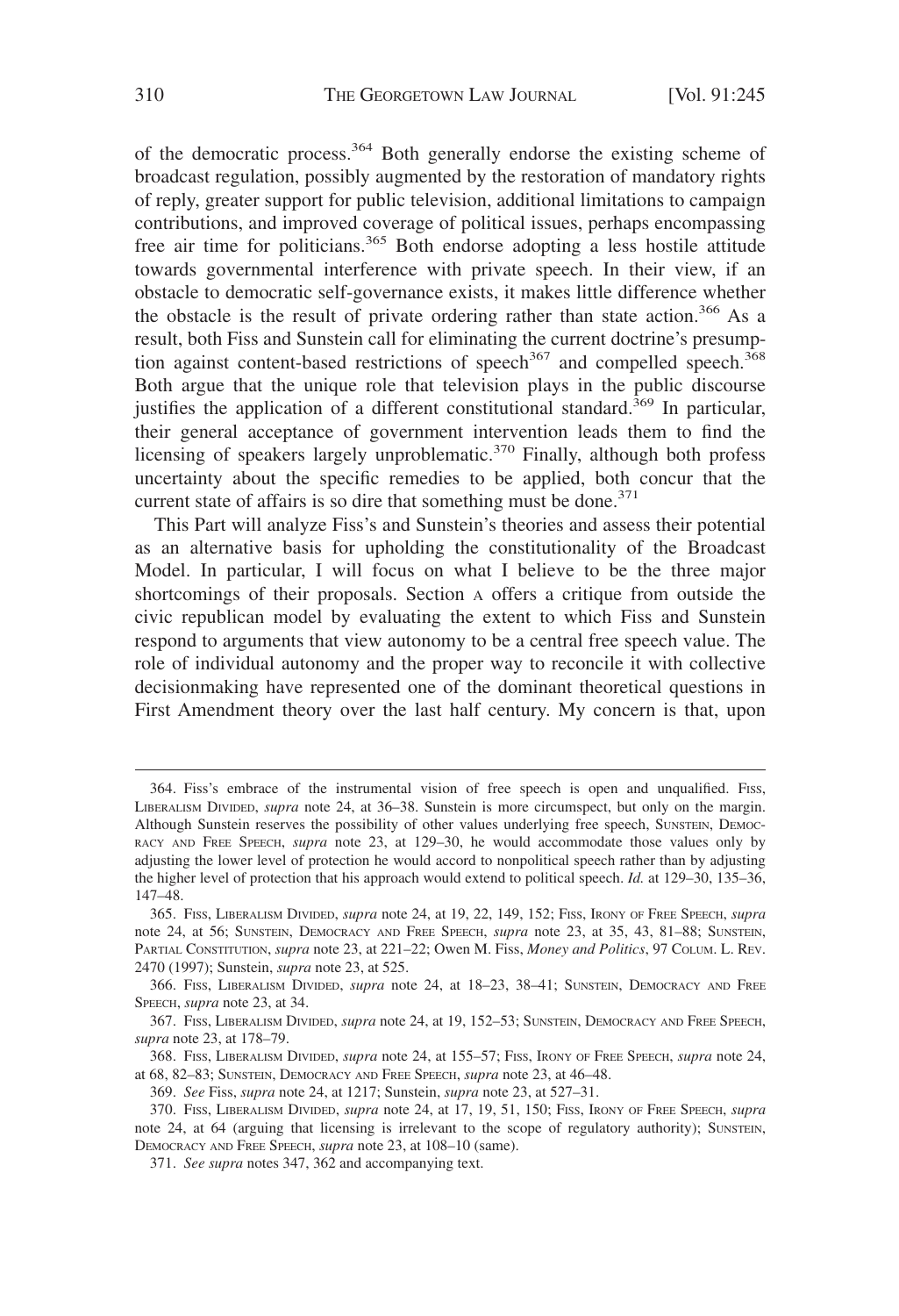close analysis, Fiss and Sunstein, for the most part, simply assume away the conflict between the individual and the collective will. To the extent that they engage this conflict at all, they do so in terms inconsistent with the values of democracy they purport to support.

Moving to a critique from inside the civic republican model, section B argues that even if one accepts the instrumental vision of speech proposed by Fiss and Sunstein, their proposals are too incompletely articulated to provide much concrete policy guidance. The result is an approach to regulation that is essentially ad hoc and all too dependent on direct normative value judgments that Fiss and Sunstein fail to articulate clearly, let alone defend. Finally, section C argues that Fiss and Sunstein have failed to come to grips with certain limitations to their theories imposed by recent technological developments. Simply put, the increase in the number of available media outlets and the impending arrival of video-on-demand promise to prevent television from playing the transformative role that Fiss and Sunstein envision.

### A. CRITIQUES FROM OUTSIDE THE MODEL: THE ROLE OF AUTONOMY

The central premise of the work of both Fiss and Sunstein is that the First Amendment exists to serve the democratic process. They view speech as a means towards promoting this value rather than an end in and of itself. To the extent that other First Amendment values exist, they are subordinate to this fundamental commitment. To the extent that autonomy conflicts with the needs of the democratic process, it simply must give way.<sup>372</sup>

This is a powerful vision of free speech that traces back to Alexander Meiklejohn and Harry Kalven.<sup>373</sup> It appears to have played a role in such landmark decisions as *Red Lion Broadcasting Co. v. FCC*<sup>374</sup> and *New York Times Co. v. Sullivan*. <sup>375</sup> This vision of the First Amendment has also proven to be quite controversial. Free speech theorists have long disputed the extent to which promoting the democratic process constitutes the central value of the First Amendment. A number of powerful theories have emerged that value speech as an end unto itself rather than as a means for promoting other values.

This section evaluates Fiss's and Sunstein's attempts to come to grips with these alternative, autonomy-based visions of free speech. It begins by describing the major autonomy-based theories, including those theories incorporating hybrid approaches that attempt to combine both descriptive and ascriptive visions of free speech. It then analyzes the specific ways in which Fiss and

<sup>372.</sup> FISS, LIBERALISM DIVIDED, *supra* note 24, at 146; SUNSTEIN, DEMOCRACY AND FREE SPEECH, *supra* note 23, at 81; SUNSTEIN, PARTIAL CONSTITUTION, *supra* note 23, at 220.

<sup>373.</sup> *See generally* ALEXANDER MEIKLEJOHN, FREE SPEECH AND ITS RELATION TO SELF-GOVERNMENT (1948); ALEXANDER MEIKLEJOHN, POLITICAL FREEDOM (1960); Harry Kalven, *The* New York Times *Case: A Note on "The Central Meaning of the First Amendment*,*"* 1964 SUP. CT. REV. 191; Alexander Meiklejohn, *The First Amendment Is an Absolute*, 1961 SUP. CT. REV. 245.

<sup>374. 395</sup> U.S. 367 (1969).

<sup>375. 376</sup> U.S. 254 (1964).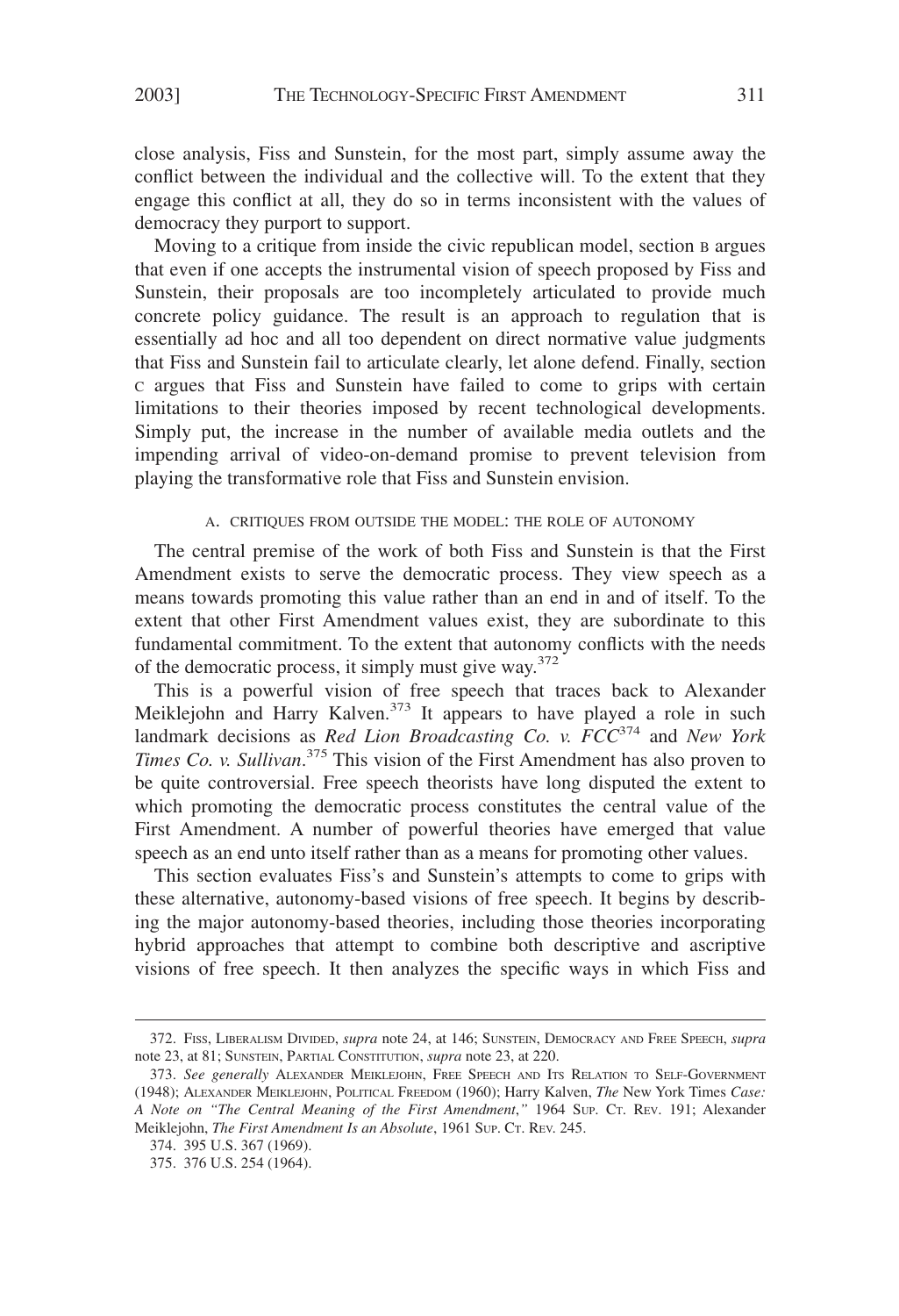Sunstein attempt to reconcile their positions with autonomy. Upon close analysis, it becomes clear that their primary analytical gambit is to assume the problem away by positing that individual choices and the outcome of the collective decisionmaking processes will tend to converge. As a result, both of their theories to fail to engage the conflict between the individual and the collective will that has long represented one of the foremost problems of liberal political theory.

1. Theories of Autonomy

This subsection presents the major autonomy-based approaches to the First Amendment. It begins by describing the two major variants of such theories, which include those that treat autonomy as an indispensable attribute of individual dignity and those that believe autonomy's status as a free speech value follows inexorably from our commitment to a democratic form of government. It then outlines a number of hybrid models that combine autonomy with descriptive approaches to the First Amendment.

*a. Deontological Theories of Autonomy.* First and foremost, Fiss and Sunstein view the First Amendment in terms of whether individuals are able to gain exposure to the speech needed to participate in democratic self-governance in a meaningful way. Viewed in this manner, freedom of speech is largely a descriptive concept that refers to an empirical condition that must be achieved. Their work contrasts directly with scholars who have drawn on the Kantian precept that all individuals be respected as ends unto themselves $^{376}$  to construct theories that view free speech as an irreducible attribute of personal sovereignty. Under these theories, autonomy is not a condition that is attained, but rather an entitlement that is ascribed to people based either on moral grounds flowing from the need to respect each individual as an independent moral agent or on political grounds resulting from their status as constituent members of the democratic body politic. The result is an ascriptive vision of the First Amendment that respects autonomy regardless of whether it furthers any particular instrumental value.<sup>377</sup> The most forceful statement of this position appears in the work of Ronald Dworkin. Dworkin rejects views that "treat[ ] free speech as

<sup>376.</sup> IMMANUEL KANT, GROUNDING FOR THE METAPHYSICS OF MORALS \*428 (James W. Ellington trans., Hackett 2d ed. 1983) (1785). For a helpful analysis of Kant's theory of free speech, see Christina E. Wells, *Reinvigorating Autonomy: Freedom and Responsibility in the Supreme Court's First Amendment Jurisprudence*, 32 HARV. C.R.-C.L. L. REV. 159 (1997).

<sup>377.</sup> See BRUCE ACKERMAN, SOCIAL JUSTICE IN THE LIBERAL STATE (1980); JOHN RAWLS, A THEORY OF JUSTICE § 40, at 251–57 (1971); DAVID A. J. RICHARDS, TOLERATION AND THE CONSTITUTION 165–74 (1986); Charles Fried, *The New First Amendment Jurisprudence: A Threat to Liberty*, 59 U. CHI. L. REV. 225, 233 (1992); John Rawls, *Justice as Fairness: Political Not Metaphysical*, 14 PHIL.&PUB. AFF. 223, 227, 232–34, 240–44 (1985); Thomas Scanlon, *A Theory of Freedom of Expression*,1PHIL. & PUB. AFF. 204, 213–22 (1972). For general discussions on the distinction between ascriptive and descriptive visions of liberty and autonomy, see Richard H. Fallon, Jr., *Two Senses of Autonomy*, 46 STAN. L. REV. 875, 877–78 (1994); Robert Post, *Meiklejohn's Mistake Individual Autonomy and the Reform of Public Discourse*, 64 U. COLO. L. REV. 1109, 1129–33 (1993).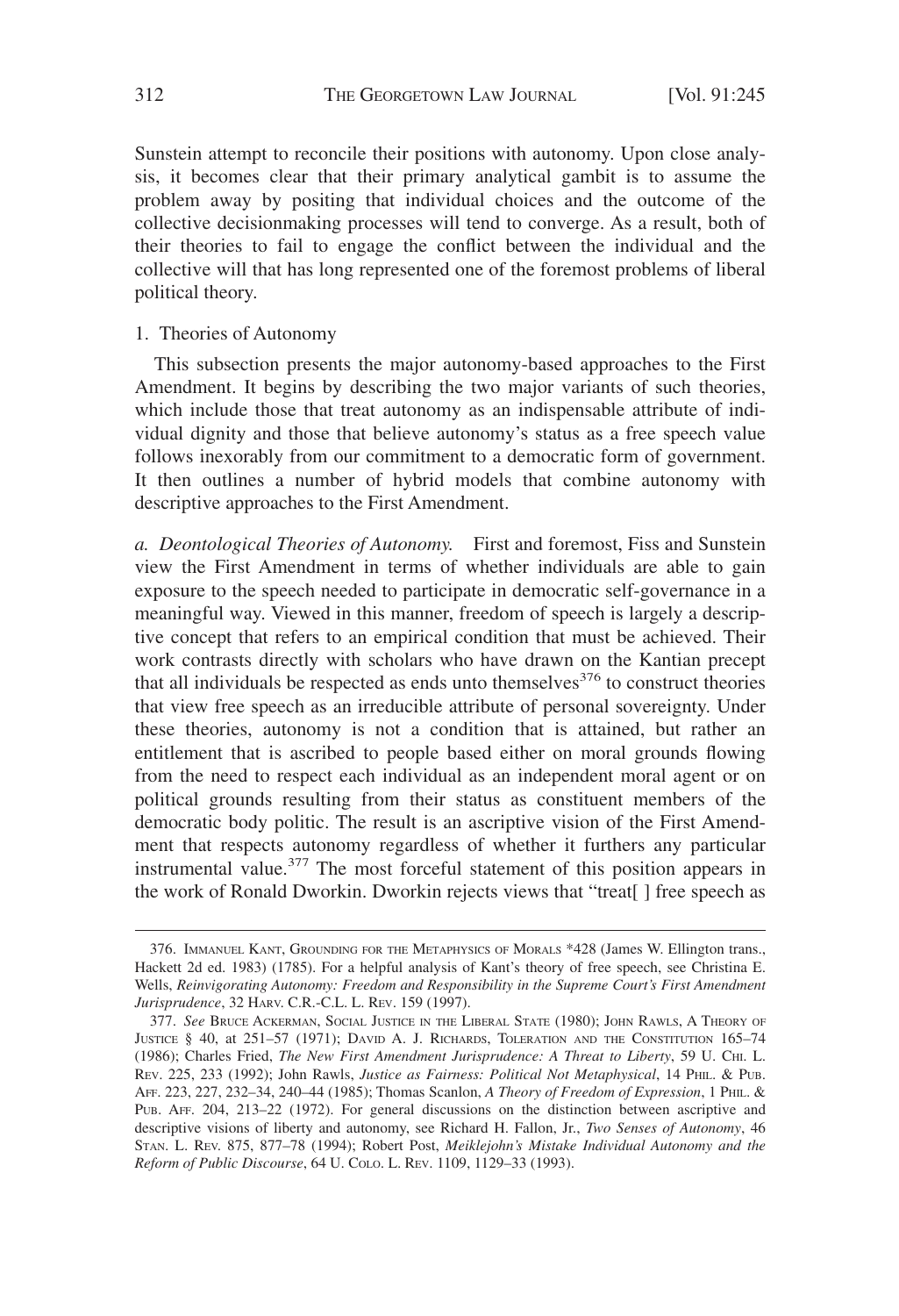important *instrumentally*, that is, not because people have any intrinsic moral right to say what they wish, but because allowing them to do so will produce good effects for the rest of us."<sup>378</sup> Instead, Dworkin argues in favor of a First Amendment that values autonomy in general, and speech in particular, because it is an "essential and 'constitutive' feature of a just political society that government treat all its adult members  $\dots$  as responsible moral agents."<sup>379</sup>

Dworkin's dignitary vision of free speech has two aspects. The first aspect focuses on people's moral responsibility to "mak[e] up their own minds about what is good or bad in life or in politics, or what is true and false in matters of justice or faith."<sup>380</sup> The existence of this obligation implies that "[g]overnment insults its citizens, and denies their moral responsibility, when it decrees that they cannot be trusted to hear opinions that might persuade them to dangerous or offensive convictions."381 The second aspect focuses on the more active role of the individual as speaker. From this perspective, moral responsibility carries with it "a responsibility not only to form convictions of one's own, but to express these to others."<sup>382</sup> A government that "disqualifies some people from exercising" their responsibility to form and communicate their own convictions "on the ground that their convictions make them unworthy participants" forfeits much of its claim to legitimacy.<sup>383</sup> The vision of a "liberal society committed to individual moral responsibility" thus requires that the rejection of *"any* censorship on grounds of content," even if it involves speech that we loathe.<sup>384</sup>

*b. Democratic Theories of Autonomy.* Other scholars have argued that respect for autonomy as an independent value is necessarily implicit in our commitment to democracy. For example, Martin Redish argues that "the concept of democracy itself is ultimately premised on a belief that individuals are capable of exercising control over decisions that directly affect their lives and morally deserve to do so."<sup>385</sup> Autonomy would thus seem to go hand in hand with democracy as a matter of definition because in the absence of a commitment to autonomy, it is difficult to see why society would adopt a democratic system of

<sup>378.</sup> RONALD M. DWORKIN, FREEDOM'S LAW 199–200 (1996).

<sup>379.</sup> *Id.* at 200; *see also id.* at 7 (arguing that freedom of speech represents an indispensable aspect of "treat[ing] all those subject to its dominion as having equal moral and political status").

<sup>380.</sup> *Id.* at 200.

<sup>381.</sup> *Id.*; *see also id.* (arguing that "withholding an opinion from us on the ground that we are not fit to hear and consider it" thus deprives us of "our dignity, as individuals").

<sup>382.</sup> *Id.*

<sup>383.</sup> *Id.*

<sup>384.</sup> *Id.* at 205.

<sup>385.</sup> MARTIN H. REDISH, FREEDOM OF EXPRESSION: A CRITICAL ANALYSIS 19–29 (1984). He has since published articles using his theory to critique the work of Fiss and Sunstein. *See* Redish & Kaludis, *supra* note 99, at 1107–10, 1119–21; Martin H. Redish & Gary Lippman, *Freedom of Expression and the Civic Republican Revival in Constitutional Theory: The Ominous Implications*, 79 CAL. L. REV 267, 284–90 (1991).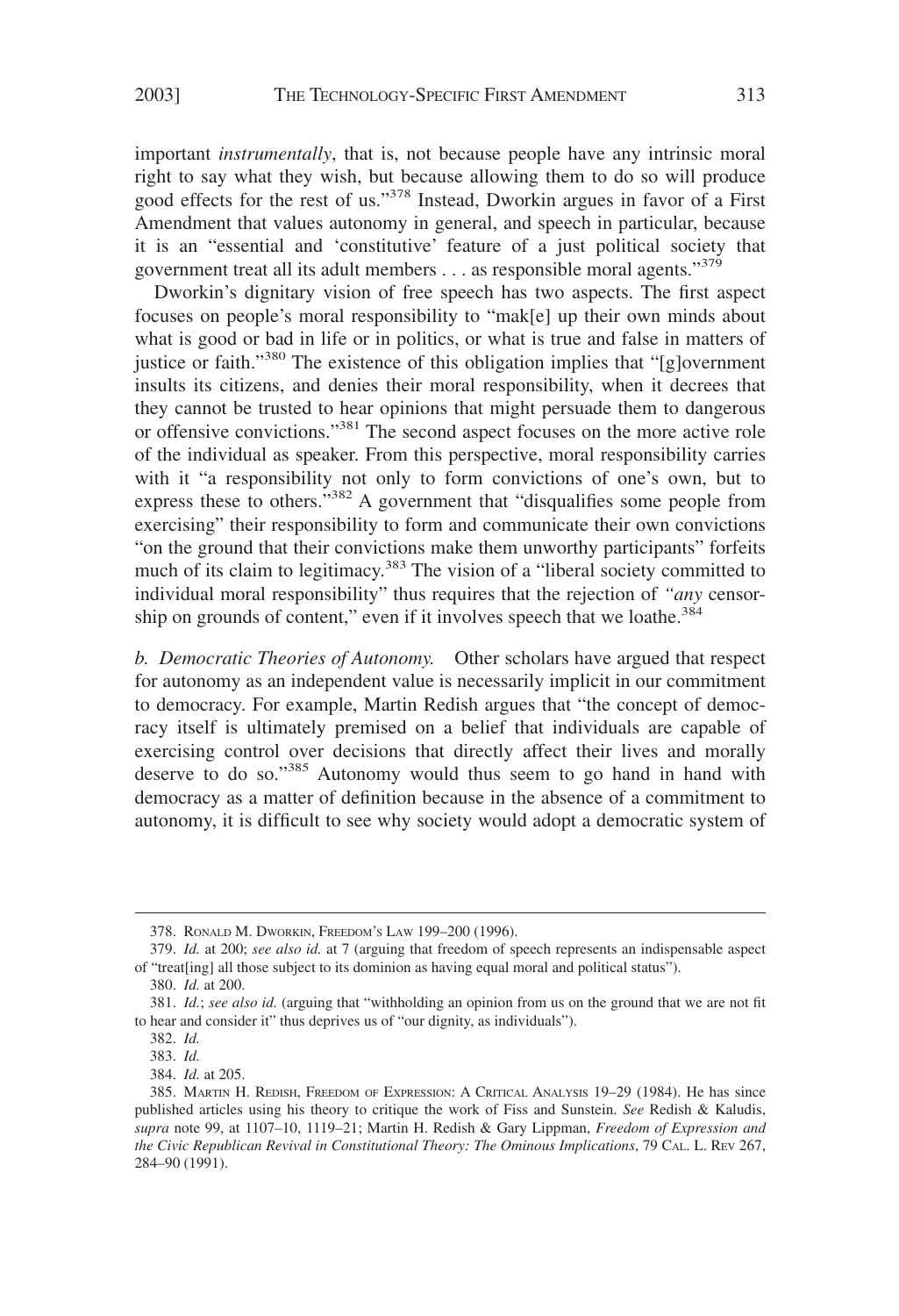government in the first place.<sup>386</sup> Indeed, Redish argues: "Since a belief in societal self-determination underlies our entire political system and constitutional structure, however, we cannot reject that belief without simultaneously rejecting the American form of government. Such logic would necessarily constitute a rejection of the first amendment, rather than an interpretation of it."387

Robert Post offers a similar argument that focuses less on the direct relationship between autonomy and democracy and more on the role speech plays in the democratic process. In Post's view, speech allows "democracy . . . to reconcile individual autonomy with collective self-determination" by "instill[ing] in citizens a sense of participation, legitimacy, and identification" sufficient to induce them to support the substantive outcomes of the political process even when they disagree with such outcomes.<sup>388</sup> This constitutive vision of speech necessarily "presupposes that those participating in public discourse are free and autonomous" because, without such autonomy, it is impossible to see how the public discourse could possibly mediate between the individual and the collective will.<sup>389</sup> As a result, Post argues that democratically based theories of free speech entail an ascription of autonomy for its own sake, and all attempts to regulate speech on the grounds that individuals cannot fully participate in the political process "contradict the central premise of our democratic enterprise."<sup>390</sup>

*c. Hybrid Theories of Autonomy.* It is particularly telling that even scholars who, like Fiss and Sunstein, are willing to treat the promotion of healthy democratic processes as a First Amendment value have generally regarded it as only one of several competing values.<sup>391</sup> For example, Thomas Emerson rejected the notion that freedom of expression amounted to nothing more than "a

<sup>386.</sup> REDISH, *supra* note 385, at 21; *see also* Redish & Kaludis, *supra* note 99, at 1121 ("Absent personal intellectual autonomy, the individual members of society cannot make truly free choices. Absent the individual citizens' ability to make such free choices, the concept of a democratic society is rendered incoherent.").

<sup>387.</sup> Redish & Lippman, *supra* note 385, at 276; *see also id.* at 273–74 (arguing that "baseline free speech principles are so centrally intertwined with the values that underlie our political structure popular sovereignty and self–determination—that abandoning the former would be impossible without weakening or abandoning the latter").

<sup>388.</sup> Post, *supra* note 377, at 1115.

<sup>389.</sup> *Id.* at 1128.

<sup>390.</sup> *Id.* at 1132.

<sup>391.</sup> *See* FREDERICK SCHAUER, FREE SPEECH:APHILOSOPHICAL ENQUIRY 35–46, 60–72, 85–86 (1982) (critiquing free speech arguments based on democracy and individuality and finding it unnecessary to accord primacy to either one); Steven Shiffrin, *The First Amendment and Economic Regulation: Away from a General Theory of the First Amendment*, 78 NW. U. L. REV. 1212 (1983) (reviewing and rejecting First Amendment theories based on promoting democratic processes and individual autonomy in favor of an eclectic approach to the First Amendment); Geoffrey R. Stone, *Autonomy and Distrust*, 64 U. COLO. L. REV. 1171 (1993) (advocating a theory of free speech that combines concern for autonomy with an instrumental distrust of government intervention); *see also* Daniel A. Farber & Philip P. Frickey, *Practical Reason and the First Amendment*, 34 UCLA L. REV. 1615 (1987) (reviewing the work of Baker and Redish and advocating the rejection of foundation theories in favor of resolving First Amendment disputes through practical reason).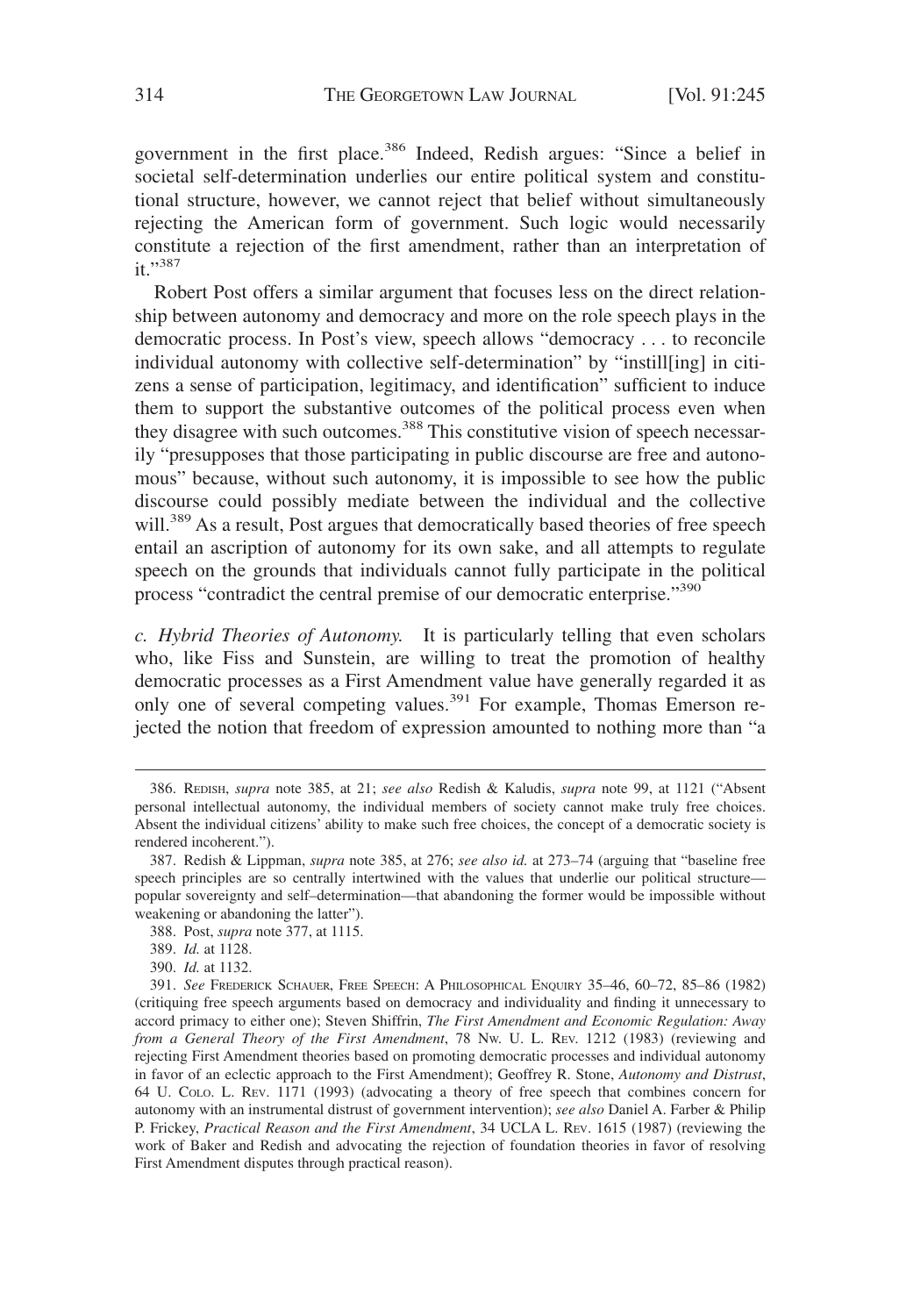technique for arriving at better social judgments through democratic procedures,<sup>392</sup> arguing instead that freedom of expression at the same time encompassed the value of self-fulfillment.<sup>393</sup> Similarly, after offering a powerful synthesis of the existing descriptive and ascriptive visions of free speech, Richard Fallon argues that each is simultaneously fundamental, yet irreconcilable and irreducible to a common metric. As a result, Fallon calls for a balancing approach.<sup>394</sup> In so arguing, Fallon explicitly rejects Fiss's and Sunstein's attempts to reject autonomy as a value. As Fallon notes, despite their best efforts, Fiss and Sunstein "cannot sensibly advocate enlightened democracy at the expense of autonomy; to do so would get the order of values backwards."<sup>395</sup>

C. Edwin Baker advances the most multifaceted and nuanced hybrid argument. For individuals, Baker views free speech in largely deontological terms. Like Dworkin, Baker argues that "the key ethical postulate" underlying the First Amendment is that "respect for individual integrity and autonomy requires the recognition that a person has the right to use speech to develop herself or to influence or interact with others in a manner that corresponds to her values."<sup>396</sup> As a result, Baker rejects as inherently illegitimate any collective practice that is inconsistent with treating each person as morally independent.<sup>397</sup>

At the same time, Baker augments his dignitary vision of individual autonomy with arguments based in the democratic process that are reminiscent of Redish's and Post's. Under this view, "[d]emocratic decision making gives each person the same potential say in results, a say that properly would represent the person's autonomous choice or commitment."<sup>398</sup> Thus, the "normally accepted account of our constitutionalism" necessarily "treats certain values—human dignity, respect for individuals['] equality and autonomy—as fundamental and directs that democracy must operate within the constraint of respect for these values."<sup>399</sup> The very existence of a democratic system of government, therefore, presupposes certain "fundamental constitutional restraints on democratic choice" that are based in autonomy. $400$ 

<sup>392.</sup> THOMAS I. EMERSON, TOWARD A GENERAL THEORY OF THE FIRST AMENDMENT 14 (1966).

<sup>393.</sup> *Id.* at 4–7, 8–11, 14–15 (acknowledging both individual self-fulfillment and participation in decisionmaking as free speech values while declining to settle on a single foundation value).

<sup>394.</sup> Fallon, *supra* note 377, at 899–901.

<sup>395.</sup> *Id.* at 884.

<sup>396.</sup> C. EDWIN BAKER, HUMAN LIBERTY AND FREEDOM OF SPEECH 59 (1989). Baker elaborates as follows: "Respect for people as autonomous agents implies that people should be viewed as responsible for, and given maximal liberty in, choosing how to use their bodies to develop and express themselves; and should be given an equal right to try to influence the nature of their collective worlds." *Id.* at 58–59.

<sup>397.</sup> *Id.* at 48–49.

<sup>398.</sup> *Id.* at 49.

<sup>399.</sup> *Id.* at 50; *see also id.* at 49 (reasoning that "the practices of democratic decision making . . . can often be understood as properly implementing equal respect for persons as autonomous agents"); C. Edwin Baker, *The Media that Citizens Need*, 147 U. PA. L. REV. 317, 327–28 (1998) (arguing that "popular participation or, at least, real opportunity for participation is crucial . . . to maintain a popular sense of government . . . . [This] legitimizing practice must include participatory democracy—only this process recognizes both people's right to choose [autonomy] and people's equality as to this fight").

<sup>400.</sup> BAKER, *supra* note 396, at 50.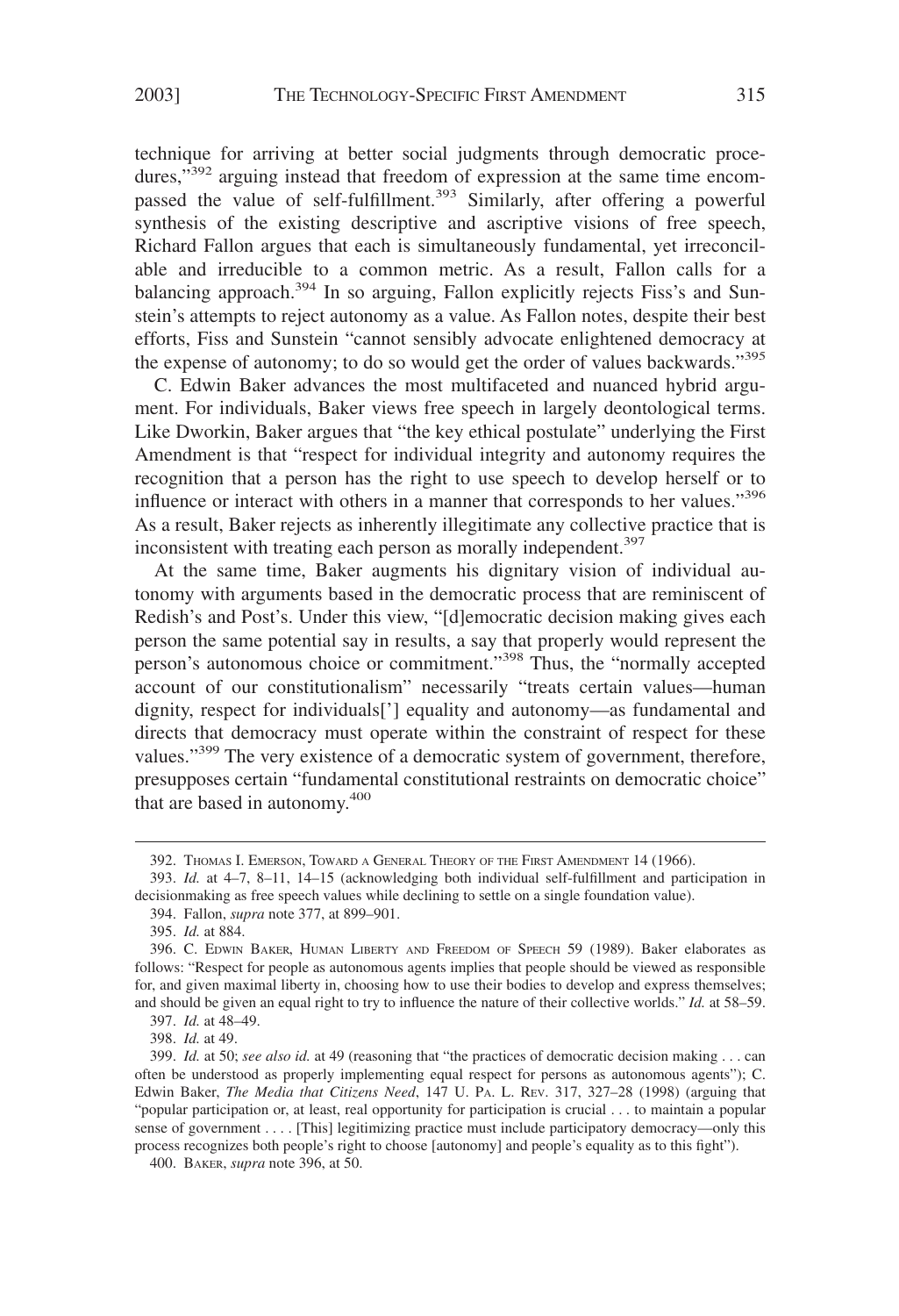Although Baker views individual speech in largely ascriptive terms, he refuses to extend this view to corporate speech on the grounds that liberty is a personal attribute that does not apply to collective institutions.<sup>401</sup> However, Baker does make an exception for media corporations, in light of the unique role envisioned for the Fourth Estate by the Press Clause.<sup>402</sup> With respect to the press, Baker argues that the government should promote what he calls "Complex Democracy," which is an intermediate position that attempts to capture the best elements of what he calls "Liberal Pluralist Democracy," which treats values as exogenous to politics and looks to the democratic process to mediate among the varying conceptions of the good, and what he terms "Republican Democracy" of the type advocated by Fiss and Sunstein.<sup>403</sup>

As the existence of these alternative theories demonstrates, the vision of free speech upon which Fiss and Sunstein rely is far from self-evident. Many theorists would object to their attempt to place democratic decisionmaking at the center of the First Amendment, and many of those who would not object would nonetheless repudiate the instrumental, descriptive vision of free speech that they propose. Equally telling is that most of those theorists who do not reflexively object to governmental attempts to regulate speech in ways that promote collective self-determination still recognize that the needs of the democratic process must be balanced against the needs of individual autonomy. The attractiveness of Fiss's and Sunstein's theories thus turns largely on their ability to come to grips with these autonomy-based visions of free speech. The balance of this section will examine Fiss's and Sunstein's attempts to do so.

#### 2. Fiss on Autonomy

It should now be clear that the democratically oriented vision of free speech upon which Fiss relies represents one of the most highly contested issues in free speech theory. Unfortunately, Fiss fails to offer much in the way of theoretical justification for it. For the most part, Fiss simply posits his vision of free speech, at some points categorically averring that it represents the dominant perspective<sup>404</sup> and at other points calling it "almost axiomatic."<sup>405</sup> To the extent that Fiss engages autonomy-based arguments at all, he discards them in a somewhat conclusory manner. He simply declares that autonomy is "protected not because of its intrinsic value, . . . but rather as a means or instrument of collective self-determination."<sup>406</sup> Fiss later makes explicit what this argument already clearly implied: "In fact autonomy adds nothing, and if need be, might have to be sacrificed, to make certain that public debate is sufficiently rich to permit

<sup>401.</sup> *Id.* at 200–31; C. Edwin Baker, Turner Broadcasting*: Content-Based Regulation of Persons and Presses*, 1994 SUP. CT. REV. 57, 66–72.

<sup>402.</sup> *See* BAKER, *supra* note 396, at 225–49; Baker, *supra* note 401, at 80–81.

<sup>403.</sup> Baker, *supra* note 399, at 327–40.

<sup>404.</sup> FISS, LIBERALISM DIVIDED, *supra* note 24, at 13, 36–37.

<sup>405.</sup> *Id.* at 114.

<sup>406.</sup> *Id.* at 13.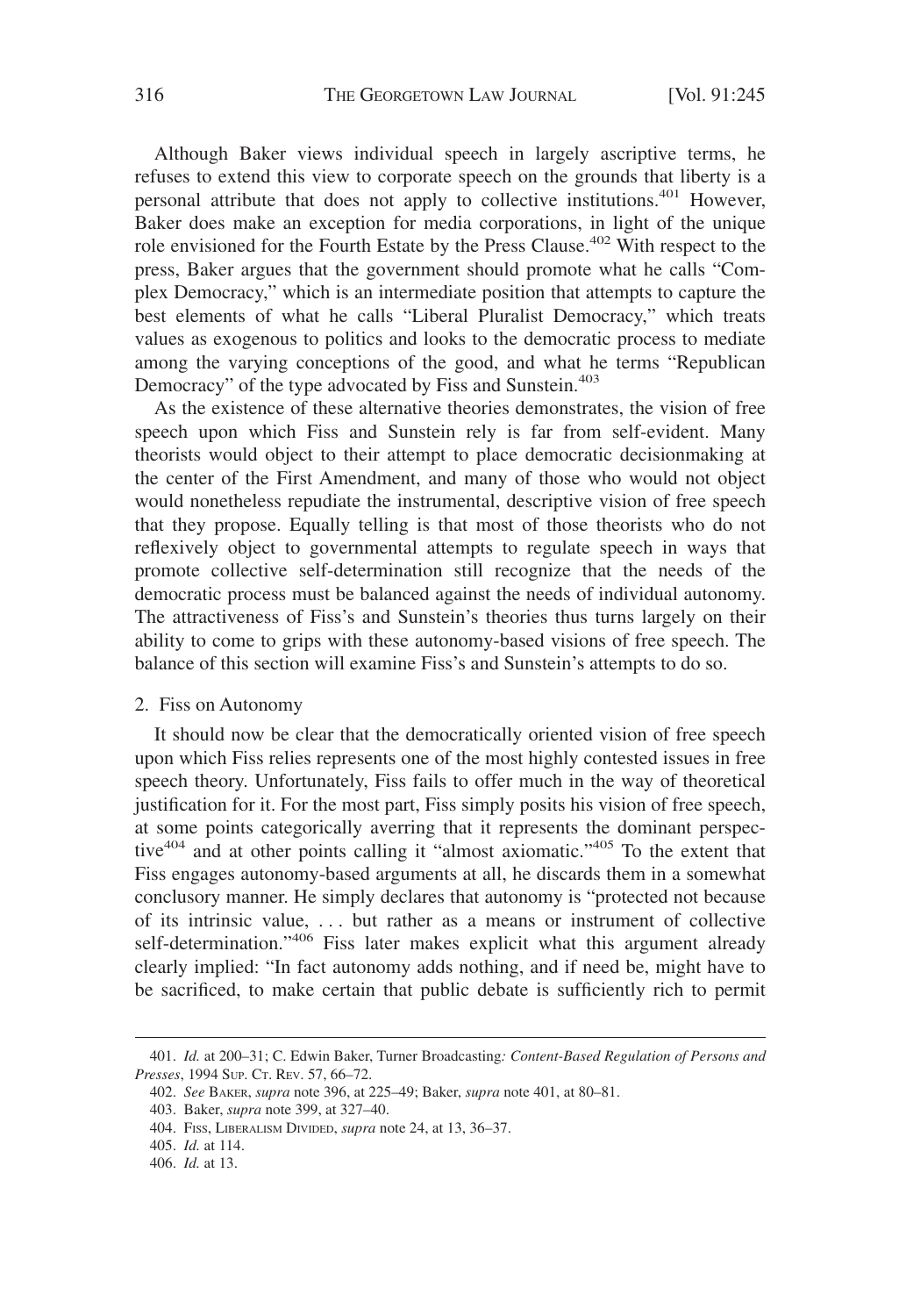true collective self-determination."407 To the extent that the speech people choose fails to reflect democratic values, little is lost by failing to respect that choice.<sup>408</sup>

Autonomy thus falls away as an independent value not by virtue of any sustained analysis, but rather as a byproduct of the central value that Fiss simply declares to be at the heart of the First Amendment. It seems quite problematic to dispose of one of the central questions of free speech theory through the use of a simple *ipse dixit*. <sup>409</sup> Fiss's refusal to engage the larger debate surrounding the role of autonomy in the First Amendment is made more troubling by his central commitment to democracy. As noted earlier, many scholars who have begun from the same starting point have found autonomy to be a necessary concomitant rather than a potential obstacle to democracy.

Equally debatable is the particular vision of democracy embedded in Fiss's work. By Fiss's own admission, his vision of the way speech interacts with the political process is entirely listener-based, perhaps best captured in the pithy statement, "[w]e allow people to speak so others can vote."<sup>410</sup> As Robert Post has pointed out, this "offers a strikingly passive image of the democratic citizen"<sup>411</sup> that does not take democracy's participatory dimensions into account. The omission is important because "[i]ndividual citizens can identify with the creation of a collective will only if they believe that collective decisionmaking is in some way connected to their own individual selfdetermination."<sup>412</sup> Active participation thus provides the means through which people reconcile themselves with collective decisions with which they personally disagree. $413$ 

In fact, Fiss's summary rejection of autonomy is part of a far more fundamental desire to reorder the basic constitutional relationship between the individual and the state. Fiss claims not to disturb the sharp dichotomy between state and citizen presupposed by classical liberalism. $414$  Upon closer inspection, it becomes clear that this disclaimer cannot be taken at face value. Under the classic conception of liberalism, liberty is equated with freedom from governmental interference. Fiss's vision of free speech demands more. He claims that the state bears an obligation to provide each individual with the means to exercise that liberty in a meaningful way. $415$ 

As a result, it is possible to construe Fiss's argument as another strand of the

<sup>407.</sup> *Id.* at 15.

<sup>408.</sup> *Id.* at 146.

<sup>409.</sup> Robert Post, *Equality and Autonomy in First Amendment Jurisprudence*, 95 MICH. L. REV. 1517, 1525 (1997) (arguing that Fiss "cannot simply rule out a priori the independent constitutional value of individual autonomy").

<sup>410.</sup> FISS, LIBERALISM DIVIDED, *supra* note 24, at 13.

<sup>411.</sup> Post, *supra* note 409, at 1526.

<sup>412.</sup> *Id.* at 1524.

<sup>413.</sup> *Id.* at 1527; *see also* Post, *supra* note 377, at 1115–16.

<sup>414.</sup> FISS, LIBERALISM DIVIDED, *supra* note 24, at 17–18.

<sup>415.</sup> *Id.* at 19–22.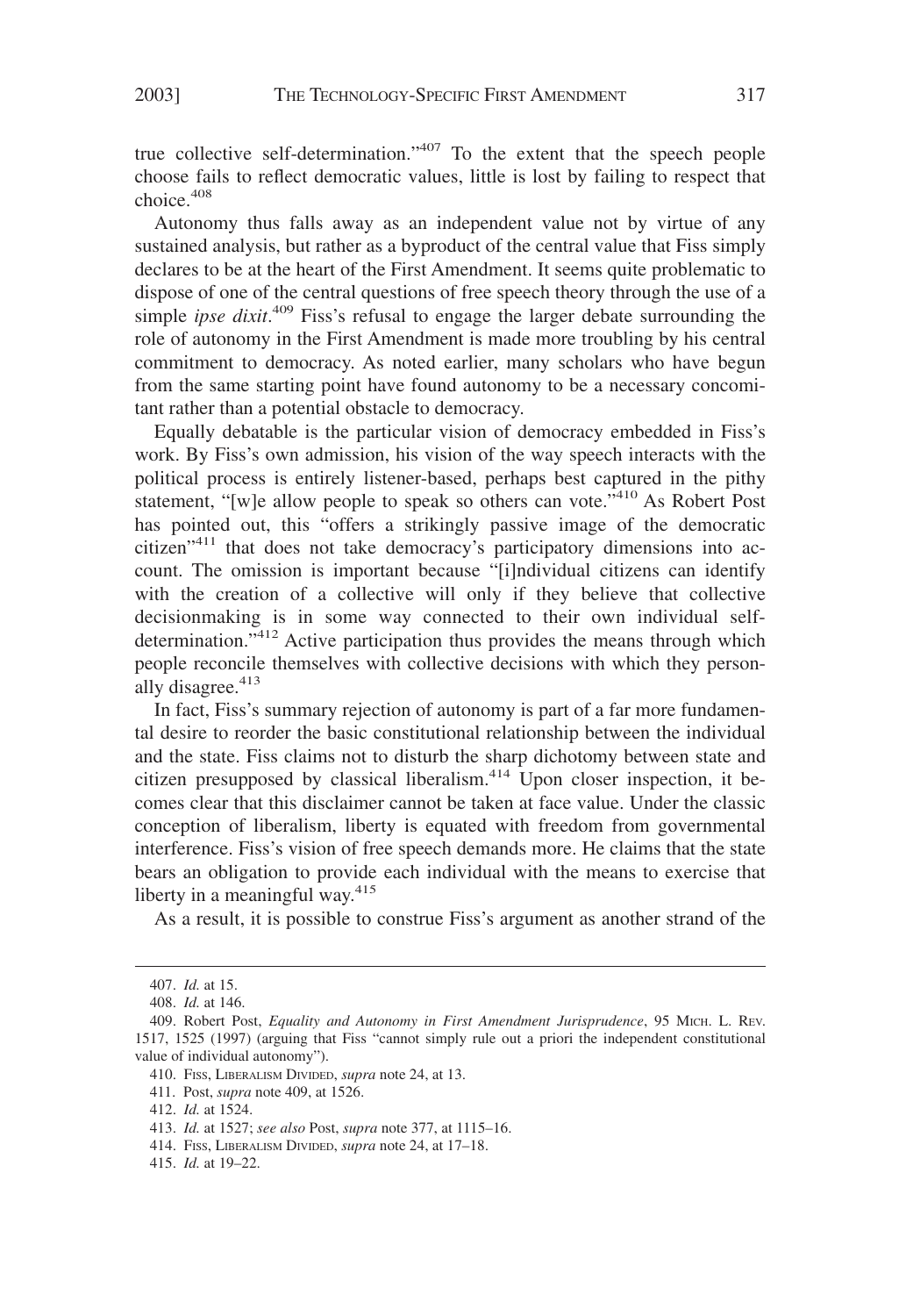broader constitutional debates surrounding the vision of due process inspired by Charles Reich's seminal article *The New Property*<sup>416</sup> and the clash between formal and substantive equality. Indeed, at times, Fiss explicitly frames his work in precisely this manner.<sup>417</sup> It thus seems apt to describe Fiss's proposal as calling for a shift from what might be termed formal liberty to substantive liberty. That he would find such a vision of free speech attractive is unsurprising. He is an admirer of *Goldberg v. Kelly*, <sup>418</sup> and he has also argued against interpreting the Equal Protection Clause simply as a limit against governmental interference.<sup>419</sup> Situating his work in this manner only underscores its weakness, however. As Fiss himself recognizes, the Court's equal protection and due process jurisprudence has already rejected the vision of the relationship between the individual and the state that he proposes.<sup>420</sup> Although it remains open for Fiss to propose some basis for a different outcome with respect to free speech, at this point he has not done so. $421$ 

3. Sunstein on Autonomy

Sunstein offers a somewhat more elaborate justification for rejecting autonomy as a free speech value. His argument in favor of a First Amendment focused on promoting democratic processes is quite complex, invoking the intellectual precepts of history, communitarianism, and practical reason.<sup>422</sup> In addition, he criticizes the coherence of the willingness of autonomy-based visions of free speech to regard individual preferences as pre-political.<sup>423</sup> In this section, I will critically assess each of these arguments. A close analysis reveals that Sunstein's historical arguments lack a substantial foundation. Even more problematic is his invocation of communitarianism and practical reason because the manner in which he applies each theory has the effect of simply assuming away the conflict between autonomy and democracy. Most troubling is his attempt to undermine preferences, which I find to be fundamentally inconsistent

<sup>416.</sup> Charles A. Reich, *The New Property*, 73 YALE L.J. 733 (1964).

<sup>417.</sup> FISS, LIBERALISM DIVIDED, *supra* note 24, at 35–36, 99–102. For a discussion about Sunstein's attempt to raise a similar argument, see *infra* notes 660–61 and accompanying text.

<sup>418. 397</sup> U.S. 254, 265 (1970) (suggesting that the Due Process Clause might recognize an inherent right to a basic subsistence level of governmental support); *see also* Owen M. Fiss, *Reason in All Its Splendor*, 56 BROOK. L. REV. 789, 792, 804 (1990) (lauding *Goldberg v. Kelly* as a "triumph of . . . substantive rationality," "a magnificent achievement," and "a monument to our own little enlightenment"); *Tributes to Robert M. Cover*, 96 YALE L.J. 1699, 1720 (1987) (remarks of Owen Fiss) (calling *Goldberg v. Kelly* "the culmination of the Golden Age of American Law" and "bemoaning its demise").

<sup>419.</sup> FISS, LIBERALISM DIVIDED, *supra* note 24, at 99; Owen M. Fiss, *The Forms of Justice*, 93 HARV. L. REV. 1, 23 (1979); *Panel Presentation: Equality in Education*, 74 F.R.D. 269, 276–81 (1977) (remarks of Owen Fiss).

<sup>420.</sup> On equal protection, see FISS, LIBERALISM DIVIDED, *supra* note 24, at 99. On due process, see Owen Fiss, *A Life Lived Twice*, 100 YALE L.J. 1117, 1123 (1991); *Tributes to Robert M. Cover*, *supra* note 418, at 1720.

<sup>421.</sup> *See also infra* subsection IV.B.1.c (discussing Fiss's views on the state action doctrine).

<sup>422.</sup> *See infra* notes 424–27, 439–41, 445–47 and accompanying text.

<sup>423.</sup> *See infra* notes 450–52 and accompanying text.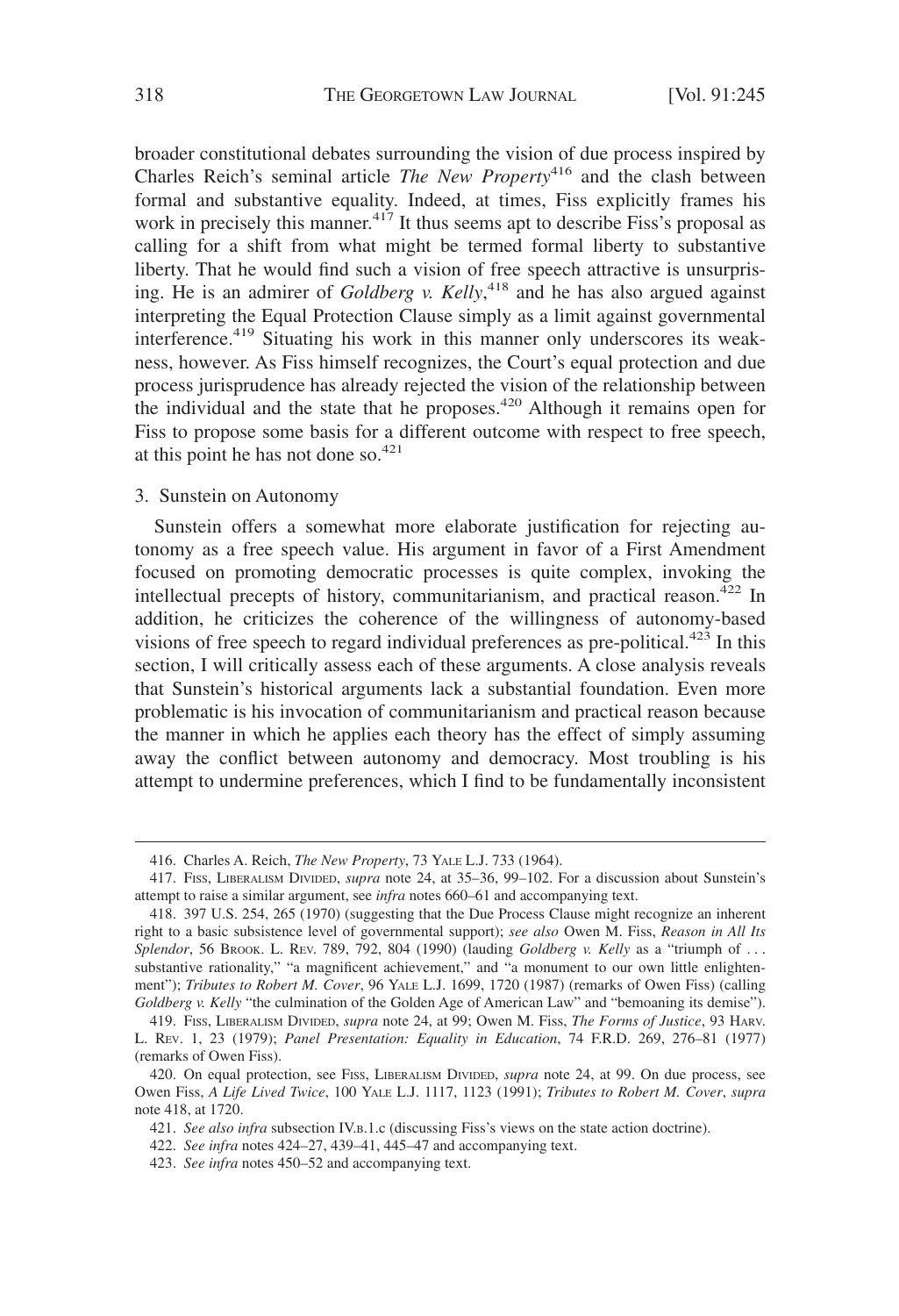with most democratic forms of government. None of these approaches offers a satisfactory reconciliation of the conflict between the individual and the collective will, which represents perhaps the central problem lying at the heart of liberal and democratic theory.

*a. The Role of History.* Sunstein initially attempts to rebut theories that view the First Amendment as a bulwark that protects individual autonomy by invoking history. He argues that viewing the First Amendment in terms of promoting collective self-determination follows from James Madison's recognition of the need for people to "freely examine public characters and measures" if they are to exercise their democratic obligations in a meaningful manner.<sup>424</sup> He finds further support in such notable opinions as Justice Brandeis's concurrence in *Whitney v. California*<sup>425</sup> as well as the opinions of the Court in *Red Lion Broadcasting Co. v. FCC*<sup>426</sup> and *New York Times Co. v. Sullivan*. 427

A review of the historical record reveals that this so-called "Madisonian" vision of the First Amendment, which Sunstein uses as a trope throughout his work, is more Sunstein's creation than Madison's. Sunstein's historical discussion consists of a single quotation from Madison, without any discussion of Madison's broader writings.428 An examination of the scholarship studying Madison's views on free speech reveals that Sunstein's claim is quite controversial. Although some share Sunstein's vision, $429$  others have interpreted Madison's views on free speech as fitting better with the deontological approach to free speech discussed above.<sup>430</sup> In addition, another burgeoning branch of the commentary argues that Madison espoused a view of free speech closely related to the Lockean theory of property rights.<sup>431</sup> In either case, the result is a view that is much more attuned with the protection of speech as an individual or natural right than it is with the instrumental promotion of democracy. The invocation of a single line of Madison's writings is thus insufficient to establish the principle that Sunstein seeks.<sup>432</sup>

<sup>424.</sup> SUNSTEIN, DEMOCRACY AND FREE SPEECH, *supra* note 23, at xvii (quoting 17 JAMES MADISON, *Report of 1800*, *in* THE PAPERS OF JAMES MADISON 341 (David Mattern et al., 1991).

<sup>425. 274</sup> U.S. 357, 372 (1927) (Brandeis, J., concurring), *discussed in* SUNSTEIN, DEMOCRACY AND FREE SPEECH, *supra* note 23, at 26–28.

<sup>426. 395</sup> U.S. 367 (1969), *discussed in* SUNSTEIN, DEMOCRACY AND FREE SPEECH, *supra* note 23, at 48–49.

<sup>427. 376</sup> U.S. 254 (1964), *discussed in* SUNSTEIN, DEMOCRACY AND FREE SPEECH, *supra* note 23, at 38–41.

<sup>428.</sup> SUNSTEIN, DEMOCRACY AND FREE SPEECH, *supra* note 23, at xvii.

<sup>429.</sup> *See, e.g.*, DWORKIN, *supra* note 378, at 200.

<sup>430.</sup> *See* David A.J. Richards, *Constitutional Legitimacy, the Principle of Free Speech, and the Politics of Identity*, 74 CHI.-KENT L. REV. 779, 796–800 (1999).

<sup>431.</sup> *See* John O. McGinnis, *The Once and Future Property-Based Vision of the First Amendment*, 63 U. CHI. L. REV. 49 (1996); John O. McGinnis, *The Partial Republican*, 35 WM. & MARY L. REV. 1751, 1760–62 (1994).

<sup>432.</sup> As Jack Balkin has famously quipped, "Sunstein's 'Madisonian' theory of the First Amendment is about as Madisonian as Madison, Wisconsin: It is a tribute to a great man and his achievements, but bears only a limited connection to his views." J.M. Balkin, *Populism and Progressivism as Constitu-*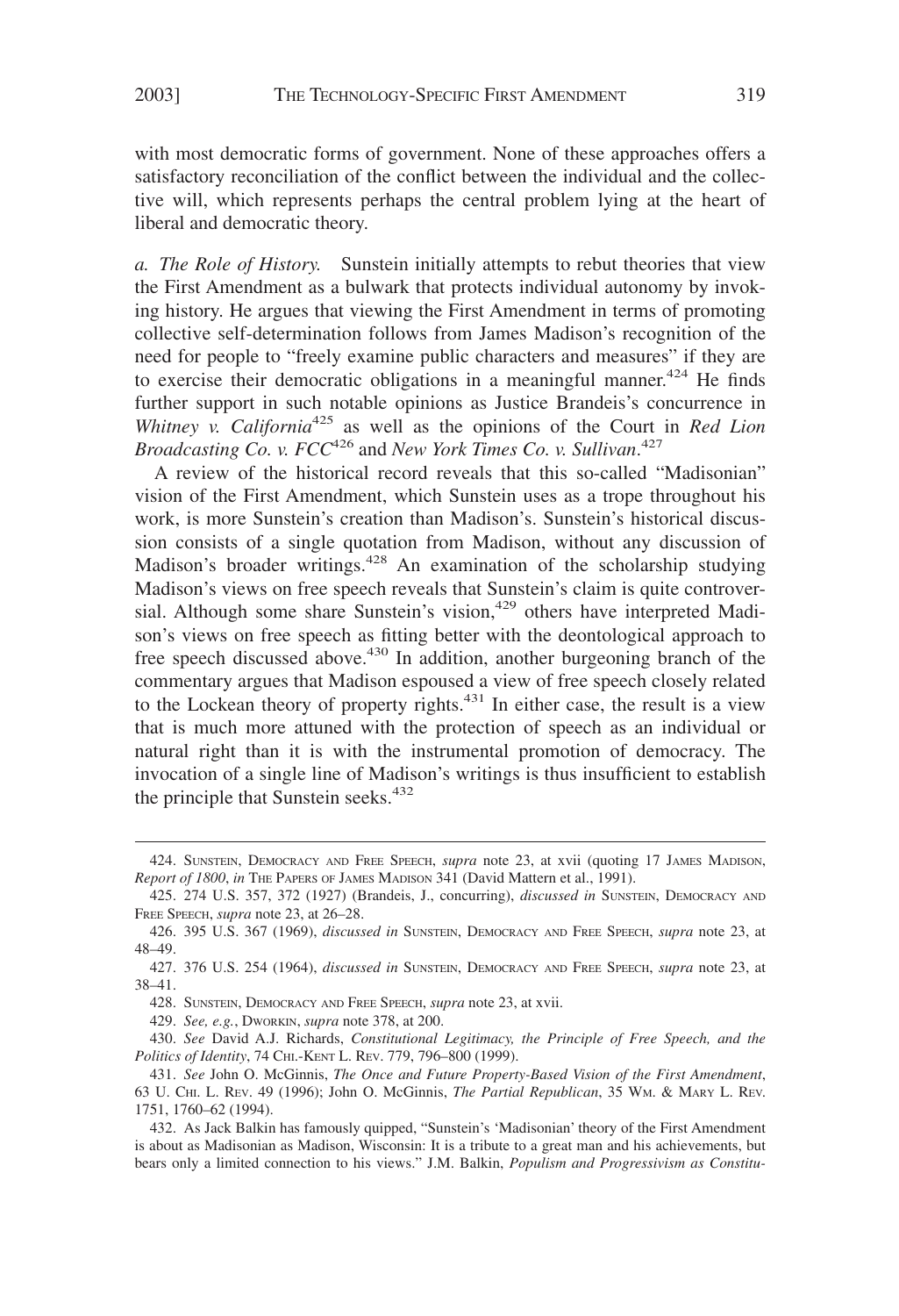Nor does the series of landmark decisions cited by Sunstein enhance the historical pedigree of his theory. As an initial matter, his reliance on precedent is somewhat curious in light of his recognition that the judicial consensus generally supports an autonomy-oriented vision of the First Amendment.<sup>433</sup> In any event, when read closely, the opinions that Sunstein cites fall short of establishing the primacy of deliberative democracy as a First Amendment value. Although there are clearly strains of Sunstein's vision in Justice Brandeis's concurrence in *Whitney*, the opinion's emphasis on the "belie[f] that the final end of the state was to make men free to develop their faculties" and that the Founders "valued liberty both as an end and as a means"<sup>434</sup> is far more suggestive of a hybrid approach that seeks to balance the interests of autonomy and democracy than accord primacy to the latter.435 The Court's opinion in *New York Times Co. v. Sullivan* suffers from similar limitations. Although the opinion has been both lauded and criticized for adopting the type of democracyenhancing instrumental approach that Sunstein favors,<sup>436</sup> other commentators have disagreed, noting that the opinion depended as much on an analogy to seditious libel and concerns about a possible "chilling effect."<sup>437</sup> In the end, the only authority that clearly stands in Sunstein's corner is *Red Lion*, and even Fiss has conceded that that decision represents "something of a freak" that has never grown to cover other media.<sup>438</sup>

*b. The Turn to Communitarianism.* Sunstein also attempts to resolve the conflict between autonomy and the needs of the democratic process by turning

*tional Categories*, 104 YALE L.J. 1935, 1955 (1995) (reviewing SUNSTEIN, DEMOCRACY AND FREE SPEECH, *supra* note 23).

<sup>433.</sup> SUNSTEIN, DEMOCRACY AND FREE SPEECH, *supra* note 23, at 3–5.

<sup>434.</sup> Whitney v. California, 274 U.S. 357, 372 (1927) (Brandeis, J., concurring).

<sup>435.</sup> *See* DWORKIN, *supra* note 378, at 201; *see also* Vincent Blasi, *The First Amendment and the Ideal of Civic Courage: The Brandeis Opinion in* Whitney v. California, 29 WM. & MARY L. REV. 653, 684–85 (1988) (offering an alternative reading of Brandeis's concurrence in *Whitney*).

<sup>436.</sup> *Compare* DWORKIN, *supra* note 378, at 202–09 (criticizing Justice Brennan's "almost exclusive [reliance] on the instrumental justification in his opinion" because it limited First Amendment protection to "cases involving libel of 'public officials' rather than extending protection to all libel defendants"), *with* Kalven, *supra* note 373, at 209 (praising the *New York Times* Court for "returning to the essence of the First Amendment . . . found in its limitations on seditious libel" and being "carried along by a momentum of insight about the democratic necessities of free speech"); *see also* William J. Brennan, Jr., *The Supreme Court and the Meiklejohn Interpretation of the First Amendment*, 79 HARV. L. REV. 1, 14–16 (1965).

<sup>437.</sup> Farber & Frickey, *supra* note 391, at 1634–35.

<sup>438.</sup> FISS, LIBERALISM DIVIDED, *supra* note 24, at 20; *see also* FISS, IRONY OF FREE SPEECH, *supra* note 24, at 72 (characterizing *Red Lion* as a "stray"). In his later work, Fiss finds an endorsement of *Red Lion* in Justice Breyer's concurrence in the judgment in *Turner II*, as well as general support for his approach in the plurality opinion in *Denver* and Justice Stevens's dissent in *Arkansas Educational Television Commission v. Forbes*, 523 U.S. 666 (1998). Fiss, *supra* note 24, at 1220–26, 1229–31, 1234–35. It should be noted that none of the opinions that Fiss cites commanded a majority of the Court. A close reading of those opinions, moreover, reveals that they are more consistent with the hybrid approach discussed above, which accords weight to both autonomy and instrumental concerns, than it is with the purely instrumental approach that Fiss advocates.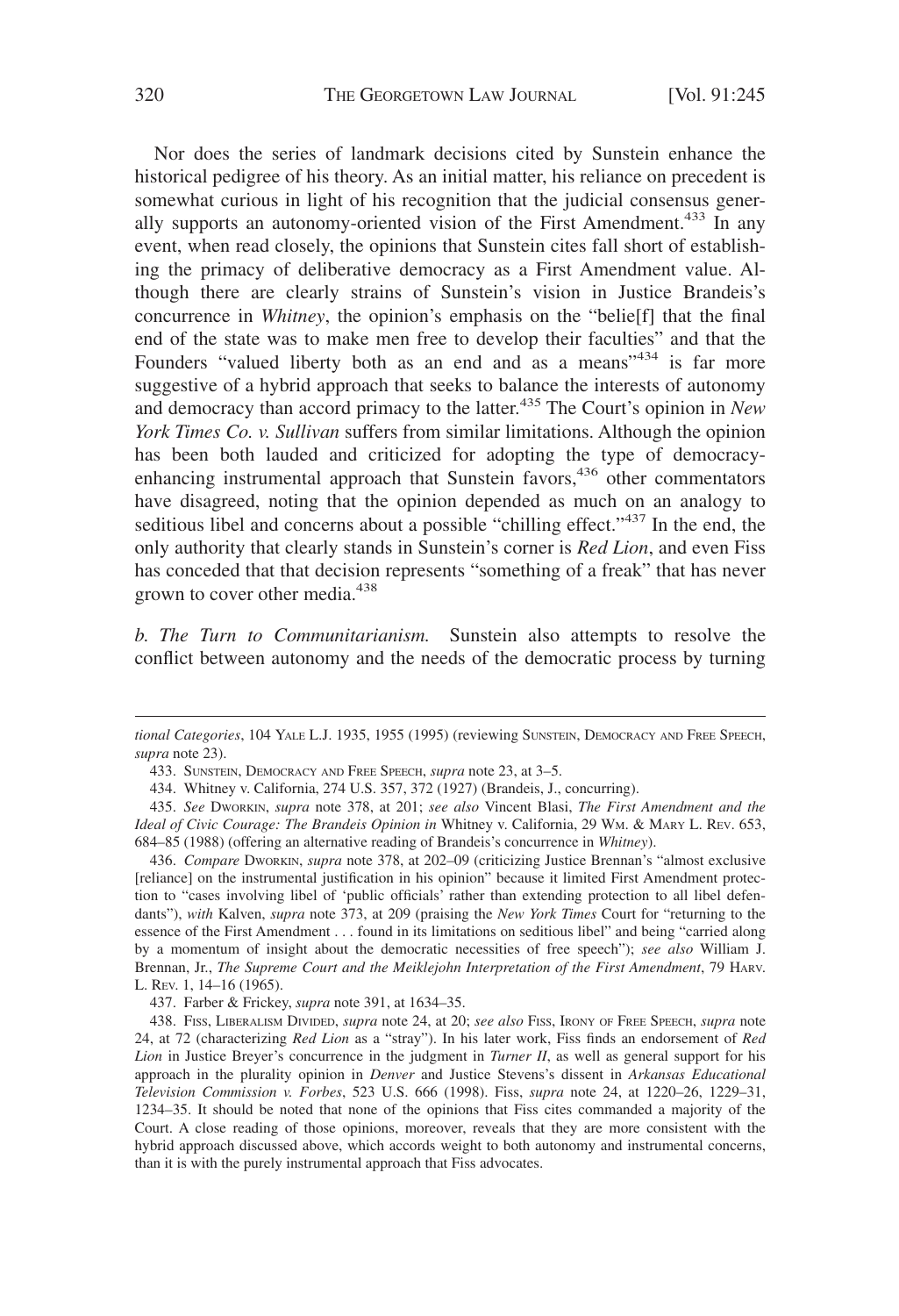to communitarian principles. He posits that when political processes are functioning properly, the interests of the collective and the individual will tend to be the same. Indeed, Sunstein suggests that so long as the machinery of democracy is in good working order, it may be appropriate to define the outcome of the deliberative process as "political truth."<sup>439</sup> Sunstein's earlier writings provide a more fulsome elaboration of this theme:

The republican commitment to universalism amounts to a belief in the possibility of mediating different approaches to politics, or different conceptions of the public good, through discussion and dialogue. The process of mediation is designed to produce substantively correct outcomes, understood as such through the ultimate criterion of agreement among political equals.440

Thus, in Sunstein's perfect polity, there is no conflict between autonomy and the needs of the democratic process because, in a properly constructed deliberative democracy, these interests tend to converge.<sup>441</sup>

The communitarian aspects of Sunstein's argument thus propose to solve the conflict between his theory and autonomy simply by positing the convergence of the individual and the collective will. On a theoretical level, Sunstein assumes away the conflict with autonomy in much the same way as does Fiss. On a more empirical level, the heterogeneity of modern society provides ample reason to doubt that the consensus that Sunstein envisions will in fact emerge.<sup>442</sup> It is not even clear, moreover, that such consensus would be normatively desirable. This is because "consensus is not generally the condition of autonomy; rather, autonomy is more typically exhibited in divergence of substantive . . . views" in which different people "affirm very different conceptions of the public and private good."<sup>443</sup> Under this view, dissensus "is the goal and characteristic symptom of a genuinely free society" rather than "a problem in need of . . . regulation."<sup>444</sup>

<sup>439.</sup> SUNSTEIN, DEMOCRACY AND FREE SPEECH, *supra* note 23, at 19. It should be emphasized that Sunstein regards the deliberative process as an integral part of the means by which substantive values are selected. The implication is that one cannot bypass the democratic process and derive moral truth directly. The difference in emphasis is critical. As Martin Redish and Gary Lippman have pointed out, "[i]f one believes in the imposition of externally derived moral truth through governmental decisionmaking, the concept of democracy is rendered at best a nuisance and at worst a serious social harm." Redish & Lippman, *supra* note 385, at 278.

<sup>440.</sup> Cass R. Sunstein, *Beyond the Republican Revival*, 97 YALE L.J. 1539, 1550, 1554 (1988) (footnote omitted).

<sup>441.</sup> *See* Baker, *supra* note 399, at 334; Stephen A. Gardbaum, *Broadcasting, Democracy, and the Market*, 82 GEO. L.J. 373, 385 (1993).

<sup>442.</sup> *See* Post, *supra* note 377, at 1115 (calling any postulated fusion of the individual and collective wills "unconvincing under modern conditions of heterogeneity").

<sup>443.</sup> Gardbaum, *supra* note 441, at 386–87.

<sup>444.</sup> *Id.* at 387.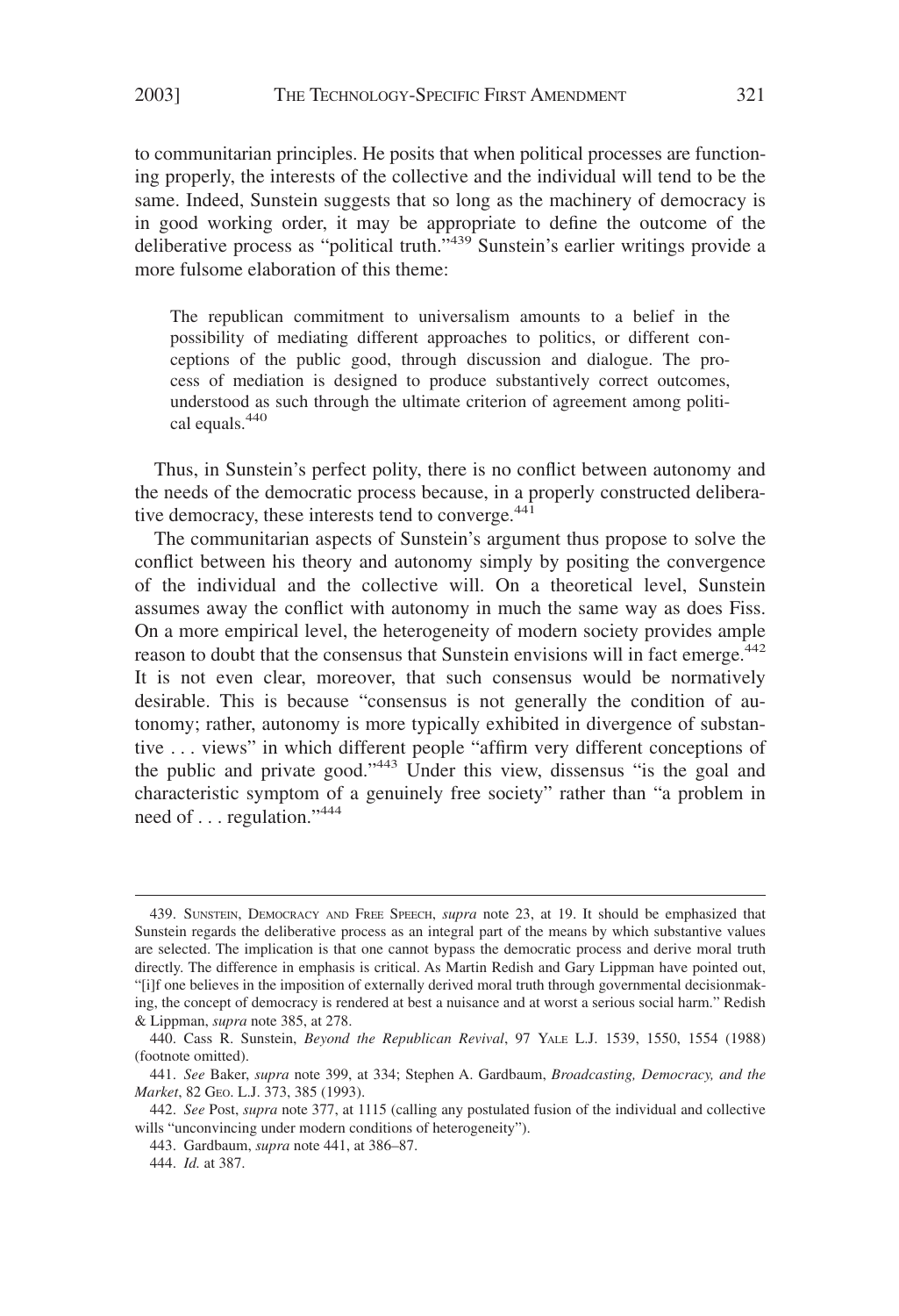*c. The Appeal to Practical Reason.* Sunstein further seeks to support his democratically oriented view of the First Amendment by invoking the methodology of practical reason. Sunstein describes his methodology as similar to the notion of reflective equilibrium developed by John Rawls, $445$  in which "theory [is] adjusted to conform to [considered] judgments, and vice versa, until we reach a state of equilibrium."<sup>446</sup> He employs this approach to reject a number of countervailing theories, including autonomy, as inconsistent with certain considered judgments that he regards as unquestionably correct.<sup>447</sup>

Although Sunstein's statement of the methodology of practical reason is satisfactory, his application of it leaves much to be desired. Adherents of practical reason would doubtless find the level of abstraction at which Sunstein speaks and his resort to first principles quite troublesome. There is, moreover, little reflection of the Rawlsian reflective equilibrium in Sunstein's application. Rather than oscillating back and forth between the general and the specific until fusion is achieved, Sunstein's approach treats certain preferred case outcomes as fixed and uses them to support or invalidate particular theories.<sup>448</sup> Such an approach is hardly faithful to the notions of pragmatism, which rely on sensitivity to complex webs of values and a search for the best legal answer in light of both history and context.<sup>449</sup> In addition, his methodology makes his substantive results little more than a product of which case outcomes he chooses to hold constant and which case outcomes he chooses to critique. It would be as easy to hold the Court's well-established hostility towards content-based regulation constant and use that insight to invalidate Sunstein's theory. As a result, Sunstein's turn to pragmatism amounts to little more than the assumption of the results that his theory is trying to prove.

*d. The Assault on Preferences.* Finally, Sunstein attempts to refute the importance of autonomy by attacking the notion that individual preferences are pre-political. Instead, Sunstein argues that individual preferences are the product of the existing set of social and legal rules. Because preferences are largely the product of the speech that already exists and the social structure that created it, Sunstein argues that any attempt to justify current outcomes in terms of those preferences is ultimately circular, in that it simply tends to validate the status quo.<sup>450</sup> True autonomy lies in the realization of those preferences that individuals would have held had they been exposed to higher quality programming that incorporated a broader range of viewpoints. Consequently, it is not necessarily a violation of autonomy to deviate from current preferences because "the inclu-

<sup>445.</sup> SUNSTEIN, DEMOCRACY AND FREE SPEECH, *supra* note 23, at 298 n.13 (citing RAWLS, *supra* note 377).

<sup>446.</sup> *Id.* at 133.

<sup>447.</sup> *Id.* at 133, 141, 142–43, 148, 175–76.

<sup>448.</sup> *Id.*

<sup>449.</sup> *See* Farber & Frickey, *supra* note 391, at 1641–43.

<sup>450.</sup> SUNSTEIN, DEMOCRACY AND FREE SPEECH, *supra* note 23, at 19–20, 73–74.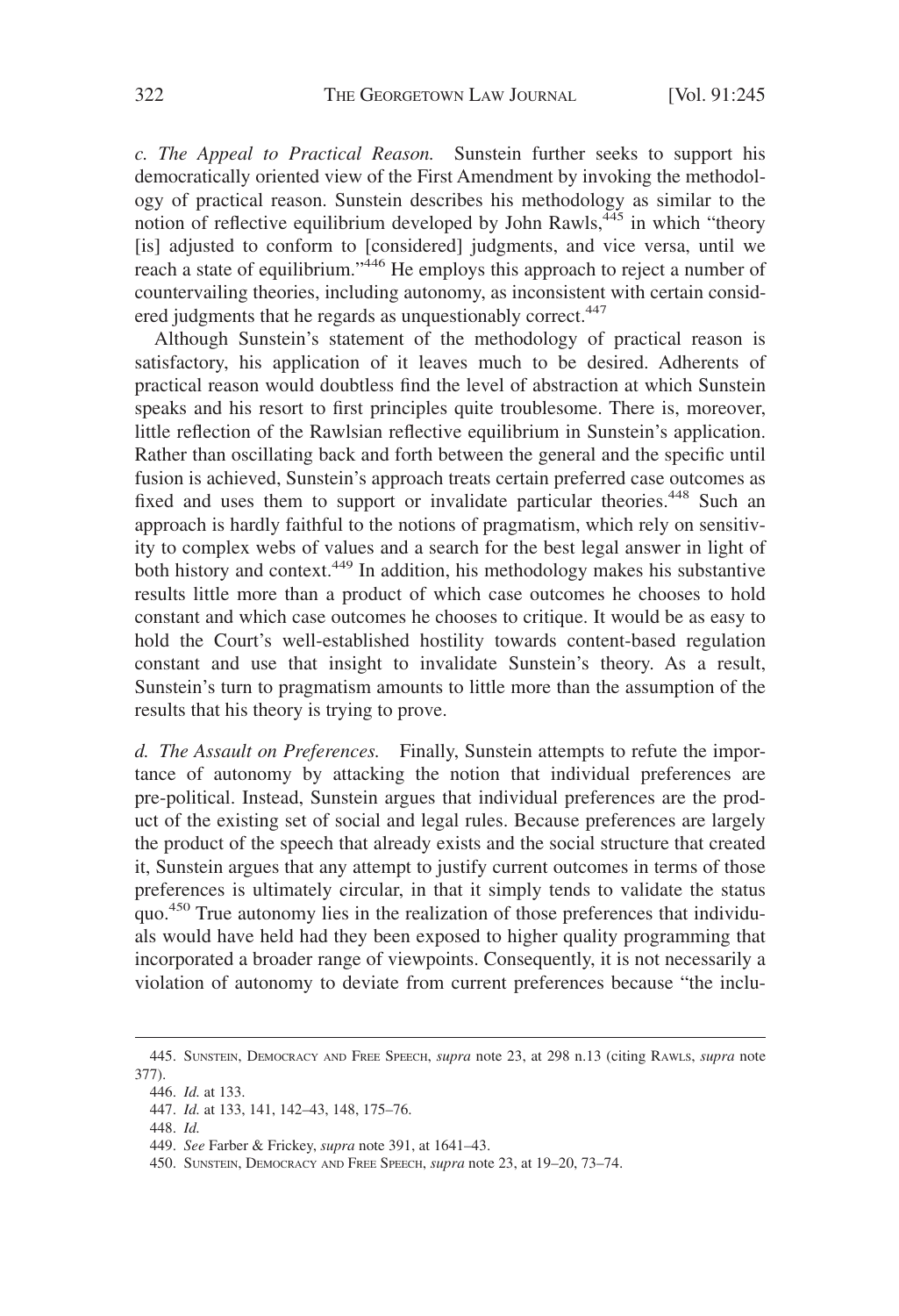sion of better options . . . does not displace a freely produced desire."<sup>451</sup> On the contrary, "[i]f more and better choices are made available, the outcome may well be to promote autonomy, rightly understood."<sup>452</sup>

This argument touches on an issue that has long pervaded liberal political theory. It inheres in the work of John Rawls, who turns to idealized choices made behind a "veil of ignorance" to justify the imposition of outcomes consistent with the collective good without violating the central tenets of democracy and liberalism.<sup>453</sup> The work of John Stuart Mill exhibits a deep ambivalence over the choice between actual and idealized preferences. At times, Mill seems to define liberty as the realization of the desires that a person would hold if exposed to a more complete range of experiences.<sup>454</sup> At other times, Mill strongly criticized this perspective, arguing that it essentially treated the laboring classes as children or savages unfit for the privileges of freedom. As a result, Mill contended that such an approach was inconsistent with the principles of freedom and democracy.<sup>455</sup>

That said, the attack on preferences strikes me as profoundly antidemocratic. If one regards an individual's personality as a social construct subject to improvement by the state, there would seem to be little reason for the state to accord any particular respect to the outcomes of the democratic process.<sup>456</sup> Indeed, there is a disturbingly illiberal overtone to Sunstein's critique of preferences. As Isaiah Berlin has argued, acknowledging a distinction between what people actually want and what they ought to want risks justifying coercion in the name of the "true" or "real" interests of the person being coerced.<sup>457</sup> It also opens the door to the imposition of an eruditiocracy, in which the preferences of the elite classes are simply imposed on others. This danger does not appear to trouble Sunstein. He notes, "Of course it is possible or even likely that the well-educated will disproportionately enjoy high-quality broadcasting. But this is precisely because they have been educated to do so, and high-quality education is not something to be disparaged."<sup>458</sup> It is this aspect that has led some

<sup>451.</sup> *Id.* at 74.

<sup>452.</sup> *Id.*

<sup>453.</sup> RAWLS, *supra* note 377, at 136–42.

<sup>454.</sup> JOHN STUART MILL, UTILITARIANISM 8–17 (George Sher ed., Hackett Publ'g Co. 1979) (1861). *See generally* Robin L. West, *Liberalism Rediscovered: A Pragmatic Definition of the Liberal Vision*, 46 U. PITT. L. REV. 673, 689–90 (1985).

<sup>455.</sup> MILL, *On Liberty*, *supra* note 363, at 124, *quoted in* Post, *supra* note 377, at 1131 n.90.

<sup>456.</sup> Robert C. Post, *Racist Speech, Democracy, and the First Amendment*, 32 WM.&MARY L. REV. 267, 284 (1991) (arguing that "the state undermines the raison d'être of its own enterprise to the extent that it itself coercively forms the 'autonomous wills' that democracy seeks to reconcile into public opinion"); *see also* Post, *supra* note 377, at 1133 ("[O]ne cannot but be struck by the sharp anomaly of regulating democratic elections on the premise that voters are not autonomous and free.").

<sup>457.</sup> ISAIAH BERLIN, *Two Concepts of Liberty*, *in* FOUR ESSAYS ON LIBERTY 118, 131–34 (1969), *cited in* Fallon, *supra* note 377, at 886 n.65.

<sup>458.</sup> SUNSTEIN, DEMOCRACY AND FREE SPEECH, *supra* note 23, at 91.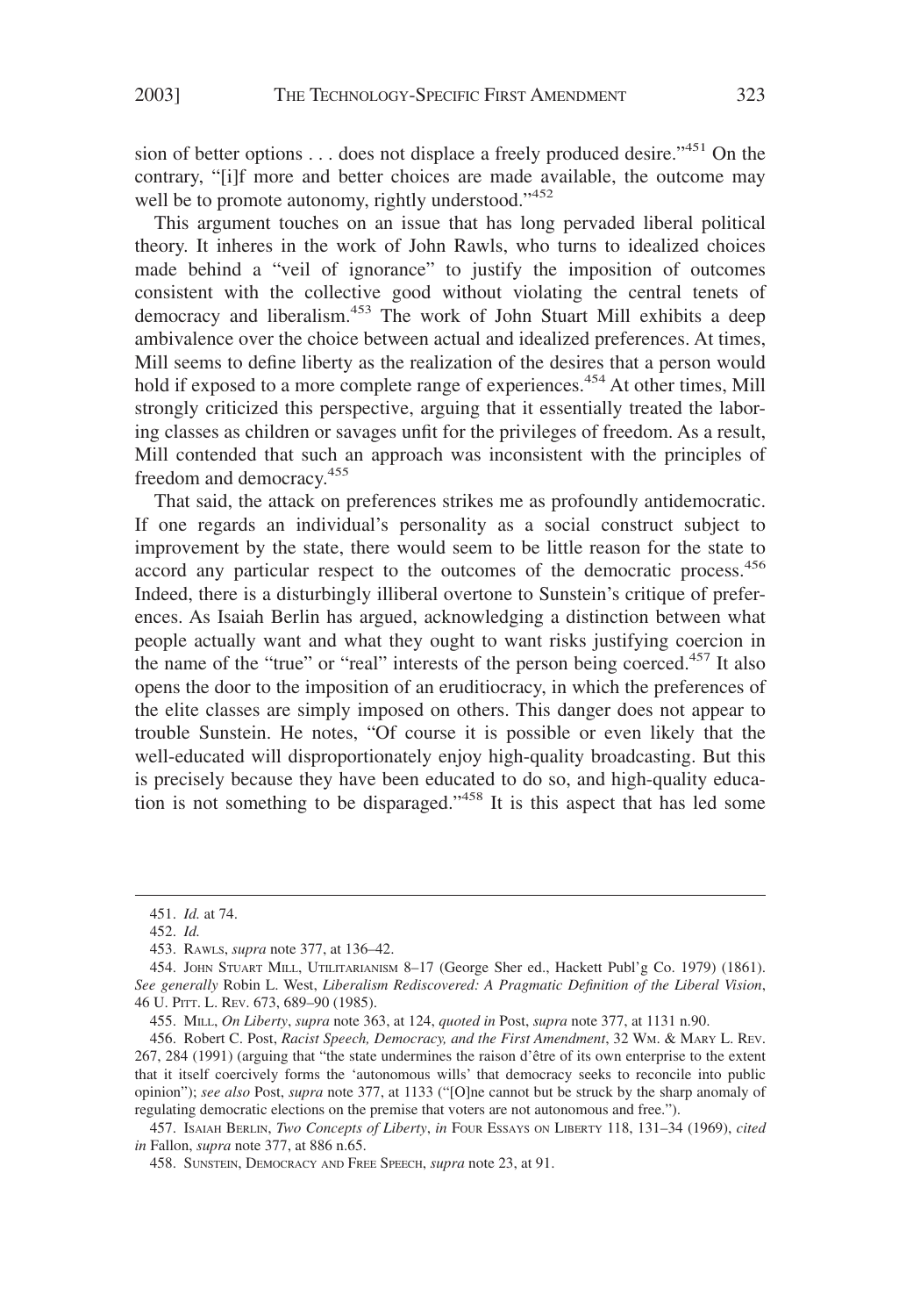critics to condemn Sunstein's proposal as "indefensible."<sup>459</sup>

This dilemma can be illustrated by the following thought experiment.<sup>460</sup> Suppose that a group of voters cast their votes in a racially discriminatory manner and that this group is sufficiently large to control the outcome of an election. Suppose further that their racist views result directly from the narrowness of the viewpoints to which they have been exposed. It is hard to imagine that any democratic system would sanction disregarding the actual votes cast and entering results that more accurately reflect the voters' "true" or idealized preferences. This is so even though the normative value at issue—the elimination of racial discrimination—represents perhaps the most morally attractive and strongest justification for intervention. If democratic theory will not allow us to overturn outcomes of elections in the name of promoting idealized preferences over actual preferences, the close connection between speech and votes makes it hard to see why such intervention would be permitted with respect to speech. Even when addressed at the level of speech rather than outcomes, this type of intervention still smacks of the Rousseauean notion of being forced to be free. $461$ 

Lastly, any theory that seeks to promote idealized preferences will confront severe implementation problems. It must offer some basis for identifying those preferences with sufficient confidence to justify subjecting individuals to such coercion. It is the difficulties surrounding any attempt to articulate such a theory that is the focus of the next section of this Article.

### B. CRITIQUES FROM INSIDE THE MODEL: TURNING THEORY INTO PRACTICE

To this point, I have focused on a theoretical critique that is largely external to what Fiss and Sunstein propose. This Section, in contrast, takes Fiss's and Sunstein's theoretical assumptions as given in an attempt to offer an internal critique of their work. It begins by exploring a number of typical constitutional questions that would naturally arise out of an attempt to extend the Broadcast Model to another medium of communication. I conclude that the framework that Fiss and Sunstein have proffered is too incompletely articulated to support a principled theory of free speech. The primary problem is that their theories fail to offer any basis for making the types of decisions and tradeoffs necessarily required by their democratically oriented vision of free speech.

This section then considers three institutional models that Fiss and Sunstein suggest can provide some guidance as to the type of communications environment needed to promote collective self-determination: the New England town meeting, Jeffersonian democracy, and the history of broadcast regulation by the

<sup>459.</sup> *See* Burt Neuborne, *Blues for the Left Hand: A Critique of Cass Sunstein's* Democracy and the Problem of Free Speech, 62 U. CHI. L. REV. 423, 443 (1995).

<sup>460.</sup> I borrow the outlines of this hypothetical example from Ronald J. Krotoszynski, Jr., *Back to the Briarpatch: An Argument in Favor of Constitutional Meta-Analysis in State Action Determinations*, 94 MICH. L. REV. 302, 323 n.109 (1995).

<sup>461.</sup> *See* Fallon, *supra* note 377, at 885.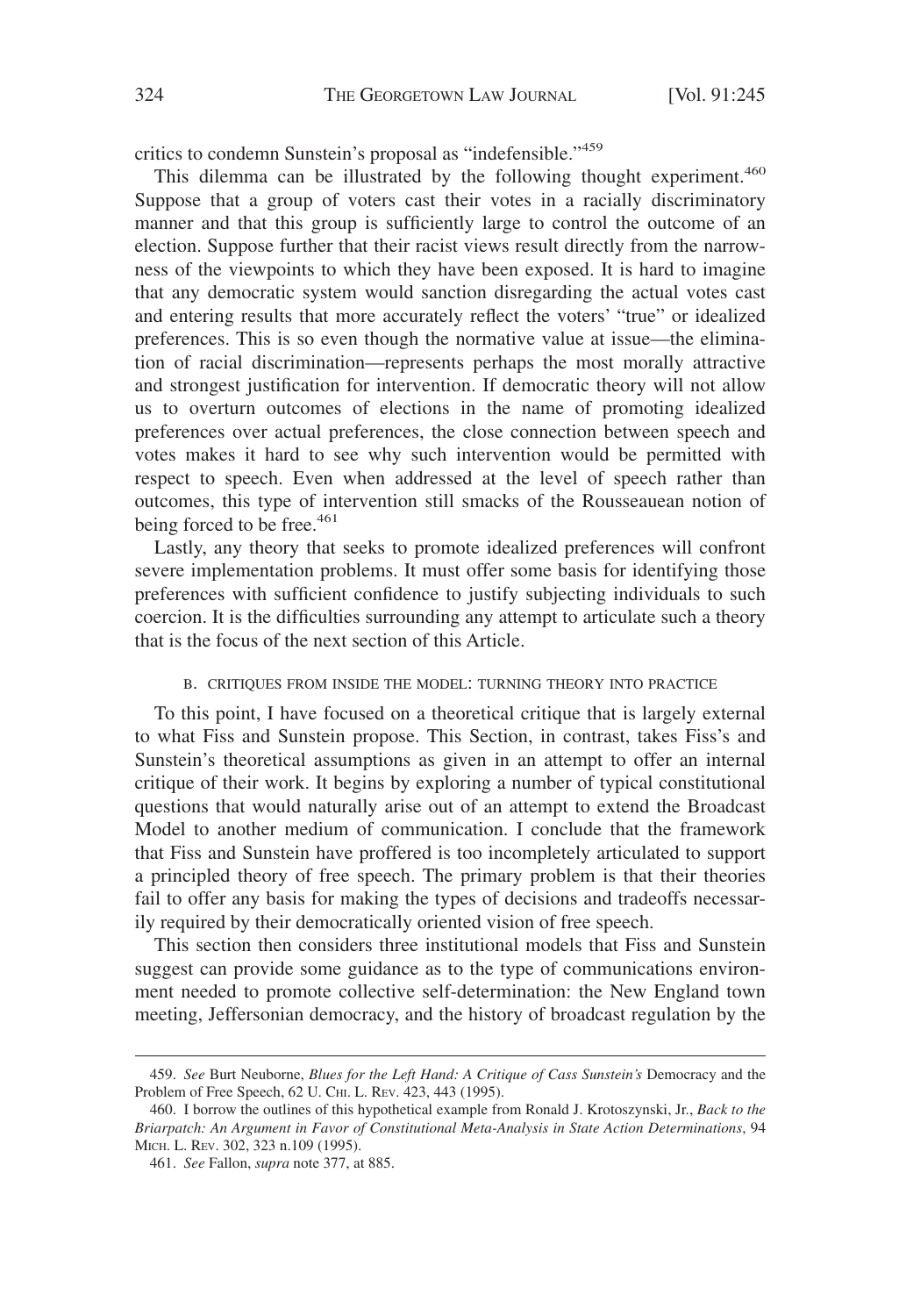FCC. Upon close analysis, it becomes clear that none of them provide much assistance in determining the needs of a properly functioning democratic process.

# 1. Implementation of the Fiss-Sunstein Approach

As noted earlier, Fiss and Sunstein offer only minimal guidance as to the substance of their idealized vision of the democratic process. $462$  Fiss invokes the concept of "robust public debate" as if the concept were self-explanatory. Simply put, the validity of government intervention turns on "whether the intervention in fact enriches rather than impoverishes the debate."<sup>463</sup> His failure to offer much elaboration on what such a concept requires does not trouble him. He flatly states that a benchmark definition specifying what robust public debate requires would be helpful but is not strictly necessary.<sup>464</sup> Fiss recognizes that fashioning particular remedies will present "no easy question."465 This is particularly so because of the omnipresent danger that regulation designed to enrich public debate may in fact impoverish it.<sup>466</sup> As a result, the problems of balancing the various interests are likely to be "excruciating."<sup>467</sup> Still, Fiss ultimately places his faith in "the deliberate and incremental methods of the law" and takes comfort in "the old notion that it is easier to identify an injustice than to explain what is justice."<sup>468</sup>

For his part, Sunstein offers a bit more guidance as to what his idealized vision of the democratic process requires. Although in a perfect world Sunstein would insist on a more complete set of preconditions,<sup>469</sup> in the end he identifies two minimum requirements for a deliberative democracy to function properly: (1) a broad and deep attention to public issues and (2) public exposure to an appropriate diversity of views.<sup>470</sup> In addition, Sunstein argues that the commitment to deliberative democracy requires extending a greater degree of protection to political speech than to nonpolitical speech. $471$ 

Although such guidance is helpful, Sunstein recognizes that it leaves many questions unanswered and that the particular remedies to be applied "remain[ ] obscure."<sup>472</sup> As a result, Sunstein calls for the government to be "frankly

470. *Id.* at 20–21.

471. *Id.* at 123, 130–37.

472. *Id.* at 21; *see also id.* (noting that the appropriate remedy for the public's failure to pay sufficient attention to public affairs "is far from clear").

<sup>462.</sup> *See supra* notes 345, 359–61 and accompanying text.

<sup>463.</sup> FISS, LIBERALISM DIVIDED, *supra* note 24, at 26.

<sup>464.</sup> *Id.* at 16.

<sup>465.</sup> *Id.*

<sup>466.</sup> *Id.* at 23–24.

<sup>467.</sup> *Id.* at 25.

<sup>468.</sup> *Id.* at 26.

<sup>469.</sup> *See* SUNSTEIN, DEMOCRACY AND FREE SPEECH, *supra* note 23, at 20 (asserting that conditions for a properly functioning deliberative democracy include "adequate information; a norm of political equality . . . ; an absence of strategic manipulation of information, perspectives, processes, or outcomes; and a broad public orientation toward reaching right answers rather than serving self-interest").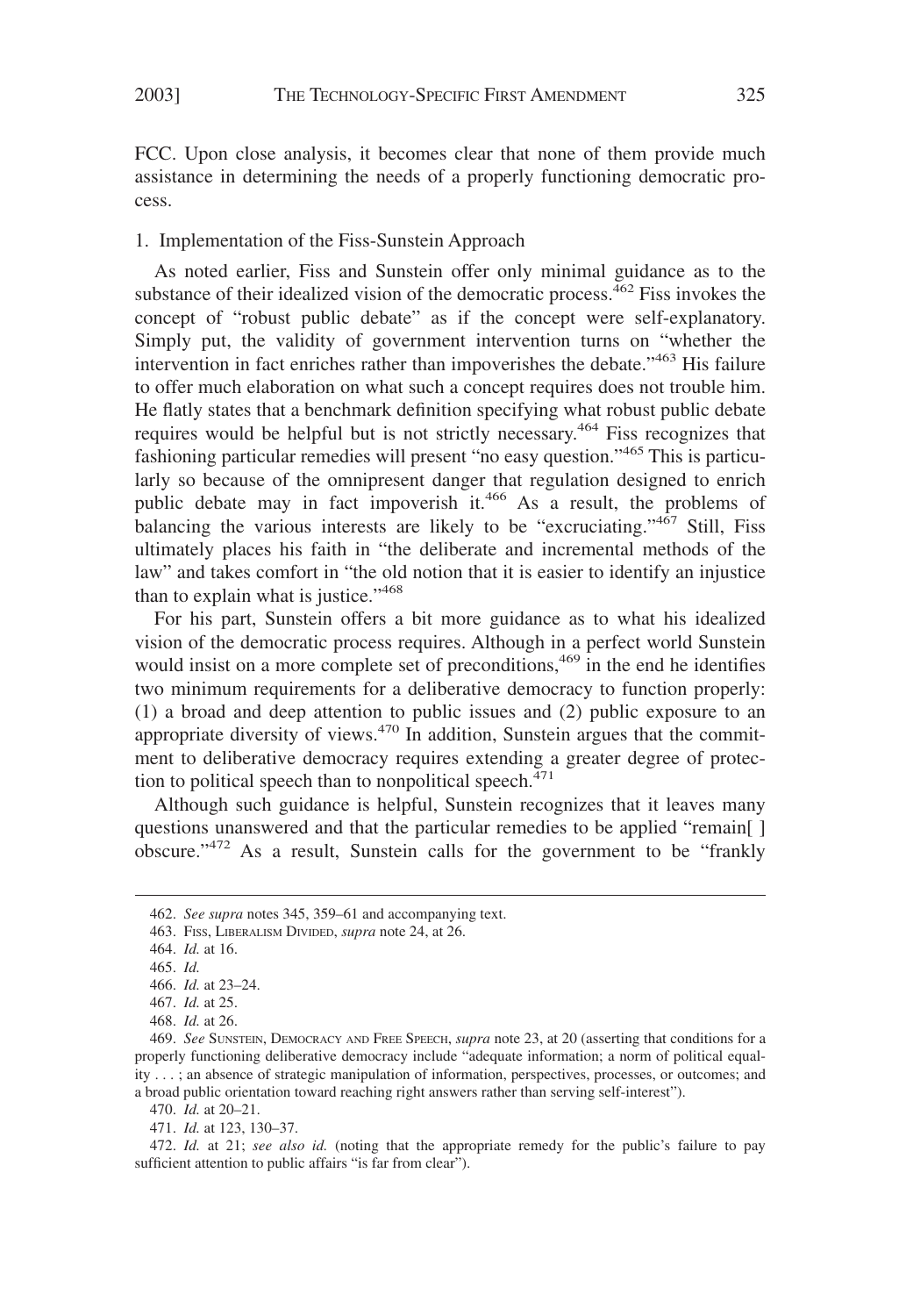experimental" in working out the details.<sup>473</sup> While the remedies may be unclear, what is clear to Sunstein is that "the current system is worse than imperfect; it creates extremely serious obstacles to a well-functioning system of free expression."<sup>474</sup> As a result, if a particular reading of the First Amendment bars such experimentation, then it is the First Amendment that must give way.<sup>475</sup>

The problem with such ad hoc approaches is that they fail to provide much guidance as to how to implement the systems that they envision. As Richard Fallon has pointed out, when speech is viewed in purely instrumental terms, "[c]laims of positive liberty are often at stake on both sides of debates about regulating speech."<sup>476</sup> As a result, any such theory "would need to specify how competing claims to positive liberty ought to be weighed."<sup>477</sup> The need for some articulation of this vision is further underscored by the use of the same analytical starting point as Fiss and Sunstein by scholars as diverse as Harry Kalven, Robert Bork, Vincent Blasi, and Lillian BeVier to develop radically different visions of free speech.<sup>478</sup> A brief review of three constitutional issues likely to be raised by any attempt to extend the Broadcast Model to another medium should help illustrate just how difficult these implementation issues will be.

*a. Affirmative Programming Obligations.* One of the centerpieces of Fiss's and Sunstein's proposals is the continuation and expansion of affirmative programming obligations. As noted earlier, both tentatively propose a regulatory system that includes requiring greater and more appropriate coverage of political campaigns, greater support for children's television, and the reinstitution of compulsory rights of reply. $479$  The difficulty is that in the absence of a clear articulation of what the democratic process requires, we lack a benchmark for determining whether and how much of any particular type of programming is needed.

Consider, for example, the call for greater support for children's television.

<sup>473.</sup> SUNSTEIN, PARTIAL CONSTITUTION, *supra* note 23, at 221.

<sup>474.</sup> *Id.* at 222; *see also* SUNSTEIN, DEMOCRACY AND FREE SPEECH, *supra* note 23, at 89.

<sup>475.</sup> *See* SUNSTEIN, DEMOCRACY AND FREE SPEECH, *supra* note 23, at 81 (arguing that "the First Amendment should not operate as a talismanic or reflexive obstacle to our efforts to experiment with different strategies for achieving free speech goals"); SUNSTEIN, PARTIAL CONSTITUTION, *supra* note 23, at 220 (asking rhetorically why the Constitution should "bar a democratic decision to experiment with new methods for achieving their Madisonian goals").

<sup>476.</sup> Fallon, *supra* note 377, at 884.

<sup>477.</sup> *Id.* at 885; *see also* Post, *supra* note 377, at 1112 (asking, without "a standard by which the quality of the thinking process of the community can be assessed[,] [h]ow . . . could it be known whether public discourse is actually meeting the common needs of all the members of the body politic?"); Redish & Kaludis, *supra* note 99, at 1109 (arguing that Fiss and Sunstein "must establish some workable standard by which . . . redistributive decisions are to be made").

<sup>478.</sup> *See generally* Kalven, *supra* note 373; Robert H. Bork, *Neutral Principles and Some First Amendment Problems*, 47 IND. L.J. 1 (1971); Vincent Blasi, *The Checking Value in First Amendment Theory*, 1977 AM. B. FOUND. RES. J. 523; Lillian BeVier, *The First Amendment and Political Speech: An Inquiry into the Substance and Limits of Principle*, 30 STAN. L. REV. 299 (1978).

<sup>479.</sup> *See supra* notes 345, 351, 365–68 and accompanying text.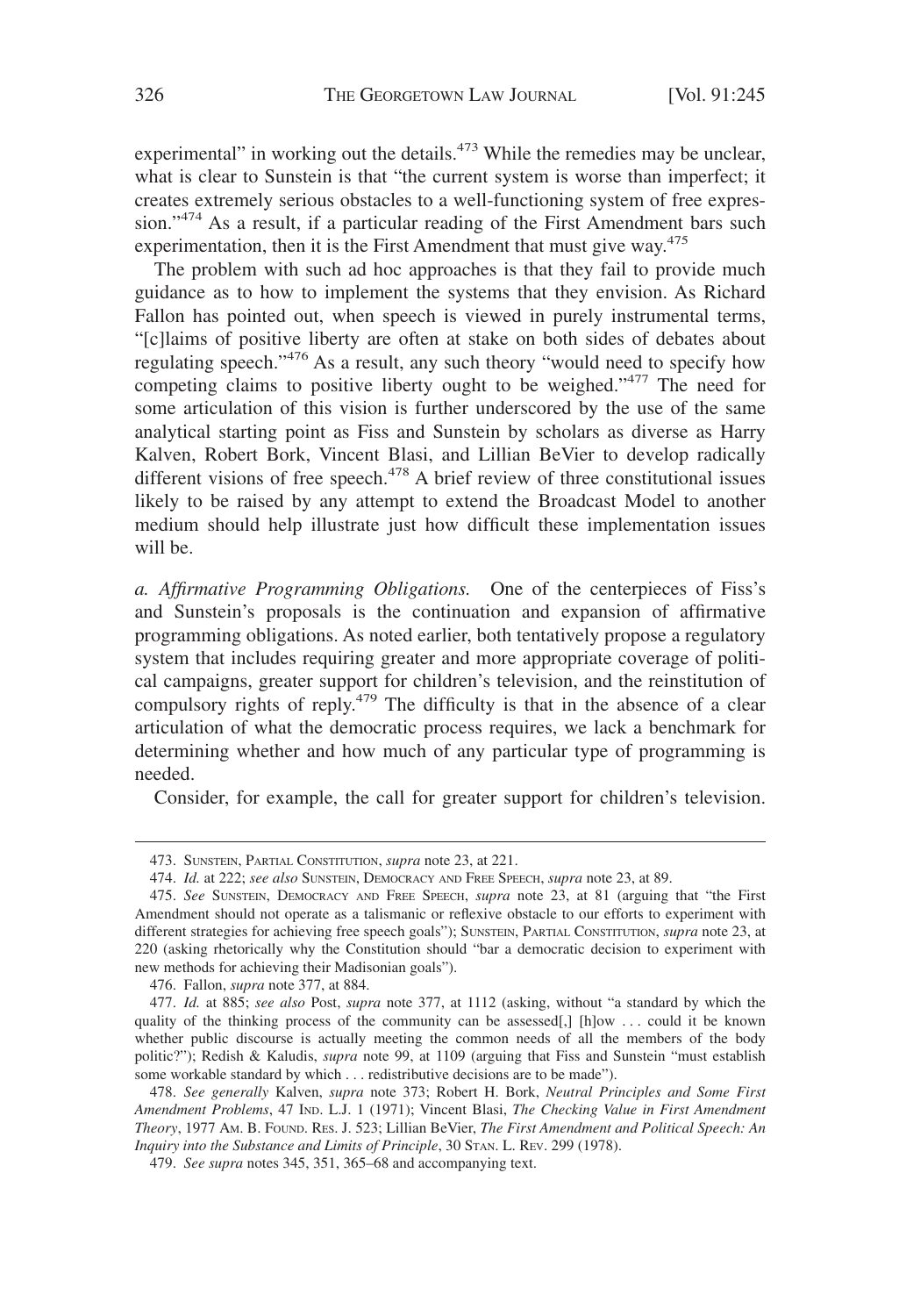Sunstein denigrates the current system as "clearly unsuccessful in terms of both quality and quantity" and avers that a "strong case" exists for requiring broadcasters to do more.<sup>480</sup> The long tradition of decrying the quality of television programming gives this assertion a certain surface credibility.<sup>481</sup> But a more critical examination reveals that Sunstein's claim may not be as plausible as it first seems.<sup>482</sup> Many observers insist that the quantity and quality of educational programming available to children has never been better.<sup>483</sup> The Corporation for Public Broadcasting has increasingly redirected its resources towards children's television. As a result, PBS has been able to augment its offerings with a growing cadre of new shows, including such hits as "Between the Lions" and "Zoboomafoo." In addition, channels available on cable and other MVPDs, such as Nickelodeon, the Disney Channel, the ABC Family Channel, and new cable offerings such as Noggin, which is a joint venture between Nickelodeon and the Children's Television Workshop, are providing an increasing variety of high-quality educational programming targeted at children, including such critically acclaimed shows as "Blue's Clues," "Bear in the Big Blue House," and "Dora the Explorer."<sup>484</sup> In fact, Nickelodeon's success in developing these programs has led CBS to give Nickelodeon control of its entire Saturday morning schedule, the day part that has long been the central focus for children's programming. ABC has similarly delegated control of its Saturday morning programming to Disney and NBC has leased three hours of its Saturday morning lineup to the Discovery Channel.<sup>485</sup> These educational options are augmented still further by the growing array of channels, such as the Discovery Channel, Animal Planet, and CNN, that offer news and documentary features targeted towards children.<sup>486</sup> The increasing diffusion of video cassette recorders (VCRs) has expanded parents' educational programming options even further because roughly ninety percent of U.S. households own a VCR<sup>487</sup> and

486. Goodman, *supra* note 483, at E1.

<sup>480.</sup> SUNSTEIN, DEMOCRACY AND FREE SPEECH, *supra* note 23, at 84; *see also* SUNSTEIN, PARTIAL CONSTITUTION, *supra* note 23, at 221 ("There is a strong case for public promotion of high-quality programming for children or for incentives, imposed by government on broadcasters, to provide such programming.").

<sup>481.</sup> *See* Newton M. Minow, Address to the National Association of Broadcasters (May 9, 1961) (commonly known as the "Vast Wasteland" speech), *reprinted in* MINOW & LAMAY, *supra* note 52, at 185–96.

<sup>482.</sup> For a skeptical evaluation of Sunstein's dismal assessment of contemporary news coverage, see *infra* note 493 and accompanying text.

<sup>483.</sup> *See, e.g.*, Tim Goodman, *Glory Days for Kids' TV*, S.F. CHRON., Apr. 23, 2001, at E1 (observing that children's television has become "one of the most competitive arenas in the industry" characterized by "a remarkable raising of standards and a mind-boggling array of options").

<sup>484.</sup> *Id*.

<sup>485.</sup> Frank Ahrens, *That's All Folks; Saturday Morning Tradition Fades as Networks Bow Out on Kids' Shows*, SEATTLE TIMES, Jan. 26, 2002, at A3.

<sup>487.</sup> *See* Annual Assessment of Status of Competition in Mkt. for Delivery of Video Programming, Eighth Annual Report, 17 F.C.C.R. 1244, 1288 ¶ 96 (2002) (estimating VCR ownership at 90%); 2002 INTERNATIONAL TELEVISION & VIDEO ALMANAC 14 (47th ed., Tracy Stevens ed., 2002) (estimating VCR ownership at 86%); U.S. CENSUS BUREAU, STATISTICAL ABSTRACT OF THE UNITED STATES 1998, at 573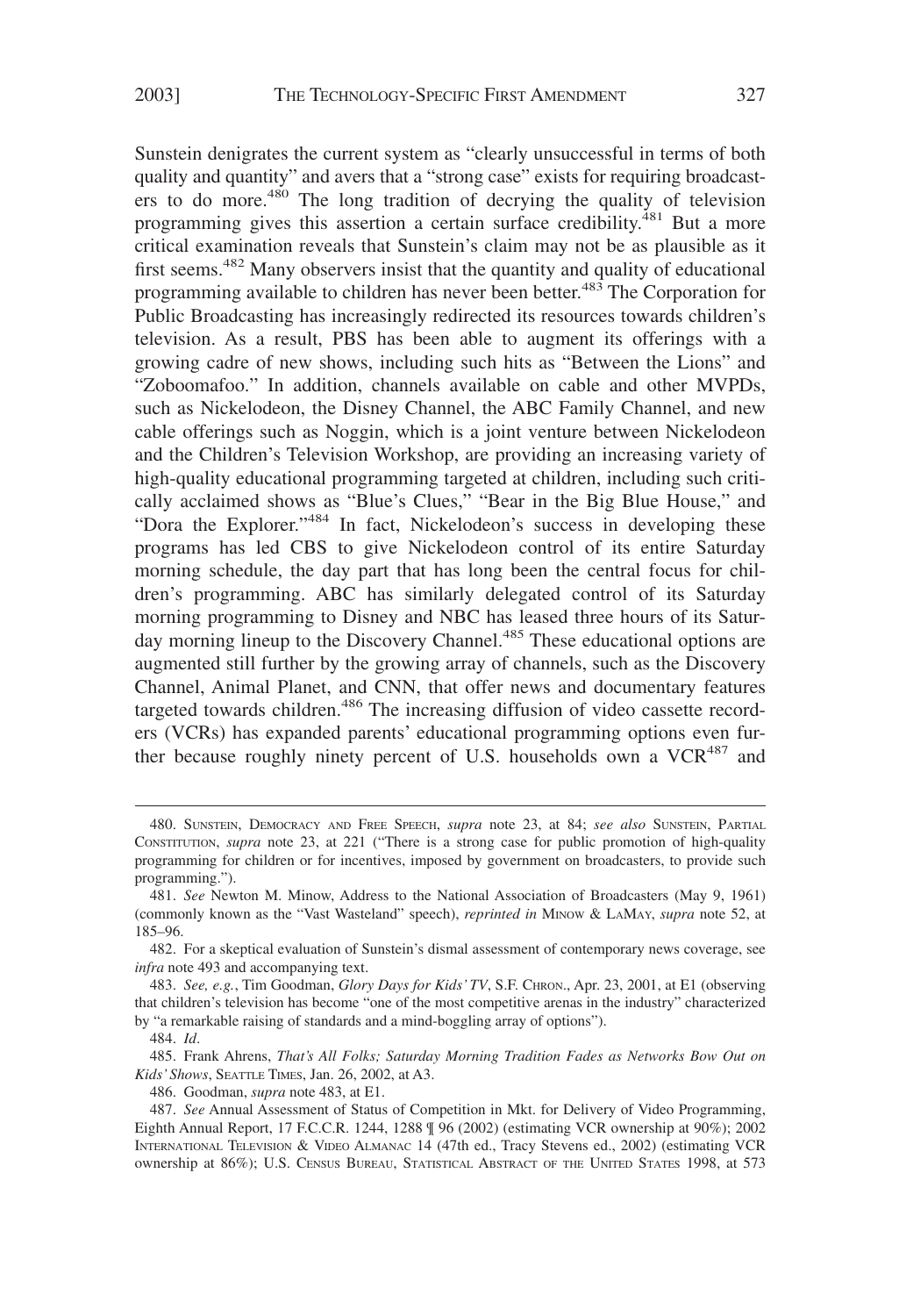educational video cassettes are available through local video rental outlets and public libraries. All of these outlets have the added benefit of being less susceptible to the types of advertising pressure that can lead to the systematic underprovision of children's programming in the first place.<sup>488</sup>

And even those who agree with Sunstein's point about the inadequacy of children's television must confront the issue of how much additional programming is required. Current law makes it easier for stations to obtain renewal if they provide at least three hours of "core" children's programming each week.<sup>489</sup> The level of detail with which Sunstein has articulated his theory provides little basis for determining whether three hours is in fact enough and how much more, if any, would be required.<sup>490</sup>

Similar problems surround Sunstein's call for free air time for political candidates. Any such scheme would immediately raise a host of practical questions. How much free air time and at what point in the campaign? Should the mandate apply to presidential elections, all federal elections, or state and local office as well? $4\overline{91}$  Indeed, one could easily argue that state and local candidates present the more compelling case for such support. Presumably, each of these decisions would be made with respect to the particular demands of an idealized democratic process. But the lack of definition in Sunstein's proposal makes it impossible to determine how these issues should be resolved.

489. 1996 Children's Television Order, *supra* note 488, at 10718–19 ¶ 120.

491. *Compare* 47 U.S.C. § 315(a) (2000) (guaranteeing equal access to all candidates), *with id.* 47 U.S.C. § 312(a)(7) (2000) (limiting reasonable access to federal candidates).

tbl.915 (1998) (estimating VCR ownership at 82%); TV DIMENSIONS 2000, at 137–38, 140 (Ed Papazian ed., 2000) (estimating VCR ownership at 91%).

<sup>488.</sup> The FCC's most recent assessment of the sufficiency of the current level of children's television focuses solely on the amount of children's programming provided by commercial television stations. *See* Policies & Rules Concerning Children's Television Programming, Report and Order, 11 F.C.C.R. 10660, 10676–79 ¶¶ 37–41 (1996) [hereinafter 1996 Children's Television Order]. As a result, it ignores the significant contributions to the children's television environment being offered by PBS, cable, and other nonbroadcast outlets. The FCC's reasons for doing so result primarily from the legislative intent expressed in enacting the Children's Television Act of 1990. *Id.* at 10680–81 ¶ 43; Policies & Rules Concerning Children's Television Programming, Report and Order, 6 F.C.C.R. 2111, 2116 ¶ 30 (1991). As a policy and constitutional matter, however, it does not seem sensible to ignore the contribution to the educational and information needs of children provided by alternative sources of programming. *See* Children's Television Programming & Advertising Practices, Report and Order, 96 F.C.C.2d 634, 645–46 ¶¶ 29–30 (1983) [hereinafter 1983 Children's Television Order]. It is true that less affluent households may not be able to afford cable programming. As I discuss in a later portion of this Article, this problem can be redressed more effectively through other means. *See infra* section V.E.

<sup>490.</sup> There are other, equally thorny definitional issues lurking within the children's television issue. The FCC limits its definition to shows that have "serving the educational and informational needs of children aged 16 and under as a significant purpose." *Id.* at  $\mathbb{I}$  84. Presumably, Sunstein's theory would have to justify ignoring programming oriented towards the entire family despite the contribution of that programming to the education of children. *See* 1983 Children's Television Order, *supra* note 488, at 646–47 ¶ 31. In addition, the FCC chose not to limit its definition to programming that furthers children's "cognitive and intellectual development," opting instead to include programs that promote children's "social and emotional development" as well. 1996 Children's Television Order, *supra* note 488, at 10701 ¶ 87. Such a distinction runs the simultaneous risk of being unmanageable and being susceptible to manipulation.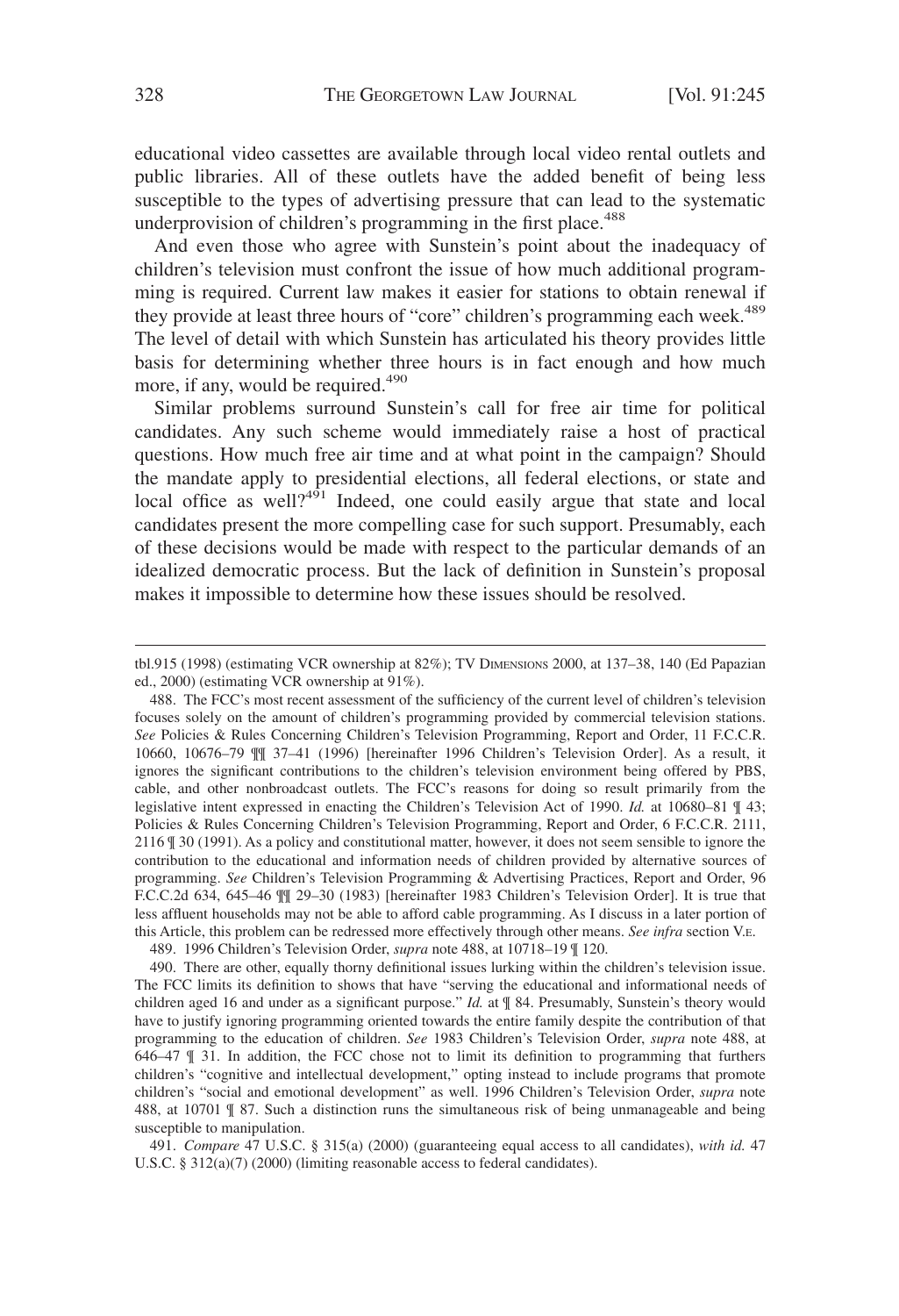In addition, Sunstein seems to envision a particular format for this speech, suggesting that it should be used for substantial speeches on substantive issues and should not be used for "sound bites" or "infotainment."<sup>492</sup> The source of these particular limitations is far from clear. Indeed, the preference for particular formats threatens to skew the debate in substantive ways. As the original Kennedy-Nixon debates and the subsequent wrangling over debate formats during every presidential election since has demonstrated, the choice of format will typically favor particular candidates. It is equally hard to understand precisely what to make of Sunstein's infotainment criticism.<sup>493</sup> Two of the most significant media events of the 1992 presidential campaign—Ross Perot's appearance on "The Larry King Show" and Bill Clinton's stint as a saxophone player on "The Arsenio Hall Show"—appear to fall outside of the type of speech that Sunstein seeks to promote. Yet both cases underscore the extent to which the format can play an integral role in shaping democratic outcomes.

In addition, the existence of multiple affirmative programming obligations inevitably raises the prospect that policymakers will have to trade off two forms of high-value speech against each other. The omnipresent reality of limited resources as well as the mandates of administrative law will inevitably force the regulatory authorities to offer a more reasoned explanation of how to resolve these competing claims in a rational manner. The demands of Sunstein's vision of the First Amendment will be no less insistent. Sunstein's failure to provide any basis for resolving such questions is particularly surprising in light of his frequent dismissal of competing theories as too ad hoc.<sup>494</sup> Such criticism would seem to apply with equal force to his own work.

*b. The Distinction Between Political and Nonpolitical Speech.* Both Fiss and Sunstein place the greatest importance on speech that promotes collective self-determination. As a result, any implementation of their theories raises two questions. First, precisely what types of speech merit greater solicitude under the First Amendment? Second, what degree of protection does that greater solicitude entail? I will consider each question in turn.

Neither Fiss nor Sunstein offer a satisfactory description of what types of speech warrant the highest degree of First Amendment protection. Fiss is quite vague on this point. Although he constantly emphasizes the importance of promoting robust public debate, he never offers much in the way of explanation of what types of speech fall within its scope. As a result, we are left to infer his position from the examples that he provides. Unfortunately, even these examples are not easily synthesized. Apparently the photographs of Robert Map-

<sup>492.</sup> SUNSTEIN, DEMOCRACY AND FREE SPEECH, *supra* note 23, at 60–61, 82, 85; SUNSTEIN, PARTIAL CONSTITUTION, *supra* note 23, at 221; Sunstein, *supra* note 23, at 553–54.

<sup>493.</sup> *See* Sunstein, *supra* note 23, at 527 (denigrating MSNBC as "soft news").

<sup>494.</sup> SUNSTEIN, DEMOCRACY AND FREE SPEECH, *supra* note 23, at 141, 146, 150; *see also id.* at 178 (criticizing free speech theories based on the marketplace of ideas on the ground that the proponents are unable to describe what a properly functioning marketplace of ideas would look like).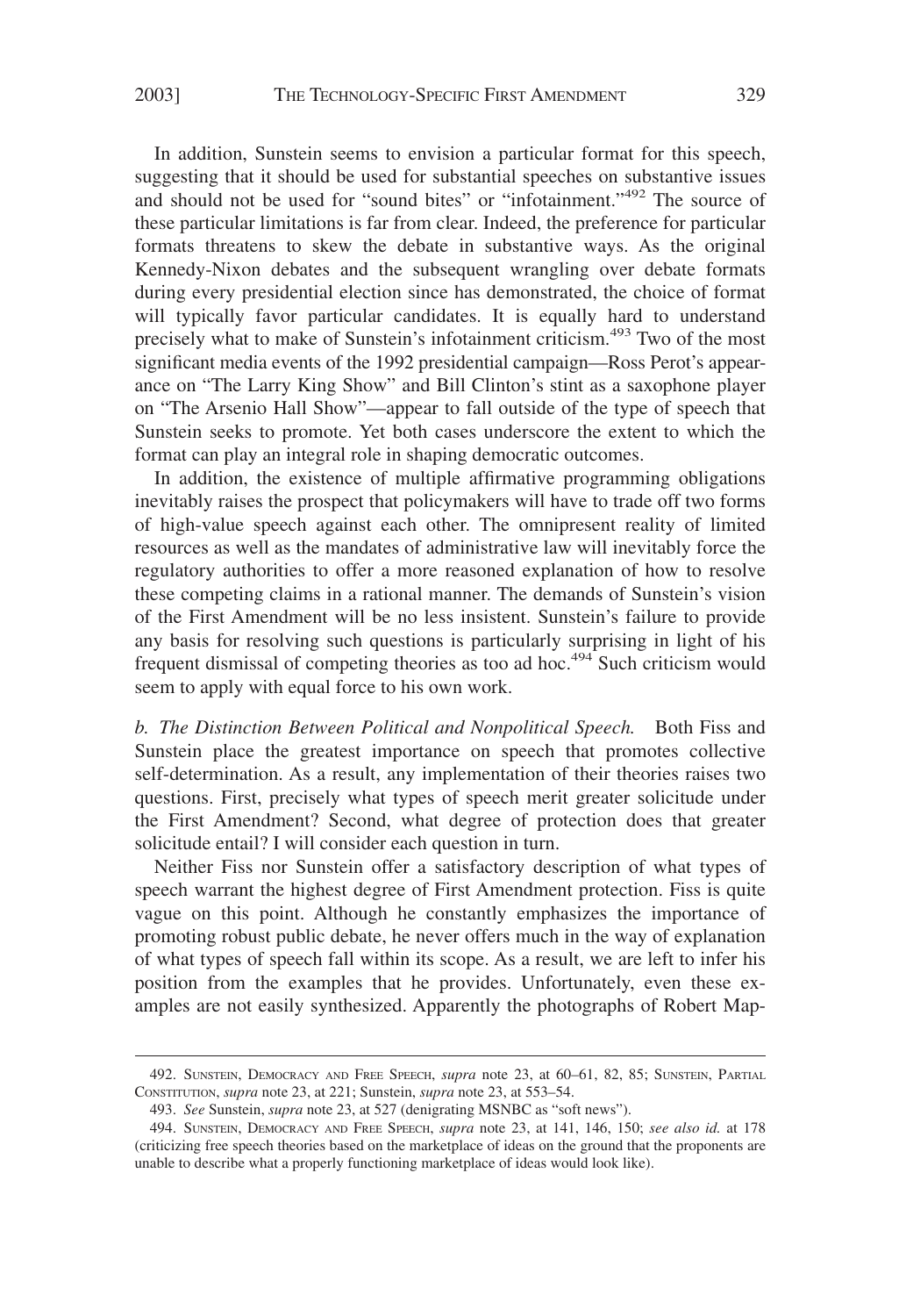plethorpe, which unabashedly offer vivid depictions of the sexual practices of the gay community, qualify as a contribution to robust public debate,  $495$  while the cross burning banned by the ordinance at issue in *R.A.V. v. City of St. Paul*<sup>496</sup> does not.<sup>497</sup> Fiss's discussions of these particular examples only serve to confuse the issue further. On the one hand, Fiss argues that the political content of the Mapplethorpe exhibit stemmed from the fact that it represented an "angry protest" by the gay community and that the shocking nature of some of the pictures represented an intrinsic part of that protest.<sup>498</sup> On the other hand, with respect to *R.A.V.*, Fiss regards the shocking nature of the speech as a justification for its regulation rather than its protection.<sup>499</sup> Although it is undoubtedly possible to reconcile these positions, Fiss does not offer any means for doing so. Anyone attempting to turn his theory into a coherent scheme of regulation is left guessing about what speech should be regarded as worthy of the highest levels of First Amendment concern.

Sunstein offers a little more guidance in identifying the types of speech that will obtain the most protection under his theory. Sunstein would reserve the highest degree of First Amendment protection for "political speech,"<sup>500</sup> which he defines as speech "both intended and received as a contribution to public deliberation about some issue."501 As a result, his definition would encompass "all art and literature that have the characteristics of social commentary," including *Ulysses*, *Bleak House*, and the Mapplethorpe exhibit.<sup>502</sup> The key to keeping this distinction from losing all meaning is to eschew focusing on whether particular speech has political consequences.<sup>503</sup> This argument necessarily suggests that it is the intent, rather than the reception, that gives his definition analytical traction.

Even as an exercise in pure line drawing, the distinction proffered by Sunstein is somewhat questionable. Indeed, it bears a striking similarity to the test announced in *Spence v. Washington*<sup>504</sup> for distinguishing between expressive and nonexpressive conduct that has been criticized as indeterminate.<sup>505</sup> A

<sup>495.</sup> FISS, LIBERALISM DIVIDED, *supra* note 24, at 91–94.

<sup>496. 505</sup> U.S. 377 (1992).

<sup>497.</sup> FISS, LIBERALISM DIVIDED, *supra* note 24, at 111–20.

<sup>498.</sup> *Id.* at 94.

<sup>499.</sup> *Id.* at 116–17. Equally curious is that at one point Fiss finds political content in "The Love Boat" because it projects a particular view of the world. And yet, immediately thereafter he calls the choice between "The Love Boat" and "Fantasy Island" trivial. *Compare id.* at 15, *with id.* at 17.

<sup>500.</sup> SUNSTEIN, DEMOCRACY AND FREE SPEECH, *supra* note 23, at 9–11, 121–22.

<sup>501.</sup> *Id.* at 130 (emphasis omitted); SUNSTEIN, PARTIAL CONSTITUTION, *supra* note 23, at 236.

<sup>502.</sup> SUNSTEIN, DEMOCRACY AND FREE SPEECH, *supra* note 23, at 152–53.

<sup>503.</sup> *Id.* at 131, 154.

<sup>504. 418</sup> U.S. 405, 410–11 (1974) (holding that conduct falls within the ambit of the First Amendment if "[a]n intent to convey a particularized message was present, and in the surrounding circumstances the likelihood was great that the message would be understood by those who viewed it").

<sup>505.</sup> *See* ERWIN CHEMERINSKY, CONSTITUTIONAL LAW § 11.3.6.1, at 868 (1997); R. Polk Wagner, Note, *The Medium Is the Mistake: The Law of Software for the First Amendment*, 51 STAN. L. REV. 387, 394 (1999).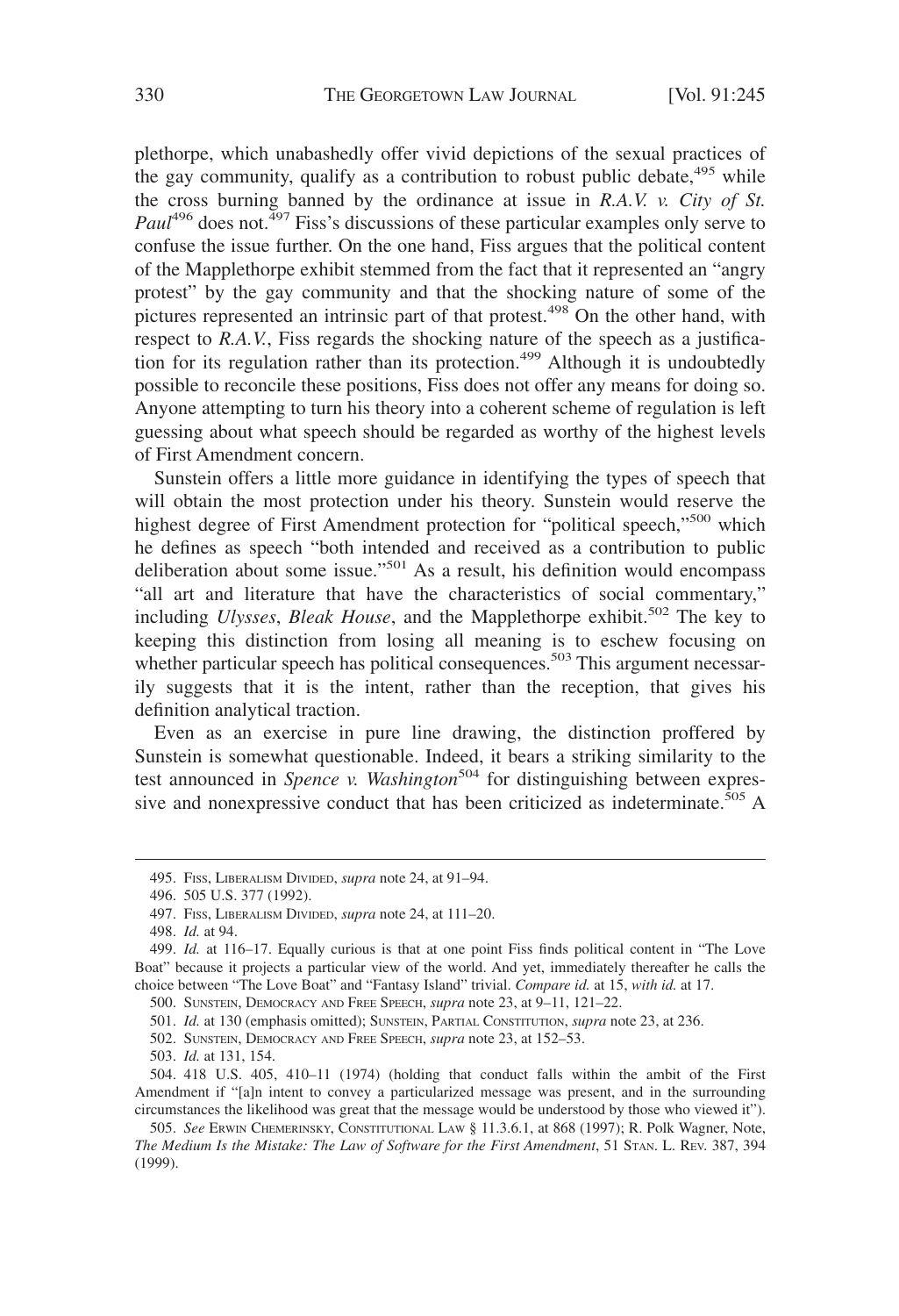more fundamental problem is that Sunstein's test appears to bear little relation to his theory of free speech. When viewed from the perspective of promoting collective self-determination, Sunstein's admonition against focusing on the effects of particular speech appears quite strange. On the contrary, one might think that his desire to promote the democratic process might lead him to focus solely on the impact of the speech and to ignore individual motivation altogether.

With respect to the second question, even after it is determined that particular speech merits the greatest degree of First Amendment protection, it is hard to determine precisely what this additional solicitude would entail. Again, it is Sunstein who provides the more complete articulation. In his view, attempts to regulate political speech carry the strongest presumption of unconstitutionality and require a showing of likely, immediate, and grave harm.<sup>506</sup> Although this statement accords well enough with conventional doctrine, it is hard to reconcile with the specific policy measures that Sunstein proposes. For example, one of the reforms that Sunstein advocates is the improvement of news coverage, particularly with respect to elections.<sup>507</sup> Sunstein's clear endorsement of governmental interference with such a core political process raises seemingly intractable questions about what it means to treat regulations of political speech as presumptively unconstitutional. Indeed, his willingness to do so is ironic considering that one of his primary arguments for protecting political speech is the greater likelihood of government partiality.<sup>508</sup>

*c. State Action Doctrine.* In calling for governmental intervention to redress distortions caused by private speech choices, Fiss and Sunstein must also confront the state action doctrine. Although a number of free speech theorists have called for an end to the public-private distinction,<sup>509</sup> Fiss and Sunstein claim to be more circumspect and eschew any desire to abandon the doctrine altogether.<sup>510</sup> Their reasons for doing so are understandable. The state action doctrine has long been central to the relationship between the individual and the state in classic liberal thought $511$  and has played a critical role in mediating

<sup>506.</sup> SUNSTEIN, DEMOCRACY AND FREE SPEECH, *supra* note 23, at 9, 122–23.

<sup>507.</sup> *Id.* at 59–62, 81–82, 85.

<sup>508.</sup> *Id.* at 134.

<sup>509.</sup> *See, e.g.*, J.M. Balkin, *Some Realism About Pluralism: Legal Realist Approaches to the First Amendment*, 1990 DUKE L.J. 375, 394–414. *See generally* Steven Shiffrin, *The Politics of the Mass Media and the Free Speech Principle*, 69 IND. L.J. 689, 689–91 (1994) (collecting commentary).

<sup>510.</sup> Fiss disclaims any intent "to deny altogether the distinction between state and citizen presupposed by classical liberalism." FISS, LIBERALISM DIVIDED, *supra* note 24, at 18. Sunstein is even more lavish in his praise for the doctrine, arguing that "[i]n fact there should be enthusiastic agreement that the First Amendment is aimed only at governmental action, and that private conduct raises no constitutional question." SUNSTEIN, PARTIAL CONSTITUTION, *supra* note 23, at 204; *see also id.* at 71, 160; SUNSTEIN, DEMOCRACY AND FREE SPEECH, *supra* note 23, at 36 ("The constitutional text aims at 'Congress,' not at the owners of newspapers and radio stations.").

<sup>511.</sup> *See, e.g.*, JOHN LOCKE, SECOND TREATISE OF GOVERNMENT §§ 87–89 (C.B. Macpherson ed., Hackett Publ'g Co. 1980) (1690); BERLIN, *supra* note 457, at 124.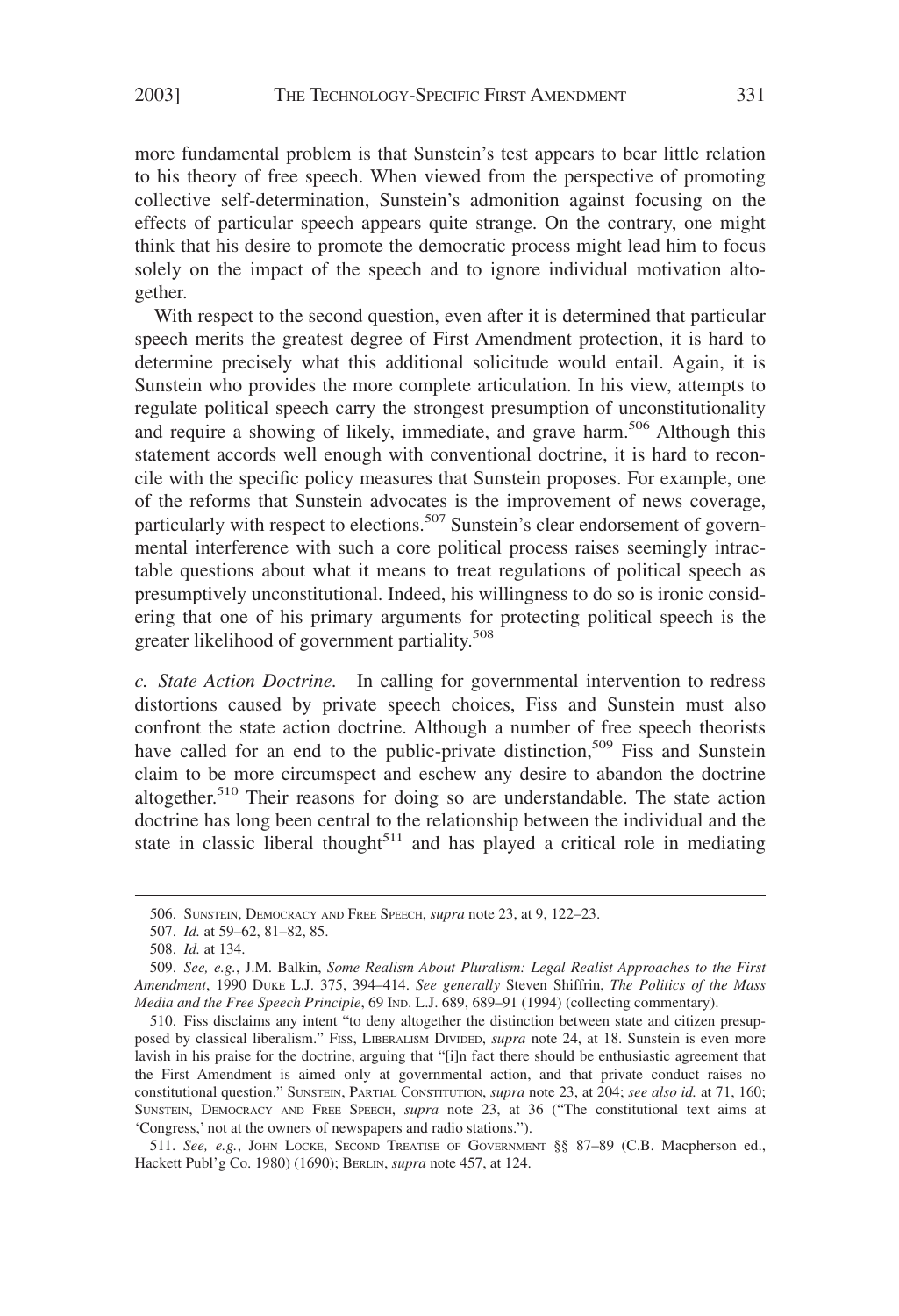between the individual and the collective will by "preserv[ing] an area of individual freedom."512 Fiss's and Sunstein's stated commitment to limiting the First Amendment to state action insinuates that they will provide a theory that will allow courts to distinguish private action from state action based on the needs of the democratic process. A review of their proposals reveals that no such principled distinction emerges.

Fiss argues that the affairs of broadcasters and the state are sufficiently intertwined to justify regarding the former as state actors. Broadcasters receive the benefits of the state's general laws of contract, property, corporations, and taxation. In addition, broadcasters depend upon the licenses they receive from the federal government that give them the exclusive right to use a portion of the spectrum, and public broadcasters in particular depend upon federal subsidies. Most importantly, Fiss argues that broadcasting serves the important public function of educating the citizenry. As a result, broadcasters are properly regarded as a hybrid of the public and private. $513$ 

The problem is that none of the criteria proposed by Fiss provides a principled basis for distinguishing between state and private action. Consider, for example, his argument that reliance on background principles of private law is sufficient to support a finding of state action. Any such rule would swallow the doctrine whole because it would in effect bring everything within the ambit of state action.<sup>514</sup> Equally expansive is Fiss's suggestion that because broadcasters

<sup>512.</sup> Lugar v. Edmondson Oil Co., 457 U.S. 922, 936 (1982); *accord* Brentwood Acad. v. Tenn. Secondary Sch. Athletic Ass'n, 531 U.S. 288, 295 (2001); NCAA v. Tarkanian, 488 U.S. 179, 191 (1988).

<sup>513.</sup> FISS, LIBERALISM DIVIDED, *supra* note 24, at 18; Fiss, *supra* note 24, at 1223, 1236.

<sup>514.</sup> *See, e.g.*, Am. Mfrs. Mut. Ins. Co. v. Sullivan, 526 U.S. 40, 53 (1999) ("We have never held that the mere availability of a remedy for wrongful conduct, even when the private use of that remedy serves important public interests, so significantly encourages the private activity as to make the State responsible for it."); Tulsa Prof. Collection Servs., Inc. v. Pope, 485 U.S. 478, 485 (1988) ("Private use of state-sanctioned private remedies or procedures does not rise to the level of state action."); San Francisco Arts & Athletics, Inc. v. United States Olympic Comm., 483 U.S. 522, 543–44 (1987) (noting that the fact that "[a]ll corporations act under charters granted by a government" does not deprive them of "their essentially private character"); Flagg Bros. v. Brooks, 436 U.S. 149, 160 n.10 (1978) ("It would intolerably broaden, beyond the scope of any of our previous cases, the notion of state action under the Fourteenth Amendment to hold that the mere existence of a body of property law in a State, whether decisional or statutory, itself amounted to 'state action' even though no process or state officials were ever involved in enforcing that body of law."). Other decisions have spurned the notion that the receipt of benefits conferred by the government such as licenses or subsidies was sufficient to turn a private actor into a state actor. *See San Francisco*, 483 U.S. at 544; Blum v. Yaretsky, 457 U.S. 991, 1005, 1011 (1982); Jackson v. Metropolitan Edison Co., 419 U.S. 345, 350 (1974); CBS v. DNC, 412 U.S. 94, 114–21 (1973) (plurality opinion); Moose Lodge No. 107 v. Irvis, 407 U.S. 163, 175, 177 (1972).

As an aside, such an interpretation of the state action doctrine would represent a historical anomaly. As noted earlier, the text of the First Amendment is directed only at Congress. The First Amendment was not construed as applying to the states until the Court incorporated it by way of the Fourteenth Amendment in *Gitlow v. New York*, 268 U.S. 652 (1925). Prior to *Gitlow*, it would have been nonsensical to argue that background principles of contract, property, or corporations law were sufficient to support state action because at that time the First Amendment was construed as a limit on the federal government. The incorporation of the First Amendment effected by *Gitlow* was intended to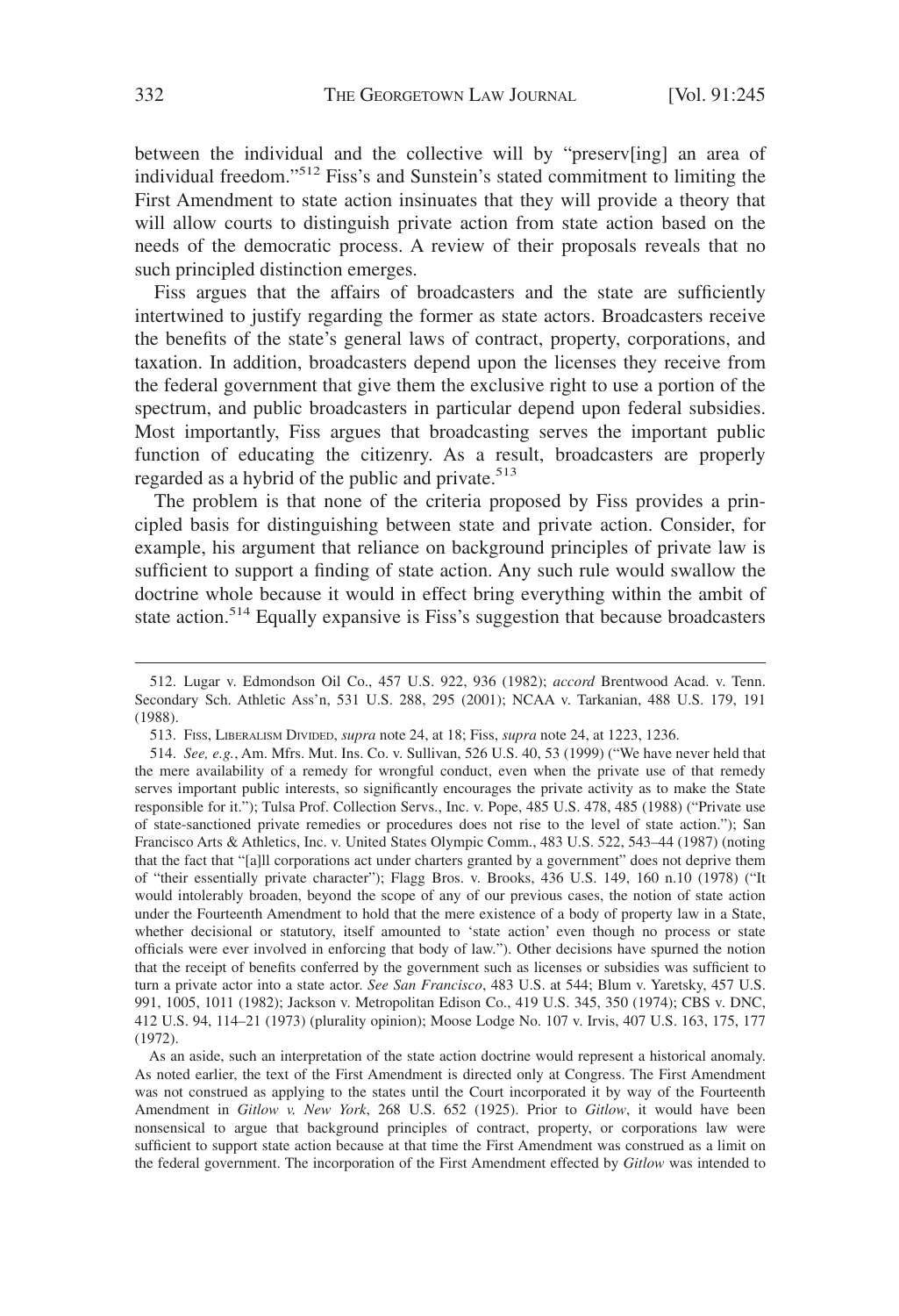perform a public function, they are state actors for First Amendment purposes. It is doubtful that such a rule can preserve the bastion of individual freedom envisioned by liberalism. As Fiss himself concedes, this principle would encompass the print media as well as "all corporations, unions, universities, and political organizations."515 In addition, any attempt to identify entities that serve public functions would be tantamount to a return to the *Lochner* era's now discredited attempt to allow governmental greater regulation of industries "affected with a public interest."<sup>516</sup>

Sunstein's attempts to reconcile his theory with the state action doctrine are similarly unsuccessful. At some points, Sunstein appears to echo Fiss's suggestion that because broadcasters benefit from the protection conferred by property law and hold licenses issued by the government, they are state actors.<sup>517</sup> At other points, Sunstein candidly concedes that allowing the role of the government in enforcing property, contract, and tort law to render private action into state action would render the doctrine a nullity.<sup>518</sup> The "real question" for Sunstein is whether the action in question "violates . . . any . . . constitutional provision. . . . It is a question about the meaning of the Constitution, not about state action."<sup>519</sup> Thus, in a First Amendment case, Sunstein argues that whether an action taken by a private entity constituted state action would turn largely on whether the restriction in question was content-neutral or content-based.<sup>520</sup> The effect of this proposal is to collapse the state action inquiry into the merits of the underlying constitutional claim, thereby eliminating it as an independent element of jurisprudence. In short, neither Fiss nor Sunstein are able to reconcile their theories with the separation between state and individual envisioned by classical liberalism and embodied in the distinction between state and private action. Their claims of fealty to the state action doctrine notwithstanding, the positions that they advocate would swallow the doctrine whole.

Indeed, an analysis of the role that broadcasters and other media entities play in the democratic process reveals the inherent contradiction in regarding them as state actors. What is perhaps most striking is that the Court has underscored the importance of editorial independence<sup>521</sup> even when the broadcaster in

enlarge the jurisdictional reach of the First Amendment; it was not intended to expand its substantive scope. Thus, to the extent that general background principles of state private law were insufficient to justify finding state action prior to *Gitlow*, it should similarly be insufficient even after the Court construed the First Amendment as applying against the states.

<sup>515.</sup> FISS, LIBERALISM DIVIDED, *supra* note 24, at 18.

<sup>516.</sup> *Jackson*, 419 U.S. at 352–54 (citing Nebbia v. New York, 291 U.S. 502, 536 (1934)).

<sup>517.</sup> SUNSTEIN, DEMOCRACY AND FREE SPEECH, *supra* note 23, at 44–45.

<sup>518.</sup> *Id.* at 36–37; SUNSTEIN, PARTIAL CONSTITUTION, *supra* note 23, at 72, 209.

<sup>519.</sup> SUNSTEIN, PARTIAL CONSTITUTION, *supra* note 23, at 160.

<sup>520.</sup> *Id.* at 205.

<sup>521.</sup> *See, e.g.*, City of Los Angeles v. Preferred Communications, 476 U.S. 488, 494 (1986); FCC v. Midwest Video Corp., 440 U.S. 689, 707 (1979); CBS v. DNC, 412 U.S. 94, 116–21 (1973) (plurality opinion); *cf.* Licensee Responsibility to Review Records Before Their Broad., 31 F.C.C.2d 377, 379 ¶ 7 (1971) (mem. op. & order); En Banc Programming Inquiry, Report and Statement of Policy, 44 F.C.C. 2303, 2308–09 (1960); FCC, REPORT ON CHAIN BROADCASTING, *supra* note 2, at 65–66.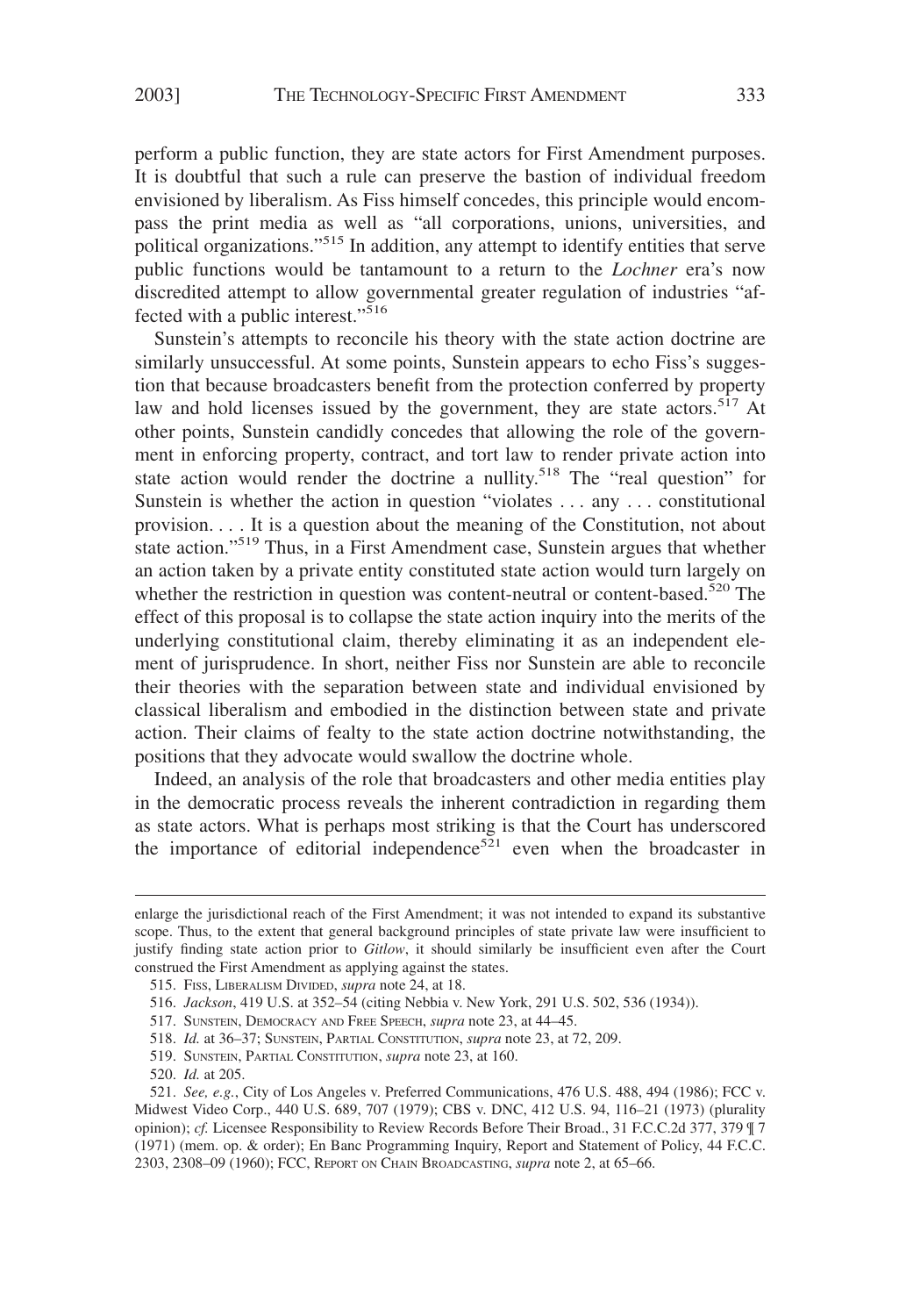question was itself a state agency.<sup>522</sup> Without such independence, it is impossible for the media to serve as the check against governmental abuse envisioned by their role as the Fourth Estate.<sup>523</sup> The implication is that the media have an adversarial relationship with the government that is analogous to the role of public defenders, who are not regarded as state actors, although they are in fact government employees.<sup>524</sup> As a result, it comes as no surprise that courts have almost invariably concluded that broadcasters are not state actors.<sup>525</sup>

## 2. Institutional Guideposts

In the face of such profound implementation problems, the ad hoc, directional advice offered by Fiss and Sunstein appears insufficient. Rather than provide more concrete substantive guidance, both Fiss and Sunstein turn to certain institutional structures to help give content to the mandate to promote robust public debate. First, Fiss suggests that one can draw inspiration from the role of the parliamentarian at a New England town meeting. Second, Fiss suggests that one can gain insights into the needs of the democratic process by comparing the current state of the world to the speech environment of the Jeffersonian era. Lastly, both Fiss and Sunstein suggest that certain features of the federal government provide greater reason to be confident in the government's ability to manage the uncertainties of this process. I will discuss each in turn.

*a. Democratic Process as Artifact: The Metaphor of the Town Meeting.* Fiss draws on the work of Alexander Meiklejohn<sup>526</sup> to suggest that the state may

526. *E.g.*, MEIKLEJOHN, FREE SPEECH, *supra* note 373, at 22–27; MEIKLEJOHN, POLITICAL FREEDOM, *supra* note 373, at 24–27; Meiklejohn, *supra* note 373, at 259–61; *see also* Harry Kalven, Jr., *The*

<sup>522.</sup> Ark. Educ. Television Comm'n v. Forbes, 523 U.S. 666, 673 (1998); *see also* FCC v. League of Women Voters, 468 U.S. 364, 378 (1984).

<sup>523.</sup> *See* David A. Anderson, *The Origins of the Press Clause*, 30 UCLA L. REV. 455, 460–62, 488–93, 524, 533–34 (1983); Blasi, *supra* note 478, at 541–42; Potter Stewart, *"Or of the Press*,*"* 26 HASTINGS L.J. 631, 633–34 (1975).

<sup>524.</sup> *See* Polk v. Dodson, 454 U.S. 312, 324–25 (1981) (holding that a public defender did not act under "color of state law").

<sup>525.</sup> *See, e.g.*, DeBauche v. Trani, 191 F.3d 499, 506–09 (4th Cir. 1999); Belluso v. Turner Communications Corp., 633 F.2d 393, 398–400 (5th Cir. 1980); Kuzco v. W. Conn. Broad. Co., 566 F.2d 384, 387 (2d Cir. 1977); Mass. Universalist Convention v. Hildreth & Rogers Co., 183 F.2d 497, 501 (1st Cir. 1950) (per curiam); McIntire v. William Penn Broad. Co., 151 F.2d 597, 601 (3rd Cir. 1945); Mehdi v. Boyce, 931 F. Supp. 268, 270 (S.D.N.Y. 1996), *aff'd mem.*, 125 F.3d 844 (2d Cir. 1997); Tilton v. Capital Cities/ABC Inc., 827 F. Supp. 674, 682 (N.D. Okla. 1993); Rokus v. ABC, Inc., 616 F. Supp. 110 (S.D.N.Y. 1984); Levitch v. CBS, Inc., 495 F. Supp. 649, 655–56 (S.D.N.Y. 1980); Cent. N.Y. Right to Life Fed'n v. Radio Station WIBX, 479 F. Supp. 8, 11 (N.D.N.Y. 1979); Moro v. Telemundo Incorporato, 387 F. Supp. 920, 925 (D.P.R. 1974); Smothers v. CBS, Inc., 351 F. Supp. 622, 627 (C.D. Cal. 1972); Post v. Payton, 323 F. Supp 799, 803–04 (E.D.N.Y. 1971). A four-to-two plurality of the Supreme Court took the same position in *CBS v. DNC*. *Compare* 412 U.S. at 115 n.14, 116, 120–21 (plurality opinion) (Burger, C.J., joined by Rehnquist & Stewart, JJ.) (concluding that broadcasters were not state actors), *id.* at 139–40 (Stewart, J., concurring) (same), *and id.* at 150 (Douglas, J., concurring in the judgment) (same), *with id.* at 174–81 (Brennan, J., joined by Marshall, J., dissenting) (concluding that broadcasters were state actors). Three other Justices reserved the question, thus depriving the Court of a majority opinion on this issue. *Id.* at 147 (White, J., concurring in part); *id*. at 148 (Blackmun, J., joined by Powell, J., concurring in part).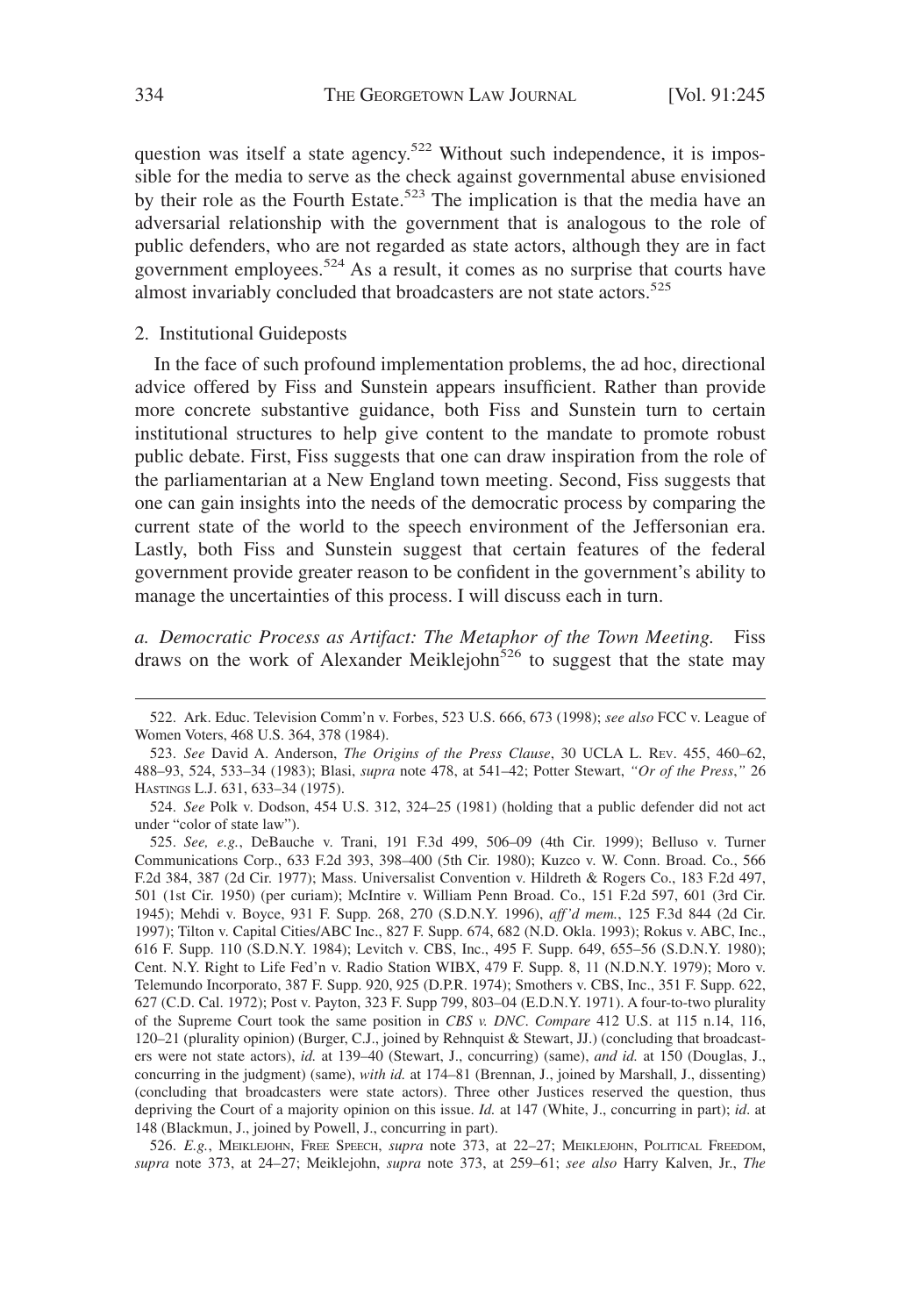play the role of the parliamentarian in a classic New England town meeting by simply ordering the agenda and metering the extent to which people participate in the dialogue.<sup>527</sup> Fiss believes that this agenda will evolve "organically" in a manner external to the public debate itself.<sup>528</sup> He further suggests that in its role as parliamentarian, the government would do more than just apply a neutral procedural principle, like temporal priority. This role requires the state be "sensitive to the excesses of advocacy and the impact of such excesses on the fullness of debate."<sup>529</sup> As a result, Fiss envisions the state guarding against repetitious speech by saying, in effect, "We have heard that point several times now," or "Let's hear from the other side."<sup>530</sup> In addition, Fiss argues that the state can limit "[u]gly, hateful speech" that may silence others.<sup>531</sup> Thus, the state as parliamentarian will have to exercise content-based judgments in setting its agenda. The First Amendment, in Fiss's view, only bars the government from making content-based judgments that are intended to affect substantive outcomes; it does not extend to content-based judgments made to "protect the integrity of the deliberative process."<sup>532</sup>

There is reason to doubt the validity of the rigid division between agenda setting and substantive outcomes upon which Fiss's theory depends. Agenda setting and procedure are as much part of self-determination as is the substance of the debate. In other words, "Just what is a political issue is itself a political issue."<sup>533</sup> Consider what Fiss regards as the easiest example: repetitious speech. What is strange about this position is that Fiss himself recognizes that mainstream entertainment-oriented speech is highly political, in that it shapes political values by reinforcing messages.<sup>534</sup> It thus follows that orthodox and repetitive speech can be as much a part of a robust public discourse as dissident speech.<sup>535</sup>

528. FISS, LIBERALISM DIVIDED, *supra* note 24, at 118.

529. *Id.* at 118.

530. *Id.* at 153; *see also id*. at 85 (arguing that a parliamentarian may "requir[e] some to shut up so others can speak" without engaging in censorship).

531. *Id.* at 118.

532. *Id.* at 153.

533. Post, *supra* note 409, at 1539 (internal quotation marks omitted).

*Concept of the Public Forum*, 1965 SUP. CT. REV. 1, 23–25 (emphasizing the distinction between parliamentary rules and rules governing content and arguing that "concessions on [the parliamentary] front should not be taken as relevant to . . . questions of control of content").

<sup>527.</sup> FISS, IRONY OF FREE SPEECH, *supra* note 24, at 21–24; FISS, LIBERALISM DIVIDED, *supra* note 24, at 85, 101, 118–19, 153.

<sup>534.</sup> FISS, LIBERALISM DIVIDED, *supra* note 24, at 15 (noting that even such shows as "The Love Boat" project "a view of the world ... which in turn tends to define and order our options and choices").

<sup>535.</sup> As Kenneth Karst has noted, "even the repetition of speech conveys the distinctive message that an opinion is widely shared," which is of "great importance in an 'other-directed society' where opinion polls are self-fulfilling prophecies." As a result, it is impossible for the state to know when "'everything worth saying' has been said." Kenneth L. Karst, *Equality as a Central Principle in the First Amendment*, 43 U. CHI. L. REV. 20, 40 (1975); *see also* Bhagwat, *supra* note 26, at 182–83 (arguing that "mass media plays an essential role in inculcating, or perhaps reinforcing, basic political values through sheer repetition of the message that the basic American political institutions are flawless and ideal").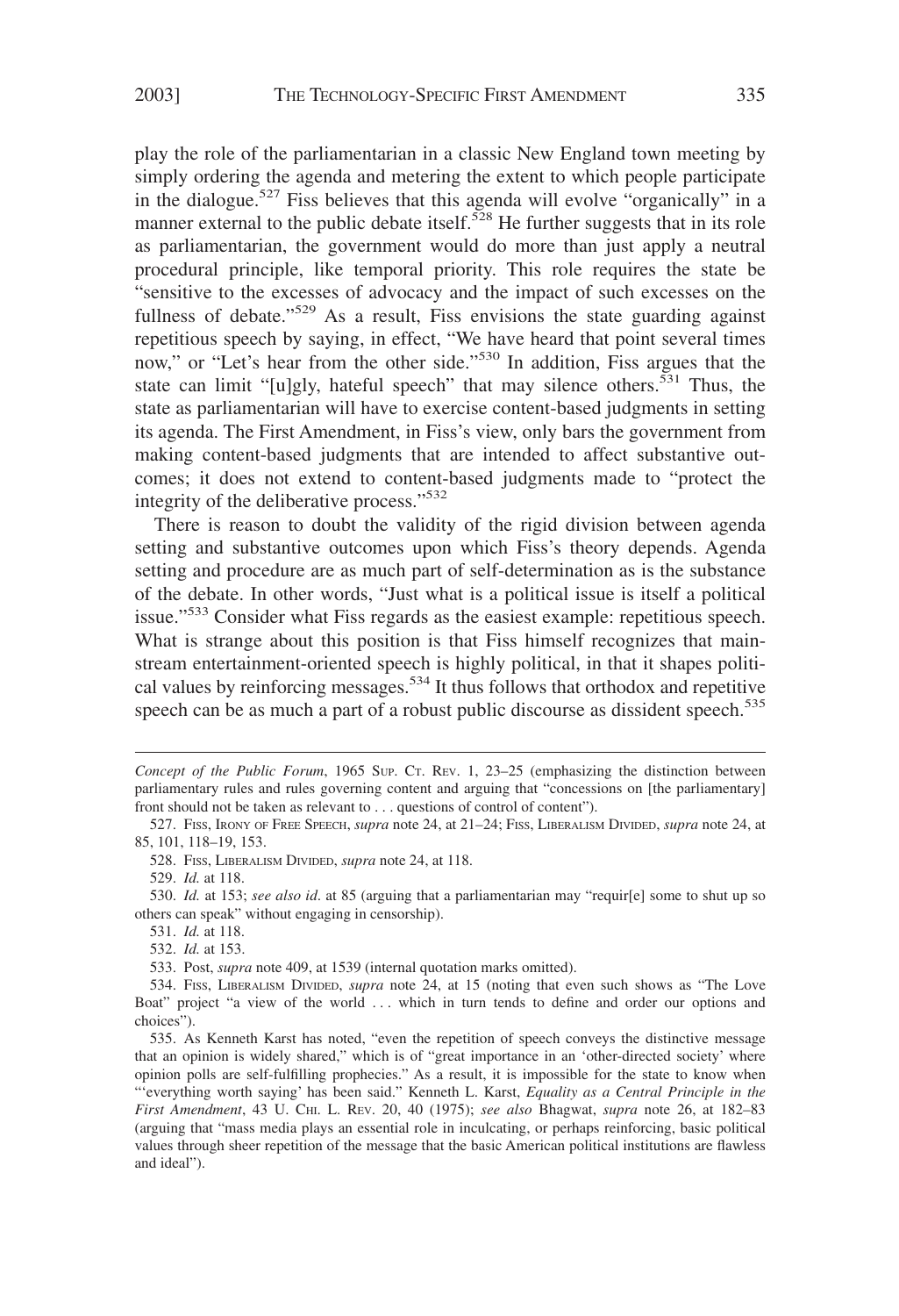Even more troubling is the problem of "ugly, hateful speech." As noted earlier, the Court has repeatedly disparaged its usefulness as a constitutional category.<sup>536</sup> For example, in *Hustler Magazine v. Falwell*,<sup>537</sup> the Court expressed doubt as to the existence of a "principled standard" to distinguish between speech that enhances the public discourse and "outrageous" speech that does not.<sup>538</sup> Similarly, as the Court observed in *Cohen v. California*, <sup>539</sup> true political speech "may often appear to be only verbal tumult, discord, and even offensive utterance."<sup>540</sup> Indeed, some degree of "verbal cacophony" is a "necessary side effect[]" of "a society as diverse and populous as ours" and "is, in this sense not a sign of weakness but of strength."<sup>541</sup> In fact, as the Court noted in *Texas v. Johnson*, <sup>542</sup> "a principal 'function of free speech under our system of government is to invite dispute. It may indeed best serve its high purpose when it induces a condition of unrest, creates dissatisfaction with conditions as they are, or even stirs people to anger."<sup>543</sup> That is why Holmes warned that "we should be eternally vigilant against attempts to check the expression of opinions that we loathe and believe to be fraught with death."544

*b. Jeffersonian Democracy as a Baseline.* Fiss further suggests that the Jeffersonian era can provide an appropriate benchmark for measuring the quality of the current level of public discourse. His assumption is that "[i]n a Jeffersonian democracy, . . . where the dominant social unit is the individual and power is distributed equally, autonomy might well enhance public debate and thus promote collective self-determination."545 If true, the diffuse nature of Jeffersonian society can provide a basis for evaluating the efficacy of the current speech environment. The farther the present deviates from that baseline, the more justifiable is greater government control over speech.

The problem is that the baseline that Fiss invokes does not support the type of speech universe that he apparently envisions. Fiss's ideal is a balanced exploration of the issues. The public discourse in Jefferson's era was anything but. Fairness and responsibility did not emerge as journalistic values until well into twentieth century. In Jefferson's day, the printers placed the greatest import on passionate commitment to ideological debate. As a result, the press was highly

<sup>536.</sup> *See supra* notes 76–77, 265 and accompanying text.

<sup>537. 485</sup> U.S. 46 (1988).

<sup>538.</sup> *Id.* at 55.

<sup>539. 403</sup> U.S. 15 (1971).

<sup>540.</sup> *Id.* at 24–25.

<sup>541.</sup> *Id*. at 25.

<sup>542. 491</sup> U.S. 397 (1989).

<sup>543.</sup> *Id.* at 408–09 (quoting Terminiello v. City of Chicago, 337 U.S. 1, 4 (1949)).

<sup>544.</sup> Abrams v. United States, 250 U.S. 616, 630 (1919) (Holmes, J., dissenting); *see also supra* notes 76–77, 265 and accompanying text (citing cases holding that the fact that speech often excites anger is typically a reason to protect it, not restrict it).

<sup>545.</sup> FISS, LIBERALISM DIVIDED, *supra* note 24, at 37–38; *see also id.* at 12–14, 18, 49–50 (noting the shift in paradigmatic speaker envisioned by the First Amendment from the street corner speaker to CBS).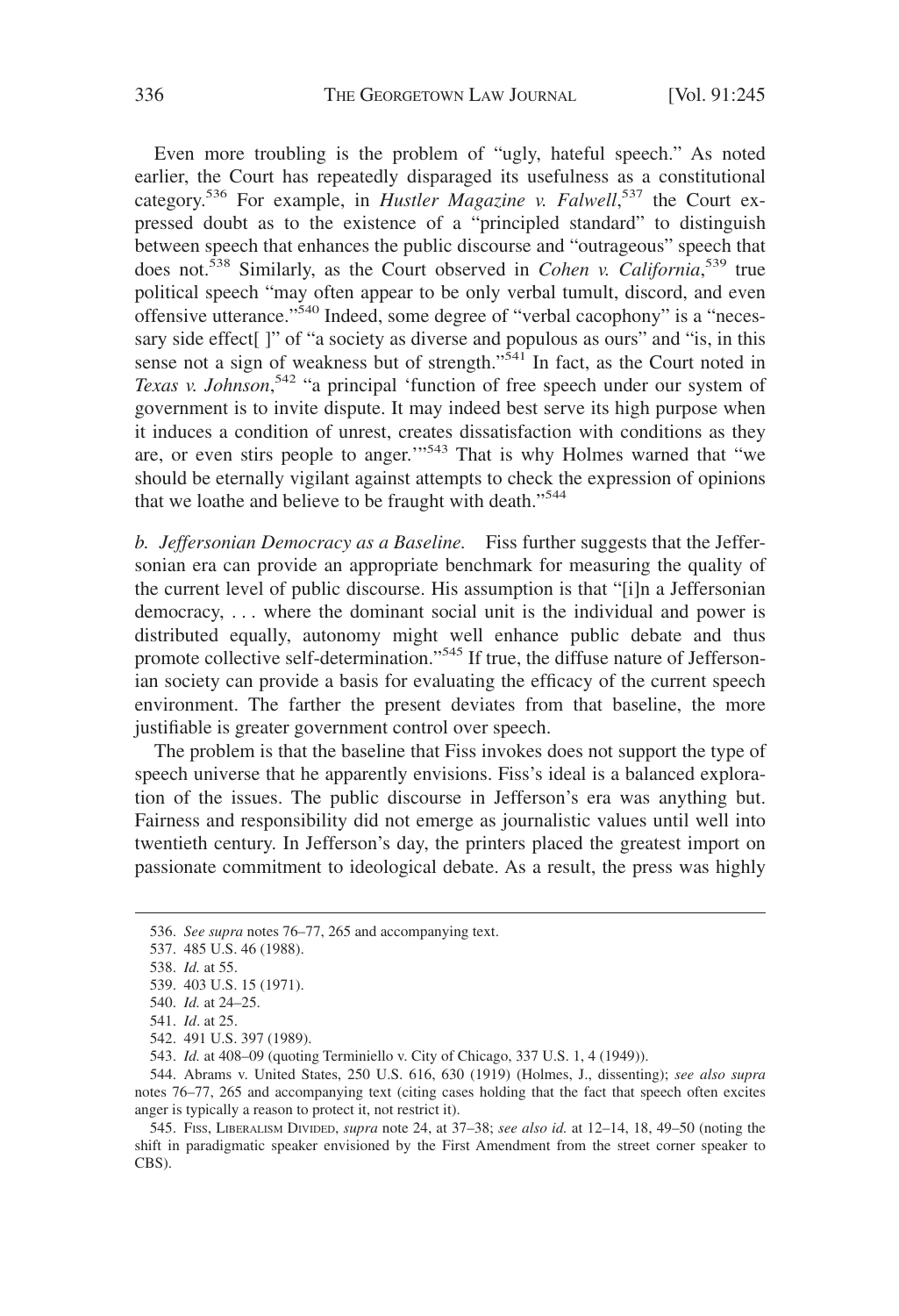partisan and highly dependent on political patronage for their economic survival.<sup>546</sup> To the extent that the sober reflection commonly associated with the Constitutional Convention and the Federalist Papers existed at all, it was a product of the homogeneity of the Founders' backgrounds as well as the disenfranchisement of blacks, women, and landless males.<sup>547</sup> It thus seems far from clear that Jeffersonian democracy represents a normatively attractive baseline for measuring the quality of current speech.

It is also possible to dispute Fiss's dismal assessment of the current environment. A review of the television listings reveals that more news and information programming is available than ever before. Not only are CNN and a growing cohort of competitors providing news programming around the clock, news magazines such as "Dateline" and "20/20" dot the primetime lineups of the major broadcast networks as well. Documentaries on a wide variety of subjects are available twenty-four hours a day on cable television, and cable is spawning a growing number of local news channels. The radio dial crackles with political speech, as talk radio has come to dominate the AM band. Indeed, the experience with talk radio provides some evidence that attempts to promote balanced reporting may in fact be inconsistent with the quest for robust political speech. An empirical study by Thomas Hazlett and David Sosa suggests that the repeal of the Fairness Doctrine was the trigger that led to the talk radio explosion.<sup>548</sup>

The Jeffersonian world that Fiss would use as his baseline thus has more in common with the modern, discordant world of talk radio and sound bites than it does with the world of balanced reporting that he envisions. In addition, it is hard to see how those dissatisfied with the current speech environment can base their complaints on the total quantity of political speech being uttered. More qualitative complaints ultimately must be based on a more fine-tuned assessment of what constitutes good and bad political speech. As the foregoing discussion demonstrates, the mere invocation of Jeffersonian democracy cannot substitute for Fiss's failure to articulate a basis for drawing such a distinction.

*c. Institutional Faith in the FCC.* Finally, both Fiss and Sunstein draw comfort from the past history of broadcast regulation. Fiss acknowledges that the same social forces that are controlling private media entities will exert a similar influence over the government as well. If so, government intervention may be more likely to reinforce the existing distortions to the public discourse than to ameliorate them.<sup>549</sup> Nonetheless, Fiss chooses to be optimistic, arguing that

<sup>546.</sup> *See* David L. Lange, *The Role of the Access Doctrine in the Regulation of the Mass Media: A Critical Review and Assessment*, 52 N.C. L. REV. 1, 12–14 (1973–1974).

<sup>547.</sup> *See* L.A. Powe, Jr., *Scholarship and Markets*, 56 GEO. WASH. L. REV. 172, 183 (1987).

<sup>548.</sup> Thomas W. Hazlett & David W. Sosa, *Was the Fairness Doctrine a "Chilling Effect"? Evidence from the Postderegulation Radio Market*, 26 J. LEGAL STUD. 279 (1997).

<sup>549.</sup> FISS, LIBERALISM DIVIDED, *supra* note 24, at 23–26, 43; *see also* Fiss, *supra* note 24, at 1218 (describing Richard Nixon's attempt to use the broadcast licensing process to suppress criticism of his Administration).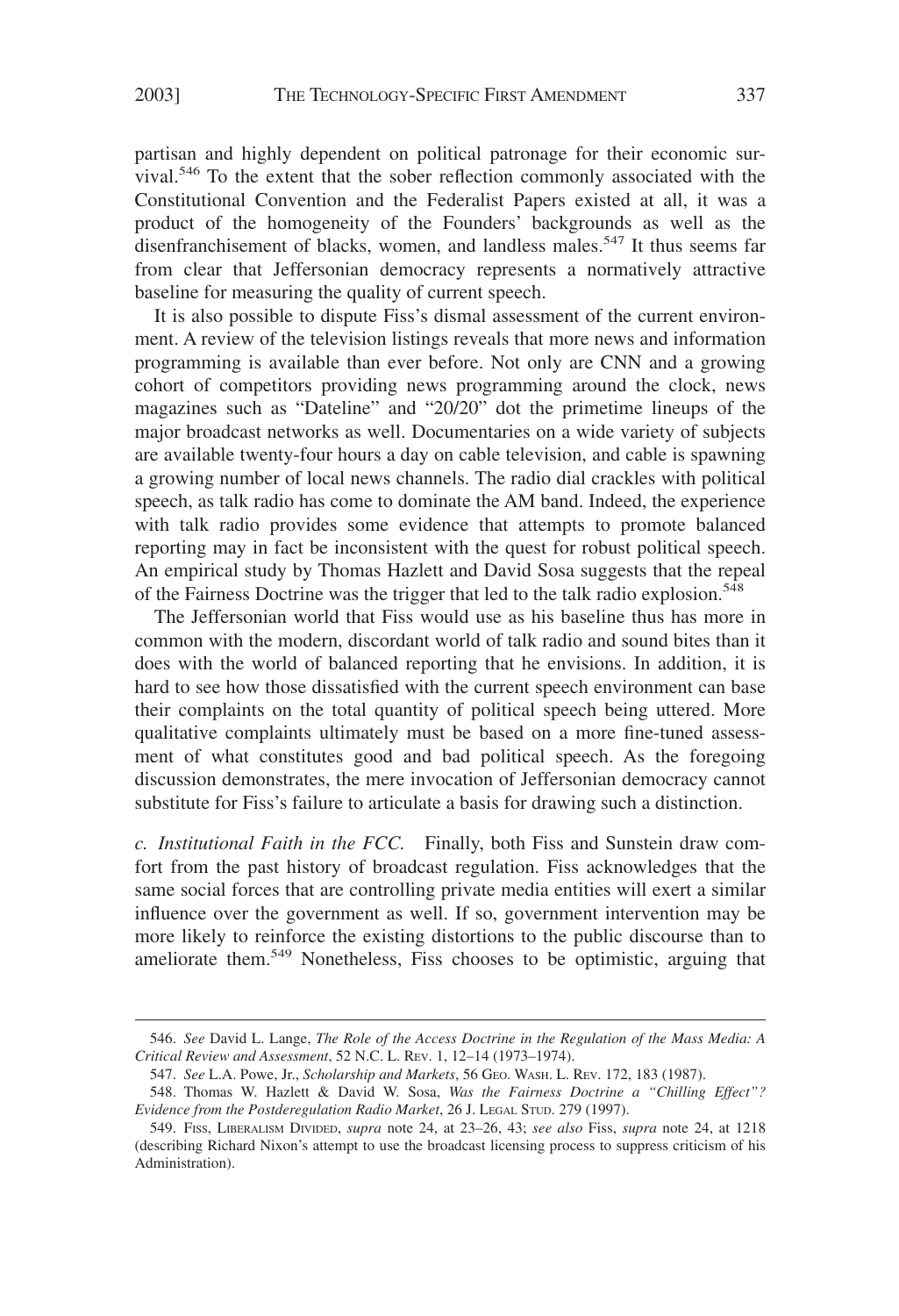"our historical experience with the activist state in the sixties" justifies "believ- [ing] that the elements of independence possessed by the state are real and substantial."<sup>550</sup> In addition, institutional arrangements, such as the use of independent agencies like the FCC, should help ensure that government intervention is not the product of political manipulation.<sup>551</sup> Fiss finds that the FCC has avoided these pitfalls for the most part, noting that "[a]lthough regulators have looked at the content of programs when awarding broadcast licenses, they have only done so to make certain that there is sufficient coverage of public issues and to enforce well-defined boundaries regarding depictions of sexuality."<sup>552</sup> And on those occasions when the FCC fails to promote robust public debate, the courts act as the ultimate guarantor of constitutional rights.<sup>553</sup>

Sunstein similarly acknowledges that "a central principle of American constitutionalism is that the most serious risks to liberty come from government."<sup>554</sup> At the same time, "a sensible view of government's incentives" suggests that there is no reason to be "especially suspicious of government regulation of nonpolitical speech."<sup>555</sup> And even with respect to political speech, Sunstein similarly suggests that the success of past regulatory efforts makes it "plausible to think that government decisions can be made in a relatively nonpartisan way."<sup>556</sup> In particular, he joins Fiss in lauding the government's role in fostering the creation of local news, children's television, and public television,  $557$  although he parts company with Fiss in questioning the propriety of involving the federal courts in this enterprise.<sup>558</sup> In light of this track record, Sunstein suggests that "[w]e have no basis for doubting that much larger improvements could be brought about in the future."<sup>559</sup>

What is missing from these observations is anything more than a token appearance of the First Amendment's traditional suspicion of governmental interference with speech. Such suspicion is deeply rooted in the history of the Founding and has been buttressed by the struggles with communist and anti-war speech that led to many of the seminal decisions in the First Amendment canon.<sup>560</sup> As noted earlier, there is also an equally substantial body of scholarship that regards the institutional press as a "Fourth Estate" charged with

<sup>550.</sup> FISS, LIBERALISM DIVIDED, *supra* note 24, at 43.

<sup>551.</sup> *Id.* at 153.

<sup>552.</sup> Fiss, *supra* note 24, at 1223.

<sup>553.</sup> FISS, LIBERALISM DIVIDED, *supra* note 24, at 25–26, 44.

<sup>554.</sup> SUNSTEIN, DEMOCRACY AND FREE SPEECH, *supra* note 23, at 36.

<sup>555.</sup> *Id.* at 134–35, 146.

<sup>556.</sup> *Id.* at 89.

<sup>557.</sup> *Id*.

<sup>558.</sup> *Id.* at 92, 104–05.

<sup>559.</sup> *Id.* at 89; *see also* SUNSTEIN, PARTIAL CONSTITUTION, *supra* note 23, at 222 (same).

<sup>560.</sup> *See, e.g.*, SCHAUER, *supra* note 391, at 81; MARK G. YUDOF, WHEN GOVERNMENT SPEAKS 51–66, 179–99 (1983); Blasi, *supra* note 478, at 527–44; Ronald A. Cass, *The Perils of Positive Thinking: Constitutional Interpretation and Negative First Amendment Theory*, 34 UCLA L. REV. 1405, 1426–27 (1987); Redish & Kaludis, *supra* note 99, at 1110–11; Stone, *supra* note 391, at 1173–75.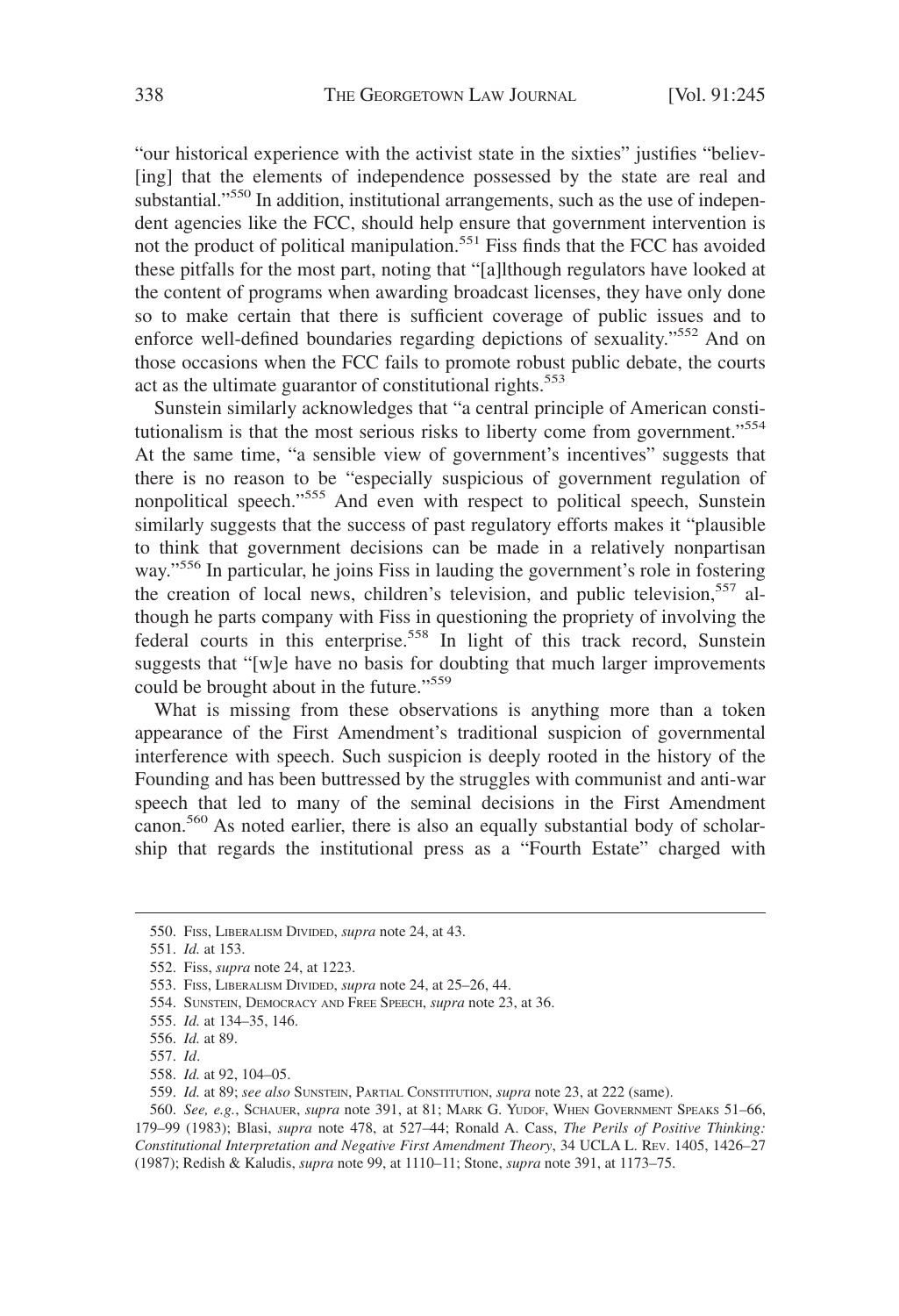checking the excesses of the government.<sup>561</sup> The existence of these alternative traditions indicates that any instrumental vision of speech cannot simply assert the benevolence of the state a priori. Such an approach begs the equally important question "[w]hether government intervention would make the unfair market better or worse than it already is."<sup>562</sup>

The ambiguity as to whether governmental intervention will promote or hinder democracy is well illustrated by the work of Vincent Blasi. A comparison of his approach with the approach taken by Fiss and Sunstein reveals many similarities. Blasi accepts viewing speech almost entirely in instrumental terms and concurs that the primary value to be promoted is the proper functioning of the democratic process.<sup>563</sup> He nonetheless provides a powerful theoretical argument opposing the type of remedies that Fiss and Sunstein propose. Specifically, Blasi argues that state power is not simply one of many forces shaping speech, but rather that it poses a more serious threat to speech than the abuse of private power.<sup>564</sup> Drawing on themes advanced by Holmes,<sup>565</sup> Blasi argues that the state is unique in its intrusive investigatory powers, its monopoly over legitimized violence, and the ease with which its resources can be mobilized.<sup>566</sup> In addition, official power carries with it a moral and symbolic significance that makes it more menacing than private power.<sup>567</sup> As a result, Blasi argues that exercises of state power raise particularly significant reasons for concern.<sup>568</sup> The reality of this threat causes Blasi to search for a competing institution that can serve as a counterweight to the Leviathan. And the private actor that he sees best situated to offset the power of the government is the "well-organized, well-financed, professional critics" in the institutional press.<sup>569</sup> Allowing the government to curb what it perceives as the excesses of the private media, however, would compromise the latter's ability to serve as this institutional check.

Blasi's work demonstrates the ease with which one can draw different conclusions from the same premises advanced by Fiss and Sunstein. In particular, Blasi's analysis underscores the danger of simply assuming a priori that governmental intervention will be an improvement. Fiss and Sunstein present

<sup>561.</sup> *See supra* note 523 and accompanying text.

<sup>562.</sup> Shiffrin, *supra* note 509, at 714; *see also* Neuborne, *supra* note 459, at 439 (claiming that "although Prof. Sunstein vests the government with powerful discretionary tools to regulate speech, he cannot assure that those tools would be any less subject to the harmful influences that he claims currently distort the laissez-faire speech market"). Shiffrin appears to have distanced himself from this conclusion in his more recent work. *See* STEVEN H. SHIFFRIN, DISSENT, INJUSTICE, AND THE MEANINGS OF AMERICA 115–20 (1999).

<sup>563.</sup> Blasi, *supra* note 478, at 558.

<sup>564.</sup> *Id.* at 538.

<sup>565.</sup> *See* OLIVER WENDELL HOLMES, *The Path of the Law*, *in* COLLECTED LEGAL PAPERS 167 (1920).

<sup>566.</sup> Blasi, *supra* note 478, at 538–39.

<sup>567.</sup> *Id.* at 540.

<sup>568.</sup> *Id.* at 538–41.

<sup>569.</sup> *Id.* at 541–42.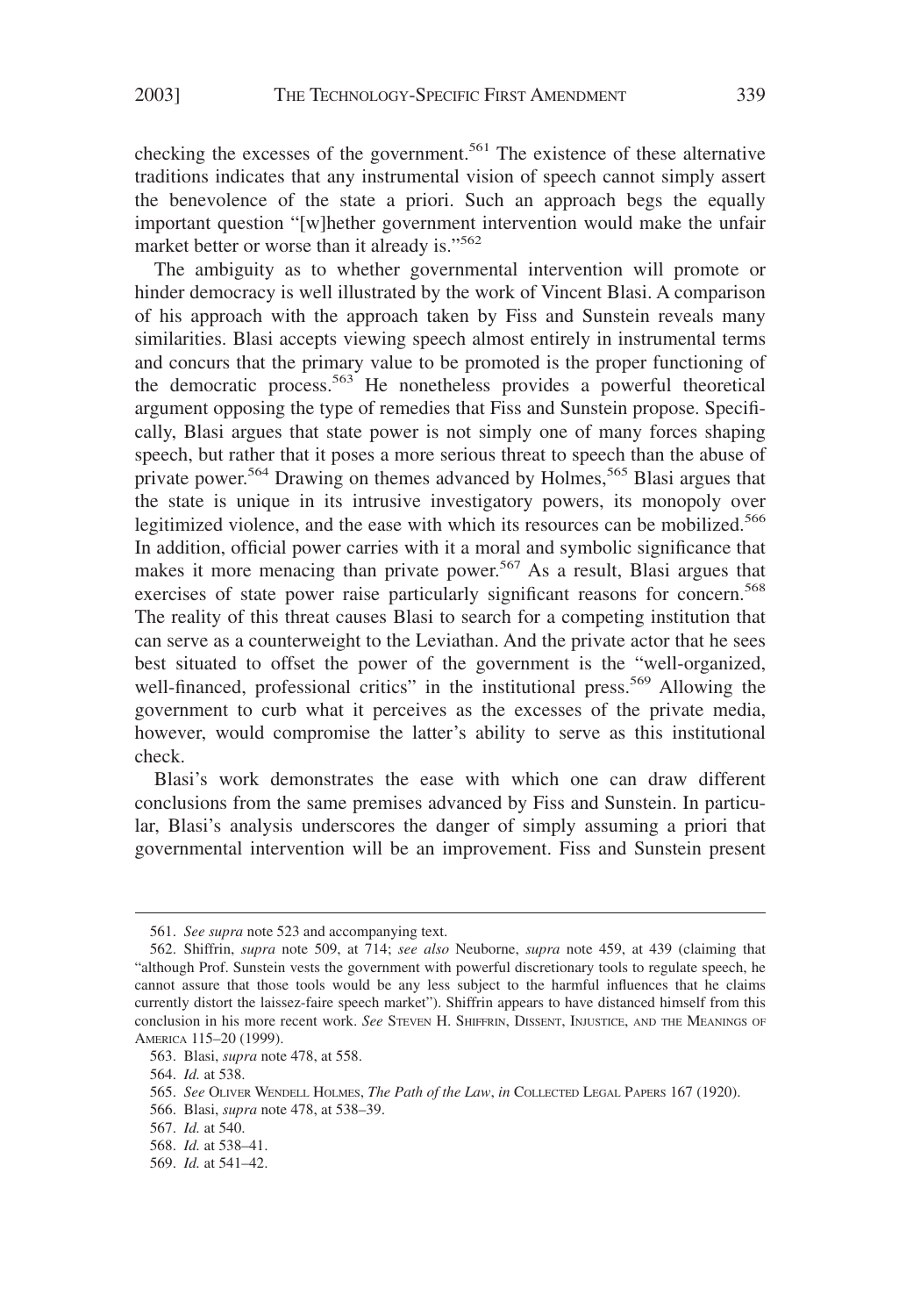little analytical justification for their faith in the innocuousness of governmental action. For the most part, they are content to draw comfort from what they perceive as the success of past regulatory efforts.<sup>570</sup> Their enthusiasm for the past is hard to reconcile with the actual performance of the FCC, however. The works of Louis Jaffe, Bernard Schwartz, Henry Friendly, Glen Robinson, Ithiel de Sola Pool, Scot Powe, Matthew Spitzer, and Thomas Hazlett, among others, have documented countless examples of political abuse in the regulatory process.<sup>571</sup> Although contrary voices have occasionally arisen,<sup>572</sup> the weight of the empirical record underscores the constitutional hazards surrounding Fiss's and Sunstein's positions.

Consider the Fairness Doctrine,<sup>573</sup> which has talismanic significance for both Fiss and Sunstein. The historical evidence now suggests that the Fairness Doctrine has been widely manipulated for political ends.<sup>574</sup> Perhaps most ironic are the revelations about the circumstances giving rise to *Red Lion*, which sustained the constitutionality of the Fairness Doctrine and represents perhaps the central precedent supporting Fiss's and Sunstein's positions. It is now acknowledged that *Red Lion* arose out of a campaign orchestrated by the Kennedy and Johnson Administrations to use the Fairness Doctrine to suppress political criticism from the right.<sup>575</sup> Thus, the prime example of the type of regulatory measures that Fiss and Sunstein support demonstrates the political corruption that can occur when the government interferes with private speech.

Indeed, there is something quite puzzling about Fiss's and Sunstein's willingness to rely on the FCC. Both have candidly recognized the imperfections of the administrative process.<sup>576</sup> Sunstein's faith in the FCC is even more ironic when he defends his two-tiered vision of the First Amendment because "the premise of distrust of government is strongest when politics is at issue."<sup>577</sup> In light of this recognition, it is difficult to see how he can rely on the FCC as an appropriate mechanism for effecting the increases in the amount and quality of

<sup>570.</sup> *See supra* notes 549–61 and accompanying text.

<sup>571.</sup> *See* FRIENDLY, *supra* note 41, at 72; POOL, *supra* note 51, at 119–28, 135; POWE, *supra* note 51, at 69–74, 83–84, 112–16, 121–29, 131–41; Thomas W. Hazlett, *Physical Scarcity, Rent Seeking, and the First Amendment*, 97 COLUM. L. REV. 905, 933–34 (1997); Jaffe, *supra* note 44, at 79; Robinson, *supra* note 46, at 238; Schwartz, *supra* note 44, at 694; Spitzer, *supra* note 208, at 1048–52.

<sup>572.</sup> *See* BOLLINGER, *supra* note 11, at 115 ("[O]ne of the more interesting features of the broadcast regulation experience has been the absence of egregious abuses by the FCC. The commission has, on the whole, been extraordinarily circumspect in the exercise of its powers.").

<sup>573.</sup> *See supra* notes 92, 209–14 and accompanying text (describing the Fairness Doctrine and its repeal).

<sup>574.</sup> *See* KRATTENMAKER & POWE, *supra* note 72, at 248–49; Hazlett, *supra* note 115, at 168–69.

<sup>575.</sup> *See* FRED W. FRIENDLY, THE GOOD GUYS, THE BAD GUYS AND THE FIRST AMENDMENT 6–34 (1975); POWE, *supra* note 51, at 112–16; Hazlett, *supra* note 571, at 933–34; Jaffe, *supra* note 50, at 1700; Spitzer, *supra* note 208, at 1051–52.

<sup>576.</sup> *See* FISS, LIBERALISM DIVIDED, *supra* note 24, at 44; Cass R. Sunstein, *Interest Groups in American Public Law*, 38 STAN. L. REV. 29, 63 (1985).

<sup>577.</sup> SUNSTEIN, DEMOCRACY AND FREE SPEECH, *supra* note 23, at 134.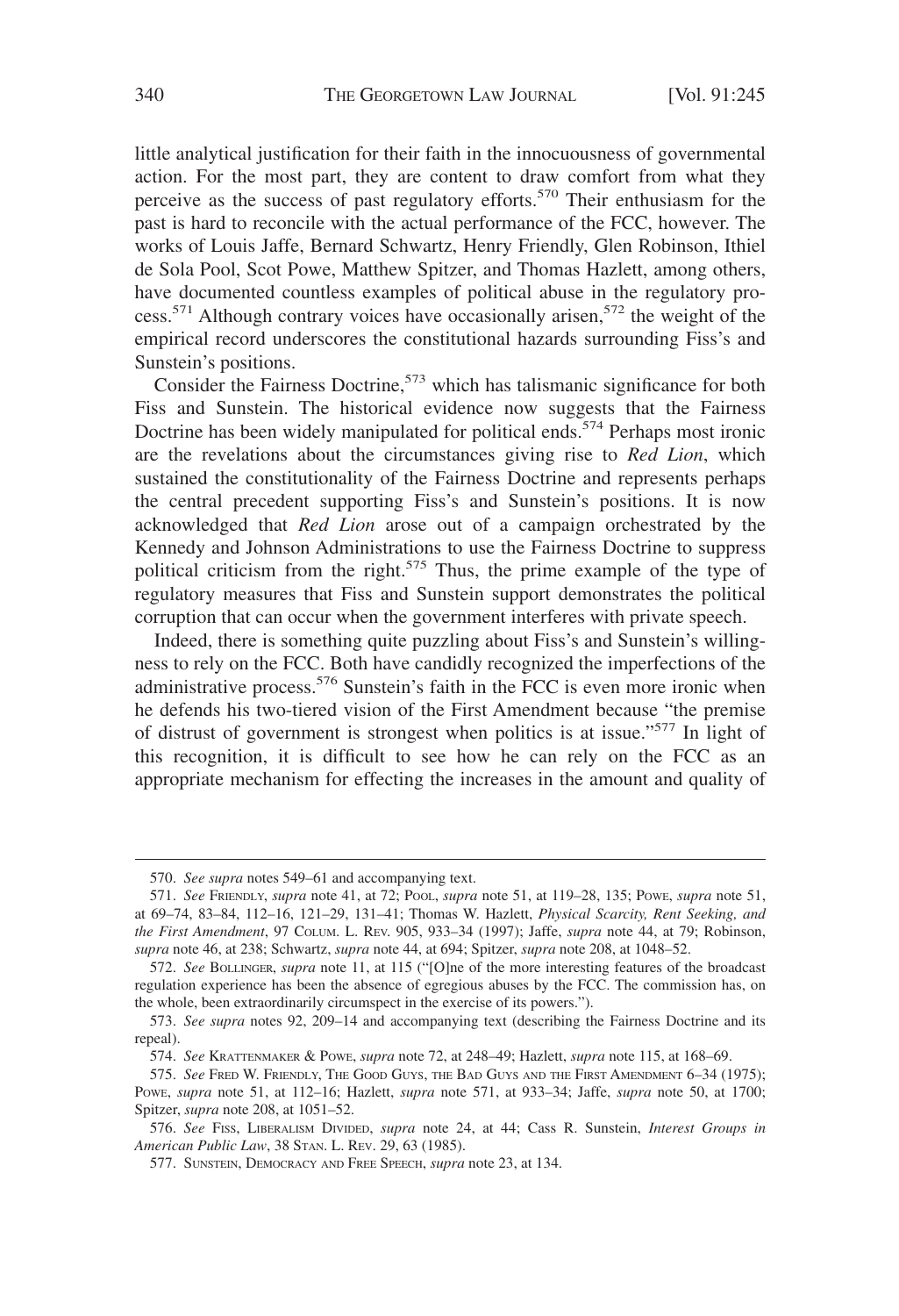information regarding political campaigns that represent one of the central elements of his program for reform.

There thus seems to be little theoretical or historical reason to draw comfort from the federal government's ability to regulate the broadcast industry. In the end, Fiss embraces government intervention simply because he sees no other alternative. Fiss turns to the state "because it is the only hope, the only means to correct the distorting influence of social structure on public debate."<sup>578</sup> Although Fiss acknowledges the risk of serious governmental misconduct, "[t]he hope against hope is that in the final analysis we will be better off than under a regime of autonomy."<sup>579</sup> Sunstein similarly defends his theory simply by arguing that the current state of affairs is so unacceptable that something must be done. According to Sunstein, the remedies he proposes are justified simply because "the current system is worse than imperfect; it creates extremely serious obstacles to a well-functioning system of free expression."<sup>580</sup> If the Constitution bars such experimentation, then it seems clear to Sunstein that something is wrong with the Constitution: "[W]hy should the Constitution bar a democratic decision to experiment with new methods for achieving their Madisonian goals?"<sup>581</sup> The question suggests an approach in which the exigencies of the democratic process provide their own constitutional justification. Such a vision turns the First Amendment into simply the residuum after the basic regulatory questions are answered and would eliminate it as an independent check on the government.

In sum, Fiss and Sunstein have no substantive answer to concerns about governmental abuse. Their proposals are driven entirely by an acute sense of the existing problems. The narrowness of their focus leads them to stop short of offering any serious analysis of whether the solutions that they propose will in fact redress the problems that they perceive. In the absence of a more principled justification for believing why state intervention may create a better state of affairs, placing speech within governmental control is little better than a "riverboat gamble."<sup>582</sup> Indeed, the concerns about governmental abuse that underlie the creation and development of the First Amendment and the demonstrated track record of the FCC and Congress in broadcast regulation suggest that as gambles go, Fiss's and Sunstein's face particularly long odds.

<sup>578.</sup> FISS, LIBERALISM DIVIDED, *supra* note 24, at 25.

<sup>579.</sup> *Id.*

<sup>580.</sup> SUNSTEIN, PARTIAL CONSTITUTION, *supra* note 23, at 222; *see also* SUNSTEIN, DEMOCRACY AND FREE SPEECH, *supra* note 23, at 89 ("The absence of continuous government supervision should not obscure the point. With respect to attention to public issues, the present system badly disserves Madisonian goals.").

<sup>581.</sup> SUNSTEIN, PARTIAL CONSTITUTION, *supra* note 23, at 220; *see also* SUNSTEIN, DEMOCRACY AND FREE SPEECH, *supra* note 23, at 81 ("The most important point is that the First Amendment should not operate as a talismanic or reflexive obstacle to our efforts to experiment with different strategies for achieving free speech goals.").

<sup>582.</sup> Shiffrin, *supra* note 509, at 717.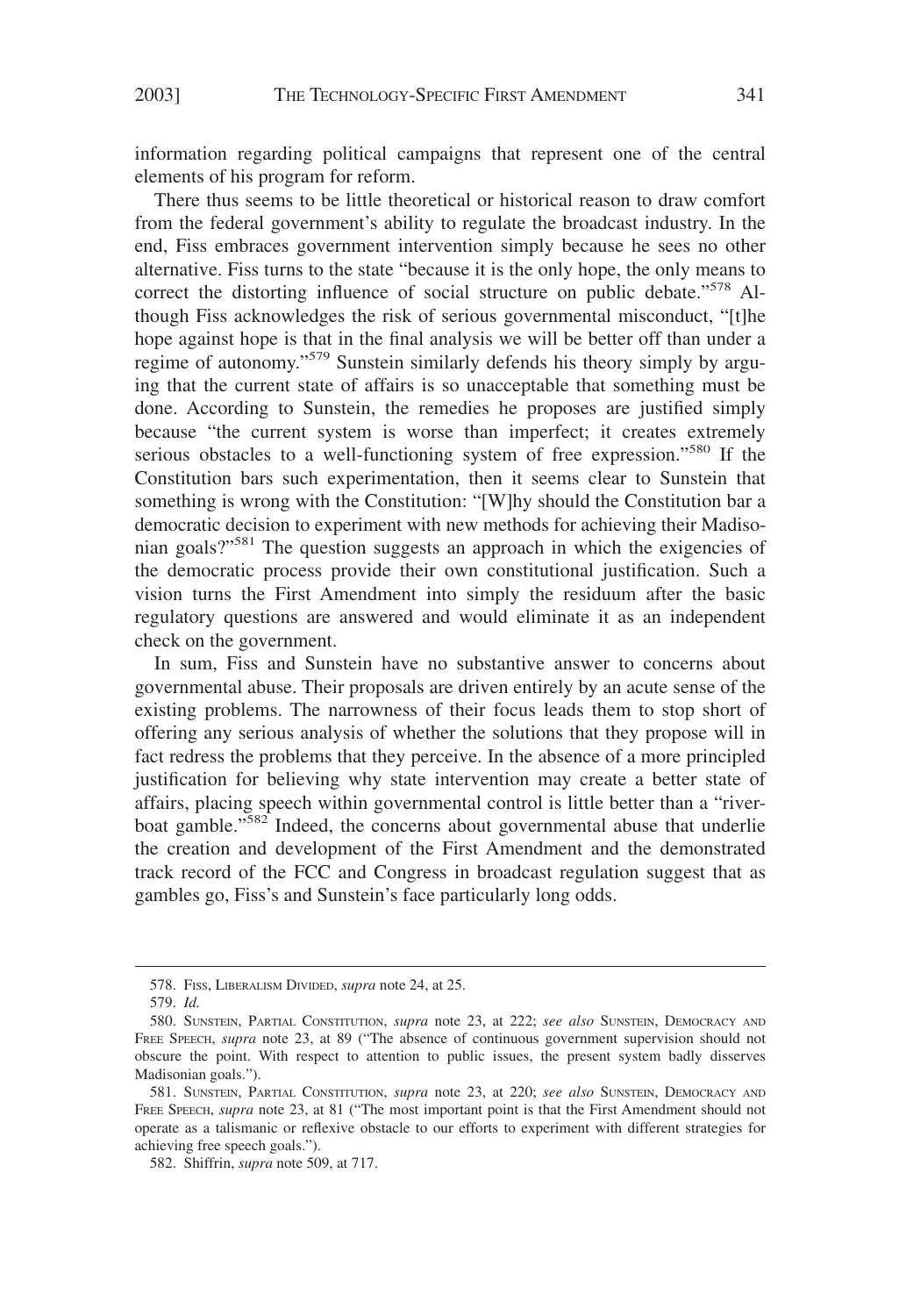# C. CRITIQUES OF FISS'S AND SUNSTEIN'S EMPIRICAL AND TECHNOLOGICAL FOUNDATIONS

Even if the theoretical and practical objections detailed above were somehow overcome, Fiss and Sunstein must address certain empirical and technological obstacles that stand in the way of the outcome that they seek. Specifically, they do not provide an adequate foundation for their empirical assumptions about the role that television plays in democratic self-governance or explain how their theories can accommodate the convergent technological environment that characterizes modern communications.

## 1. Empirical Assumptions About Television's Role in Democracy

Fiss and Sunstein argue that the unique role that television plays in the public discourse justifies regulations designed to ensure that all households continue to have access to free, over-the-air programming.<sup>583</sup> Concluding that television currently represents the communications medium with the greatest influence on democratic self-governance as a descriptive matter, however, says nothing about whether that state of affairs is normatively desirable. Indeed, there appears to be good reason to be skeptical of claims that television is the medium best suited to fostering democratic discourse because television by its nature does not lend itself to deep and penetrating attention to public issues.<sup>584</sup> Some would even argue that efforts to encourage greater availability of programming that enhances democratic deliberation are fundamentally misguided and that the best way to promote self-governance would be for viewers to turn their televisions off.<sup>585</sup> Indeed, Sunstein's willingness to take as given the public's existing preference for television *as a medium* stands in stark contrast to his refusal to respect individual preferences for *particular types of programming*. If Sunstein were correct that preferences for particular types of programs are simply socially constructed misperceptions, it is hard to see how preferences for the medium as a whole would be entitled to any greater respect.

In fact, there is a danger that the policy outcomes that Fiss and Sunstein promote will reify television's role in the political process and give it unjustified permanence. For example, the central role that broadcast television currently

<sup>583.</sup> *See* SUNSTEIN, DEMOCRACY AND FREE SPEECH, *supra* note 23, at 20; Fiss, *supra* note 24, at 1217–18.

<sup>584.</sup> Sunstein does raise the question whether the democratic process may be better enhanced by policies affecting the print media, but ultimately calls it an as yet unanswerable empirical question. SUNSTEIN, DEMOCRACY AND FREE SPEECH, *supra* note 23, at 112–13.

<sup>585.</sup> *See, e.g.*, Samuel Issacharoff & Pamela S. Karlan, *The Hydraulics of Campaign Finance Reform*, 77 TEX. L. REV. 1705, 1727 (1999); Rev. Jesse Jackson, *Reclaiming Our Youth from Violence*, 36 B.C. L. REV. 913, 921 (1995); James G. Wilson, *Noam Chomsky and Judicial Review*, 44 CLEV. ST. L. REV. 439, 469 (1996). As one congressional candidate put it, "[T]he single most important step we need to take right now is to turn off the darn television . . . a device that spews meaningless garbage. We have a generation that has been trained not to think critically about the information that bombards them." *Quoted in* Daniel M. Warner, *To Hell on the Railroads: Why Our Technology and Law Encourage a Degrading Culture*, 26 TRANSP. L.J. 361, 409 n.145 (1999).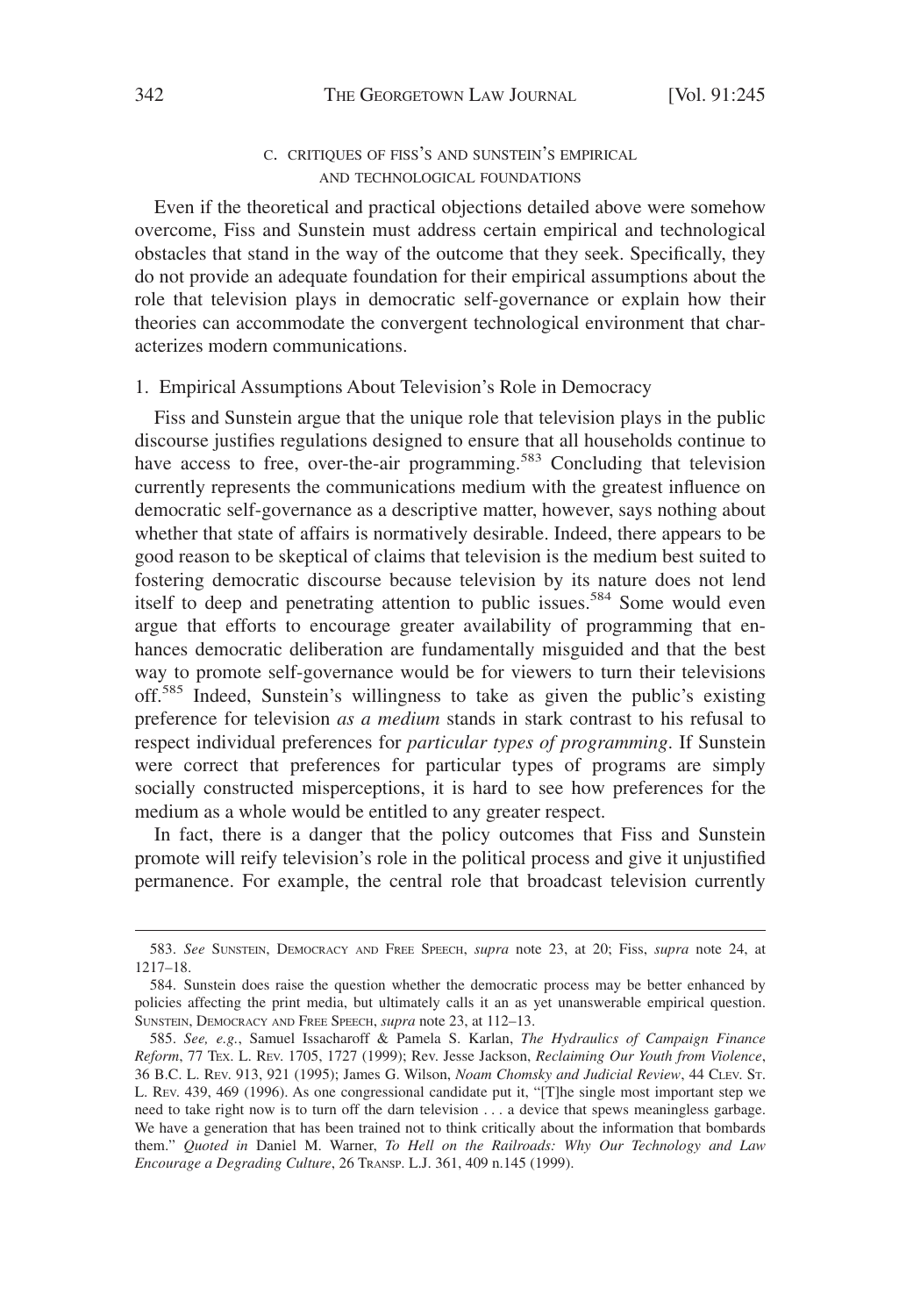plays in the political process leads both Fiss and Sunstein to offer their support for the longstanding policy known as "must-carry," which requires all local cable operators to include all full-power local broadcast stations in their basic cable packages.<sup>586</sup> Thus, although other cable programmers must typically pay for carriage, must-carry allows broadcasters to receive carriage for free. Mustcarry essentially represents a large cross-subsidy from the cable industry to the broadcasting industry. In such a situation, it is difficult to determine whether the privileged position that broadcasters enjoy is the cause or the consequence of must-carry. In other words, positing that free, over-the-air television occupies a special place in the political process in turn justifies regulations that cement the role of broadcasting. At the same time, must-carry stifles the development of alternative media by placing a drag on the revenues earned by broadcasting's primary competitors.

This same dynamic is currently being replayed with respect to direct broadcast satellite (DBS) systems. One would think that policymakers would welcome DBS as the solution to a range of policy problems. The natural monopoly characteristics of local cable service have long been a major focus of Congress and the FCC. Other technologies had vied with cable in the market for multichannel video program distribution, but all of them came up short.<sup>587</sup> DBS thus represents the first technology capable of breaking local cable monopolies. In addition, DBS represents the first video technology with a national footprint. As a result, it is in a better position than any other technology to exploit the cost efficiencies that accompany national distribution.<sup>588</sup> Rather than embrace DBS, however, policymakers have opted to regulate it to preserve free, over-the-air broadcasting.<sup>589</sup> As of the beginning of 2002, DBS companies that wish to carry programming from the major networks are subject to the must-carry requirements that are quite similar to those imposed on local cable operators.<sup>590</sup> This result not only frustrates DBS's ability to realize the efficiencies associated with national distribution, but it also further entrenches broadcasting's role in our society.

The deployment of digital television appears to have fallen into the same pattern.<sup>591</sup> Concerns about the need to preserve free, over-the-air television have led Congress and the FCC to deploy digital television by doubling the amount of spectrum given to each incumbent broadcast station.<sup>592</sup> This has the inevi-

<sup>586.</sup> *See* SUNSTEIN, DEMOCRACY AND FREE SPEECH, *supra* note 23, at 260–71; Fiss, *supra* note 24, at 1228–31.

<sup>587.</sup> For a review of these alternative technologies, see Annual Assessment of Status of Competition in Mkt. for Delivery of Video Programming, Eighth Annual Report, 17 F.C.C.R. 1244, 1277–82 ¶¶ 68–77, 1291–92 ¶¶ 99–102 (2002).

<sup>588.</sup> *See supra* notes 153–54 and accompanying text.

<sup>589.</sup> *See* Yoo, *supra* note 153, at 18–21, 48, 102–03, 113–14.

<sup>590. 17</sup> U.S.C. § 122 (2000); 47 U.S.C. § 338(a)(1) (2000).

<sup>591.</sup> *See* Yoo, *supra* note 153, at 22–27, 49–50, 103, 115–20.

<sup>592.</sup> *See* Advanced Television Sys. & Their Impact Upon Existing Television Broad. Serv., Fifth Report and Order, 12 F.C.C.R. 12809, 12811–12 ¶ 5, 12820–21 ¶¶ 27–29 (1997).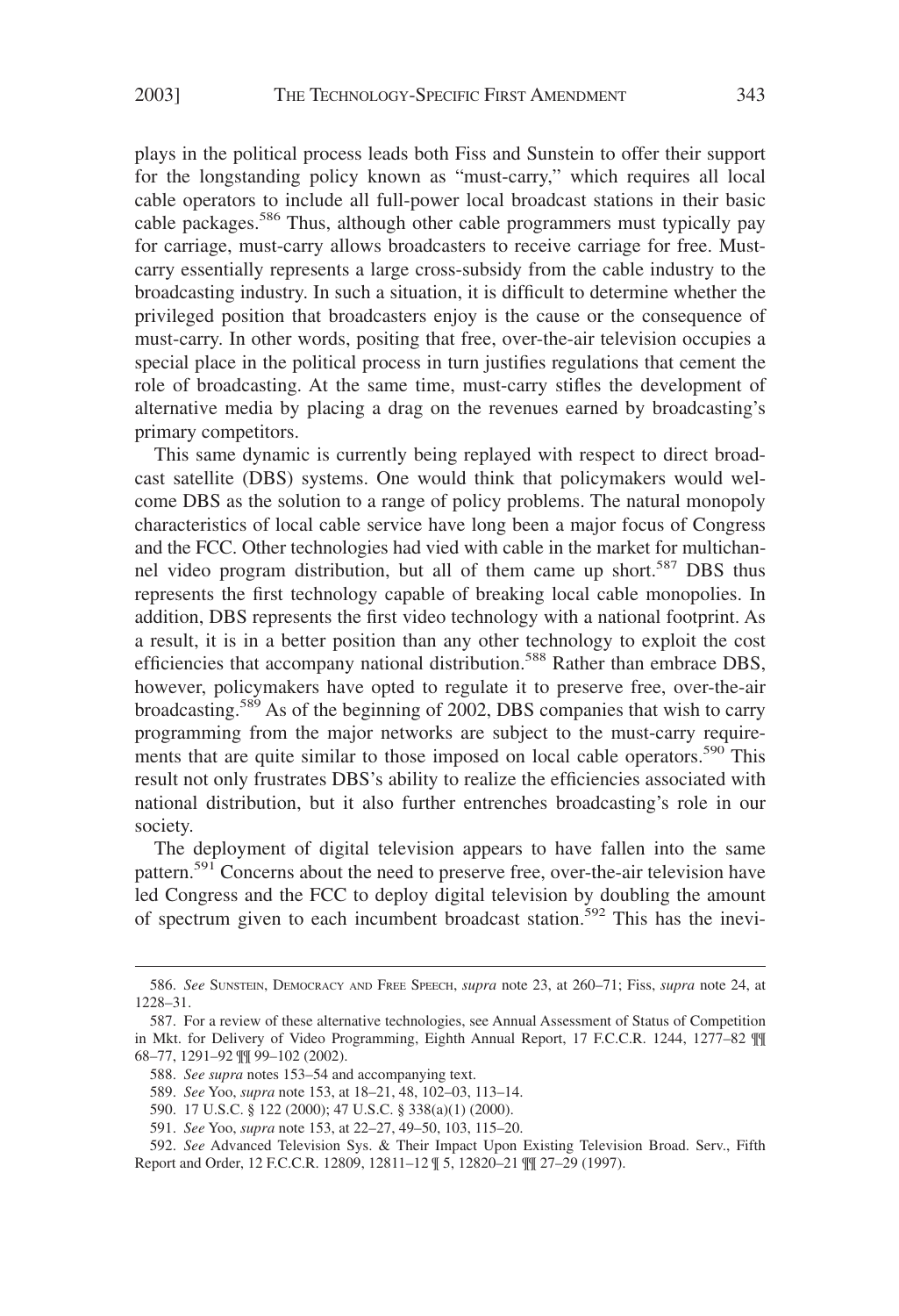table effect of further cementing in place the role that broadcasting plays in the democratic process.

In the long run, Fiss's and Sunstein's position on promoting access to television may be tautological. Positing the role that free, over-the-air television plays in the democratic process justifies certain regulatory steps to preserve the broadcast industry, and those regulations in turn become the primary means by which the role that broadcasting plays is created and preserved. Although answering why television represents the best medium for fostering democratic discourse may render such a result defensible, Fiss and Sunstein leave this question unaddressed.

#### 2. Technological Change and the Limits of Civic Republicanism

Fiss and Sunstein recognize that it is not enough for broadcasters simply to provide greater quantities of the types of programming that they believe promote good citizenship. To promote the deliberative process in the manner Fiss and Sunstein envision, people actually have to watch that programming. In Sunstein's words: "It is also important to ensure not merely that diversity is available, but also that a significant part of the citizenry is actually exposed to diverse views about public issues."<sup>593</sup> Fiss is even more succinct: "The issue is not market failure but market reach."<sup>594</sup> In Fiss's view, an unwatched program is no better than an unread book buried in a library.<sup>595</sup> In other words, Fiss and Sunstein's real concern is audience failure, not market failure. The problem is not that viewers cannot get what they want, but rather that they do not want the right things. Their policy prescription thus goes far beyond ensuring that better programming options are available. Steps must be taken to ensure that individuals actually avail themselves of those options.

In the end, however, even this concern may not be able to withstand the mounting tide of technological change. Notwithstanding Fiss's and Sunstein's stated belief that television will retain its unique social role for the foreseeable future,<sup>596</sup> a recent study suggests that more than thirty percent of U.S. citizens no longer regard television as their primary source of news and information.<sup>597</sup> In fact, this possibility has forced Sunstein to revise his views by adding a new

<sup>593.</sup> SUNSTEIN, DEMOCRACY AND FREE SPEECH, *supra* note 23, at 22; *see also id.* at 20 ("Indeed, mere availability of [serious coverage of public issues] may not be enough if few citizens take advantage of it, and if most viewers and readers are content with programming and news accounts that do not deal well or in depth with public issues.").

<sup>594.</sup> FISS, LIBERALISM DIVIDED, *supra* note 24, at 40.

<sup>595.</sup> *Id.* at 151. Fiss also notes that this explains why cable public access channels are an insufficient response to the needs of robust public debate. *Id.*

<sup>596.</sup> *See* Fiss, *supra* note 24, at 1217; Sunstein, *supra* note 23, at 527–31. *But see* Owen Fiss, *In Search of a New Paradigm*, 104 YALE L.J. 1613, 1614–15 (1995) (acknowledging that his televisionbased paradigm may already be obsolete).

<sup>597.</sup> PEW RESEARCH CENTER FOR THE PEOPLE AND THE PRESS, INTERNET SAPPING BROADCAST NEWS AUDIENCE, 1, 5–6, 12–13 (2000) (reporting a 50% drop in consumption of broadcast network news and a corresponding growth in importance of the internet as a source of news between 1993 and 2000). The most recent Biennial News Consumption Survey indicates that these trends have begun to level off.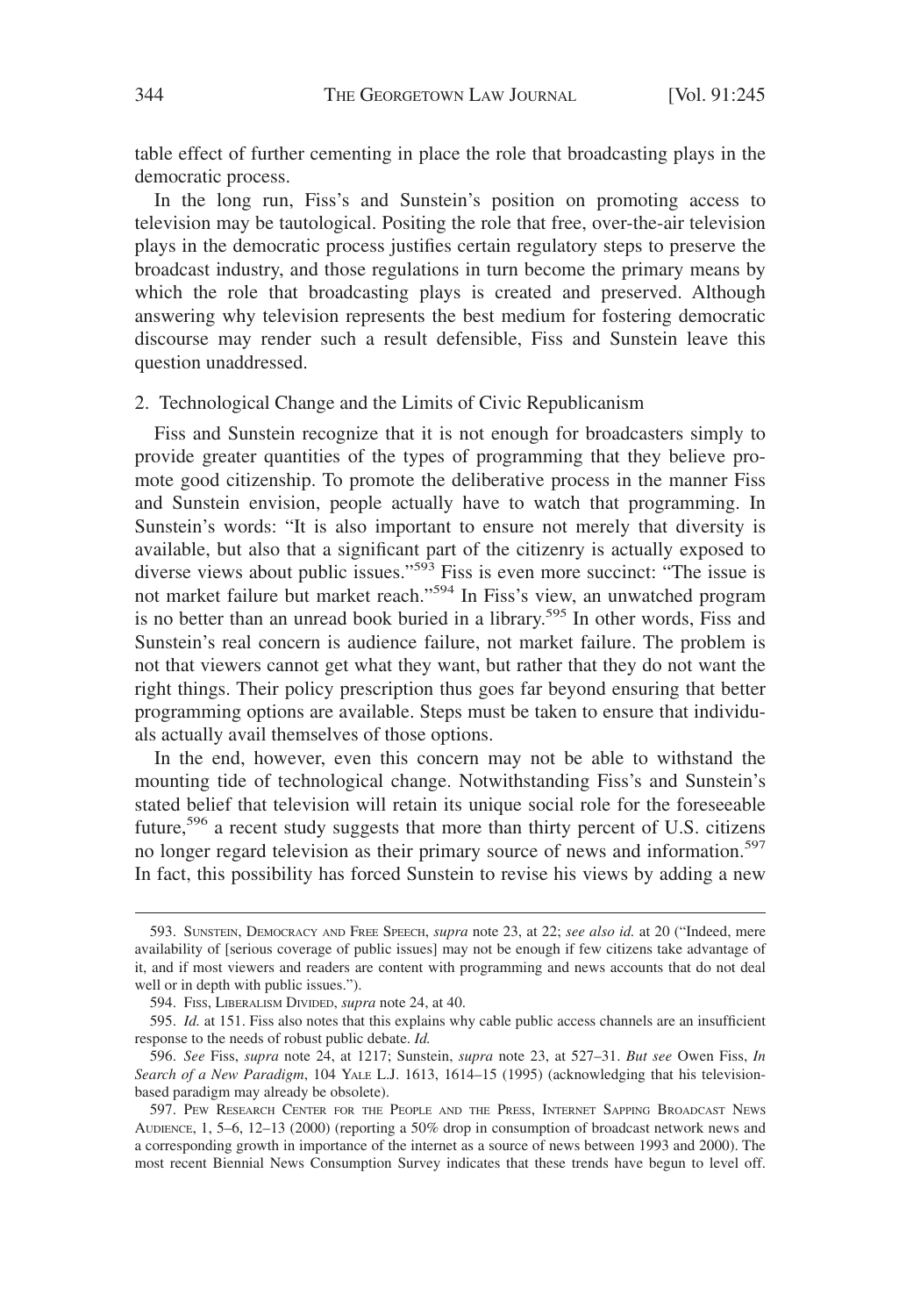section to the paperback version of his book *republic.com* acknowledging that the emergence of the Internet and its accompanying ability to allow individuals to tailor their information environment may in fact be promoting rather than impeding democracy.<sup>598</sup>

In addition, Fiss and Sunstein do not adequately confront the growth of cable television and other alternative means of delivering television programming. As noted earlier, the average U.S. household receives thirteen over-the-air channels, and approximately eighty percent of all U.S. households subscribe to cable television or some other MVPD.<sup>599</sup> Although this increase in channel capacity (rendered all the more accessible by the ubiquitous presence of the remote control<sup>600</sup>) has unquestionably increased the diversity of the programming available, it has simultaneously reduced television's ability to play the transformative role that Fiss and Sunstein envision.

Sunstein responds to this possibility with abject horror. The possibility that an individual could "design his own communications universe" in which that person "could see those things that he wanted to see, and only those things" and could "screen out ideas, facts, or accounts that [that person] find[s] disturbing"<sup>601</sup> could lead to the "elimination of a shared civic culture, which contemplates a degree of commonality among the citizenry."602 His reaction underscores the "complex, indeed, ambivalent, attitude towards diversity of opinions" reflected in most civic republican and communitarian conceptions of politics.<sup>603</sup> He loathes the homogenizing effects of large media institutions, and yet his theory depends on large, centralized conduits through which to reach the market. Indeed, it is this ambivalence that underlies the regulatory outcry surrounding the initial decision by NBC and Fox not to air the first presidential debate during the 2000 election cycle.<sup>604</sup> One might think that in an era of supposed scarcity and limited diversity, it would be anathema to dedicate one of the few major networks to programming that was completely duplicative of what was on the other major networks. $605$  And yet that is precisely what the FCC pressured NBC and Fox to do.

PEW RESEARCH CENTER FOR THE PEOPLE AND THE PRESS, PUBLIC'S NEWS HABITS LITTLE CHANGED BY SEPT. 11, at 2–3, 6–7 (2002).

<sup>598.</sup> CASS SUNSTEIN, REPUBLIC.COM 203–12 (paperback ed. 2002).

<sup>599.</sup> *See supra* notes 175, 178 and accompanying text.

<sup>600.</sup> For a humorous (but accurate) description of channel surfing, see Balkin, *supra* note 432, at 1935–42.

<sup>601.</sup> Cass Sunstein, *The First Amendment in Cyberspace*, 104 YALE L.J. 1757, 1786 (1995).

<sup>602.</sup> SUNSTEIN, DEMOCRACY AND FREE SPEECH, *supra* note 23, at 76; *see also* SUNSTEIN, *supra* note 598, at 3–22 (criticizing growth of "daily me," in which people receive customized news via Internet). 603. Gardbaum, *supra* note 441, at 383–84.

<sup>604.</sup> *See* Kennard, Remarks at the Museum of Television and Radio, *supra* note 97; Press Release, FCC, FCC Commissioner Susan Ness Decries Decisions of NBC and Fox Networks Not to Air the First Presidential Debate (Sept. 29, 2000), *available at* http://www.fcc.gov/Speeches/ Ness/States/2000/stsn032.html.

<sup>605.</sup> Press Release, FCC, Furchtgott-Roth Seeks to Clarify and Separate Big Government's Interest from the Public Interest in the Debate Over the Debates, *at* http://ftp.fcc.gov/Speechs/Furchtgott\_Roth/ Statements/2000/sthfr057.doc (last visited Feb. 10, 2003).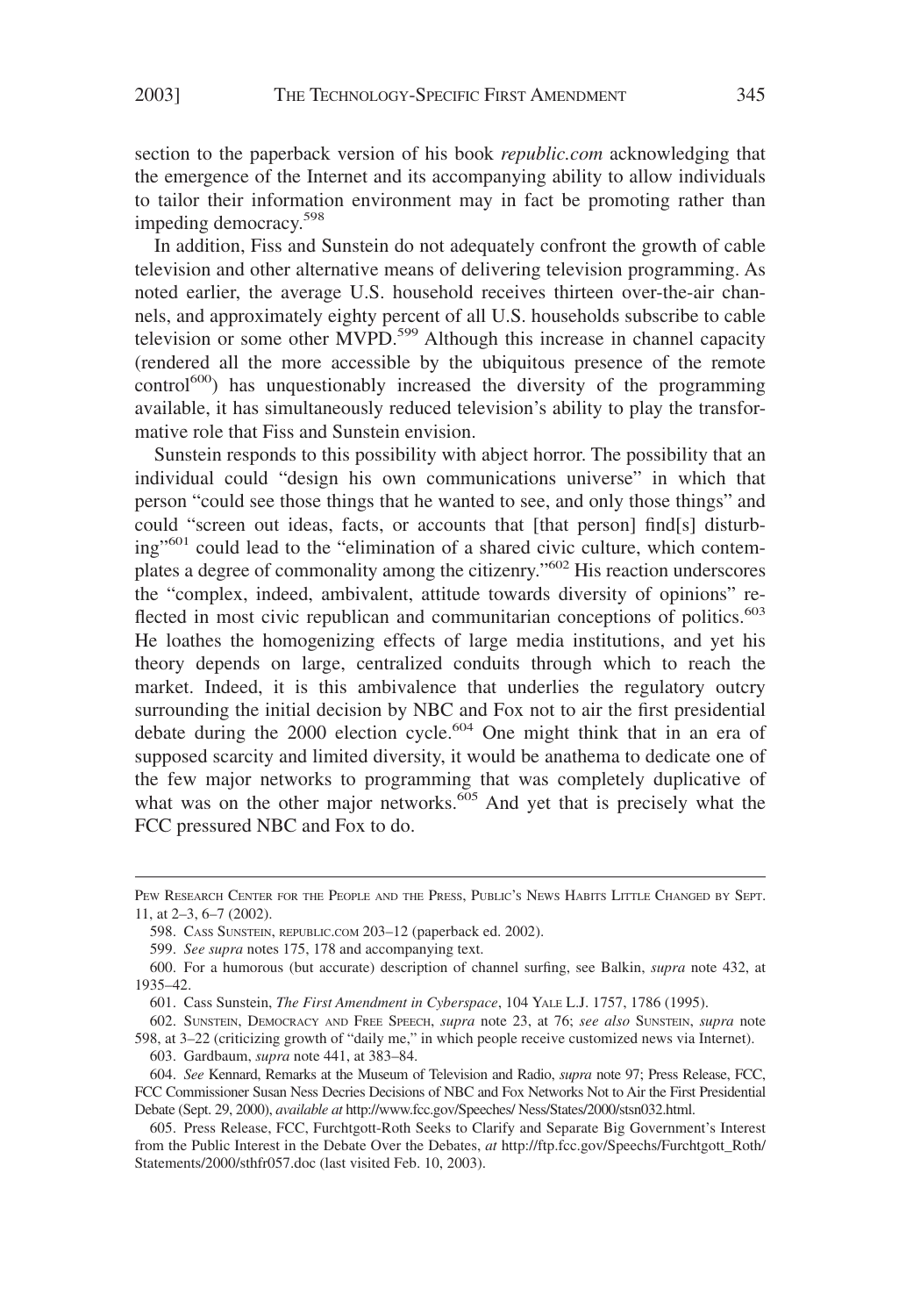Sunstein concedes that people cannot be compelled to watch public affairs programming,<sup>606</sup> but suggests that "careful judgments at the level of implementation" can prevent unwilling viewers from turning off their televisions.<sup>607</sup> He hopes some members of the general public will become accidentally exposed to higher-quality programming and thereby acquire a greater taste for it.<sup>608</sup> Given the ease with which channels can be changed, it is hard to see how any degree of care in implementation could ensure that audiences receive sufficient exposure to the type of programming that Fiss and Sunstein believe is essential. The impending arrival of video-on-demand promises to exacerbate the problem by giving individuals still greater control over their viewing environment.<sup>609</sup> Nothing prevents unwilling viewers from switching to alternative programming or simply tuning out altogether.<sup>610</sup> Thus, even if Fiss and Sunstein were able to convince Congress, the FCC, and the courts to sanction their proposals, technological developments will likely make it impossible for television to serve Fiss's and Sunstein's purposes.

# V. POSSIBLE EXPLANATIONS FOR THE PERSISTENCE OF BROADCAST-STYLE REGULATION

The collapse of the traditional bases for according a lower level of First Amendment scrutiny to broadcasting and the inability of civic republican theories to offer a revisionist justification for doing so raises the question why the current jurisprudential state of affairs has persisted. In this Part, I will sketch out some possible explanations.

### A. THE NASCENT STATE OF FIRST AMENDMENT DOCTRINE

One possible explanation for the rise of the technology-specific First Amendment is the embryonic state of First Amendment doctrine at the time *NBC v.*

So what if the less-educated members of the public don't want to view the highbrow material? It will be an uplifting, educational experience. They might even learn to like it. After all, mass taste is just a matter of socialized preference. And, if the less educated turn off the set, that's OK, too. Perhaps they watch too much TV anyway.

Neuborne, *supra* note 459, at 440.

<sup>606.</sup> SUNSTEIN, DEMOCRACY AND FREE SPEECH, *supra* note 23, at 22, 70.

<sup>607.</sup> *Id.* at 76–77.

<sup>608.</sup> *Id.* at 89–90.

<sup>609.</sup> *See supra* note 332 and accompanying text.

<sup>610.</sup> Sunstein contradictorily notes that to the extent that the programming is of low quality and does not promote democratic values, little would be lost if viewers simply tuned out. SUNSTEIN, DEMOCRACY AND FREE SPEECH, *supra* note 23, at 89; *see also id.* at 77 (suggesting it "would not necessarily be bad" if attempts to promote democratically-oriented programming caused people to turn off their televisions). This observation conflicts with Sunstein's acknowledgement that, for his system to work, there must be some means for generating a shared civic culture. It is also vulnerable to charges of elitism and paternalism, aptly captured in Burt Neuborne's rendering of Sunstein's argument: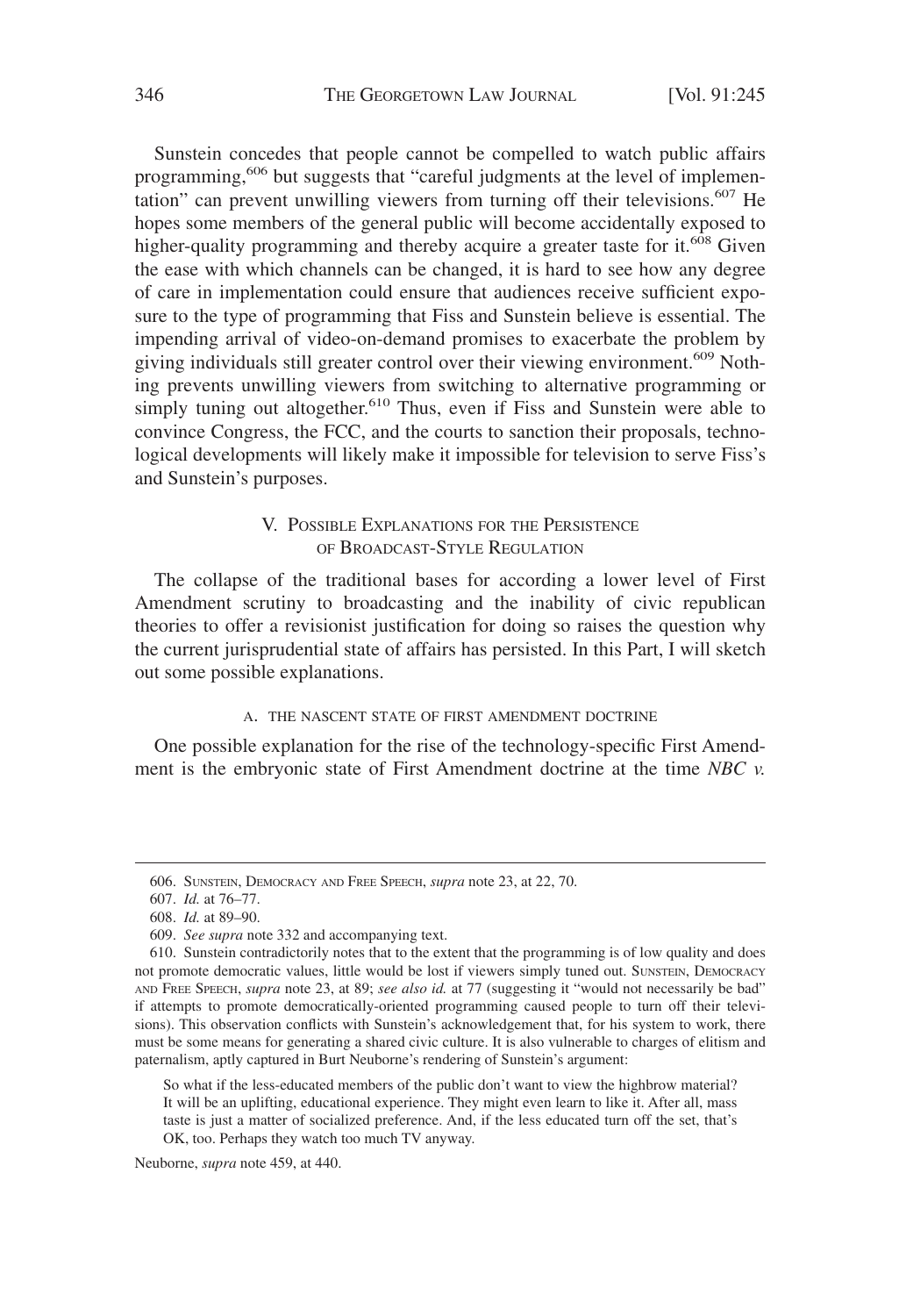*United States* and the other seminal broadcasting decisions were issued.<sup>611</sup> During the 1930s and early 1940s, neither the FRC nor the courts believed that commercially oriented entertainment merited any First Amendment protection. For example, the Supreme Court in 1915 held that film fell outside the ambit of the First Amendment on the ground that "the exhibition of moving pictures is a business, pure and simple, originated and conducted for profit, like other spectacles, not to be regarded . . . as part of the press of the country or as organs of public opinion."<sup>612</sup> The FRC sounded a similar theme in declaring that "[e]ntertainment such as music is not 'speech' in the sense in which it is used in the [F]irst [A]mendment to the Federal Constitution."<sup>613</sup> Indeed, the FRC denigrated all forms of direct advertising as "usually offensive to the listening public."614 Formal recognition that motion pictures fell within the ambit of the First Amendment did not occur until 1948.<sup>615</sup> Commercial speech did not receive recognition until 1976.<sup>616</sup>

In addition, the courts' appreciation for the particular dangers of licensing was not fully formed during the 1930s and 1940s. Although the Supreme Court had recognized the dangers of licensing when it acted as a prior restraint,  $617$  it had only begun to acknowledge the manner in which subsequent punishment can also suppress speech.<sup>618</sup> Indeed, it is telling that in a decision roughly contemporaneous with the Court's landmark decision in *Near v. Minnesota ex rel. Olson*, the D.C. Circuit upheld the FRC's decision to refuse to renew a license on the grounds that the First Amendment represented nothing more than a prohibition of prior restraints and did not prevent the FRC from exercising its "undoubted right to take note of appellant's past conduct" when deciding whether to renew a license.<sup>619</sup> And the content distinction and compelled speech

614. FRC SECOND ANNUAL REPORT, *supra* note 70, at 168.

<sup>611.</sup> *See* NBC v. United States, 319 U.S. 190 (1943); Trinity Methodist Church, S. v. FRC, 62 F.2d 850 (D.C. Cir. 1932); KFKB Broad. Ass'n v. FRC, 47 F.2d 670 (D.C. Cir. 1931).

<sup>612.</sup> Mut. Film Corp. v. Indus. Comm'n, 236 U.S. 230, 244 (1915).

<sup>613.</sup> FRC SECOND ANNUAL REPORT, *supra* note 70, at 161; *see also id.* at 168 (criticizing playing of phonograph records over the air in part because practice was driven solely by business motive of facilitating advertising); Hazlett, *supra* note 115, at 152 (quoting Herbert Hoover's statement at the Fourth National Radio Conference in 1925 as saying that "no one can raise a cry of deprivation of free speech if he is compelled to prove that there is something more than naked commercial selfishness in his purpose").

<sup>615.</sup> *See* United States v. Paramount Pictures, Inc. 334 U.S. 131, 166 (1948) ("We have no doubt that moving pictures, like newspapers and radio, are included in the press whose freedom is guaranteed by the First Amendment."); *see also* Joseph Burstyn, Inc. v. Wilson, 343 U.S. 495, 502–03 (1952) (formally overruling *Mutual Film*).

<sup>616.</sup> *See* Va. State Bd. of Pharmacy v. Va. Citizens Consumer Council, Inc., 425 U.S. 748, 770 (1976).

<sup>617.</sup> *See, e.g.*, Lovell v. City of Griffin, 303 U.S. 444 (1938); Respublica v. Oswald, 1 U.S. (1 Dall.) 319, 325, 328 n.\* (1788).

<sup>618.</sup> *See* Near v. Minnesota *ex rel.* Olson, 283 U.S. 697, 713–16 (1931); Weinberg, *supra* note 26, at 1137.

<sup>619.</sup> KFKB Broad. Ass'n v. FRC, 47 F.2d 670, 672 (D.C. Cir. 1931); *accord* Trinity Methodist Church, S. v. FRC, 62 F.2d 850, 851, 853 (D.C. Cir. 1932).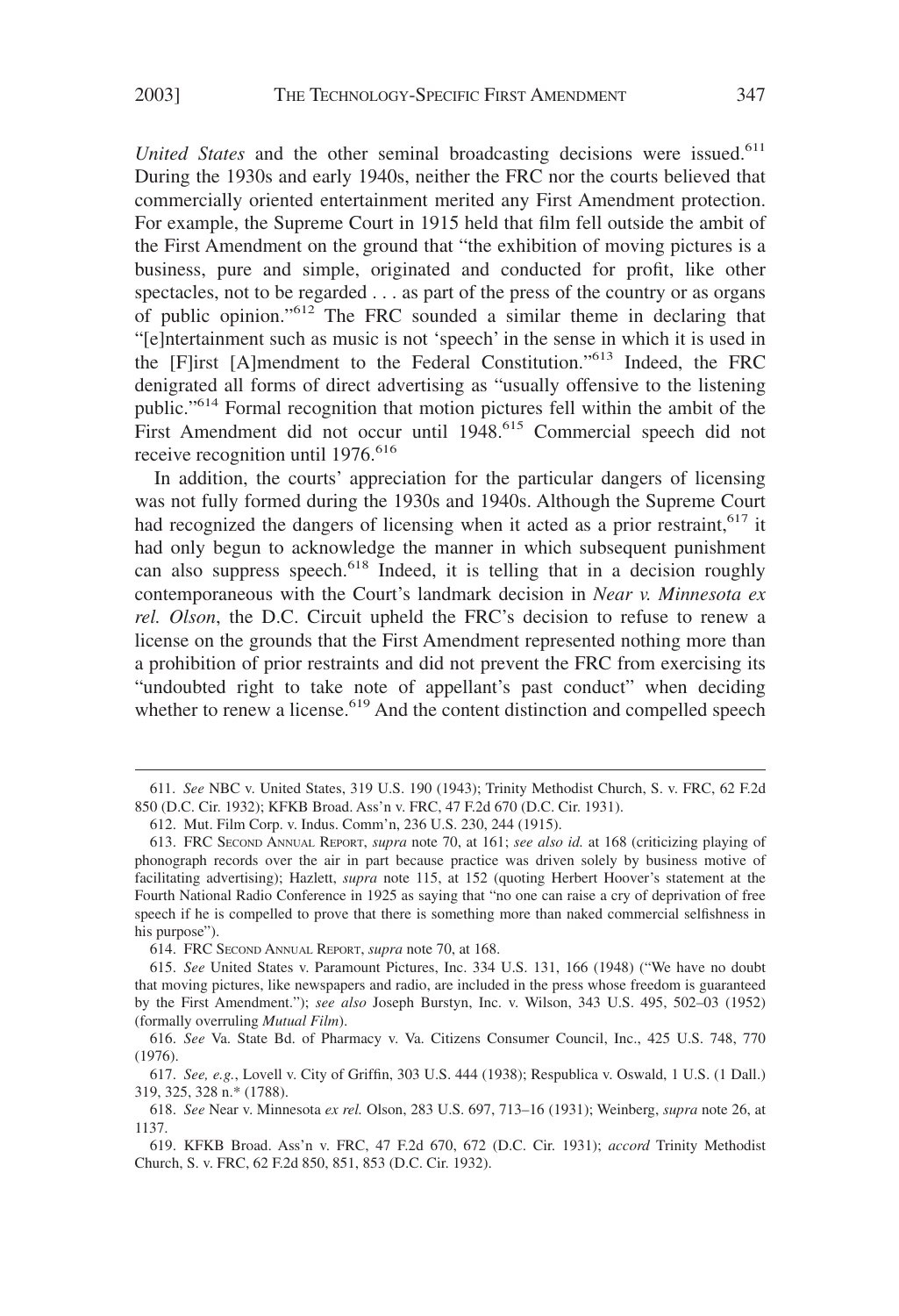did not emerge as major First Amendment concerns until much later in the century.<sup>620</sup>

Although it is plausible that these early courts failed to appreciate the First Amendment dangers posed by the broadcast approach to regulation, such an argument faces its share of problems. Contemporaneous commentators were quick to point out the obvious dangers of the courts' decisions.<sup>621</sup> The Supreme Court's opinion in *NBC* signaled its recognition of the problem when it acknowledged that First Amendment concerns might arise if the FCC were "to choose among applicants upon the basis of their political, economic or social views, or upon any other capricious basis." $622$  In any event, even assuming that the courts' failure to appreciate the dangers to free speech imposed by the broadcast regime was justified in the 1930s and 1940s, there is little justification for continuing that ignorance into the present day. Regardless whether the early judicial decisions were justified when they were rendered, it should be clear that the state of the doctrine at that time can no longer justify adhering to them now.

#### B. THE EMERGENCE OF THE ECONOMICS OF PROPERTY RIGHTS

Another possibility is that Congress thought that it had no choice but to adopt the type of administrative licensing scheme associated with broadcast regulation. Indeed, many scholars have suggested that Congress's decision to adopt the Broadcast Model followed from its belief that administrative licensing represented the only viable alternative to abandoning the spectrum as a resource.<sup>623</sup>

In many ways, the claim seems plausible. Coase's seminal work on the ability of a property rights regime to resolve many matters that were previously thought to require regulation and Garret Hardin's pathbreaking article, *The Tragedy of the Commons*, did not appear until several decades after these basic principles had been established.<sup>624</sup> The skeptical reaction that greeted Coase's proposal confirms its perceived novelty at the time.<sup>625</sup> It would arguably be somewhat anachronistic therefore to expect regulatory authorities that were taking the first steps to regulate broadcasting to have appreciated the possibility of nonadministrative allocation. At the same time, there are those who would

<sup>620.</sup> *See* Martin H. Redish, *The Content Distinction in First Amendment Analysis*, 34 STAN. L. REV. 113, 123–25 (1981); Paul B. Stephan III, *The First Amendment and Content Discrimination*, 68 VA. L. REV. 203, 218–27 (1982).

<sup>621.</sup> *See* Note, *Indirect Censorship of Radio Programs*, 40 YALE L.J. 967, 968 (1931) (noting that "the power to revoke or refuse the renewal of a license is in many cases so effective a means of censorship as to make unconvincing any legalistic distinction between 'previous restraint' and a refusal to renew a license because of the character of past program").

<sup>622.</sup> NBC v. United States, 319 U.S. 190, 226 (1943).

<sup>623.</sup> *See, e.g.*, *id.* at 216–17; BRUCE M. OWEN, TELEVISION ECONOMICS 139 (1975); POOL, *supra* note 51, at 142, 146; POWE, *supra* note 51, at 201;

<sup>624.</sup> *See* Coase, *Social Cost*, *supra* note 118; Garrett Hardin, *The Tragedy of the Commons*, 162 SCIENCE 1243 (1968).

<sup>625.</sup> *See supra* notes 116–19 and accompanying text.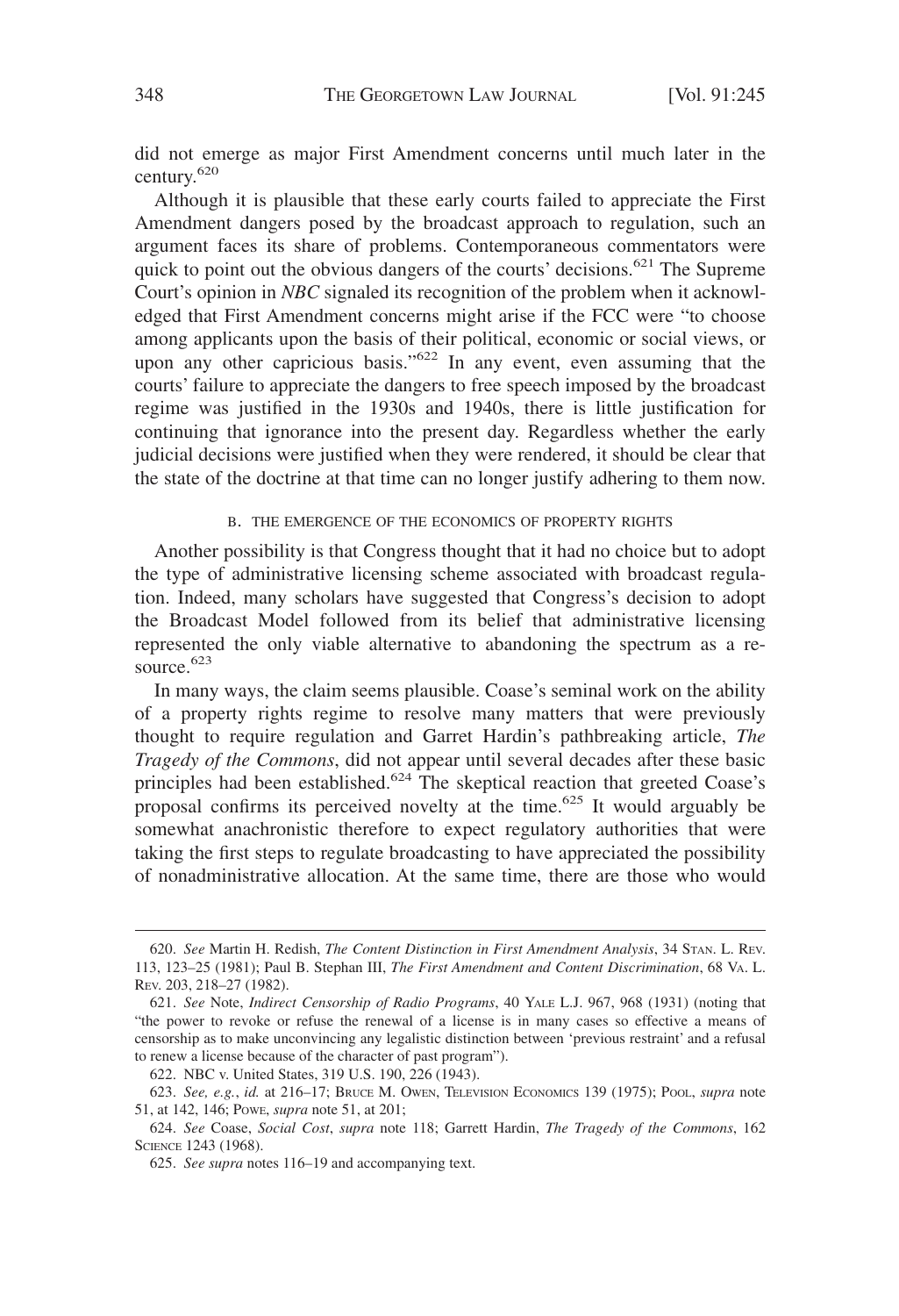disagree with this assessment. Thomas Hazlett's careful history of the circumstances surrounding the enactment of the Radio Act of 1927 suggests that Congress was well aware of the possibility that a system of property rights could obviate the need for governmental allocation and that just such a regime was in fact in the process of evolving.<sup>626</sup>

Subsequent developments have rendered this debate moot. The FCC's recent success with auctions and the longstanding existence of a robust market for broadcast stations has since validated the idea that spectrum licenses can be allocated effectively through nonadministrative means. No matter how the debate over the state of economic thinking at the time of the enactment of the Communications Act of 1934 is resolved, continued adherence to the technologyspecific approach to the First Amendment can no longer be defended based on the lack of alternatives to administrative licensing.

#### C. PROGRESSIVE FAITH IN AGENCY EXPERTISE

The New Deal era's faith in administrative discretion provides another possible explanation for the courts' willingness to condone broadcast-style regulation. Contemporary faith in technocracy is perhaps best reflected in the Supreme Court's decision in *FCC v. Pottsville Broadcasting Co.*,<sup>627</sup> which was authored by Landis protègé and former New Dealer Felix Frankfurter. According to Frankfurter, modern administrative agencies like the FCC are "a response to the felt need of governmental supervision over economic enterprise."<sup>628</sup> The dynamism of modern industrial society left both Congress and the courts poorly situated to undertake such a task.<sup>629</sup> As a result, rather than being subject to stringent legal constraints, agencies should be given broad mandates like the public interest standard, which Frankfurter regarded "as concrete as the complicated factors for judgment in such a field of delegated authority permit."<sup>630</sup> It provided "a supple instrument for the exercise of discretion by the expert body which Congress has charged to carry out its legislative policy."<sup>631</sup>

Frankfurter offered similar arguments in his landmark opinion in *NBC*. 632 When faced with "a field of regulation which was both new and dynamic," Congress found it best to give the FCC "not niggardly but expansive powers" to promote radio communications.<sup>633</sup> As Congress had learned in areas "far less fluid and dynamic than radio," the best course was "to define broad areas for regulation and to establish standards for judgment adequately related in their

- 628. *Id.* at 142.
- 629. *Id.*

633. *Id.* at 219.

<sup>626.</sup> Hazlett, *supra* note 115, at 143–45, 149–52, 160, 162–63.

<sup>627. 309</sup> U.S. 134 (1940).

<sup>630.</sup> *Id.* at 138.

<sup>631.</sup> *Id.*

<sup>632.</sup> NBC v. United States, 319 U.S. 190 (1943).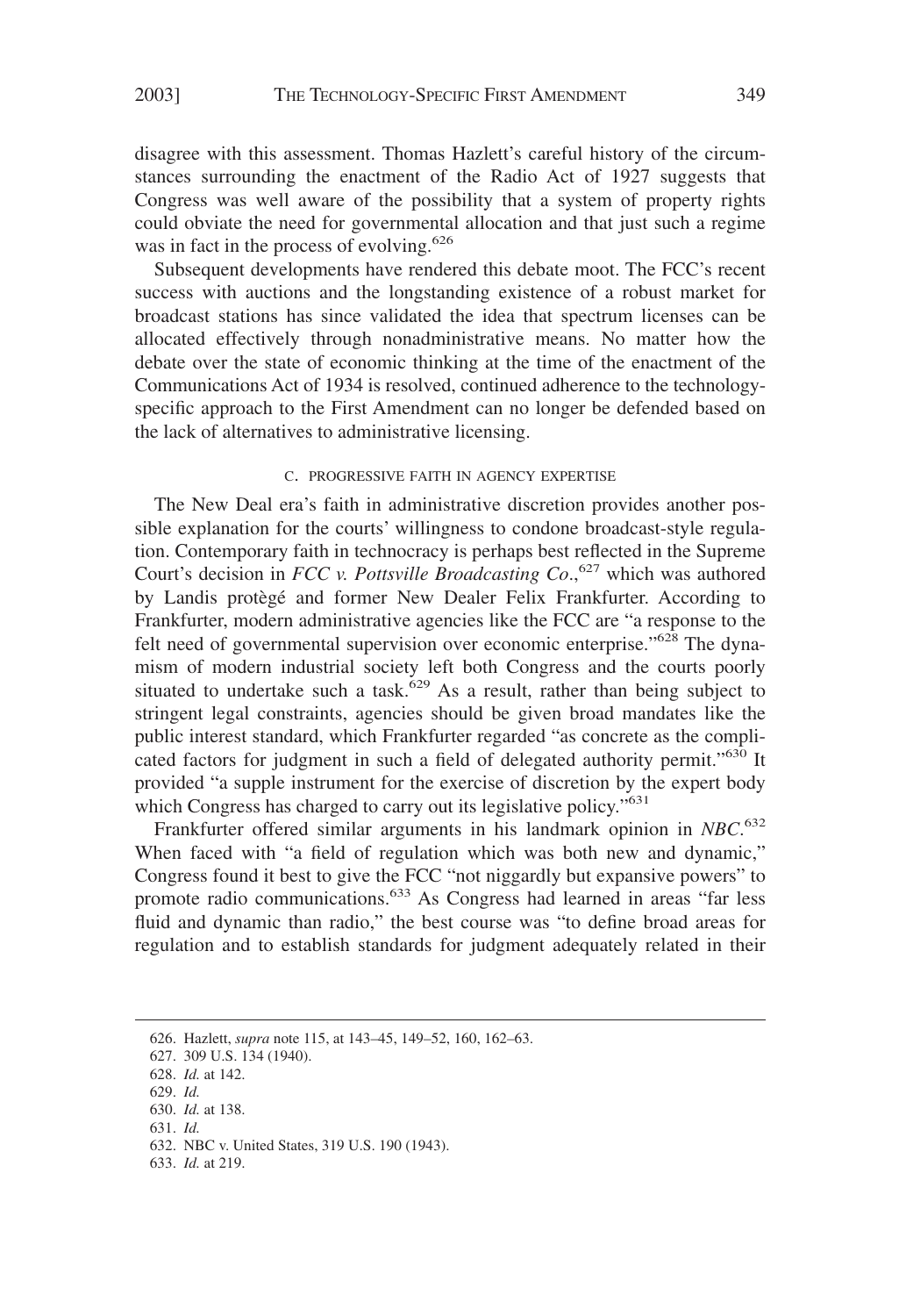application to the problems to be solved."634 Although Congress did not give the FCC "unfettered discretion," it also did not attempt to offer an itemized catalogue of statutory directions. Instead, Congress left it to the FCC to design the appropriate measures.<sup>635</sup> When the FCC's decision was submitted for review, the Court declined to second-guess the FCC's determinations so long as the agency acted within its statutory authority and supported its findings with evidence.<sup>636</sup> To the extent that litigants wished to challenge the policy of a particular regulation, the Court declared that it had "neither technical competence nor legal authority to pronounce upon the wisdom of the course taken by the Commission."637 Any such arguments were more properly directed to the FCC itself.<sup>638</sup>

Such a conclusion may be unsurprising as a matter of contemporary administrative law, but what is more surprising is the Court's willingness to incorporate such administrative deference into constitutional law. In a brief passage near the end of the opinion, the *NBC* Court equated satisfaction of the public interest standard with First Amendment compliance. The Court stated, "The standard [the Communications Act of 1934] provided for the licensing of stations was the 'public interest, convenience, or necessity.' *Denial of a station license on that ground, if valid under the Act, is not a denial of free speech*."<sup>639</sup> The implication is clear: Proof of compliance with the statutory mandate by definition necessarily constituted proof of constitutionality. In effect, the First Amendment disappeared as an independent source of judicial review.<sup>640</sup>

Coming during the highpoint of jurisprudential faith in administrative expertise, this holding reflects its time. Such administrative control of speech was once quite common.641 To modern commentators, however, it should seem inappropriate for a court to regard compliance with the requirements of administrative law as necessarily constituting compliance with the mandates of the First Amendment. Experience with the administrative process and growing concerns about agency capture have shattered faith in technocracy that characterized the Progressive era. $642$  In addition, although the Court has continued to defer to the

641. Schiller, *supra* note 35, at 2–3, 21–51.

642. *See generally* Thomas W. Merrill, *Capture Theory and the Courts:1967–1983*, 72 CHI.-KENT L. REV. 1039 (1997); Reuel E. Schiller, *Enlarging the Administrative Polity: Administrative Law and the Changing Definition of Pluralism, 1945–1970*, 53 VAND. L. REV. 1389 (2000); Richard B. Stewart, *The Reformation of American Administrative Law*, 88 HARV. L. REV. 1669 (1975); Keith Werhan, *The Neoclassical Revival in Administrative Law*, 44 ADMIN. L. REV. 567 (1992).

<sup>634.</sup> *Id.* at 219–20.

<sup>635.</sup> *Id*. at 219.

<sup>636.</sup> *Id.* at 224.

<sup>637.</sup> *Id.*

<sup>638.</sup> *Id.* at 224.

<sup>639.</sup> *Id.* at 227 (emphasis added).

<sup>640.</sup> *See also* CBS, Inc. v. Democratic Nat'l Committee, 412 U.S. 94, 102–03 (1973) (plurality opinion) (arguing that, although stopping short of true deference, "in evaluating the First Amendment claims of respondents, we must afford great weight to . . . the experience of the Commission").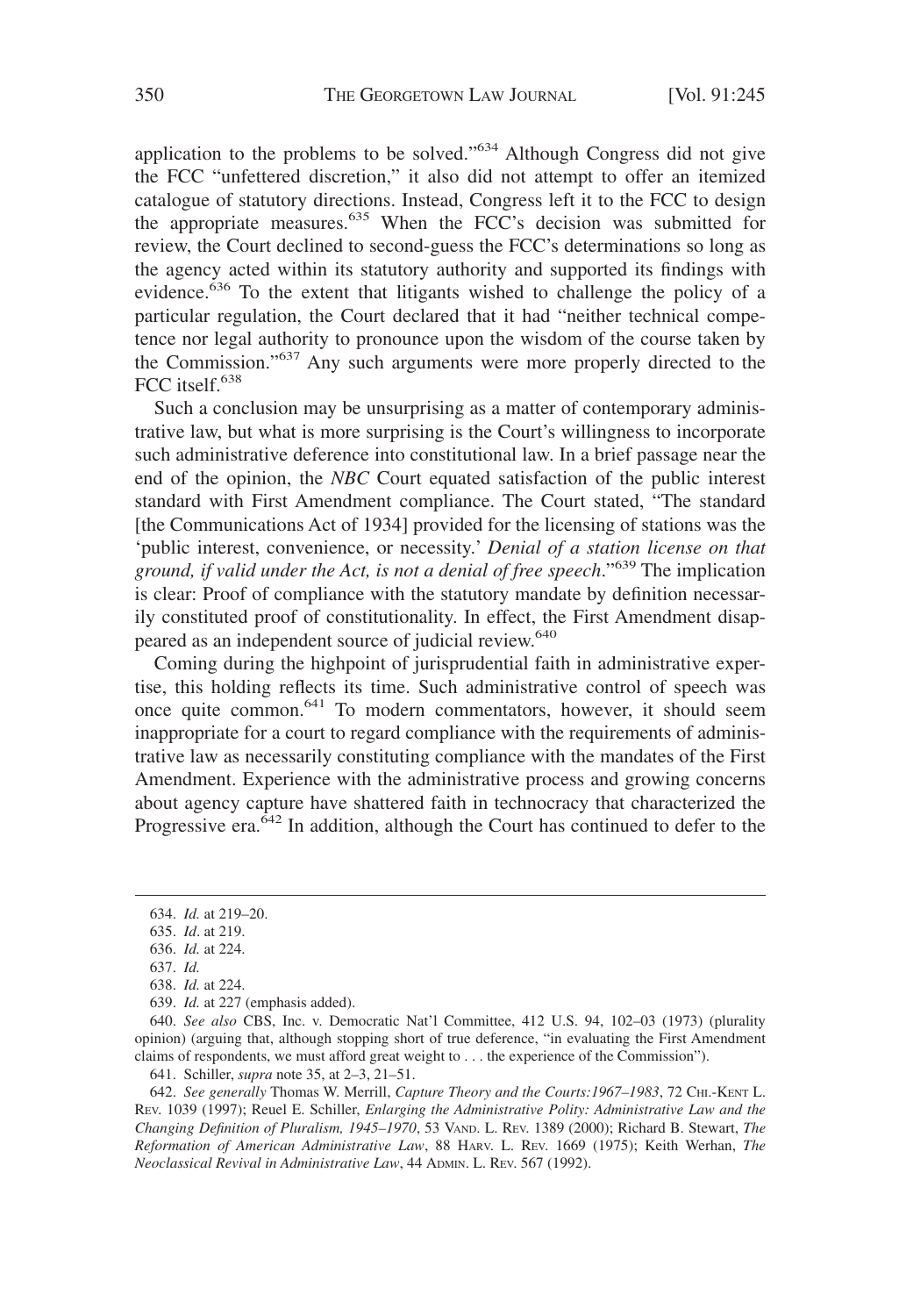FCC's judgments about how best to promote the public interest, <sup>643</sup> courts now recognize the impropriety of deferring to agencies on matters of constitutional  $law<sup>644</sup>$ 

#### D. STARE DECISIS

Another possible justification for the courts' continued willingness to uphold the constitutionality of the Broadcast Model is stare decisis. Although not an "inexorable command,"645 stare decisis "is the preferred course because it promotes the evenhanded, predictable, and consistent development of legal principles, fosters reliance on judicial decisions, and contributes to the actual and perceived integrity of the judicial process."646 As a result, the Court has stated that "any departure from the doctrine of stare decisis demands special justification."<sup>647</sup> In addition, the Court has recognized that stare decisis is particularly strong when a precedent has "engendered substantial reliance and has become part of the basic framework of a sizable industry."<sup>648</sup> In light of these considerations, it is understandable why the Court would be loath to disturb its prior holdings in this area. Not only would overruling cases detract from the integrity of the rule of law, it would also disrupt a sizable industry erected in reliance on the Court's prior decisions.

At the same time, other considerations diminish stare decisis as a justification for the Court's refusal to overrule its broadcast precedents. For example, the Court has recognized that stare decisis is at its "weakest" in matters of constitutional law because only constitutional amendment can correct interpretive errors.<sup>649</sup> In addition, the Court has found it appropriate to overrule cases when

648. Quill Corp. v. North Dakota, 504 U.S. 298, 317 (1992); *accord* Allied-Signal, Inc. v. Director, Div. of Taxation, 504 U.S. 768, 785–86 (1992); Hilton v. S.C. Pub. Rys. Comm'n, 502 U.S. 197, 202 (1991); United States v. Mason, 412 U.S. 391, 399–400 (1971); United States v. Title Ins. & Trust Co., 265 U.S. 472, 486 (1924); *see also* Hubbard v. United States, 514 U.S. 695, 714 (1995) (dicta) ("Stare decisis has special force when legislators or citizens 'have acted in reliance on a previous decision, for in this instance overruling the decision would dislodge settled rights and expectations or require an extensive legislative response.'" (quoting Hilton v. S.C. Pub. Ry. Comm'n, 502 U.S. 197, 202 (1991)).

649. *See, e.g.*, Agostini v. Felton, 521 U.S. 203, 235 (1997); Seminole Tribe v. Florida, 517 U.S. 44, 63 (1996); *Payne*, 501 U.S. at 828; Thomas v. Washington Gas Light Co., 448 U.S. 261, 272 n.18 (1980) (plurality opinion); United States v. Scott, 437 U.S. 82, 101 (1978); Edelman v. Jordan, 415 U.S. 651, 671 (1974); Glidden Co. v. Zdanok, 370 U.S. 530, 543 (1962); Smith v. Allwright, 321 U.S. 649,

<sup>643.</sup> *See*, *e.g.*, FCC v. WNCN Listeners Guild, 450 U.S. 582, 596 (1981); FCC v. Nat'l Citizens Comm. for Broad., 436 U.S. 775, 810 (1978).

<sup>644.</sup> *See* Edward J. DeBartolo Corp. v. Fla. Gulf Coast Bldg. & Constr. Trades Council, 485 U.S. 568, 575 (1988) (declining to defer when agency interpretation of statute raised serious First Amendment concerns); *see also* Solid Waste Agency v. U.S. Army Corps of Eng'rs, 531 U.S. 159, 173–74 (2001) (5-4 decision) (declining to defer when agency interpretation of a statute raised serious constitutional questions).

<sup>645.</sup> Payne v. Tennessee, 501 U.S. 808, 828 (1991).

<sup>646.</sup> *Id*. at 827.

<sup>647.</sup> Arizona v. Rumsey, 467 U.S. 203, 212 (1984); *accord* Dickerson v. United States, 530 U.S. 428, 443 (2000); United States v. IBM Corp., 517 U.S. 843, 856 (1996); Adarand Constructors, Inc. v. Peña, 515 U.S. 200, 231 (1995); Patterson v. McLean Credit Union, 491 U.S. 164, 172 (1989); Welch v. Texas Dept. of Highways & Pub. Transp., 483 U.S. 468, 479 (1987).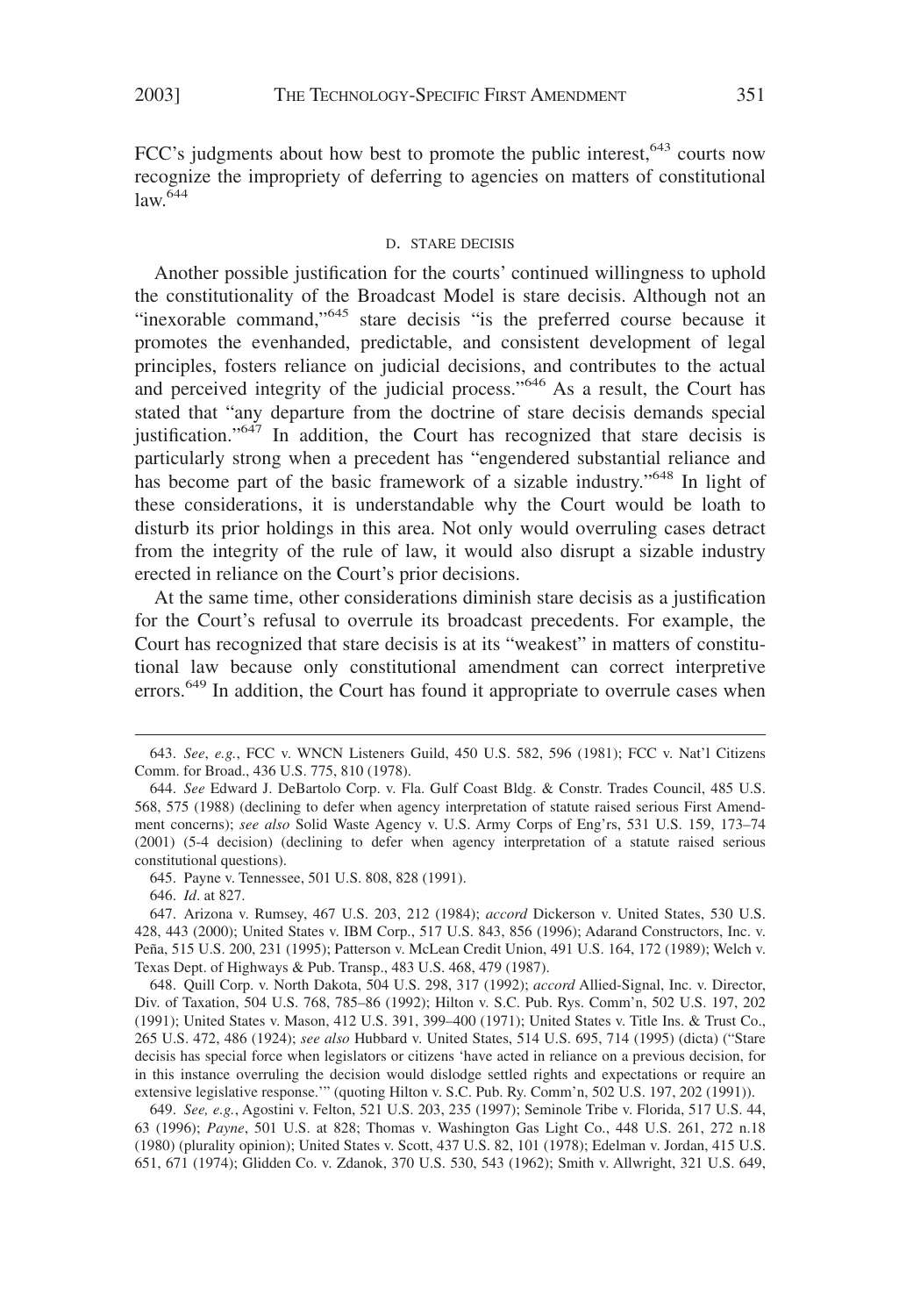the "facts have so changed, or come to be seen so differently, as to have robbed the old rule of significant application or justification."<sup>650</sup> The constitutional basis of the precedents in question, combined with the dramatic technological transformation the broadcast industry, thus leaves the Court's key broadcasting decisions open to reconsideration. Thus, concerns about stare decisis are not likely to be the reason preventing the Court from revisiting these precedents. Even if stare decisis did explain the persistence of the current broadcasting regime, it would not justify extending such an erroneous regime to other media.

## E. PUBLIC CHOICE THEORY

Perhaps the most persuasive explanation for the Broadcast Model's persistence has its roots in public choice theory. A growing body of scholarship has argued that the current structure of broadcast regulation is the product of rent seeking.<sup>651</sup> Unlike other users of spectrum-based technologies, broadcasters receive their licenses for free. In addition, as noted earlier, the FCC has adopted policies that have restricted entry in a manner that has enhanced the value of those licenses still further.<sup>652</sup> By creating such rents, Congress was able to protect politicians against any adverse impact that television might have over elections. This scheme also allowed policymakers to manipulate the regulatory process to distribute benefits to favored constituencies. The tremendous benefits that broadcasters receive from this arrangement led them not to challenge the imposition of such regulations in most cases. Broadcasters are all too aware that the elimination of such public interest obligations would destroy any justification for continuing to receive such benefits.<sup>653</sup>

The events surrounding the allocation of additional spectrum for digital television demonstrates the rent-seeking behavior surrounding broadcast regulation. During the early 1990s, the broadcast industry engaged in an extensive lobbying campaign to persuade policymakers to implement the transition to digital broadcasting by giving a second free channel to all existing television stations. This arrangement was placed in jeopardy when a bipartisan coalition of senators, led by then-Majority Leader Bob Dole, condemned the "license giveaway" as "corporate welfare" and held up passage of the Telecommunica-

<sup>665 &</sup>amp; n.10 (1944); St. Joseph Stock Yards Co. v. United States, 298 U.S. 38, 93 (1936) (Stone and Cardozo, JJ., concurring in result); Burnet v. Coronado Oil & Gas Co., 285 U.S. 393, 405–10 (1932) (Brandeis, J., dissenting).

<sup>650.</sup> Planned Parenthood v. Casey, 505 U.S. 833, 854 (1992) (citing *Burnet*, 285 U.S. at 412 (Brandeis, J., dissenting)); *see also* Vasquez v. Hillery, 474 U.S. 254, 266 (1986) (recognizing propriety of overruling cases in light of newly ascertained facts and experience).

<sup>651.</sup> *See generally* Matthew Spitzer, *Dean Krattenmaker's Road Not Taken: The Political Economy of Broadcasting in the Telecommunications Act of 1996*, 29 CONN. L. REV. 353, 370–71 (1996); Hazlett, *supra* note 571, at 941–42; Thomas W. Hazlett, *Explaining the Telecommunications Act of 1996: Comment on Thomas G. Krattenmaker*, 29 CONN. L. REV. 217, 235–36 (1996); Robinson, *supra* note 249, at 919.

<sup>652.</sup> *See supra* notes 136–49 and accompanying text.

<sup>653.</sup> Rubin, *supra* note 28, at 691–97.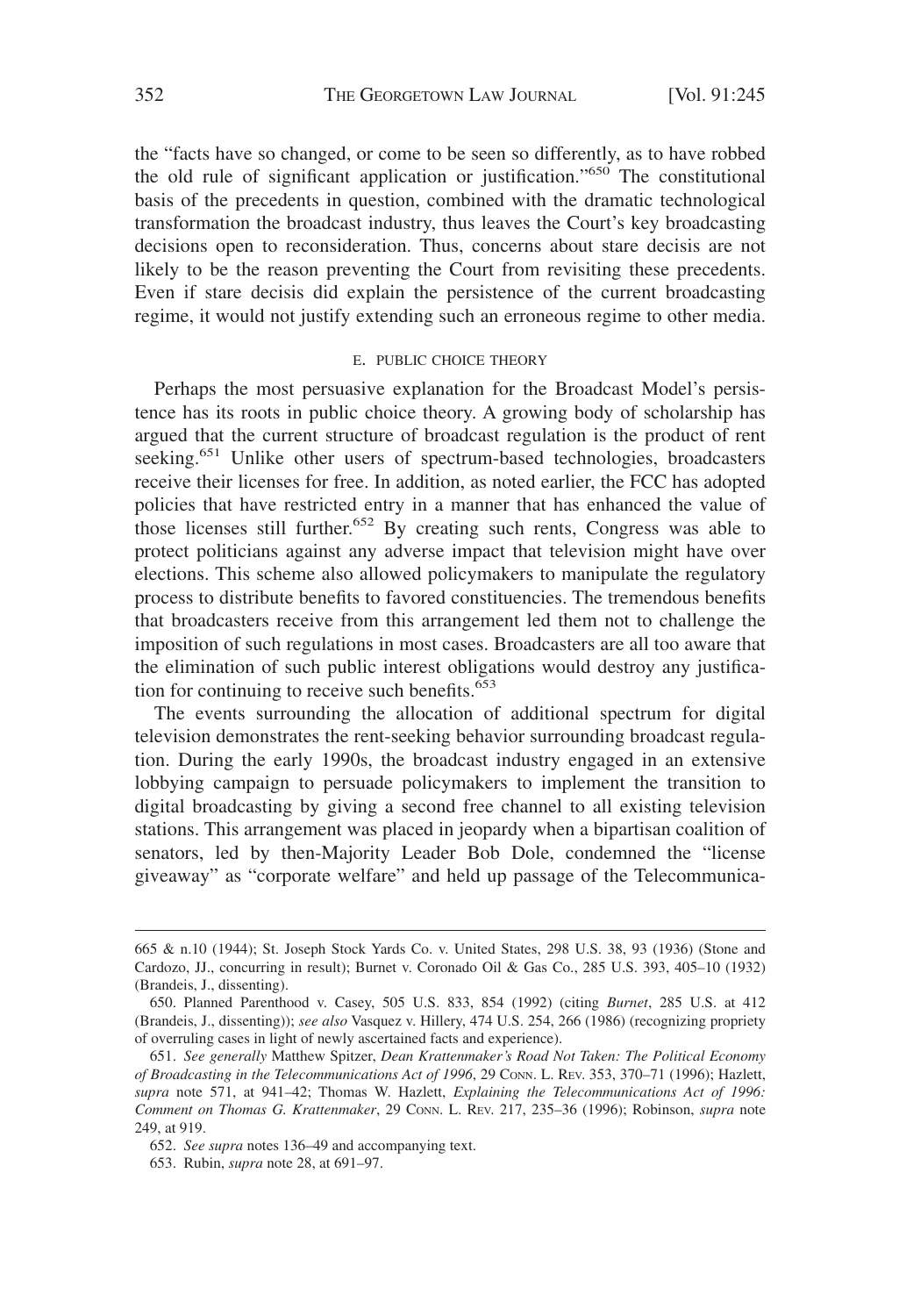tions Act of 1996 until it was agreed that the FCC would not issue any digital television licenses before Congress enacted spectrum reform.<sup>654</sup> In the words of one FCC official, broadcasters then began "tripping all over themselves to give up their First Amendment rights."655 In exchange for the cancellation of the Dole agreement, the broadcast industry immediately capitulated on two issues that it had long resisted: the imposition of quantitative guidelines for children's television and the creation of a rating system.<sup>656</sup> Since then, governmental actors have continued to pressure broadcasters to offer free air time to political candidates and to adopt a "voluntary" code of conduct reinforcing their commitment to public interest broadcasting.<sup>657</sup> Indeed, both Reed Hundt and William Kennard were quite outspoken during their tenures as Chairmen of the FCC in demanding a greater commitment to the public interest in return for the spectrum given away in the 1996 Act.<sup>658</sup> Responding to such pressure, two of the major networks and many local broadcasters provided candidates with free airtime during the last election.<sup>659</sup>

To say that public choice theory can explain the persistence of the Broadcast Model is not to say that it can justify it. Simply put, the decision to give a second television channel to all incumbent broadcasters was a public policy disaster. The traditional justification for doing so is to preserve the benefits of free, over-the-air television to those households that cannot afford to pay for television. Sunstein offers a particularly strident version of this argument when he ridicules systems that base the ability to speak on people's willingness to pay as "a bizarre parody of democratic aspirations" and "the stuff of science fiction rather than self-government."<sup>660</sup> Although the rhetoric of Sunstein's declaration is alluring, the issue is not as simple as he suggests. In fact, it is quite common for our society to allocate any number of goods that are essential to democratic citizenship, including other media such as newspapers, employment, shelter,

<sup>654.</sup> *See* Hazlett, *supra* note 571, at 939–40.

<sup>655.</sup> Quoted in *id.* at 942 (internal quotation marks omitted).

<sup>656.</sup> *See* Policies & Rules Concerning Children's Television Programming, Report and Order, 11 F.C.C.R. 10660, 10718–23 ¶¶ 120–29 (1996); Christopher Stern, *TV Makes History at the White House*, BROAD.&CABLE, Mar. 4, 1996, at 5.

<sup>657.</sup> *See* GORE COMMISSION REPORT, *supra* note 17, at 46–47, 56–59; REPORT TO CONGRESS, *supra* note 18, at 24–26.

<sup>658.</sup> *See* Kennard, Remarks at the Museum of Television and Radio, *supra* note 97; Hundt, *supra* note 36, at 1096 (calling for strengthening broadcasters obligations to provide children's programming and free air time for political candidates as well as additional restrictions on indecent and violent programming).

<sup>659.</sup> *See* Pub. Interest Obligations of TV Broad. Licensees, Notice of Inquiry, 14 F.C.C.R. 21633, 21648 ¶ 35 (1999); Kennard, Remarks at the Museum of Television and Radio, *supra* note 97; *see also* Statement by FCC Chairman William Kennard on EchoStar Announcement of Political Candidate Airtime (F.C.C. Oct. 2, 2000), *available at* http://www.fcc.gov/Speeches/Kennard/Statements/2000/ stwek079.html.

<sup>660.</sup> SUNSTEIN, DEMOCRACY AND FREE SPEECH, *supra* note 23, at 58; *see also* SUNSTEIN, PARTIAL CONSTITUTION, *supra* note 23, at 215 (same).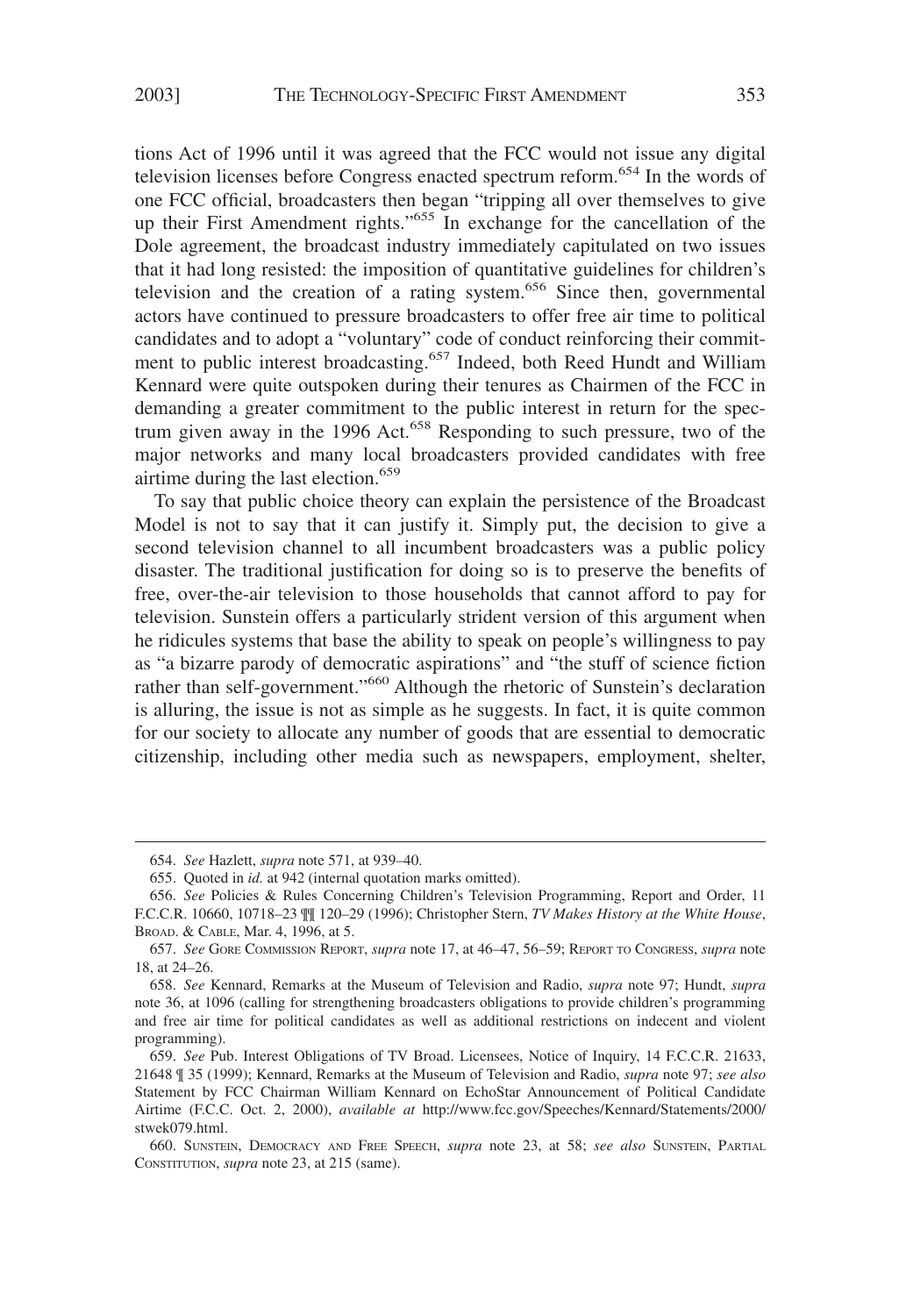and even basic sustenance, through a price mechanism.<sup>661</sup>

Even if one were to accept that all households should have access to television, the untargeted nature of the particular subsidy chosen renders it singularly cost ineffective. The basic problem is that giving away broadcast spectrum for free effectively subsidizes all viewers, not just those who need the subsidy to obtain access. Such untargeted programs are thus unnecessarily wasteful. By way of comparison, the FCC has addressed similar concerns with respect to telephone service through direct subsidy programs.<sup>662</sup> A recent empirical study of these programs concluded that targeted subsidies are up to five times more effective than untargeted subsidies in increasing household access.<sup>663</sup> Indeed, given the comparability in cost of local telephone service and cable service, the telephone subsidy programs provide a useful benchmark for estimating the cost of an analogous subsidy for television. Even under conservative assumptions, the cost of a similarly targeted program for television would be considerably less than the costs associated with giving spectrum away to digital broadcasters.<sup>664</sup>

In addition, the use of untargeted subsidies unnecessarily distorts secondary markets. On the supply side, the decision to give away broadcast spectrum for free inevitably raises the cost of spectrum for other uses. In short, there is nothing "free" about free over-the-air television. The public bears the costs by paying higher fees for cellular telephony, 3G wireless, and other spectrumbased technologies.<sup>665</sup> On the demand side, altering the relative prices of the various spectrum-based services makes broadcasting artificially appealing from an economic standpoint. Because these prices do not reflect the true costs of these goods, these differences will inevitably cause consumers to deviate from

<sup>661.</sup> Indeed, Sunstein's sweeping statement can be appropriately regarded as calling for the same reordering of the relationship between the individual and the state sought by Fiss, in which the state is seen as having an affirmative obligation to provide all individuals with the minimum requirements of personhood. *See supra* notes 415–21 and accompanying text. Although Sunstein recognizes the problem, SUNSTEIN, DEMOCRACY AND FREE SPEECH, *supra* note 23, at 269–70, aside from the *ipse dixit* quoted above, he fails to offer an explanation as to why this issue should be resolved any differently with respect to free speech than it was with respect to equal protection and due process.

<sup>662.</sup> The Lifeline program subsidizes individual households' ability to pay for their monthly telephone bills. The Link-Up program helps defray the one-time costs associated with obtaining initial phone service. *See* Ross C. Ericksson et al., *Targeted and Untargeted Subsidy Schemes: Evidence from* Postdivestiture Efforts to Promote Universal Telephone Service, 41 J.L. & Econ. 477, 481-82 (1998).

<sup>663.</sup> *Id.* at 498.

<sup>664.</sup> *See* Ellen P. Goodman, *Digital Television and the Allure of Auctions: The Birth and Stillbirth of DTV Legislation*, 59 FED. COMM. L.J. 517, 533 (1997) (reporting estimates placing value of spectrum given away for digital broadcasting as being between \$11 billion and \$70 billion as well as placing estimates of value of analog channels projected to be returned as being between \$20 billion and \$132 billion). By way of comparison, the high-cost and low-income support programs for telephony cost approximately \$3.2 billion in 2001. FEDERAL-STATE JOINT BOARD ON UNIVERSAL SERVICE, UNIVERSAL SERVICE MONITORING REPORT 1-38 tbl. 1.11 (2002) *available at* http://www.fcc.gov/Bureaus/Common- \_Carrier/Reports/FCC-State\_Link/Monitor/mrs02-0.pdf. Applying the risk-free discount rate of roughly 5%, the net present value of such a program is approximately \$67 billion, which compares favorably with the  $$31–$202 billion$  in spectrum currently given to the broadcast industry for free.

<sup>665.</sup> *See* Yoo, *supra* note 153, at 72–76.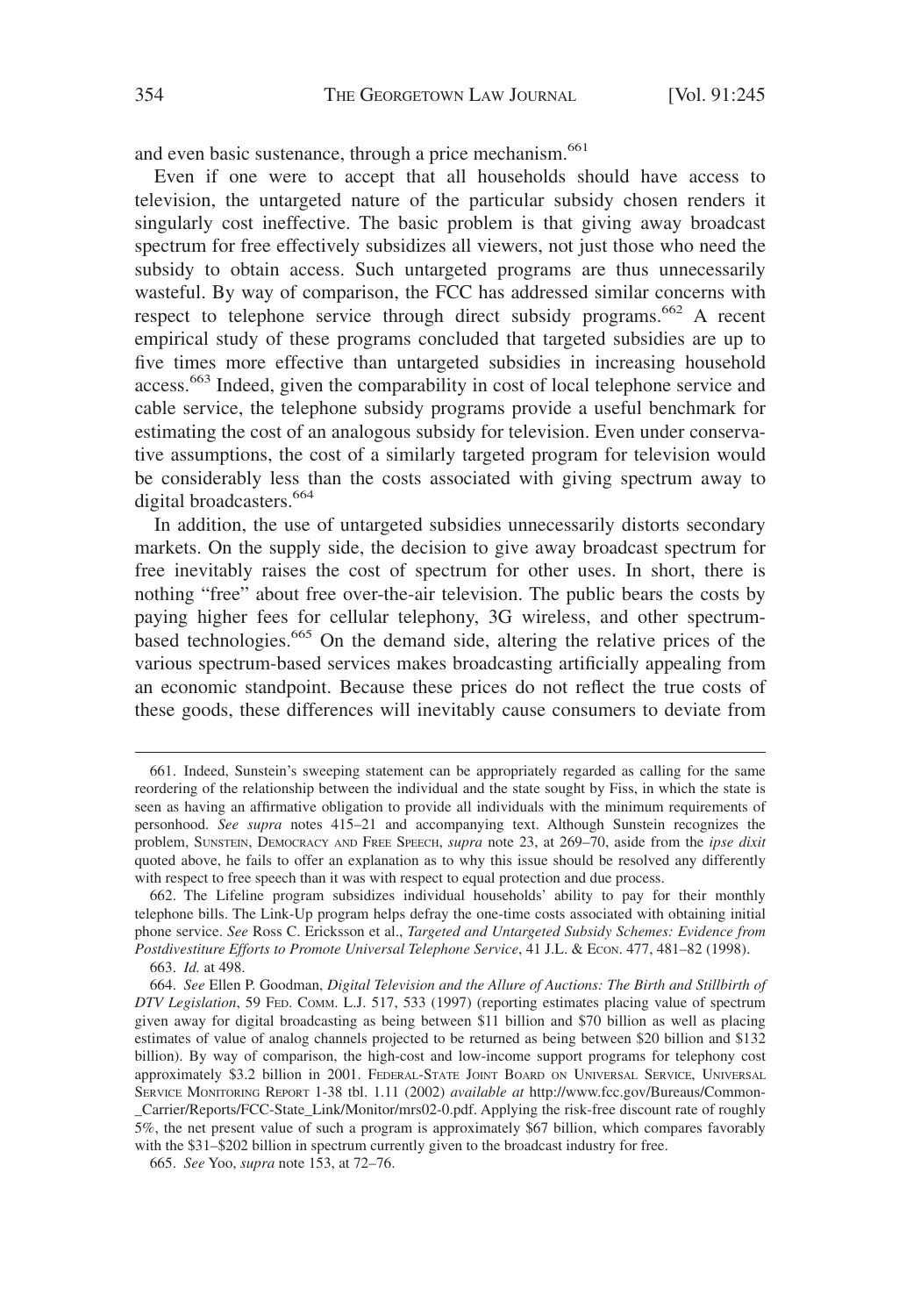the most efficient product mix.<sup>666</sup> This effect is exacerbated by other regulatory features, such as must-carry, that are designed to promote free, over-the-air television at the expense of cable and other forms of pay television. By reducing the revenue generated by cable systems, must-carry causes the price of cable access to rise. The untargeted nature of the cross subsidy implicit in must-carry thus has the counterproductive effect of thwarting the very desire to increase access to television that underlies the subsidy program's origins.<sup>667</sup>

Finally, giving away spectrum is also singularly ineffective as a means for promoting particular types of programming. It would have been more cost effective for the government to auction the spectrum and use the revenue gathered to purchase a major television network and devote its entire output to children's television and high-quality political speech.<sup>668</sup> To make matters worse, by giving licenses only to incumbent licensees, the government doubled the amount of spectrum dedicated to television without increasing the level of competition in the industry or diversifying the ownership base of broadcast stations.669 Thus, although public choice theory may explain why such an arrangement represents a good deal for broadcasters, it fails to provide a reason for courts or policymakers to maintain the existing system of regulation.

## **CONCLUSION**

The same forces collapsing the technological distinctions embodied in current media policy are achieving the same effect on the technology-specific approach to the First Amendment. Not only do we now have a better understanding of the conceptual shortcomings of the rationales traditionally cited as supporting the constitutionality of the Broadcast Model, we must also candidly acknowledge the potentially transformative impact of technological innovations such as digital television, the V-chip, PVRs, spread spectrum, and video-on-demand. Furthermore, technological convergence is making it increasingly possible to convey virtually any type of communication through virtually any means of transmission. Indeed, once television networks complete the conversion to data packet switching, a single communication may be transmitted through several media simultaneously. As a result, the collapse of the technology-driven approach to the First Amendment appears inevitable. The Supreme Court's appar-

<sup>666.</sup> *See* Ericksson et al., *supra* note 662, at 478 (summarizing basic criticisms of untargeted subsidies).

<sup>667.</sup> *See id.* at 499. Cross subsidies that penalize one subsector of an industry to benefit another are also somewhat problematic from the standpoint of fairness, in that rarely is the penalized subsector responsible for creating the problem being redressed. Doing so makes about as much as sense as taxing cable operators to pay for the construction of new public schools. To the extent that general concerns of public welfare form the basis for the subsidy program, those subsidies should be financed out of general revenues.

<sup>668.</sup> Robinson, *supra* note 249, at 922 & n.83 (noting that in 1995 CBS was sold for \$5.4 billion and in 1996 Turner Broadcasting was sold for \$6.7 billion).

<sup>669.</sup> Spitzer, *supra* note 651, at 365–66; Thomas G. Krattenmaker, *The Telecommunications Act of 1996*, 29 CONN. L. REV. 123, 163–64 (1996).